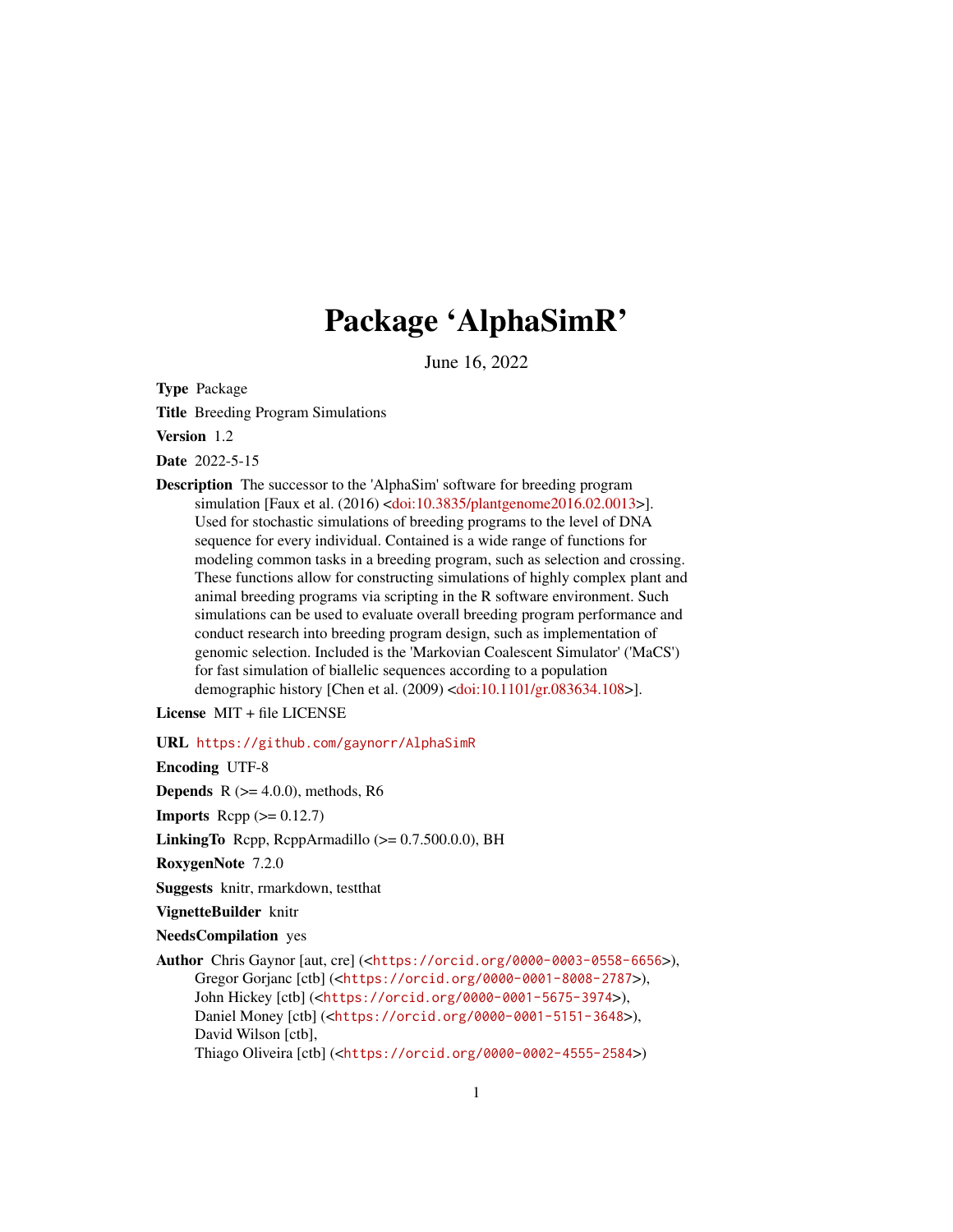Maintainer Chris Gaynor <gaynor.robert@hotmail.com> **Repository CRAN** Date/Publication 2022-06-15 22:50:18 UTC

# R topics documented:

|                                                                                                                       | 4              |
|-----------------------------------------------------------------------------------------------------------------------|----------------|
| аа                                                                                                                    | 5              |
|                                                                                                                       | 6              |
| hv                                                                                                                    | 7              |
|                                                                                                                       | $\overline{7}$ |
|                                                                                                                       | 8              |
| dd                                                                                                                    | 9              |
|                                                                                                                       | 9              |
|                                                                                                                       | 10             |
|                                                                                                                       | 11             |
|                                                                                                                       | 12             |
|                                                                                                                       | 13             |
|                                                                                                                       | 14             |
|                                                                                                                       | 15             |
|                                                                                                                       | 15             |
|                                                                                                                       | 16             |
|                                                                                                                       | 17             |
|                                                                                                                       | 18             |
| $getNumThreads \dots \dots \dots \dots \dots \dots \dots \dots \dots \dots \dots \dots \dots \dots \dots \dots \dots$ | 19             |
|                                                                                                                       | 20             |
|                                                                                                                       | 21             |
|                                                                                                                       | 22             |
|                                                                                                                       | 22             |
|                                                                                                                       | 23             |
|                                                                                                                       | 24             |
|                                                                                                                       | 25             |
| $importInbredGeno \dots \dots \dots \dots \dots \dots \dots \dots \dots \dots \dots \dots \dots \dots \dots$          | 26             |
|                                                                                                                       | 27             |
|                                                                                                                       | 28             |
|                                                                                                                       | 28             |
|                                                                                                                       | 29             |
|                                                                                                                       | 30             |
|                                                                                                                       | 31             |
|                                                                                                                       | 31             |
|                                                                                                                       | 32             |
|                                                                                                                       | 33             |
|                                                                                                                       | 33             |
|                                                                                                                       | 34             |
|                                                                                                                       | 35             |
|                                                                                                                       | 36             |
|                                                                                                                       | 37             |
|                                                                                                                       |                |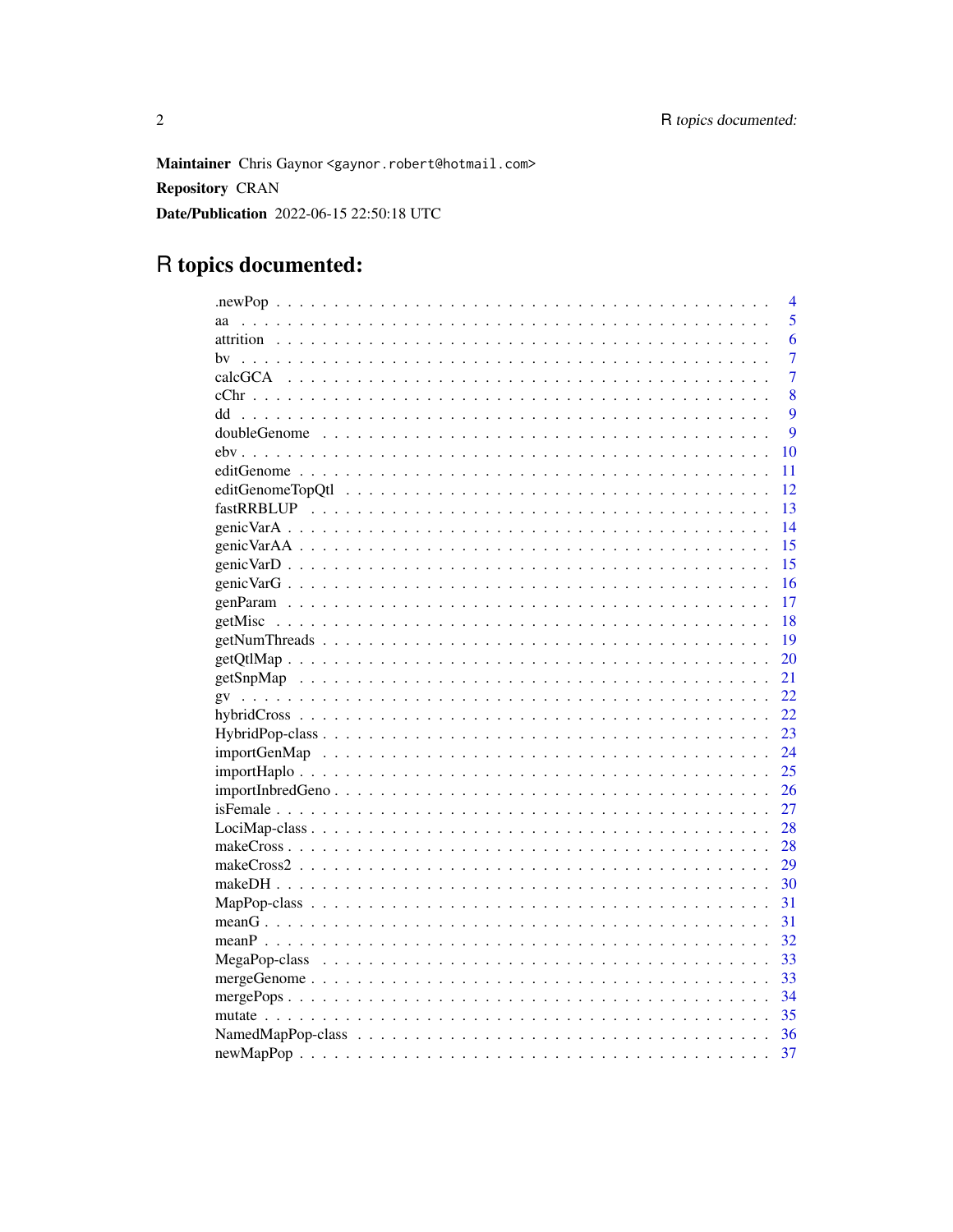|                 | 38 |
|-----------------|----|
|                 | 38 |
|                 | 39 |
|                 | 40 |
|                 | 41 |
|                 | 42 |
|                 | 43 |
|                 | 43 |
|                 | 44 |
|                 | 45 |
|                 | 46 |
|                 | 47 |
|                 | 48 |
|                 | 49 |
|                 | 50 |
|                 | 51 |
|                 | 52 |
|                 | 52 |
|                 | 54 |
|                 | 55 |
|                 | 56 |
|                 | 57 |
|                 | 57 |
|                 | 59 |
|                 | 61 |
|                 | 61 |
|                 | 63 |
|                 | 64 |
|                 | 66 |
|                 | 67 |
|                 | 69 |
|                 | 70 |
|                 | 71 |
|                 | 72 |
|                 | 73 |
|                 | 74 |
|                 | 75 |
|                 | 77 |
| $selectOP$      | 78 |
| selectWithinFam | 79 |
|                 | 81 |
| selIndex        | 82 |
| selInt          | 83 |
| setEBV          | 83 |
| setMisc         | 84 |
| $setPheno$      | 85 |
|                 | 87 |
|                 | 89 |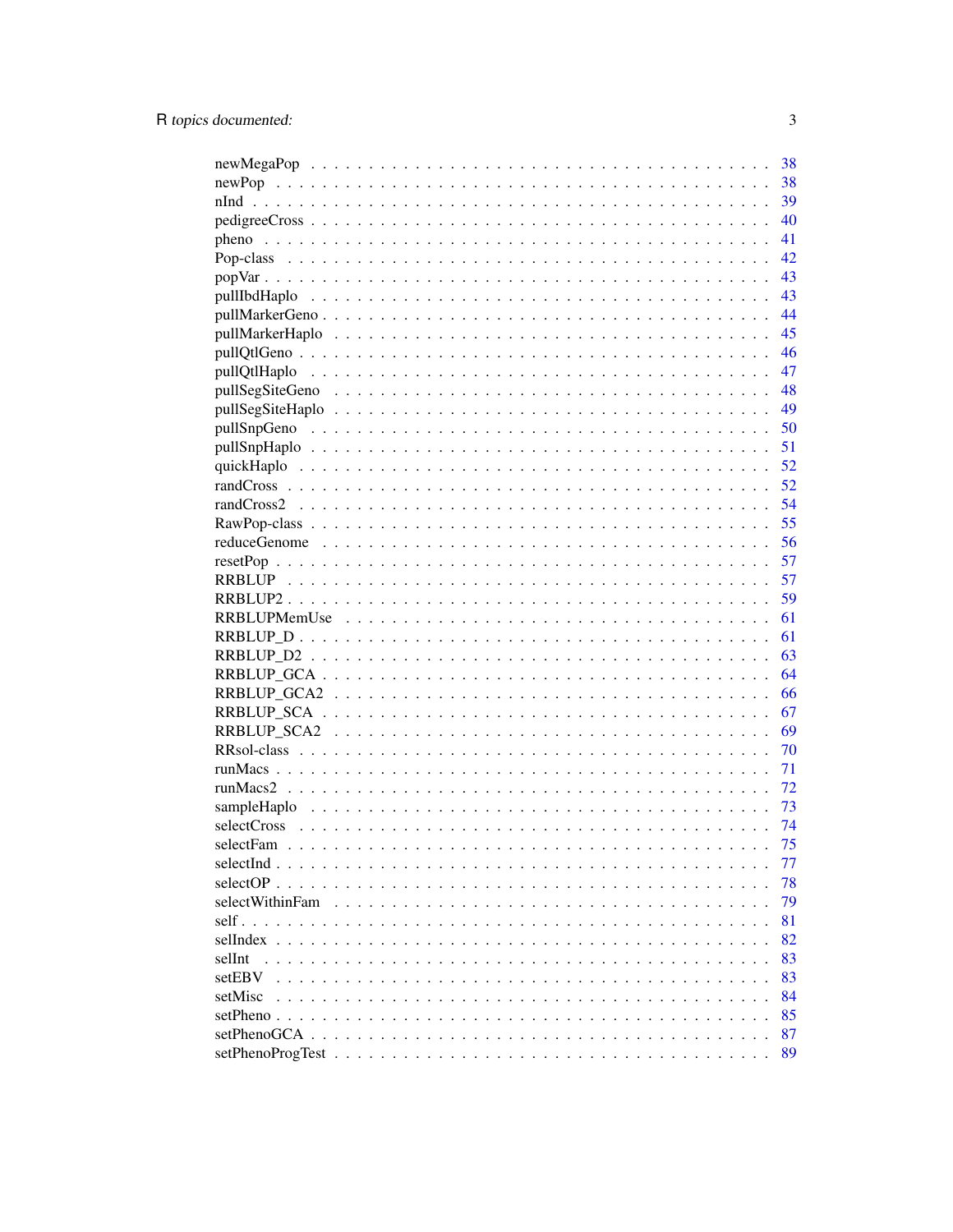<span id="page-3-0"></span>

| 90          |
|-------------|
|             |
| smithHazel  |
| solveMKM    |
| solveMVM    |
| solveRRRIJP |
|             |
|             |
|             |
|             |
|             |
|             |
|             |
|             |
|             |
|             |
|             |
|             |
|             |
|             |
|             |
|             |
|             |
|             |
|             |
|             |
|             |
|             |
| varP        |
|             |
|             |
|             |

#### **Index** 2008 **[128](#page-127-0)**

.newPop *Create new population (internal)*

# Description

Creates a new [Pop-class](#page-41-1) from an object of of the Pop superclass.

# Usage

```
.newPop(
 rawPop,
 id = NULL,mother = NULL,
 father = NULL,
 iMother = NULL,
```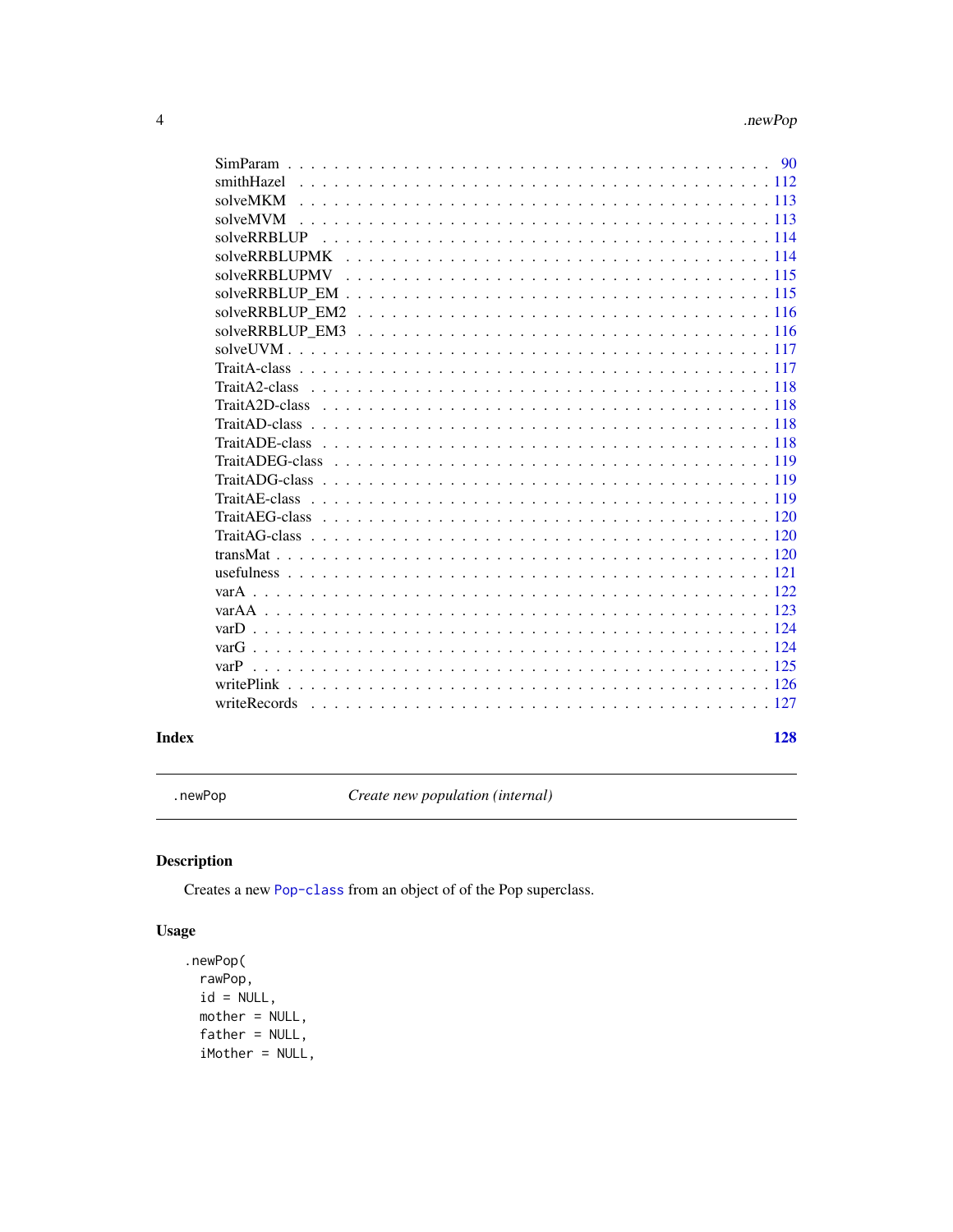```
iFather = NULL,
  isDH = NULL,femaleParentPop = NULL,
  maleParentPop = NULL,
  hist = NULL,
  simParam = NULL,
  ...
\mathcal{L}
```
# Arguments

| rawPop          | an object of the pop superclass                                     |  |
|-----------------|---------------------------------------------------------------------|--|
| id              | optional id for new individuals                                     |  |
| mother          | optional id for mothers                                             |  |
| father          | optional id for fathers                                             |  |
| iMother         | optional internal id for mothers                                    |  |
| iFather         | optional internal id for fathers                                    |  |
| isDH            | optional indicator for DH/inbred individuals                        |  |
| femaleParentPop |                                                                     |  |
|                 | optional population of female parents                               |  |
| maleParentPop   | optional population of male parents                                 |  |
| hist            | optional recombination history                                      |  |
| simParam        | an object of SimParam                                               |  |
|                 | additional arguments passed to the finalizePop function in simParam |  |

# Value

Returns an object of [Pop-class](#page-41-1)

aa *Additive-by-additive epistatic deviations*

# Description

Returns additive-by-additive epistatic deviations for all traits

# Usage

aa(pop, simParam = NULL)

# Arguments

| pop      | an object of Pop-class |
|----------|------------------------|
| simParam | an object of SimParam  |

<span id="page-4-0"></span> $a$ a  $a$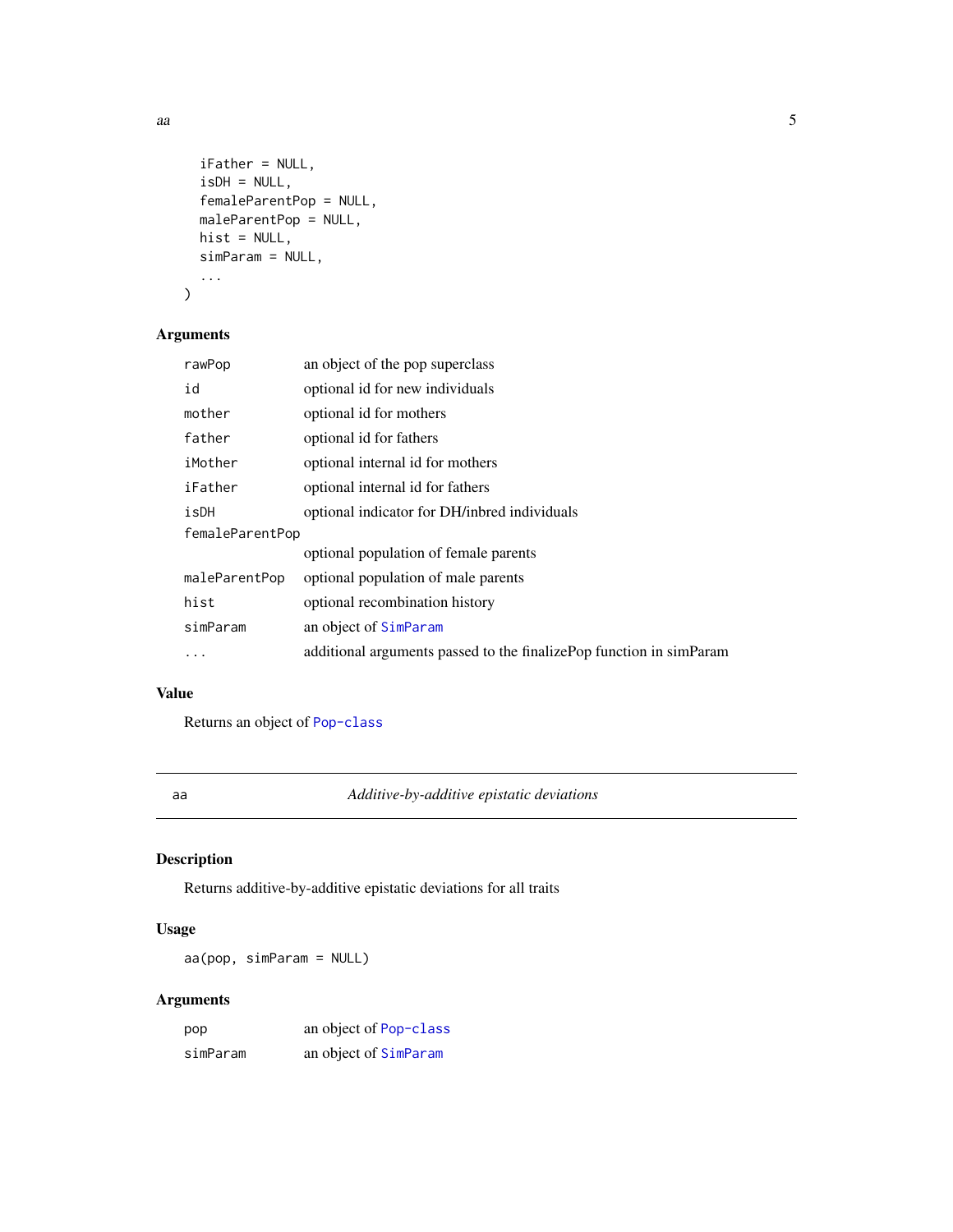#### <span id="page-5-0"></span>6 attrition of the contract of the contract of the contract of the contract of the contract of the contract of the contract of the contract of the contract of the contract of the contract of the contract of the contract of

# Examples

```
#Create founder haplotypes
founderPop = quickHaplo(nInd=10, nChr=1, segSites=10)
#Set simulation parameters
SP = SimParam$new(founderPop)
SP$addTraitAD(10, meanDD=0.5)
SP$setVarE(h2=0.5)
#Create population
pop = newPop(founderPop, simParam=SP)
aa(pop, simParam=SP)
```
attrition *Lose individuals at random*

# Description

Samples individuals at random to remove from the population. The user supplies a probability for the individuals to be removed from the population.

# Usage

attrition(pop, p)

# Arguments

| pop | an object of Pop-class                                                 |
|-----|------------------------------------------------------------------------|
|     | the expected proportion of individuals that will be lost to attrition. |

#### Value

an object of [Pop-class](#page-41-1)

#### Examples

#Create founder haplotypes founderPop = quickHaplo(nInd=100, nChr=1, segSites=10)

```
#Set simulation parameters
SP = SimParam$new(founderPop)
#Create population
pop = newPop(founderPop, simParam=SP)
#Lose an expected 5% of individuals
pop = attrition(pop, p=0.05)
```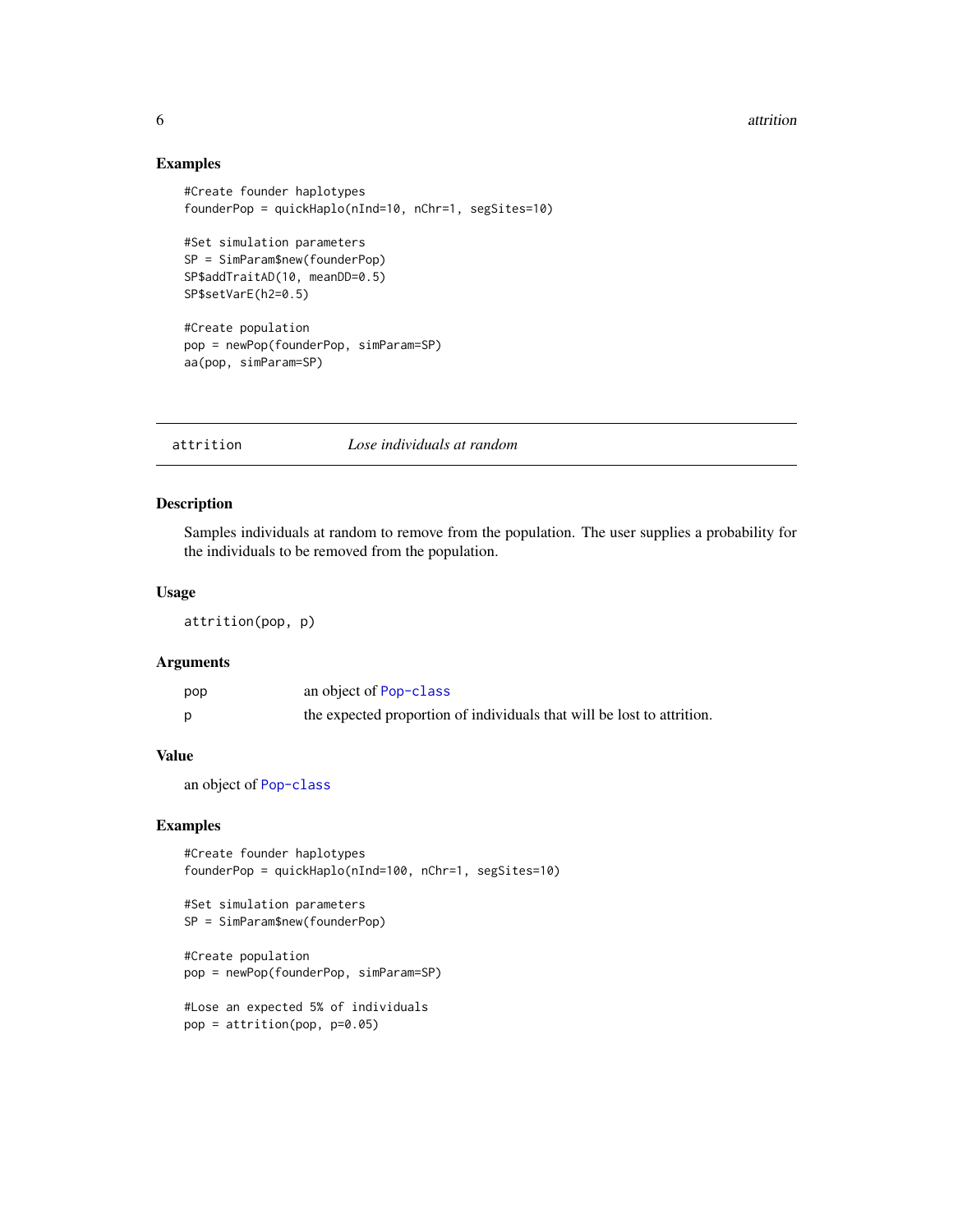<span id="page-6-0"></span>

Returns breeding values for all traits

#### Usage

bv(pop, simParam = NULL)

# Arguments

| pop      | an object of Pop-class |
|----------|------------------------|
| simParam | an object of SimParam  |

# Examples

```
#Create founder haplotypes
founderPop = quickHaplo(nInd=10, nChr=1, segSites=10)
```

```
#Set simulation parameters
SP = SimParam$new(founderPop)
SP$addTraitAD(10, meanDD=0.5)
SP$setVarE(h2=0.5)
```

```
#Create population
pop = newPop(founderPop, simParam=SP)
bv(pop, simParam=SP)
```
calcGCA *Calculate GCA*

#### Description

Calculate general combining ability of test crosses. Intended for output from hybridCross using the "testcross" option, but will work for any population.

#### Usage

calcGCA(pop, use = "pheno")

# Arguments

| pop | an object of Pop-class or HybridPop-class                                       |
|-----|---------------------------------------------------------------------------------|
| use | tabulate either genetic values "gv", estimated breeding values "ebv", or pheno- |
|     | types "pheno"                                                                   |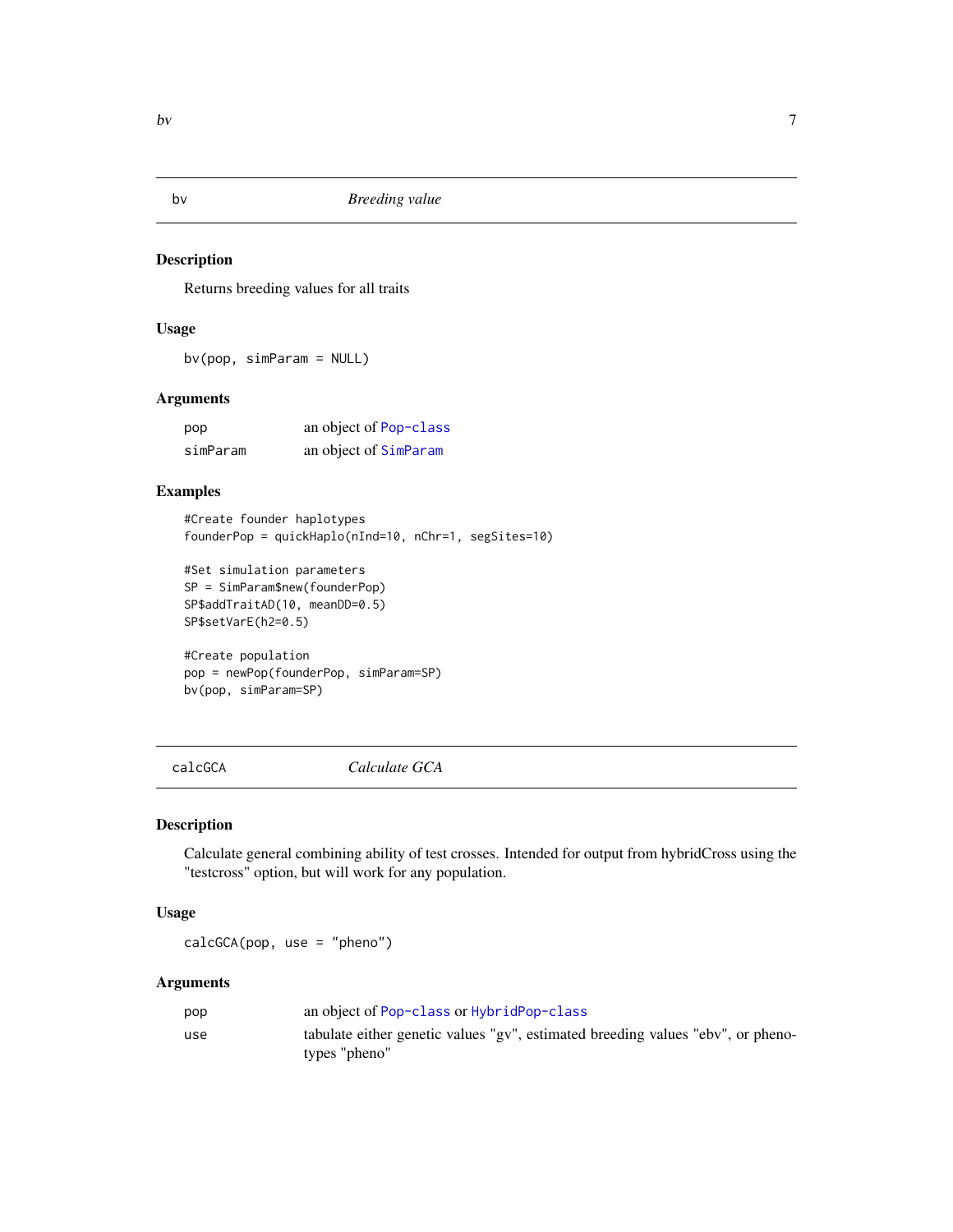# Examples

```
#Create founder haplotypes
founderPop = quickHaplo(nInd=10, nChr=1, segSites=10, inbred=TRUE)
#Set simulation parameters
SP = SimParam$new(founderPop)
SP$addTraitA(10)
#Create population
pop = newPop(founderPop, simParam=SP)
#Make crosses for full diallele
pop2 = hybridCross(pop, pop, simParam=SP)
GCA = calcGCA(pop2, use="gv")
```
#### cChr *Combine MapPop chromosomes*

#### Description

Merges the chromosomes of multiple [MapPop-class](#page-30-1) or [NamedMapPop-class](#page-35-1) objects. Each Map-Pop must have the same number of chromosomes

#### Usage

 $cChr(\ldots)$ 

# Arguments

... [MapPop-class](#page-30-1) or [NamedMapPop-class](#page-35-1) objects to be combined

# Value

Returns an object of [MapPop-class](#page-30-1)

```
pop1 = quickHaplo(nInd=10, nChr=1, segSites=10)
pop2 = quickHaplo(nInd=10, nChr=1, segSites=10)
combinedPop = cChr(pop1, pop2)
```
<span id="page-7-0"></span>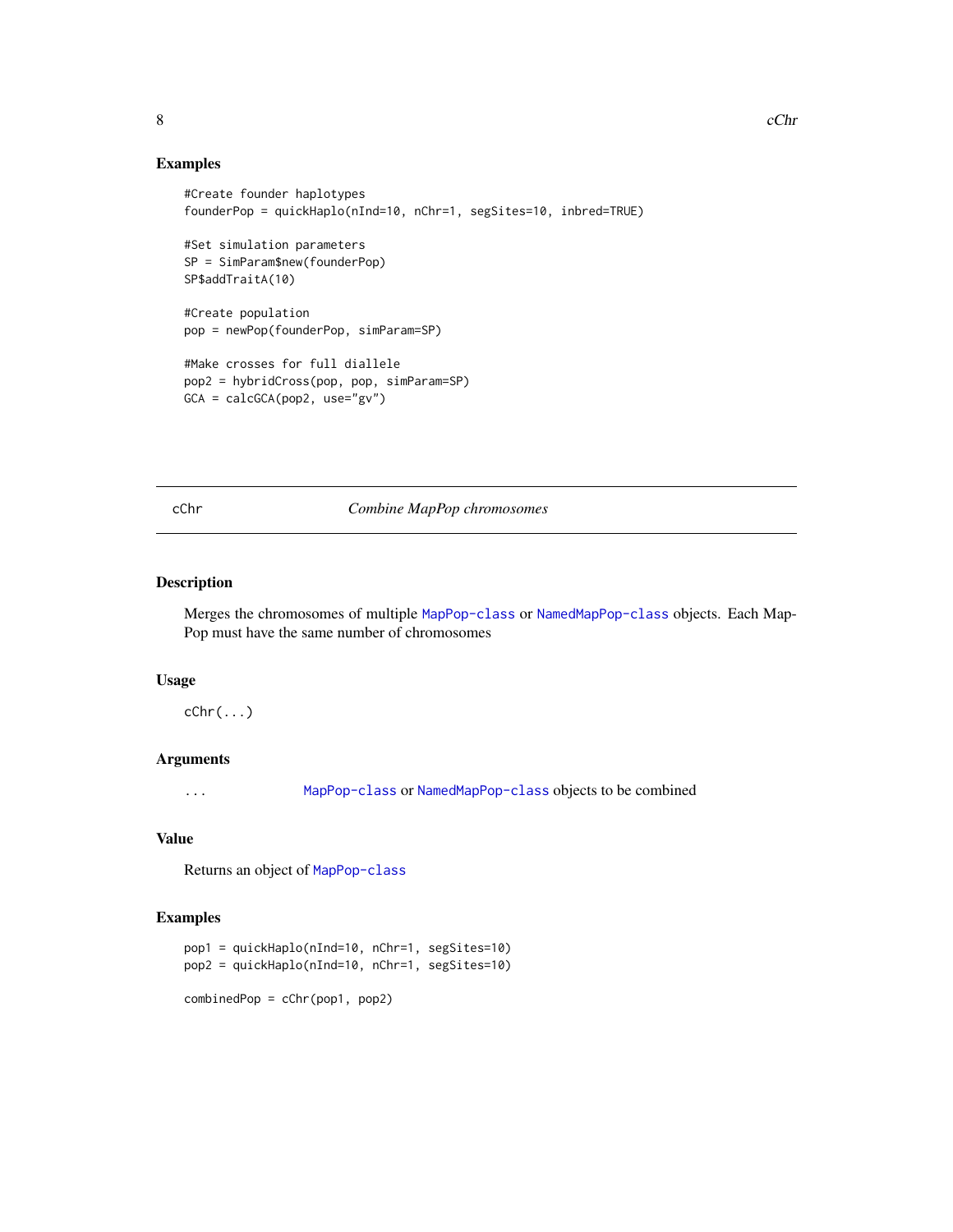<span id="page-8-0"></span>

Returns dominance deviations for all traits

# Usage

dd(pop, simParam = NULL)

# Arguments

| pop      | an object of Pop-class |
|----------|------------------------|
| simParam | an object of SimParam  |

# Examples

```
#Create founder haplotypes
founderPop = quickHaplo(nInd=10, nChr=1, segSites=10)
```

```
#Set simulation parameters
SP = SimParam$new(founderPop)
SP$addTraitAD(10, meanDD=0.5)
SP$setVarE(h2=0.5)
```

```
#Create population
pop = newPop(founderPop, simParam=SP)
dd(pop, simParam=SP)
```
<span id="page-8-1"></span>doubleGenome *Double the ploidy of individuals*

# Description

Creates new individuals with twice the ploidy. This function was created to model the formation of tetraploid potatoes from diploid potatoes. This function will work on any population.

# Usage

```
doubleGenome(pop, keepParents = TRUE, simParam = NULL)
```
# Arguments

| pop         | an object of 'Pop' superclass                          |
|-------------|--------------------------------------------------------|
| keepParents | should previous parents be used for mother and father. |
| simParam    | an object of 'SimParam' class                          |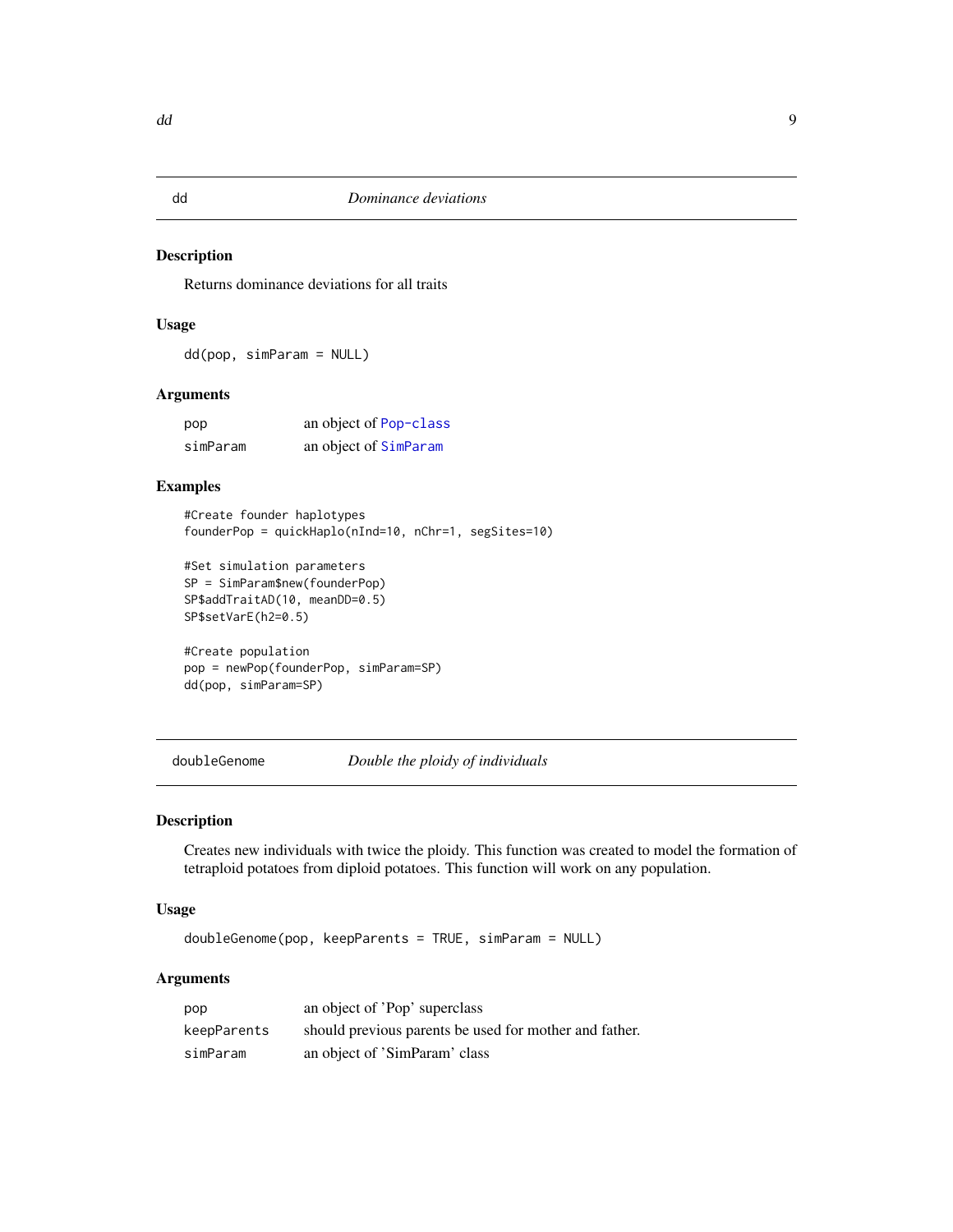# Value

Returns an object of [Pop-class](#page-41-1)

#### Examples

```
#Create founder haplotypes
founderPop = quickHaplo(nInd=2, nChr=1, segSites=10)
#Set simulation parameters
SP = SimParam$new(founderPop)
#Create population
pop = newPop(founderPop, simParam=SP)
#Create individuals with doubled ploidy
```

```
pop2 = doubleGenome(pop, simParam=SP)
```
# ebv *Estimated breeding value*

#### Description

A wrapper for accessing the ebv slot

#### Usage

ebv(pop)

# Arguments

pop a [Pop-class](#page-41-1) or similar object

```
#Create founder haplotypes
founderPop = quickHaplo(nInd=10, nChr=1, segSites=10)
```

```
#Set simulation parameters
SP = SimParam$new(founderPop)
SP$addTraitAD(10, meanDD=0.5)
SP$setVarE(h2=0.5)
```

```
#Create population
pop = newPop(founderPop, simParam=SP)
pop@ebv = matrix(rnorm(pop@nInd), nrow=pop@nInd, ncol=1)
ebv(pop)
```
<span id="page-9-0"></span>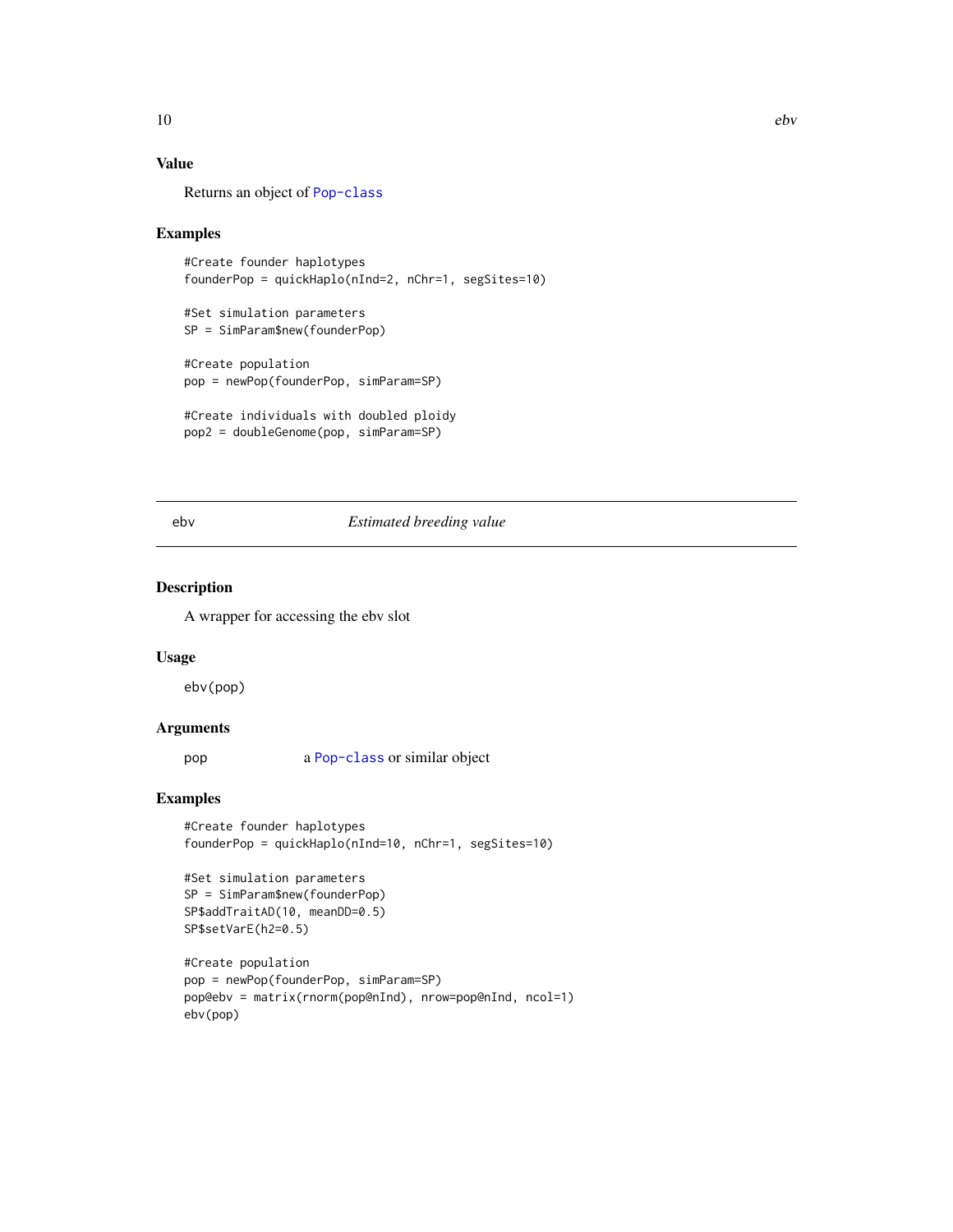<span id="page-10-0"></span>editGenome *Edit genome*

# Description

Edits selected loci of selected individuals to a homozygous state for either the 1 or 0 allele. The gv slot is recalculated to reflect the any changes due to editing, but other slots remain the same.

# Usage

```
editGenome(pop, ind, chr, segSites, allele, simParam = NULL)
```
# Arguments

| pop      | an object of Pop-class                                                  |
|----------|-------------------------------------------------------------------------|
| ind      | a vector of individuals to edit                                         |
| chr      | a vector of chromosomes to edit. Length must match length of segSites.  |
| segSites | a vector of segregating sites to edit. Length must match length of chr. |
| allele   | either 0 or 1 for desired allele                                        |
| simParam | an object of SimParam                                                   |

#### Value

Returns an object of [Pop-class](#page-41-1)

```
#Create founder haplotypes
founderPop = quickHaplo(nInd=2, nChr=1, segSites=10)
#Set simulation parameters
SP = SimParam$new(founderPop)
SP$addTraitA(10)
#Create population
pop = newPop(founderPop, simParam=SP)
#Change individual 1 to homozygous for the 1 allele
#at locus 1, chromosome 1
pop2 = editGenome(pop, ind=1, chr=1, segSites=1,
```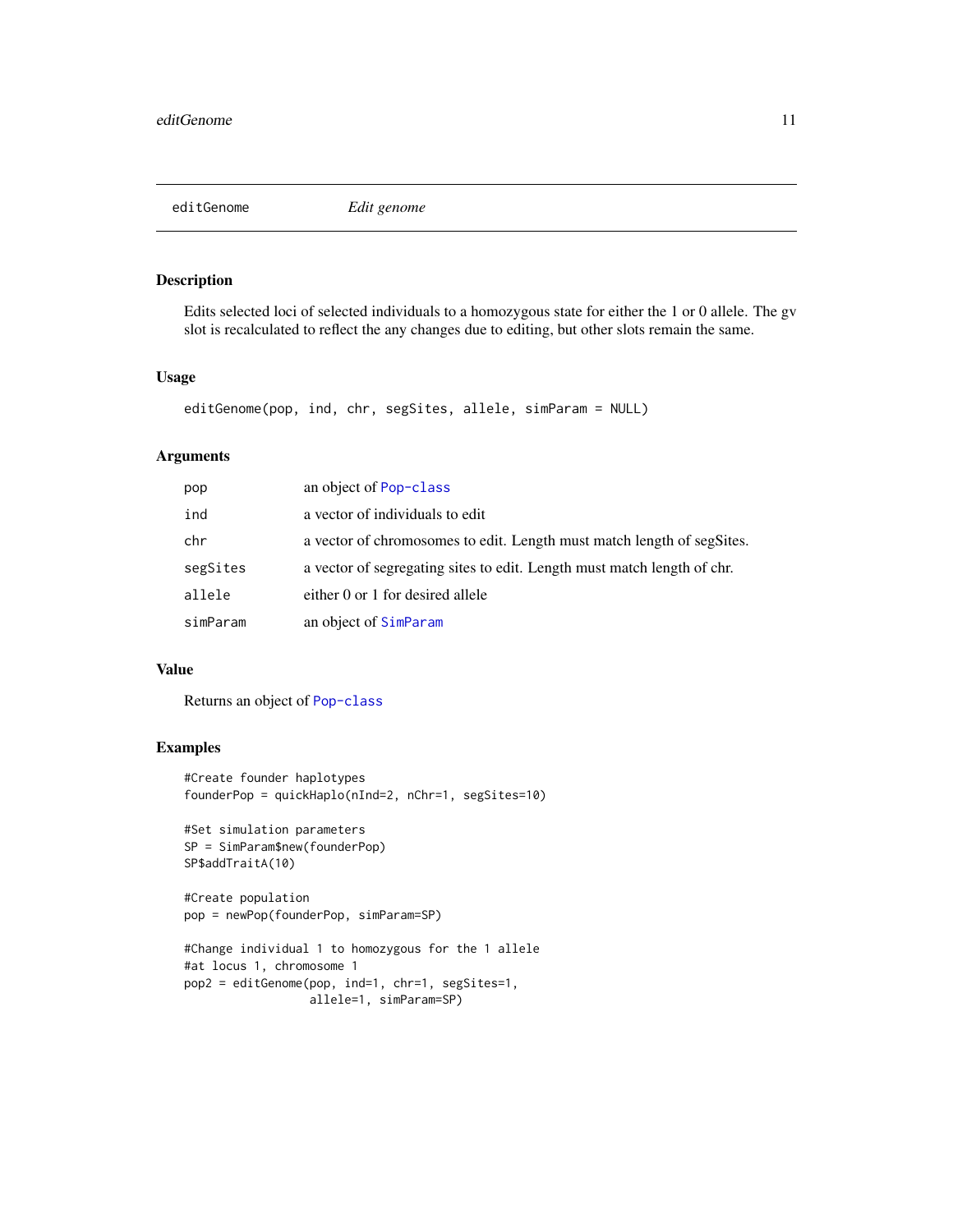<span id="page-11-0"></span>editGenomeTopQtl *Edit genome - the top QTL*

# Description

Edits the top QTL (with the largest additive effect) to a homozygous state for the allele increasing. Only nonfixed QTL are edited The gv slot is recalculated to reflect the any changes due to editing, but other slots remain the same.

#### Usage

```
editGenomeTopQtl(pop, ind, nQtl, trait = 1, increase = TRUE, simParam = NULL)
```
# Arguments

| pop      | an object of Pop-class                                    |
|----------|-----------------------------------------------------------|
| ind      | a vector of individuals to edit                           |
| not1     | number of QTL to edit                                     |
| trait    | which trait effects should guide selection of the top QTL |
| increase | should the trait value be increased or decreased          |
| simParam | an object of SimParam                                     |

#### Value

Returns an object of [Pop-class](#page-41-1)

```
#Create founder haplotypes
founderPop = quickHaplo(nInd=2, nChr=1, segSites=10)
```

```
#Set simulation parameters
SP = SimParam$new(founderPop)
SP$addTraitA(10)
```

```
#Create population
pop = newPop(founderPop, simParam=SP)
```

```
#Change up to 10 loci for individual 1
pop2 = editGenomeTopQtl(pop, ind=1, nQtl=10, simParam=SP)
```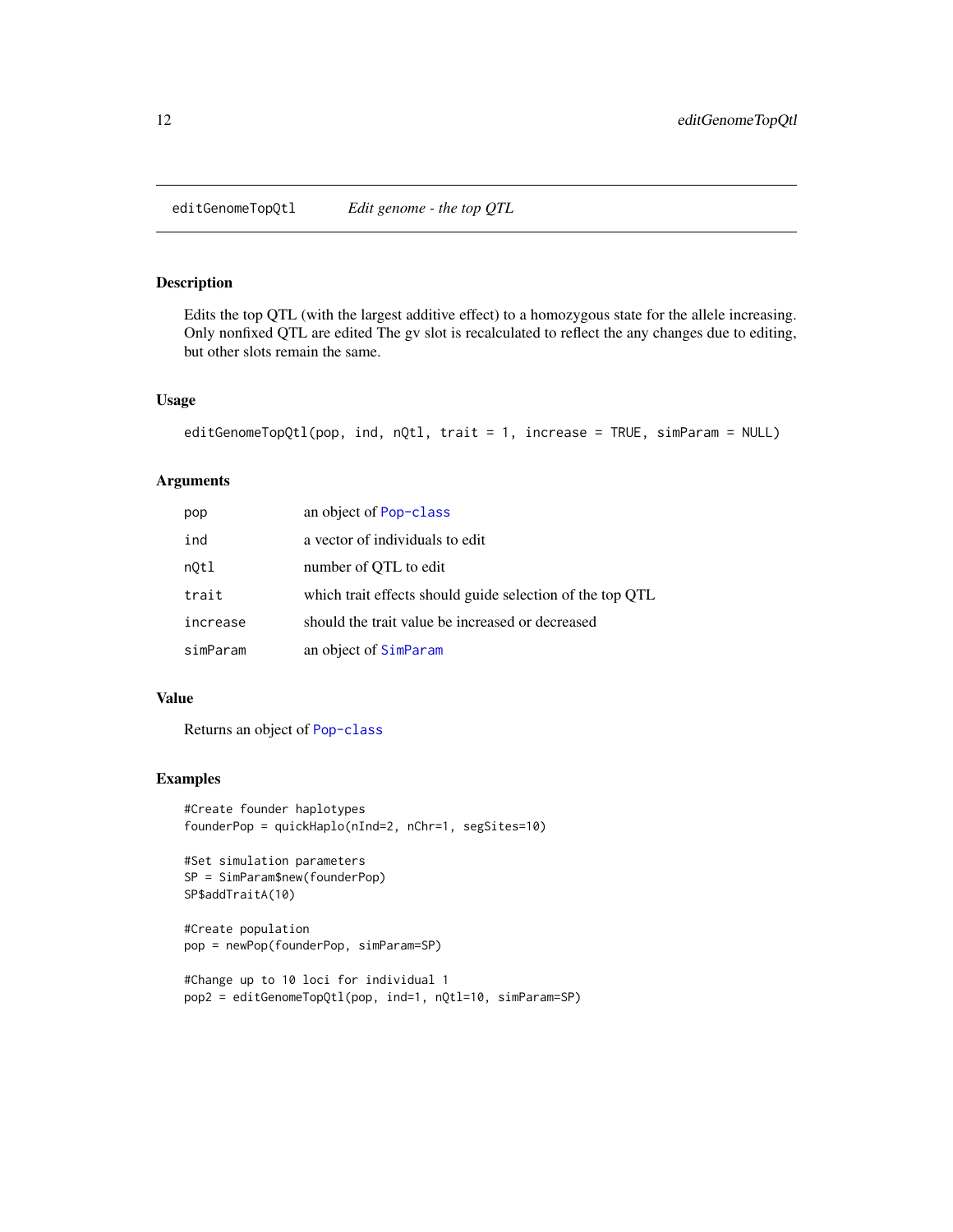<span id="page-12-0"></span>

Solves an RR-BLUP model for genomic predictions given known variance components. This implementation is meant as a fast and low memory alternative to [RRBLUP](#page-56-1) or [RRBLUP2](#page-58-1). Unlike the those functions, the fastRRBLUP does not fit fixed effects (other than the intercept) or account for unequal replication.

# Usage

```
fastRRBLUP(
 pop,
  traits = 1,
 use = "pheno",
  snpChip = 1,
 useQtl = FALSE,maxIter = 1000,Vu = NULL,Ve = NULL,simParam = NULL,
  ...
\mathcal{L}
```
# Arguments

| pop      | a Pop-class to serve as the training population                                                                                                                                                        |
|----------|--------------------------------------------------------------------------------------------------------------------------------------------------------------------------------------------------------|
| traits   | an integer indicating the trait to model, a trait name, or a function of the traits<br>returning a single value. Only univariate models are supported.                                                 |
| use      | train model using phenotypes "pheno", genetic values "gv", estimated breeding<br>values "ebv", breeding values "bv", or randomly "rand"                                                                |
| snpChip  | an integer indicating which SNP chip genotype to use                                                                                                                                                   |
| useQtl   | should QTL genotypes be used instead of a SNP chip. If TRUE, snpChip spec-<br>ifies which trait's QTL to use, and thus these QTL may not match the QTL<br>underlying the phenotype supplied in traits. |
| maxIter  | maximum number of iterations.                                                                                                                                                                          |
| Vu       | marker effect variance. If value is NULL, a reasonable value is chosen automat-<br>ically.                                                                                                             |
| Ve       | error variance. If value is NULL, a reasonable value is chosen automatically.                                                                                                                          |
| simParam | an object of SimParam                                                                                                                                                                                  |
| $\cdots$ | additional arguments if using a function for traits                                                                                                                                                    |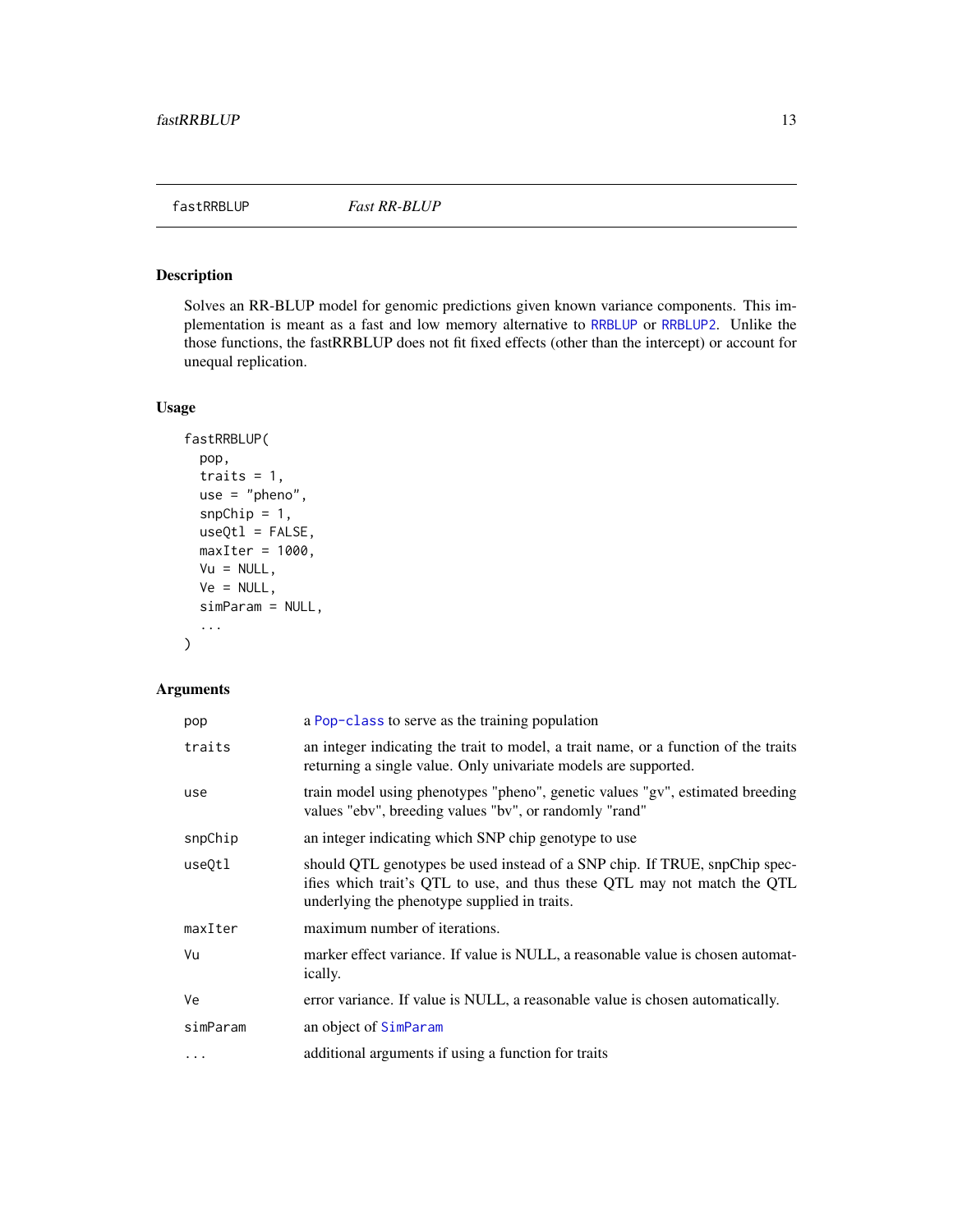# Examples

```
#Create founder haplotypes
founderPop = quickHaplo(nInd=10, nChr=1, segSites=20)
#Set simulation parameters
SP = SimParam$new(founderPop)
SP$addTraitA(10)
SP$setVarE(h2=0.5)
SP$addSnpChip(10)
#Create population
pop = newPop(founderPop, simParam=SP)
#Run GS model and set EBV
ans = fastRRBLUP(pop, simParam=SP)
pop = setEBV(pop, ans, simParam=SP)
#Evaluate accuracy
cor(gv(pop), ebv(pop))
```
genicVarA *Additive genic variance*

#### Description

Returns additive genic variance for all traits

#### Usage

```
genicVarA(pop, simParam = NULL)
```
#### Arguments

| pop      | an object of Pop-class |
|----------|------------------------|
| simParam | an object of SimParam  |

# Examples

#Create founder haplotypes founderPop = quickHaplo(nInd=10, nChr=1, segSites=10)

```
#Set simulation parameters
SP = SimParam$new(founderPop)
SP$addTraitAD(10, meanDD=0.5)
SP$setVarE(h2=0.5)
```

```
#Create population
pop = newPop(founderPop, simParam=SP)
```
<span id="page-13-0"></span>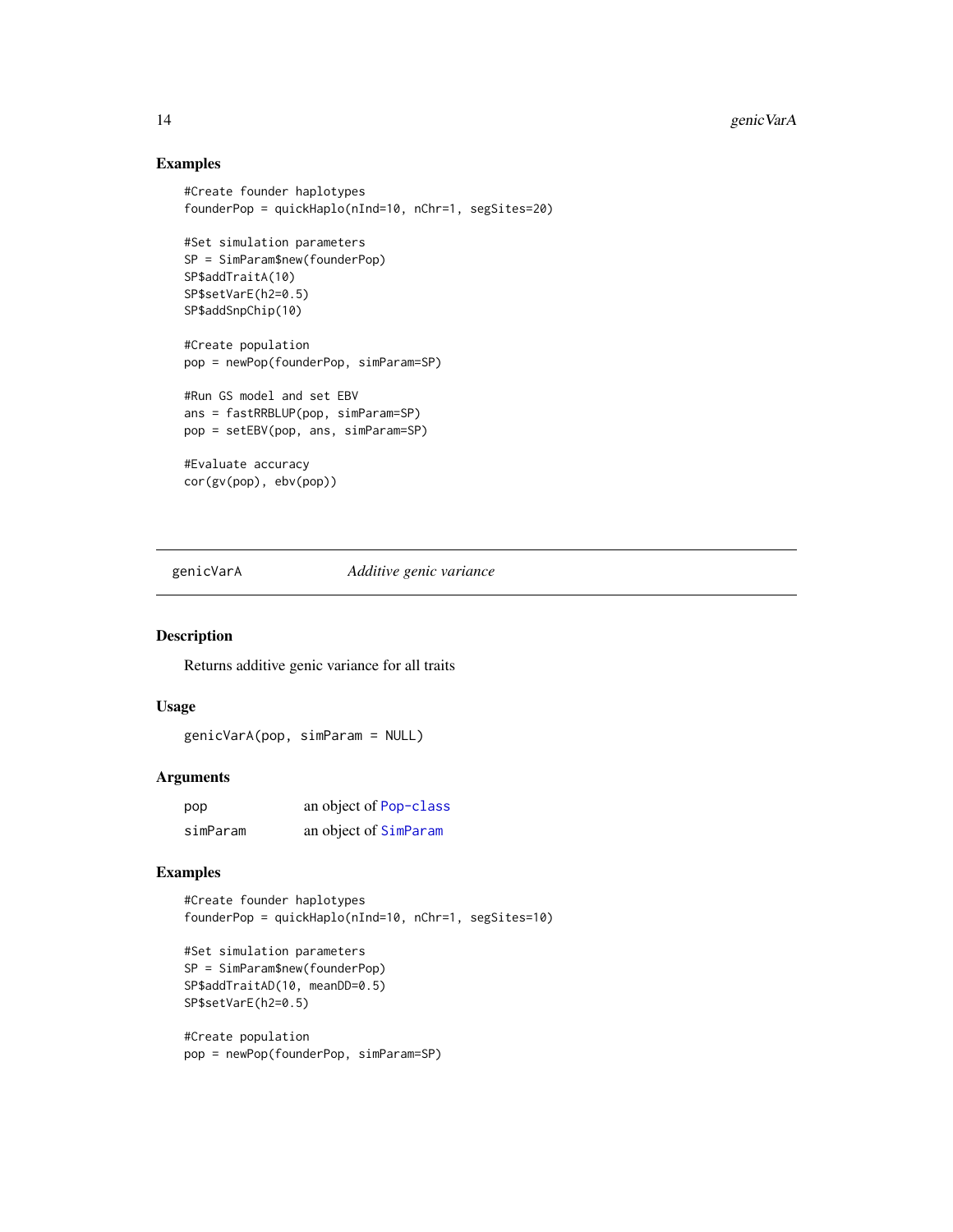# <span id="page-14-0"></span>genic VarAA 15

```
genicVarA(pop, simParam=SP)
```
genicVarAA *Additive-by-additive genic variance*

# Description

Returns additive-by-additive epistatic genic variance for all traits

#### Usage

genicVarAA(pop, simParam = NULL)

# Arguments

| pop      | an object of Pop-class |
|----------|------------------------|
| simParam | an object of SimParam  |

# Examples

#Create founder haplotypes founderPop = quickHaplo(nInd=10, nChr=1, segSites=10)

```
#Set simulation parameters
SP = SimParam$new(founderPop)
SP$addTraitAD(10, meanDD=0.5)
SP$setVarE(h2=0.5)
```
#Create population pop = newPop(founderPop, simParam=SP) genicVarAA(pop, simParam=SP)

genicVarD *Dominance genic variance*

# Description

Returns dominance genic variance for all traits

#### Usage

genicVarD(pop, simParam = NULL)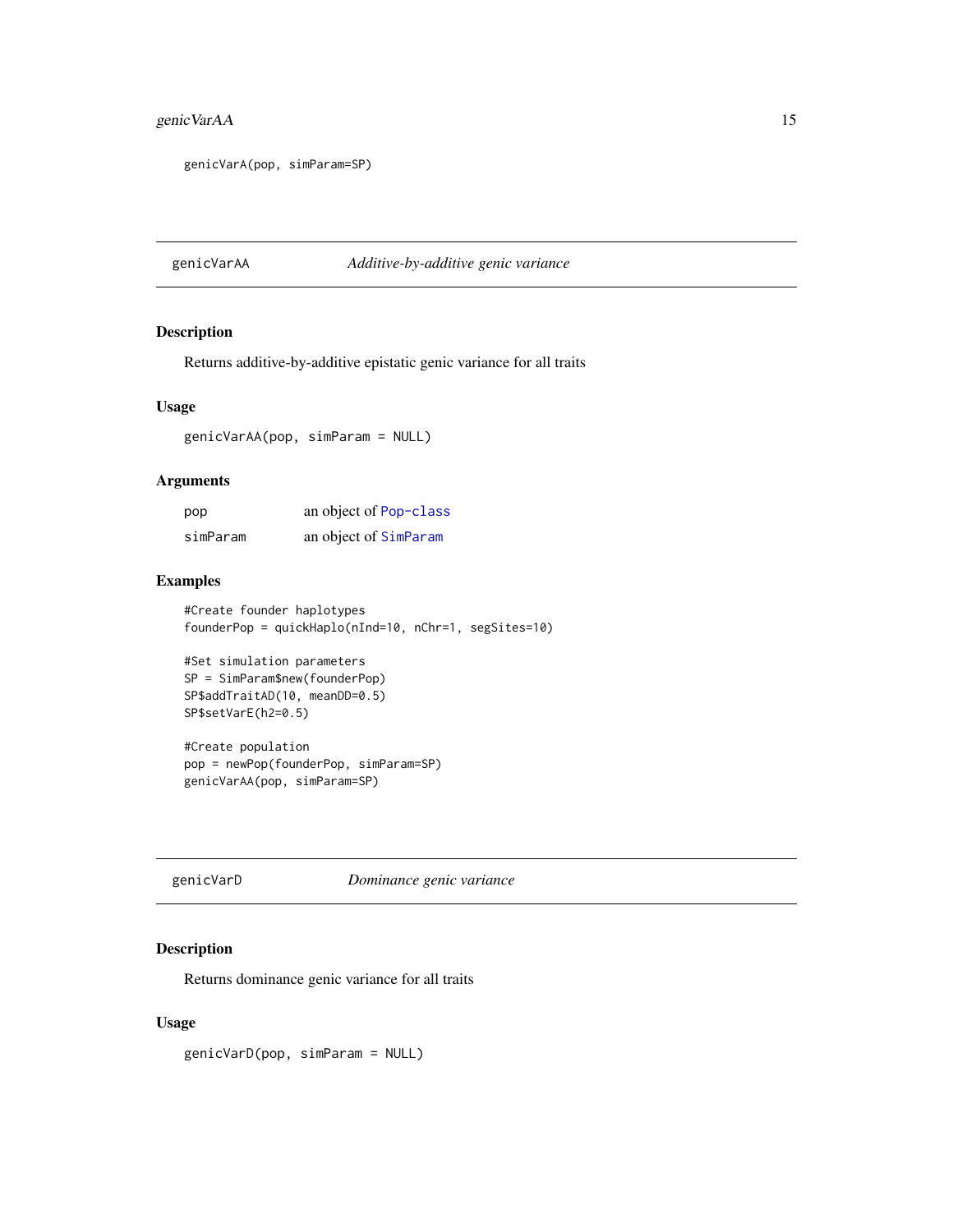#### <span id="page-15-0"></span>Arguments

| pop      | an object of Pop-class |
|----------|------------------------|
| simParam | an object of SimParam  |

# Examples

#Create founder haplotypes founderPop = quickHaplo(nInd=10, nChr=1, segSites=10)

```
#Set simulation parameters
SP = SimParam$new(founderPop)
SP$addTraitAD(10, meanDD=0.5)
SP$setVarE(h2=0.5)
```

```
#Create population
pop = newPop(founderPop, simParam=SP)
genicVarD(pop, simParam=SP)
```
#### genicVarG *Total genic variance*

#### Description

Returns total genic variance for all traits

#### Usage

```
genicVarG(pop, simParam = NULL)
```
#### Arguments

| pop      | an object of Pop-class |
|----------|------------------------|
| simParam | an object of SimParam  |

# Examples

#Create founder haplotypes founderPop = quickHaplo(nInd=10, nChr=1, segSites=10)

```
#Set simulation parameters
SP = SimParam$new(founderPop)
SP$addTraitAD(10, meanDD=0.5)
SP$setVarE(h2=0.5)
```

```
#Create population
pop = newPop(founderPop, simParam=SP)
genicVarG(pop, simParam=SP)
```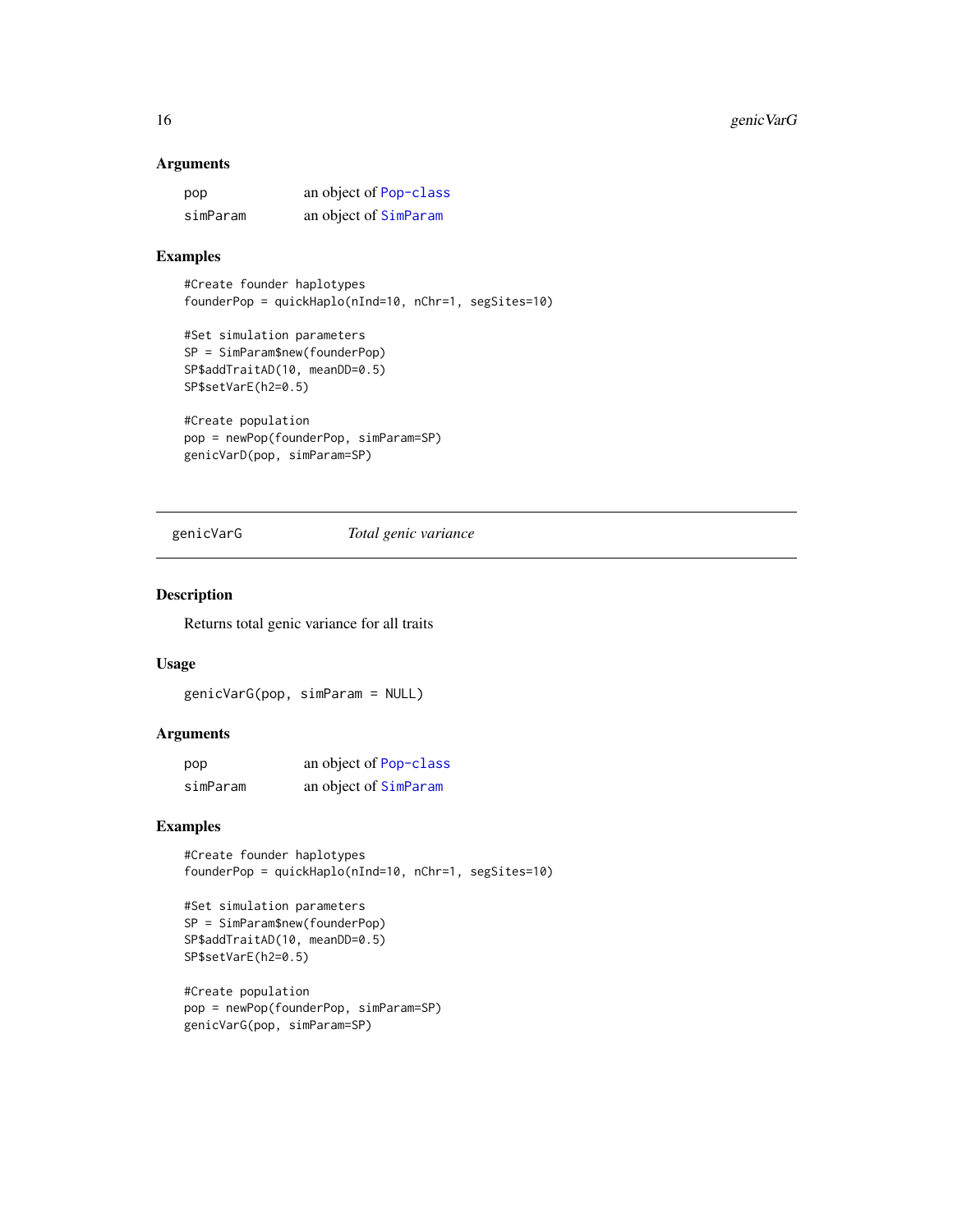<span id="page-16-0"></span>

Calculates genetic and genic additive and dominance variances for an object of [Pop-class](#page-41-1)

#### Usage

```
genParam(pop, simParam = NULL)
```
#### Arguments

| pop      | an object of Pop-class |
|----------|------------------------|
| simParam | an object of SimParam  |

#### Value

varA an nTrait by nTrait matrix of additive genetic variances varD an nTrait by nTrait matrix of dominance genetic variances varAA an nTrait by nTrait matrix of additive-by-additive genetic variances varG an nTrait by nTrait matrix of total genetic variances genicVarA an nTrait vector of additive genic variances genicVarD an nTrait vector of dominance genic variances genicVarAA an nTrait vector of additive-by-additive genic variances genicVarG an nTrait vector of total genic variances covA\_HW an nTrait vector of additive covariances due to non-random mating covD\_HW an nTrait vector of dominance covariances due to non-random mating covAA\_HW an nTrait vector of additive-by-additive covariances due to non-random mating covG\_HW an nTrait vector of total genic covariances due to non-random mating covA\_L an nTrait vector of additive covariances due to linkage disequilibrium covD\_L an nTrait vector of dominance covariances due to linkage disequilibrium covAA\_L an nTrait vector of additive-by-additive covariances due to linkage disequilibrium covAD\_L an nTrait vector of additive by dominance covariances due to linkage disequilibrium covAAA\_L an nTrait vector of additive by additive-by-additive covariances due to linkage disequilibrium covDAA\_L an nTrait vector of dominance by additive-by-additive covariances due to linkage disequilibrium covG\_L an nTrait vector of total genic covariances due to linkage disequilibrium mu an nTrait vector of trait means mu\_HW an nTrait vector of expected trait means under random mating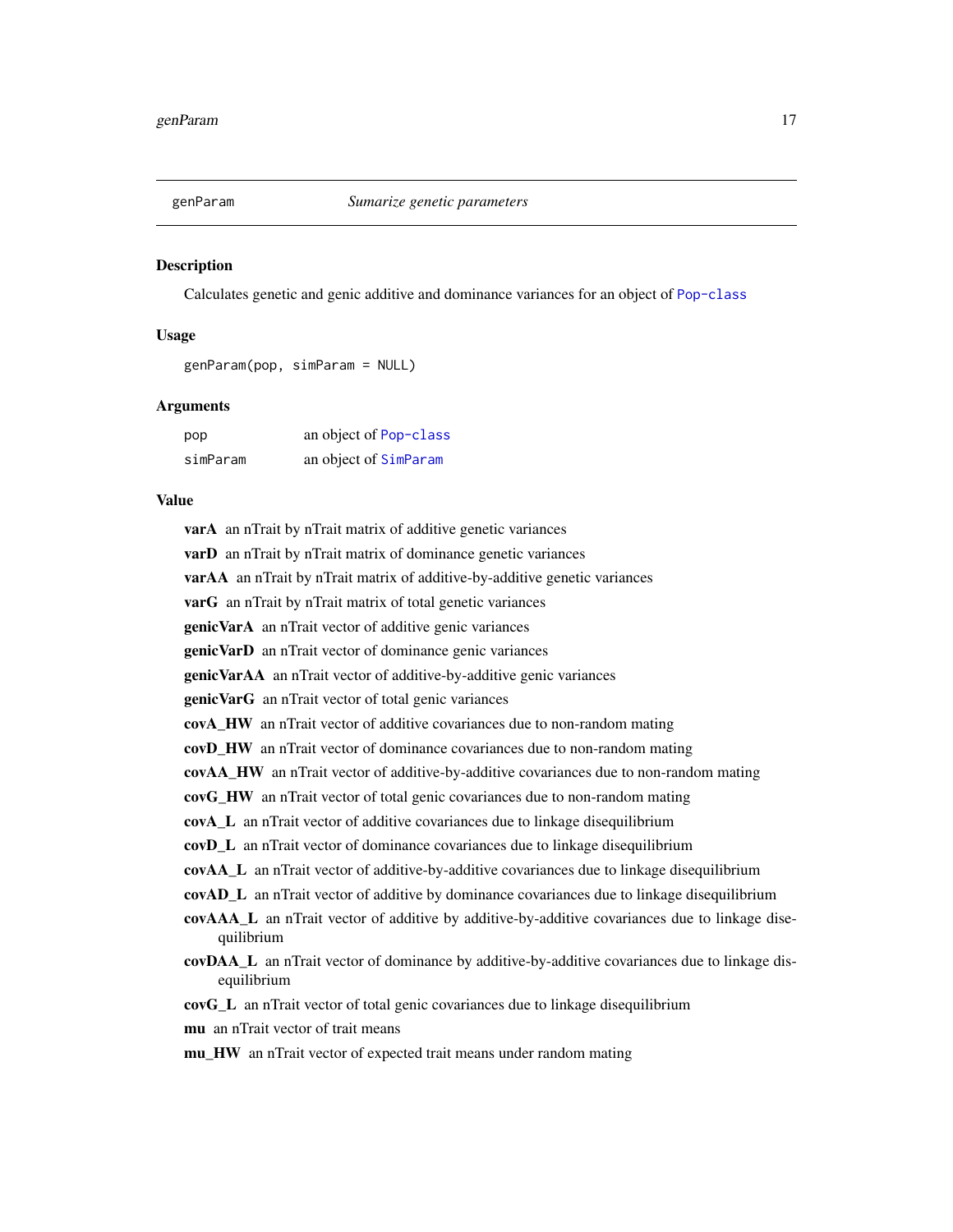- <span id="page-17-0"></span>gv a matrix of genetic values with dimensions nInd by nTraits
- bv a matrix of breeding values with dimensions nInd by nTraits
- dd a matrix of dominance deviations with dimensions nInd by nTraits
- aa a matrix of additive-by-additive epistatic deviations with dimensions nInd by nTraits
- gv\_mu an nTrait vector of intercepts with dimensions nInd by nTraits
- gv\_a a matrix of additive genetic values with dimensions nInd by nTraits
- gv\_d a matrix of dominance genetic values with dimensions nInd by nTraits
- gv\_aa a matrix of additive-by-additive genetic values with dimensions nInd by nTraits

#### Examples

```
#Create founder haplotypes
founderPop = quickHaplo(nInd=10, nChr=1, segSites=10)
```

```
#Set simulation parameters
SP = SimParam$new(founderPop)
SP$addTraitAD(10, meanDD=0.5)
SP$setVarE(h2=0.5)
```

```
#Create population
pop = newPop(founderPop, simParam=SP)
ans = genParam(pop, simParam=SP)
```
#### getMisc *Get miscelaneous information in a population*

#### Description

Get miscelaneous information in a population

# Usage

 $getMiss(x, node = NULL)$ 

#### Arguments

|      | Pop-class                                                                                             |
|------|-------------------------------------------------------------------------------------------------------|
| node | character, name of the node to get from the xemisc slot; if NULL the whole<br>x@misc slot is returned |

#### Value

The x@misc slot or its nodes x@misc[[\*]][[node]]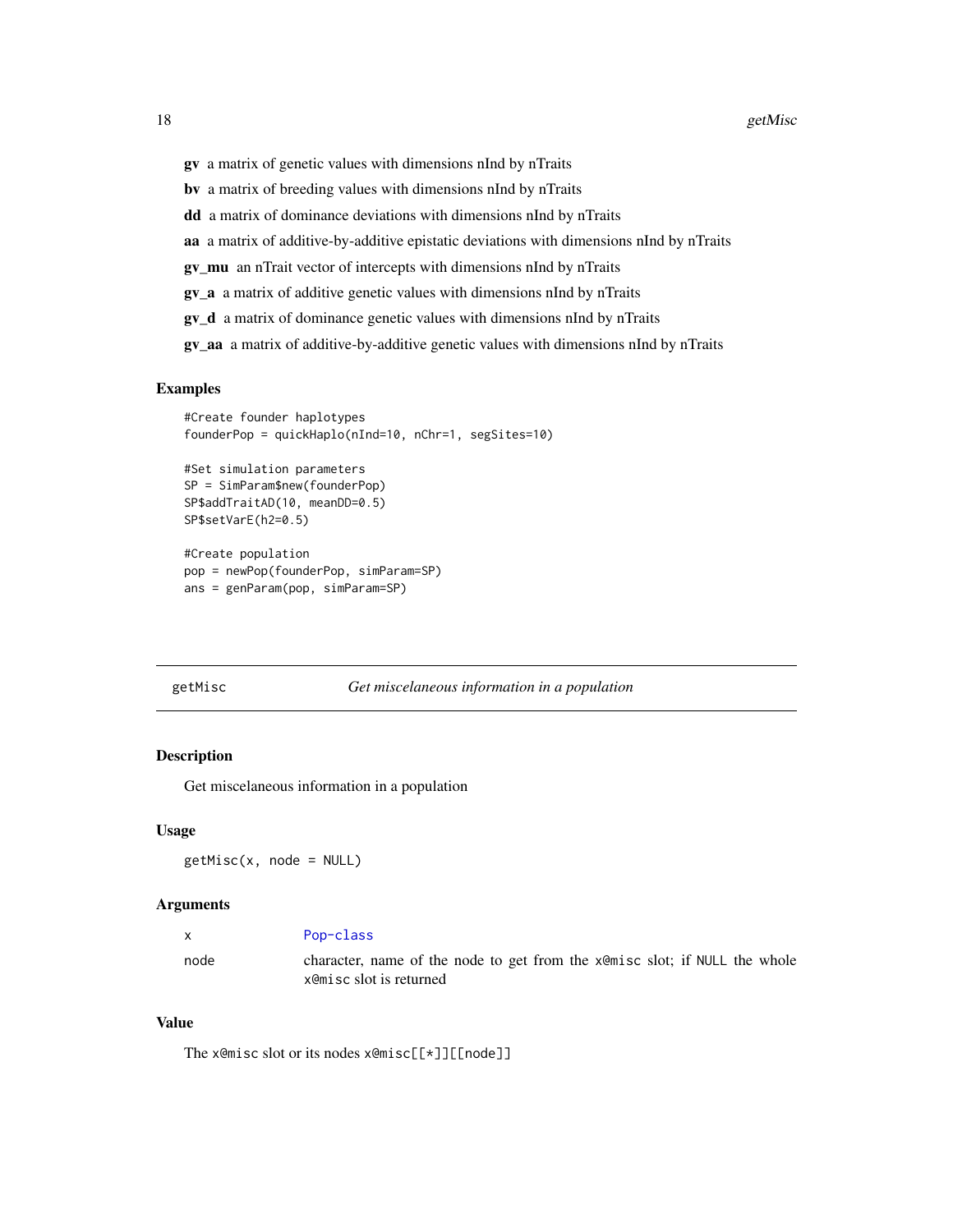# <span id="page-18-0"></span>getNumThreads 19

#### Examples

```
founderGenomes <- quickHaplo(nInd = 3, nChr = 1, segSites = 100)
SP <- SimParam$new(founderGenomes)
basePop <- newPop(founderGenomes)
basePop \leq setMisc(basePop, node = "info", value = 1)
basePop@misc
getMisc(x = basePop, node = "info")basePop <- setMisc(basePop, node = "info2", value = c("A", "B", "C"))
basePop@misc
getMisc(x = basePop, node = "info2")n <- nInd(basePop)
location \leq vector(mode = "list", length = n)
for (ind in seq_len(n)) {
  location[[ind]] \leftarrow runif(n = 2, min = 0, max = 100)}
location
basePop <- setMisc(basePop, node = "location", value = location)
basePop@misc
getMisc(x = basePop, node = "location")n <- nInd(basePop)
location \leq vector(mode = "list", length = n)
for (ind in c(1, 3)) {
  location[[ind]] \leq runif(n = 2, min = 0, max = 100)}
location
basePop <- setMisc(basePop, node = "location", value = location)
basePop@misc
getMisc(x = basePop, node = "location")getMisc(x = basePop)
```
getNumThreads *Number of available threads*

#### Description

Gets the number of available threads by calling the OpenMP function omp\_get\_max\_threads()

#### Usage

getNumThreads()

#### Value

integer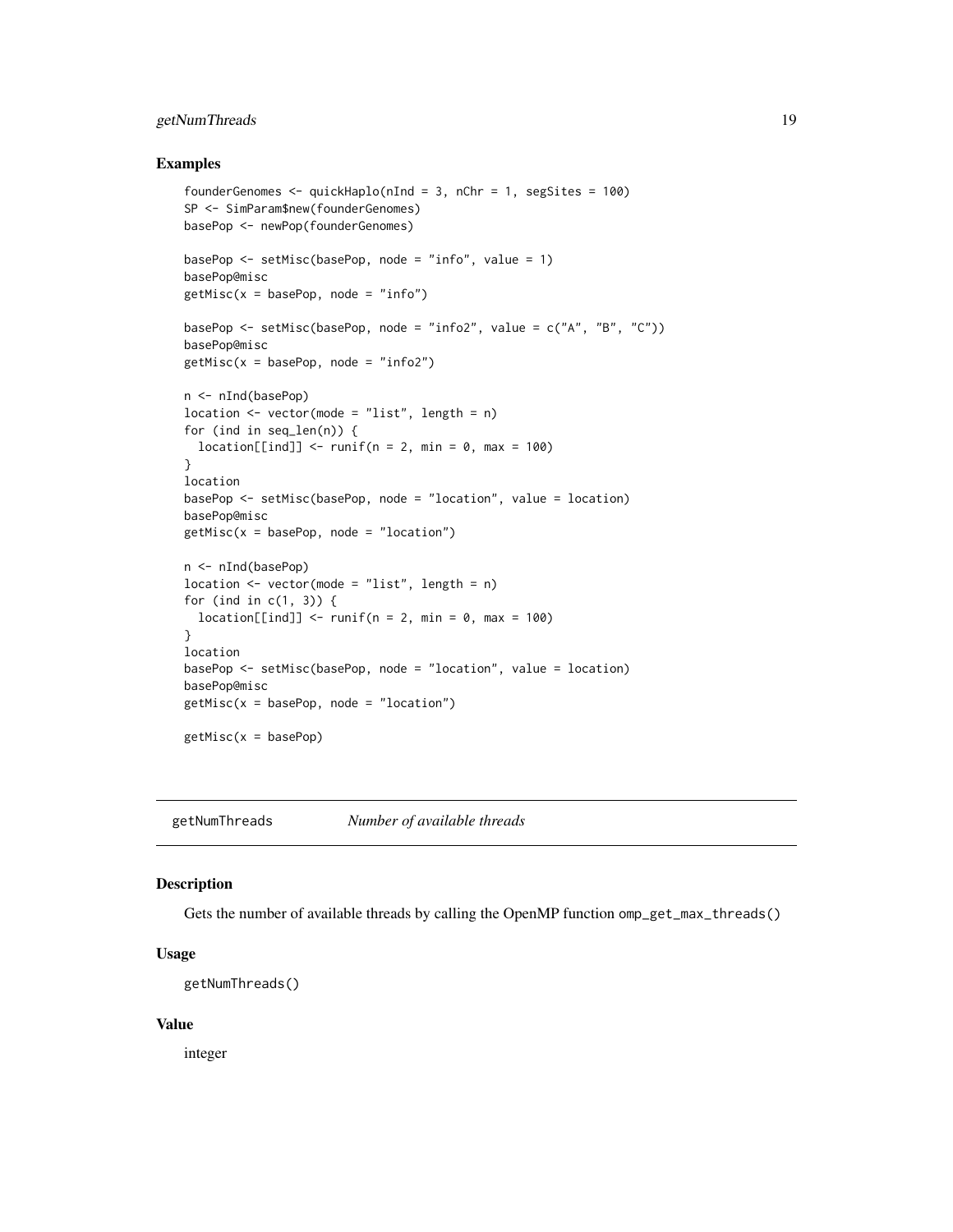# Examples

getNumThreads()

getQtlMap *Get QTL genetic map*

# Description

Retrieves the genetic map for the QTL of a given trait.

# Usage

 $getQtlmap(trait = 1, sex = "A", simParam = NULL)$ 

# Arguments

| trait    | an integer for the                                                                                                                                                                         |
|----------|--------------------------------------------------------------------------------------------------------------------------------------------------------------------------------------------|
| sex      | determines which sex specific map is returned. Options are "A" for average<br>map, "F" for female map, and "M" for male map. All options are equivalent if<br>not using sex specific maps. |
| simParam | an object of SimParam                                                                                                                                                                      |

#### Value

Returns a data.frame with:

id Unique identifier for the QTL

chr Chromosome containing the QTL

site Segregating site on the chromosome

pos Genetic map position

# Examples

```
#Create founder haplotypes
founderPop = quickHaplo(nInd=10, nChr=1, segSites=10)
```

```
#Set simulation parameters
SP = SimParam$new(founderPop)
SP$addTraitA(5)
```
#Pull SNP map getQtlMap(trait=1, simParam=SP)

<span id="page-19-0"></span>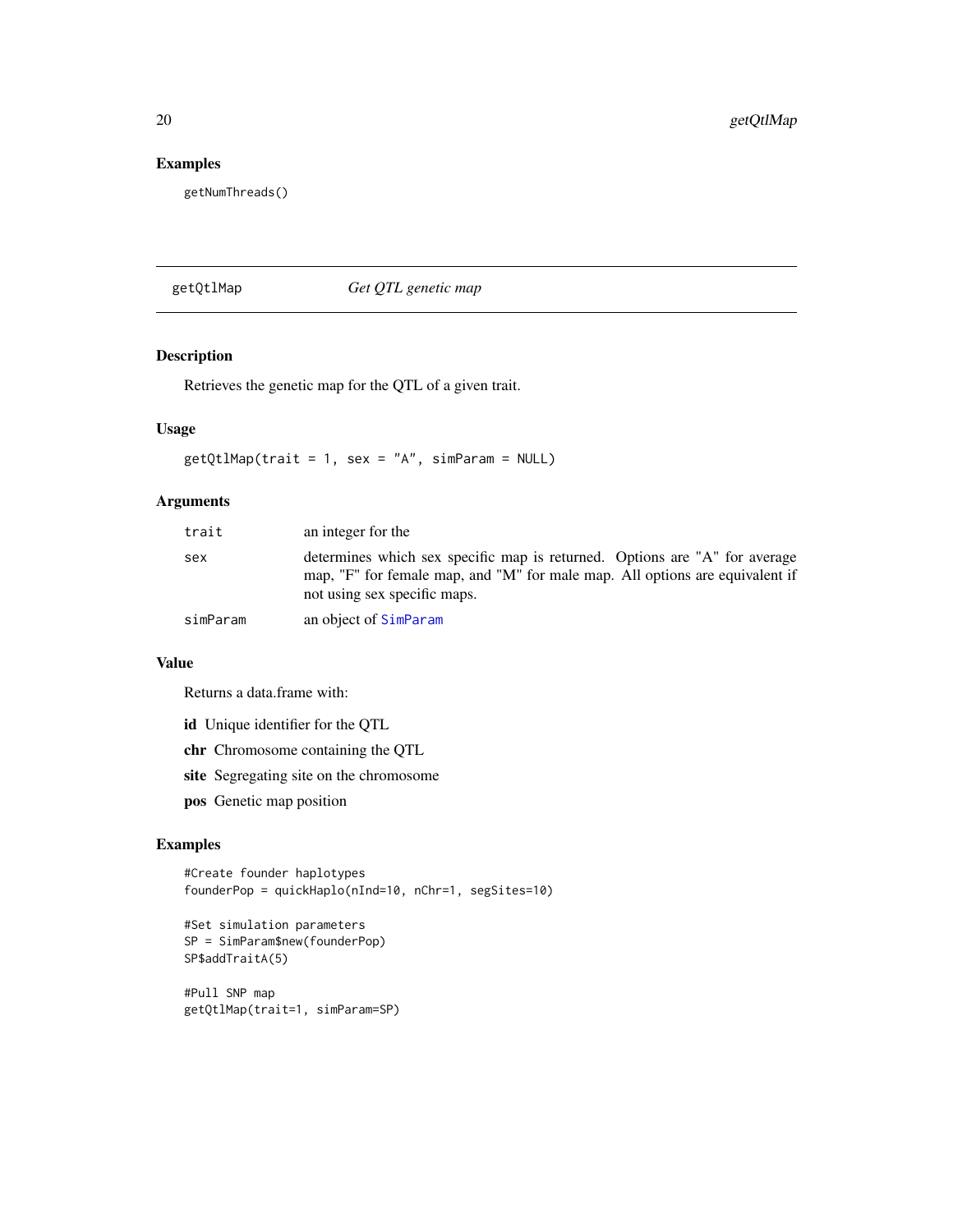<span id="page-20-0"></span>

Retrieves the genetic map for a given SNP chip.

# Usage

getSnpMap(snpChip = 1, sex = "A", simParam = NULL)

# Arguments

| snpChip  | an integer. Indicates which SNP chip's map to retrieve.                                                                                                                                    |  |
|----------|--------------------------------------------------------------------------------------------------------------------------------------------------------------------------------------------|--|
| sex      | determines which sex specific map is returned. Options are "A" for average<br>map, "F" for female map, and "M" for male map. All options are equivalent if<br>not using sex specific maps. |  |
| simParam | an object of SimParam                                                                                                                                                                      |  |

#### Value

Returns a data.frame with:

id Unique identifier for the SNP

chr Chromosome containing the SNP

site Segregating site on the chromosome

pos Genetic map position

# Examples

```
#Create founder haplotypes
founderPop = quickHaplo(nInd=10, nChr=1, segSites=10)
```

```
#Set simulation parameters
SP = SimParam$new(founderPop)
SP$addSnpChip(5)
```
#Pull SNP map getSnpMap(snpChip=1, simParam=SP)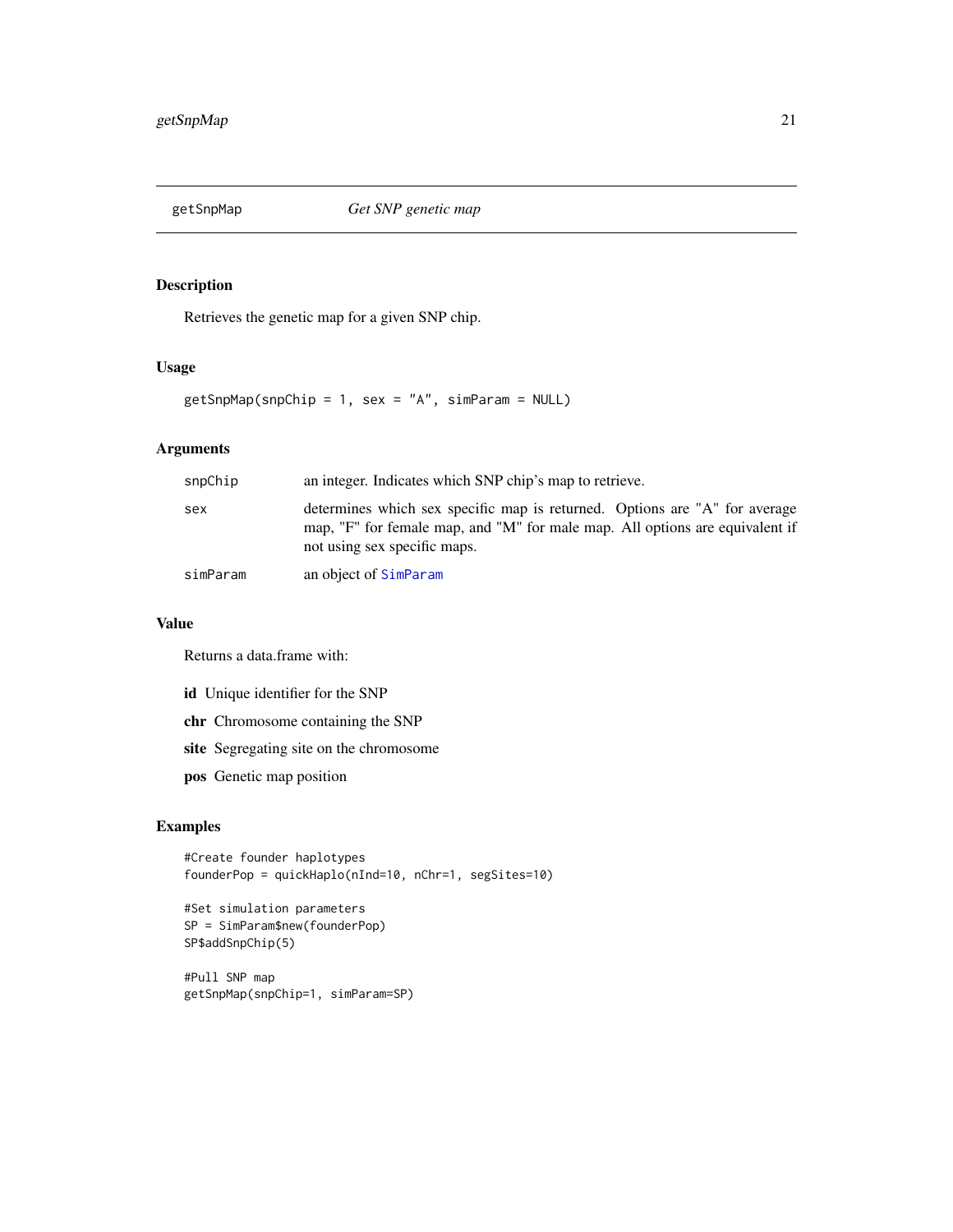<span id="page-21-0"></span>

A wrapper for accessing the gv slot

#### Usage

gv(pop)

# Arguments

pop a [Pop-class](#page-41-1) or similar object

# Examples

#Create founder haplotypes founderPop = quickHaplo(nInd=10, nChr=1, segSites=10)

```
#Set simulation parameters
SP = SimParam$new(founderPop)
SP$addTraitAD(10, meanDD=0.5)
SP$setVarE(h2=0.5)
```

```
#Create population
pop = newPop(founderPop, simParam=SP)
gv(pop)
```
hybridCross *Hybrid crossing*

#### Description

A convience function for hybrid plant breeding simulations. Allows for easy specification of a test cross scheme and/or creation of an object of [HybridPop-class](#page-22-1). Note that the [HybridPop-class](#page-22-1) should only be used if the parents were created using the [makeDH](#page-29-1) function or [newPop](#page-37-1) using inbred founders. The id for new individuals is [mother\_id]\_[father\_id]

#### Usage

```
hybridCross(
  females,
 males,
  crossPlan = "testcross",
  returnHybridPop = FALSE,
  simParam = NULL
)
```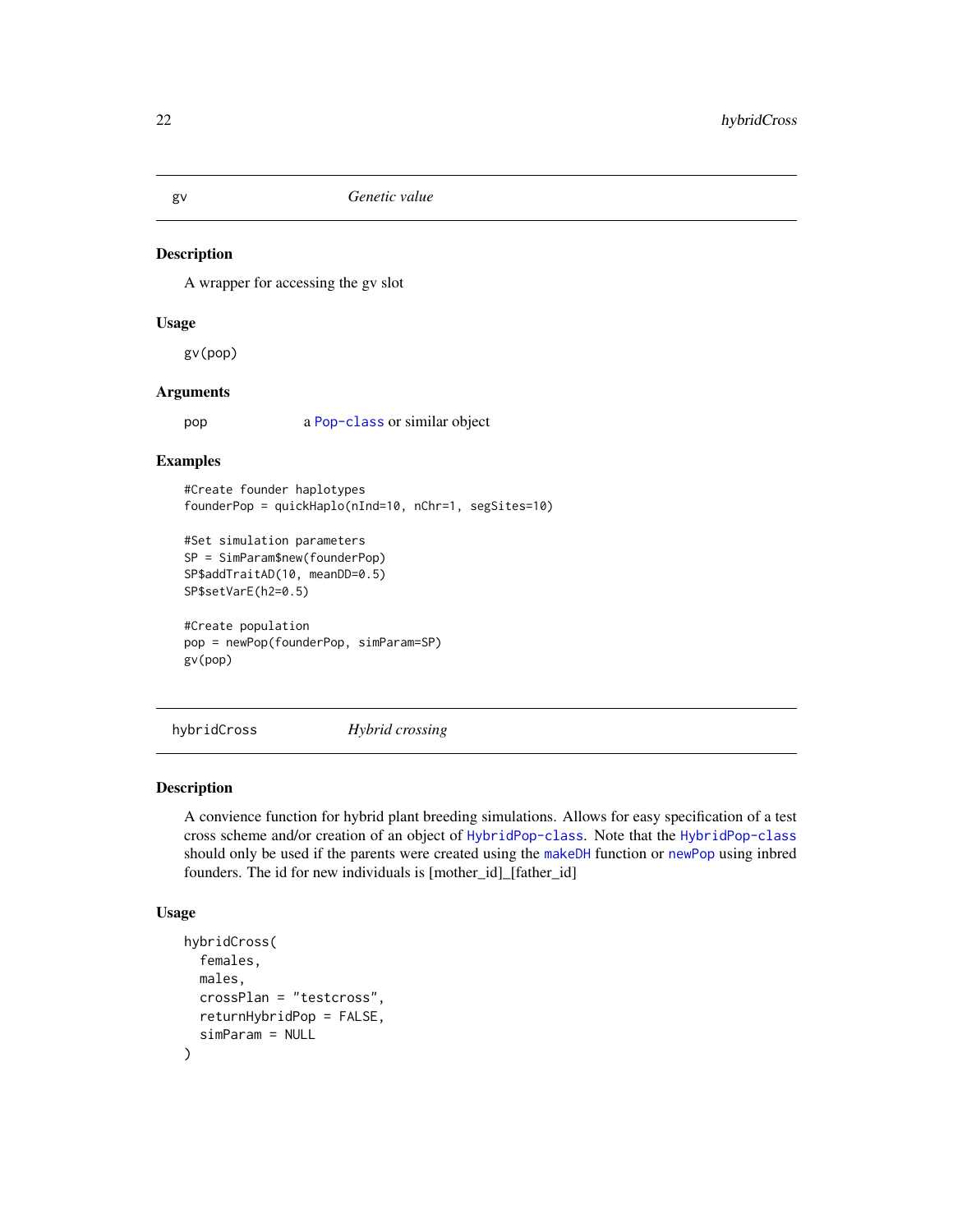# <span id="page-22-0"></span>HybridPop-class 23

#### Arguments

| females         | female population, an object of Pop-class                                                                                         |  |
|-----------------|-----------------------------------------------------------------------------------------------------------------------------------|--|
| males           | male population, an object of Pop-class                                                                                           |  |
| crossPlan       | either "test ross" for all possible combinantions or a matrix with two columns<br>for designed crosses                            |  |
| returnHybridPop |                                                                                                                                   |  |
|                 | should results be returned as HybridPop-class. If false returns results as Pop-class.<br>Population must be fully inbred if TRUE. |  |
| simParam        | an object of SimParam                                                                                                             |  |

# Examples

```
#Create founder haplotypes
founderPop = quickHaplo(nInd=2, nChr=1, segSites=10)
#Set simulation parameters
SP = SimParam$new(founderPop)
```
#Create population pop = newPop(founderPop, simParam=SP)

```
#Make crosses for full diallele
pop2 = hybridCross(pop, pop, simParam=SP)
```
<span id="page-22-1"></span>HybridPop-class *Hybrid population*

# Description

A lightweight version of [Pop-class](#page-41-1) for hybrid lines. Memory is saved by not storing genotypic data.

# Usage

```
## S4 method for signature 'HybridPop'
x[i]
```
## S4 method for signature 'HybridPop'  $c(x, \ldots)$ 

# Arguments

| $\boldsymbol{\mathsf{x}}$ | a 'HybridPop'                  |
|---------------------------|--------------------------------|
| i                         | index of individuals           |
| $\cdots$                  | additional 'HybridPop' objects |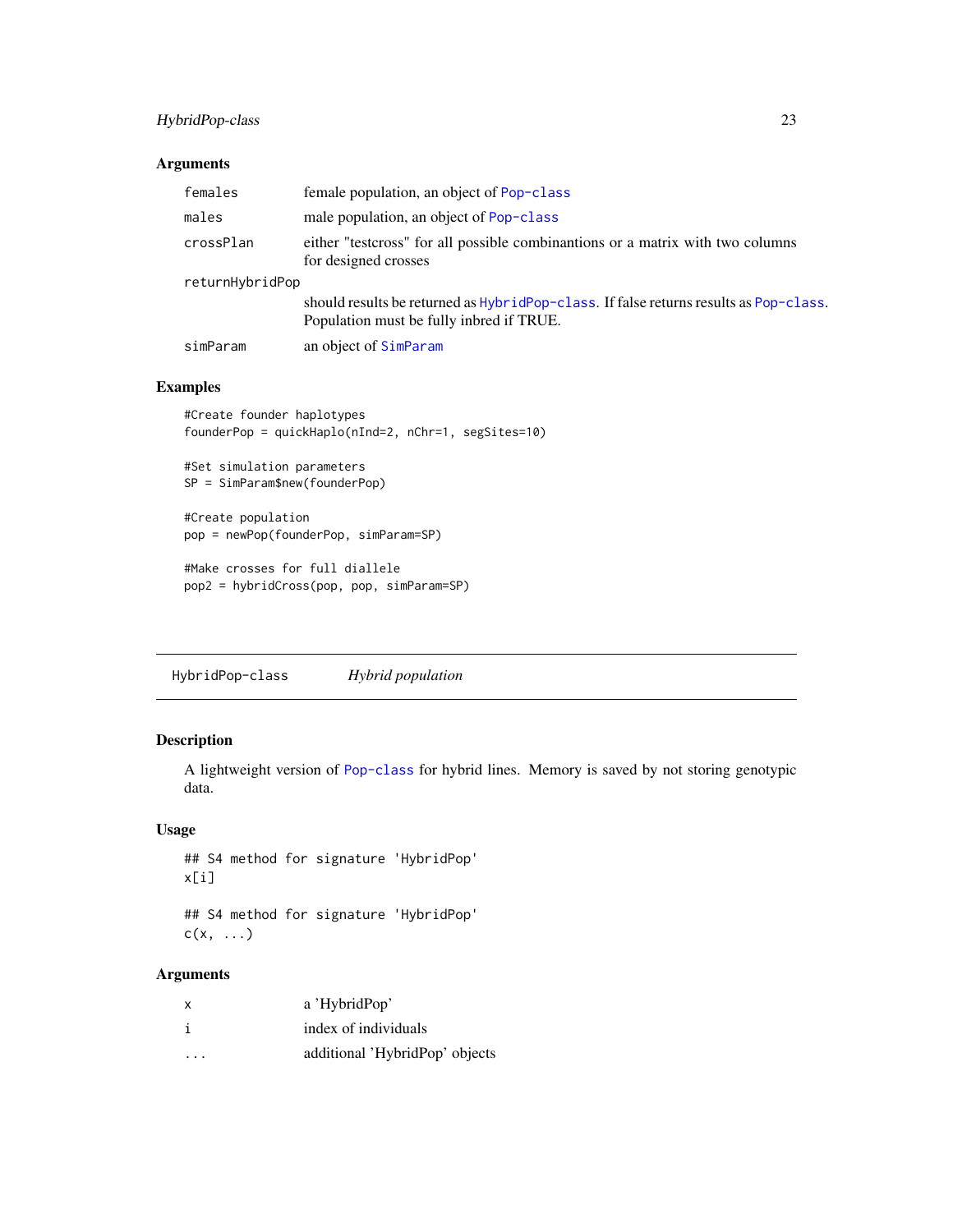# <span id="page-23-0"></span>Methods (by generic)

- [: Extract HybridPop using index or id
- c: Combine multiple HybridPops

# **Slots**

nInd number of individuals

id an individual's identifier

mother the identifier of the individual's mother

father the identifier of the individual's father

nTraits number of traits

gv matrix of genetic values. When using GxE traits, gv reflects gv when p=0.5. Dimensions are nInd by nTraits.

pheno matrix of phenotypic values. Dimensions are nInd by nTraits.

gxe list containing GxE slopes for GxE traits

<span id="page-23-1"></span>importGenMap *Import genetic map*

# Description

Formats a genetic map stored in a data.frame to AlphaSimR's internal format. Map positions must be in Morgans.

#### Usage

importGenMap(genMap)

#### Arguments

genMap genetic map as a data.frame. The first three columns must be: marker name, chromosome, and map position (Morgans). Marker name and chromosome are coerced using as.character.

#### Value

a list of named vectors

# Examples

```
genMap = data.frame(markerName=letters[1:5],
                    chromosome=c(1,1,1,2,2),
                    position=c(0,0.5,1,0.15,0.4))
```
asrMap = importGenMap(genMap=genMap)

str(asrMap)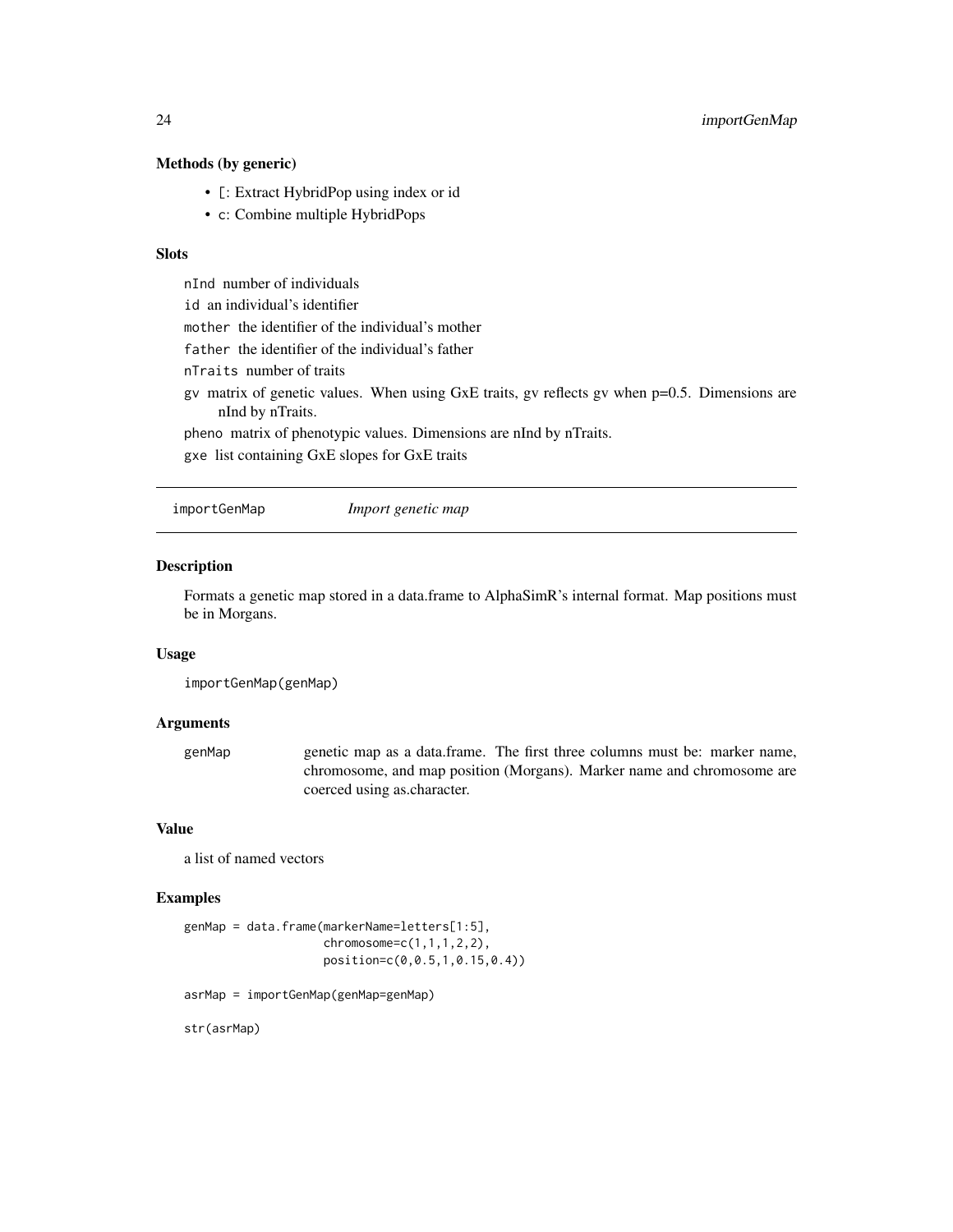<span id="page-24-0"></span>

Formats haplotype in a matrix format to an AlphaSimR population that can be used to initialize a simulation. This function serves as wrapper for [newMapPop](#page-36-1) that utilizes a more user friendly input format.

#### Usage

importHaplo(haplo, genMap, ploidy = 2L, ped = NULL)

## Arguments

| haplo  | a matrix of haplotypes                                                                                                                                                                               |  |
|--------|------------------------------------------------------------------------------------------------------------------------------------------------------------------------------------------------------|--|
| genMap | genetic map as a data.frame. The first three columns must be: marker name,<br>chromosome, and map position (Morgans). Marker name and chromosome are<br>coerced using as character. See importGenMap |  |
| ploidy | ploidy level of the organism                                                                                                                                                                         |  |
| ped    | an optional pedigree for the supplied genotypes. The first three columns must<br>be: id, mother, and father. All values are coerced using as character.                                              |  |

#### Value

a [MapPop-class](#page-30-1) if ped is NULL, otherwise a [NamedMapPop-class](#page-35-1)

```
haplo = rbind(c(1,1,0,1,0),c(1,1,0,1,0),
               c(\emptyset, 1, 1, \emptyset, \emptyset),
               c(0,1,1,0,0))
colnames(haplo) = letters[1:5]
genMap = data.frame(markerName=letters[1:5],
                      chromosome=c(1,1,1,2,2),
                      position=c(0,0.5,1,0.15,0.4))
ped = data.frame(id=c("a","b"),
                  mother=c(0,0),
                  father=c(0,0))
founderPop = importHaplo(haplo=haplo,
                           genMap=genMap,
                           ploidy=2L,
                           ped=ped)
```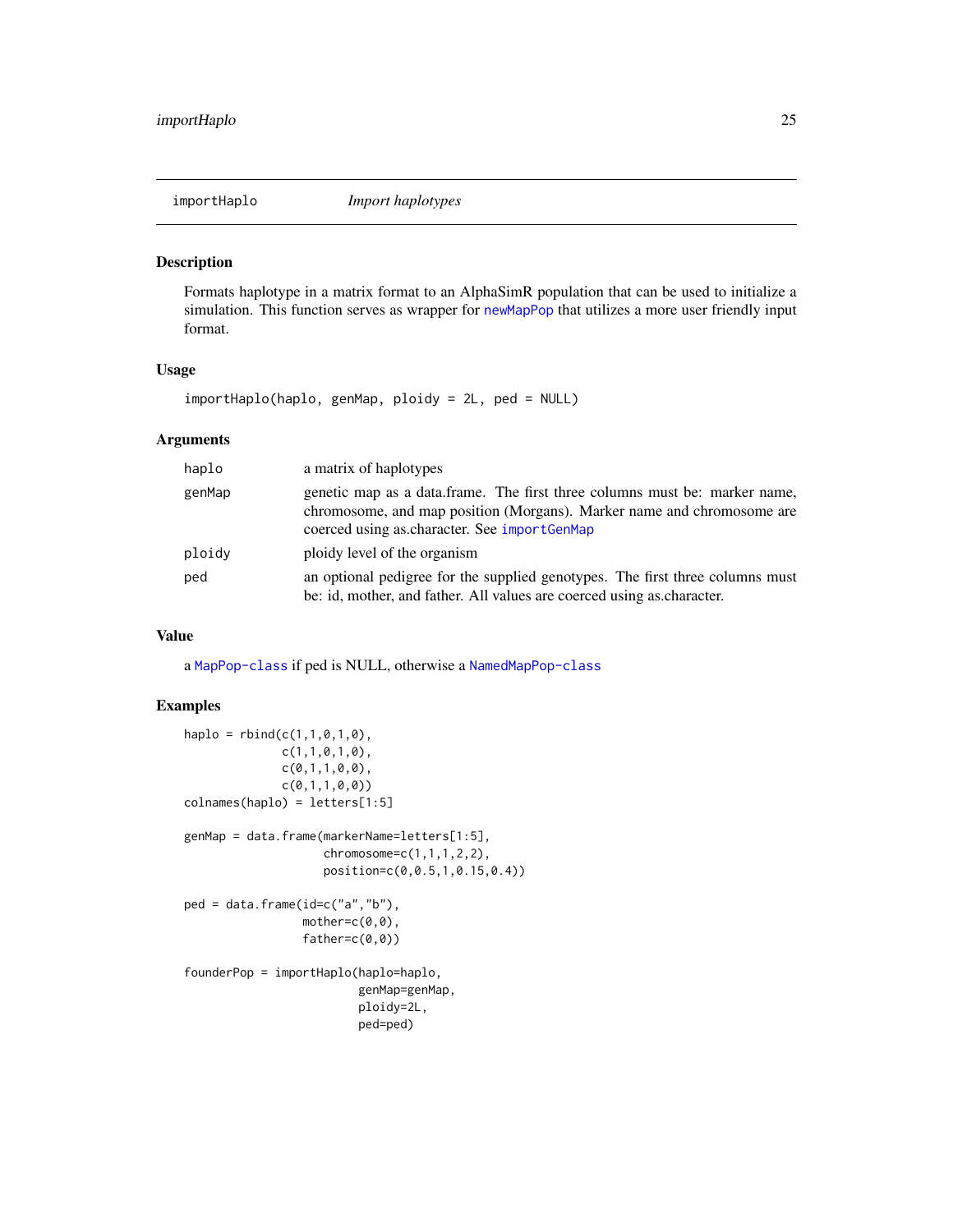<span id="page-25-0"></span>

Formats the genotypes from inbred, diploid lines to an AlphaSimR population that can be used to initialize a simulation. An attempt is made to automatically detect  $0,1,2$  or  $-1,0,1$  genotype coding. Heterozygotes or probabilistic genotypes are allowed, but will be coerced to the nearest homozygote. Pedigree information is optional and when provided will be passed to the population for easier identification in the simulation.

#### Usage

```
importInbredGeno(geno, genMap, ped = NULL)
```
#### Arguments

| geno   | a matrix of genotypes                                                                                                                                                                                |
|--------|------------------------------------------------------------------------------------------------------------------------------------------------------------------------------------------------------|
| genMap | genetic map as a data.frame. The first three columns must be: marker name,<br>chromosome, and map position (Morgans). Marker name and chromosome are<br>coerced using as character. See importGenMap |
| ped    | an optional pedigree for the supplied genotypes. The first three columns must<br>be: id, mother, and father. All values are coerced using as character.                                              |

#### Value

a [MapPop-class](#page-30-1) if ped is NULL, otherwise a [NamedMapPop-class](#page-35-1)

```
geno = rbind(c(2, 2, 0, 2, 0),c(0,2,2,0,0))
colnames(geno) = letters[1:5]
genMap = data.frame(markerName=letters[1:5],
                    chromosome=c(1,1,1,2,2),
                    position=c(0,0.5,1,0.15,0.4))
ped = data.frame(id=c("a","b"),
                 mother=c(0,0),
                 father=c(0,0))
founderPop = importInbredGeno(geno=geno,
                              genMap=genMap,
                              ped=ped)
```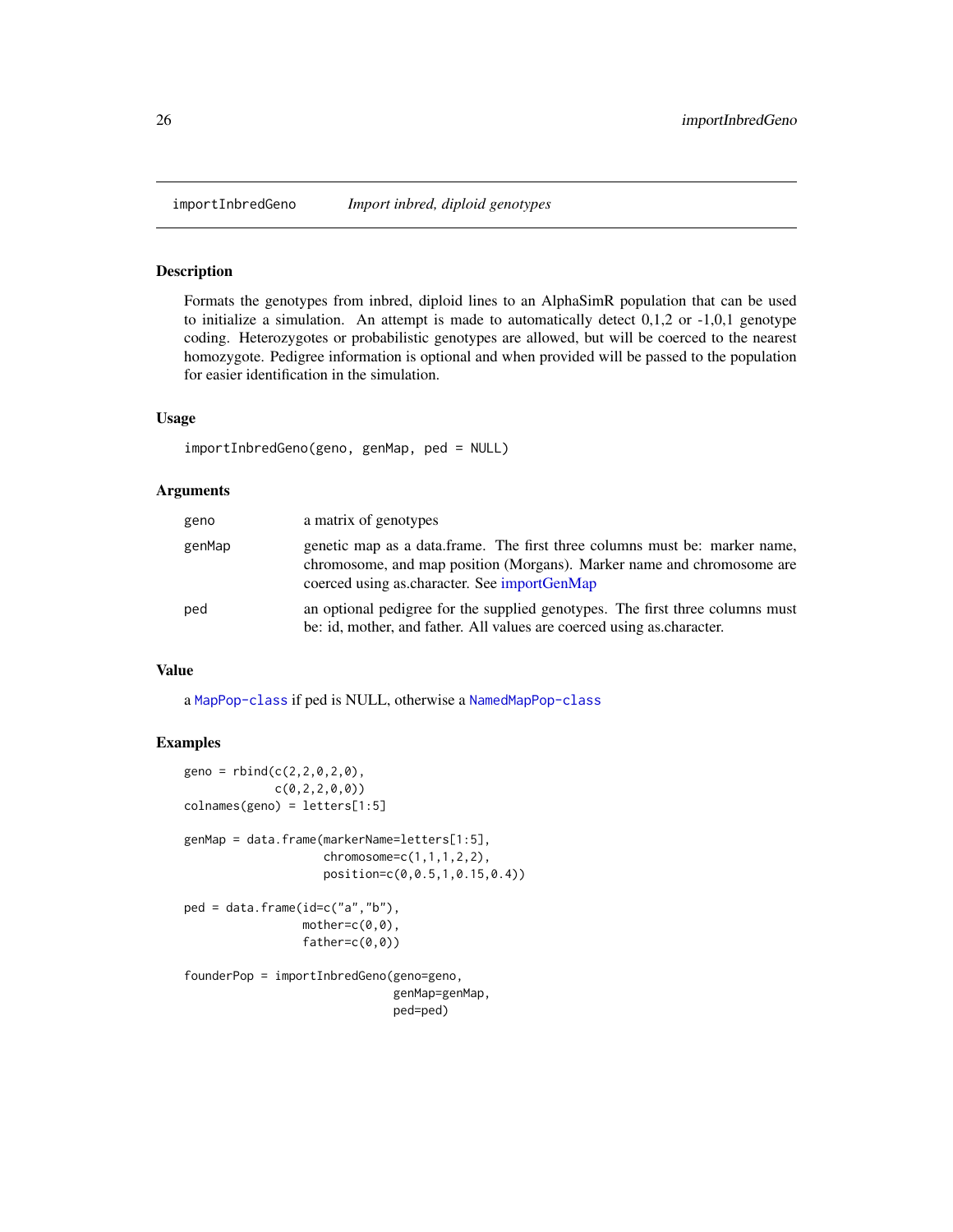<span id="page-26-0"></span>

Test if individuals of a population are female or male

#### Usage

```
isFemale(x)
```
isMale(x)

# Arguments

x [Pop-class](#page-41-1)

# Value

logical

# Functions

• isMale: Test if individuals of a population are female or male

```
founderGenomes <- quickHaplo(nInd = 3, nChr = 1, segSites = 100)
SP <- SimParam$new(founderGenomes)
SP$setSexes(sexes = "yes_sys")
pop <- newPop(founderGenomes)
isFemale(pop)
isMale(pop)
pop[isFemale(pop)]
pop[isFemale(pop)]@sex
```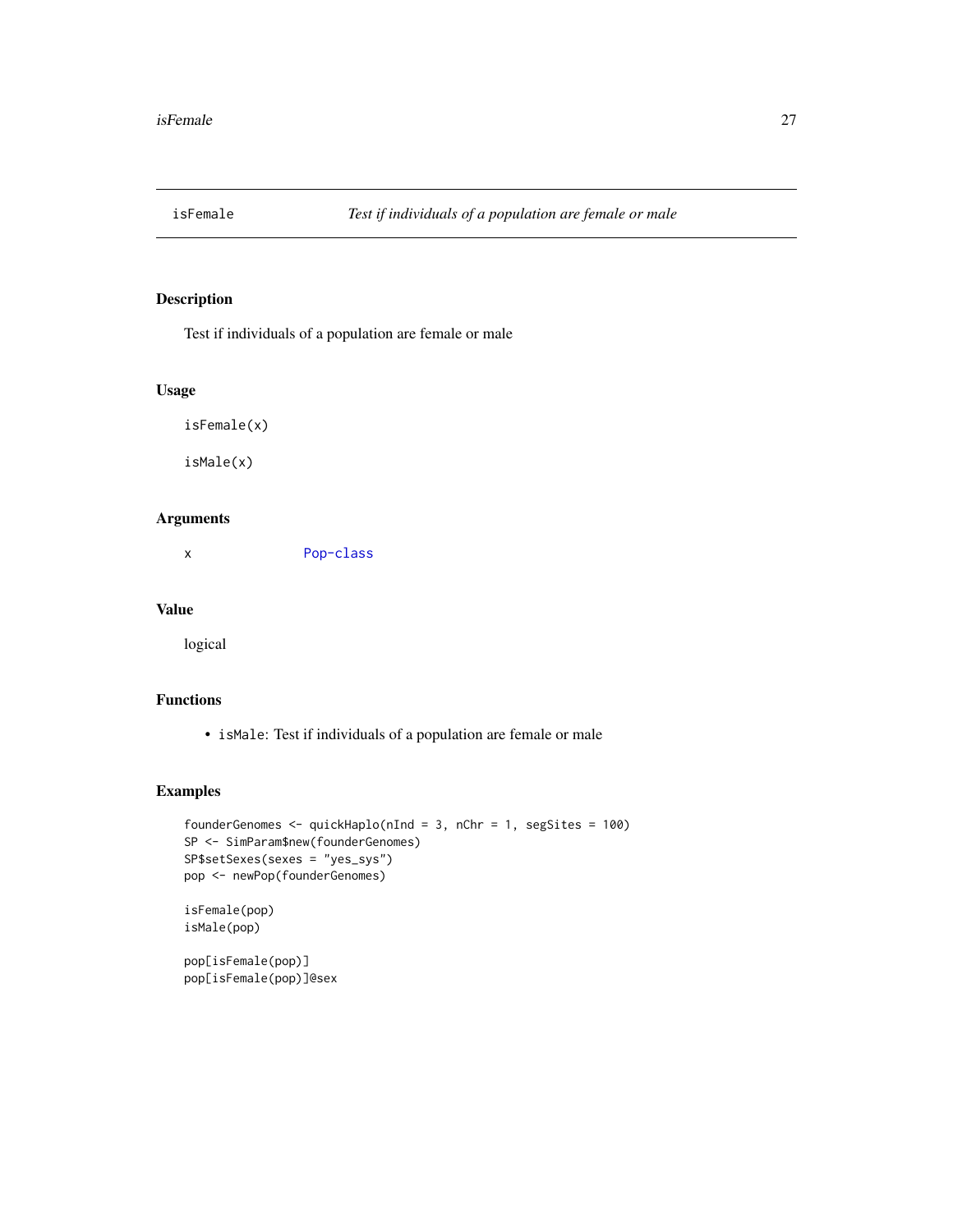<span id="page-27-0"></span>LociMap-class *Loci metadata*

# Description

used for both SNPs and QTLs

#### Slots

nLoci total number of loci lociPerChr number of loci per chromosome lociLoc physical position of loci name optional name for LociMap object

makeCross *Make designed crosses*

# Description

Makes crosses within a population using a user supplied crossing plan.

# Usage

```
makeCross(pop, crossPlan, nProgeny = 1, simParam = NULL)
```
# Arguments

| pop       | an object of Pop-class                                                                                                                             |
|-----------|----------------------------------------------------------------------------------------------------------------------------------------------------|
| crossPlan | a matrix with two column representing female and male parents. Either integers<br>for the position in population or character strings for the IDs. |
| nProgeny  | number of progeny per cross                                                                                                                        |
| simParam  | an object of SimParam                                                                                                                              |

# Value

Returns an object of [Pop-class](#page-41-1)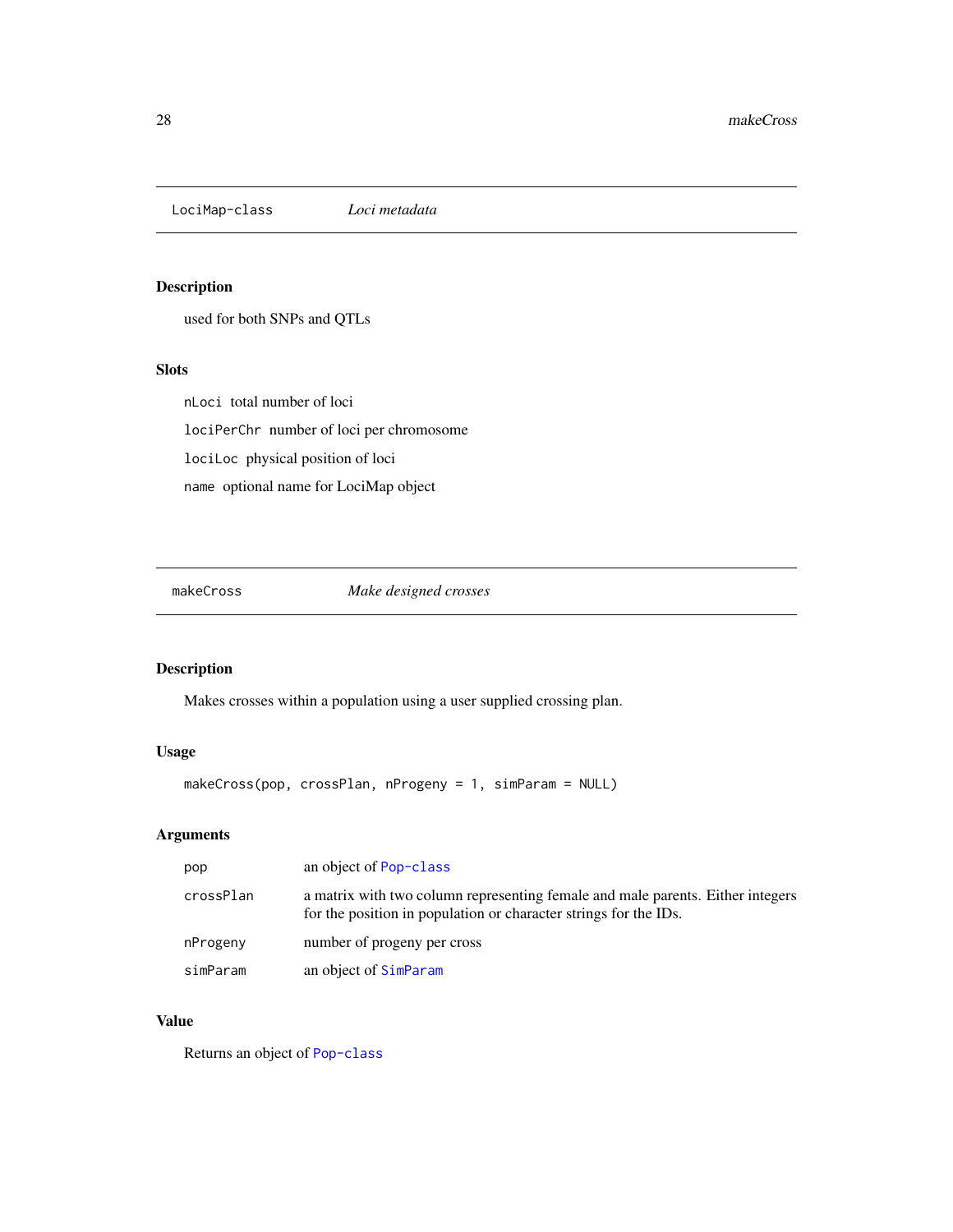#### <span id="page-28-0"></span>makeCross2 29

# Examples

```
#Create founder haplotypes
founderPop = quickHaplo(nInd=10, nChr=1, segSites=10)
#Set simulation parameters
SP = SimParam$new(founderPop)
#Create population
pop = newPop(founderPop, simParam=SP)
#Cross individual 1 with individual 10
crossPlan = matrix(c(1,10), nrow=1, ncol=2)pop2 = makeCross(pop, crossPlan, simParam=SP)
```
makeCross2 *Make designed crosses*

# Description

Makes crosses between two populations using a user supplied crossing plan.

#### Usage

```
makeCross2(females, males, crossPlan, nProgeny = 1, simParam = NULL)
```
### Arguments

| females   | an object of Pop-class for female parents.                                                                                                         |
|-----------|----------------------------------------------------------------------------------------------------------------------------------------------------|
| males     | an object of Pop-class for male parents.                                                                                                           |
| crossPlan | a matrix with two column representing female and male parents. Either integers<br>for the position in population or character strings for the IDs. |
| nProgeny  | number of progeny per cross                                                                                                                        |
| simParam  | an object of SimParam                                                                                                                              |

# Value

Returns an object of [Pop-class](#page-41-1)

# Examples

```
#Create founder haplotypes
founderPop = quickHaplo(nInd=10, nChr=1, segSites=10)
#Set simulation parameters
```
SP = SimParam\$new(founderPop)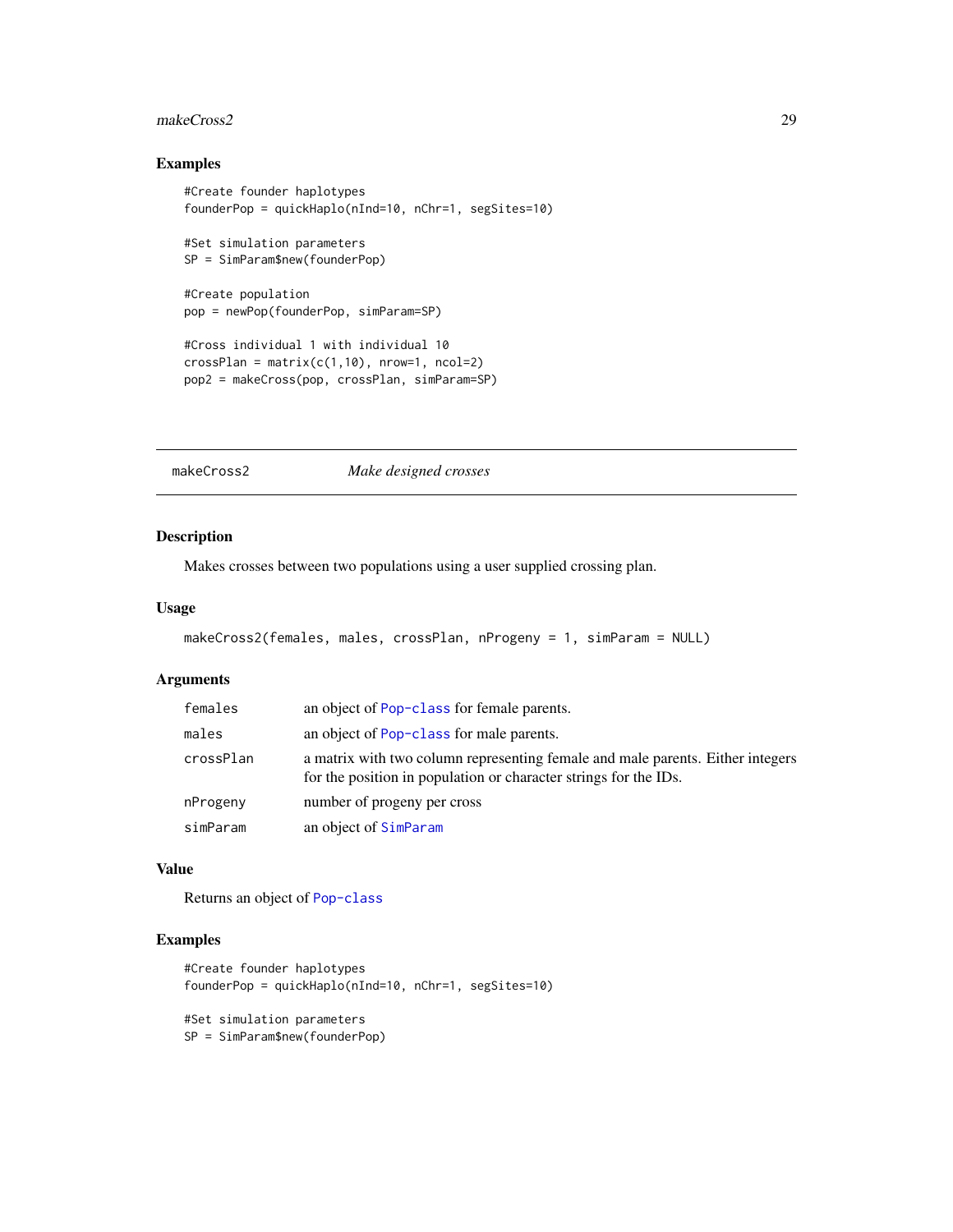```
#Create population
pop = newPop(founderPop, simParam=SP)
#Cross individual 1 with individual 10
crossPlan = matrix(c(1,10), nrow=1, ncol=2)pop2 = makeCross2(pop, pop, crossPlan, simParam=SP)
```
# <span id="page-29-1"></span>makeDH *Generates DH lines*

#### Description

Creates DH lines from each individual in a population. Only works with diploid individuals. For polyploids, use [reduceGenome](#page-55-1) and [doubleGenome](#page-8-1).

#### Usage

makeDH(pop, nDH = 1, useFemale = TRUE, keepParents = TRUE, simParam = NULL)

# Arguments

| pop         | an object of 'Pop' superclass                          |
|-------------|--------------------------------------------------------|
| nDH         | total number of DH lines per individual                |
| useFemale   | should female recombination rates be used.             |
| keepParents | should previous parents be used for mother and father. |
| simParam    | an object of 'SimParam' class                          |

#### Value

Returns an object of [Pop-class](#page-41-1)

#### Examples

```
#Create founder haplotypes
founderPop = quickHaplo(nInd=2, nChr=1, segSites=10)
```

```
#Set simulation parameters
SP = SimParam$new(founderPop)
```
#Create population pop = newPop(founderPop, simParam=SP)

```
#Create 1 DH for each individual
pop2 = makeDH(pop, simParam=SP)
```
<span id="page-29-0"></span>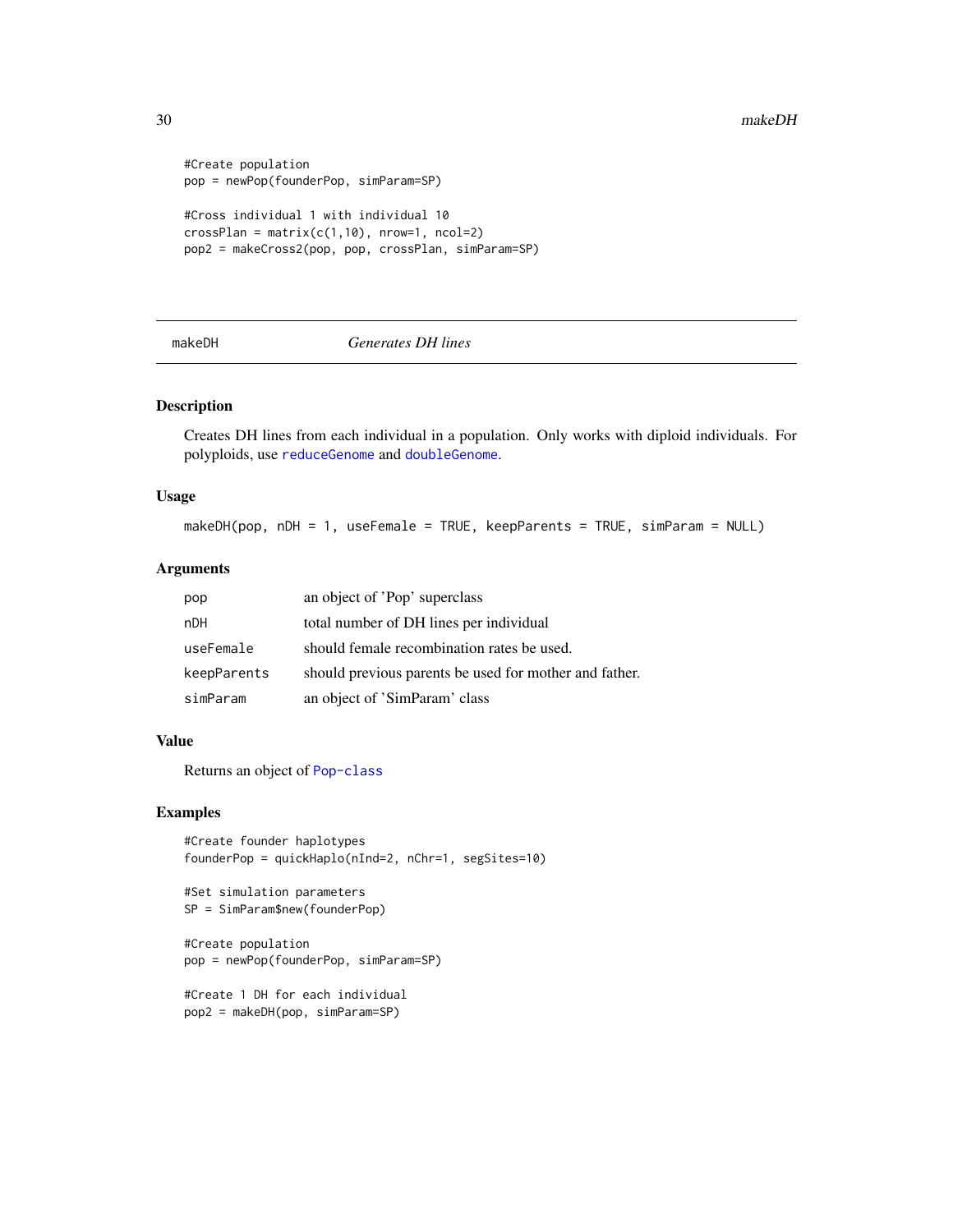<span id="page-30-1"></span><span id="page-30-0"></span>

Extends [RawPop-class](#page-54-1) to add a genetic map. This is the first object created in a simulation. It is used for creating initial populations and setting traits in the [SimParam](#page-89-1).

#### Usage

## S4 method for signature 'MapPop' x[i] ## S4 method for signature 'MapPop'  $c(x, \ldots)$ 

# Arguments

| X       | a 'MapPop' object           |
|---------|-----------------------------|
|         | index of individuals        |
| $\cdot$ | additional 'MapPop' objects |

# Methods (by generic)

- [: Extract MapPop by index
- c: Combine multiple MapPops

#### Slots

genMap list of chromosome genetic maps

centromere vector of centromere positions

inbred indicates whether the individuals are fully inbred

meanG *Mean genetic values*

# Description

Returns the mean genetic values for all traits

#### Usage

meanG(pop)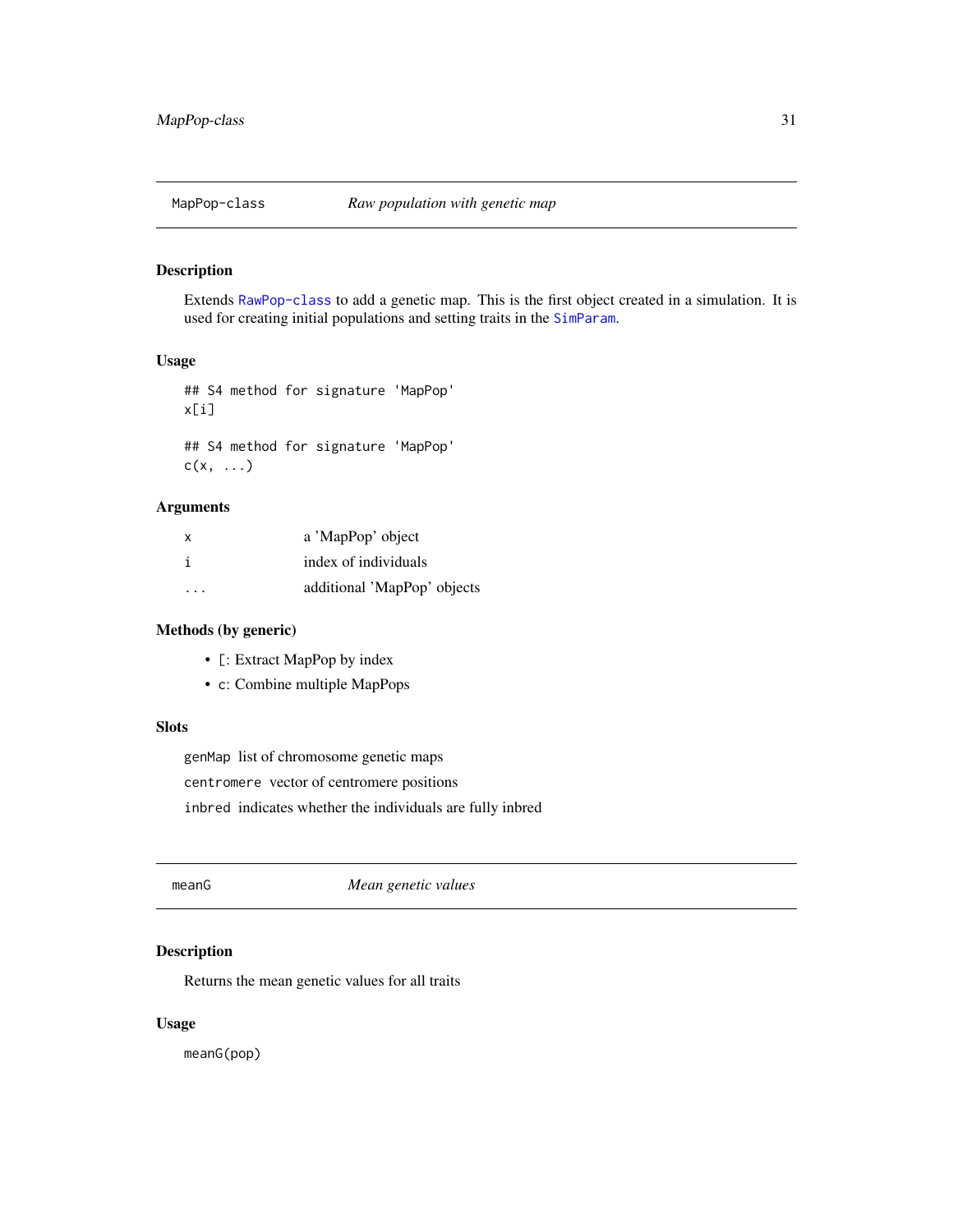#### <span id="page-31-0"></span>32 meanP

#### Arguments

pop an object of [Pop-class](#page-41-1) or [HybridPop-class](#page-22-1)

# Examples

#Create founder haplotypes founderPop = quickHaplo(nInd=10, nChr=1, segSites=10)

```
#Set simulation parameters
SP = SimParam$new(founderPop)
SP$addTraitA(10)
SP$setVarE(h2=0.5)
```

```
#Create population
pop = newPop(founderPop, simParam=SP)
meanG(pop)
```
#### meanP *Mean phenotypic values*

#### Description

Returns the mean phenotypic values for all traits

#### Usage

meanP(pop)

#### Arguments

pop an object of [Pop-class](#page-41-1) or [HybridPop-class](#page-22-1)

#### Examples

#Create founder haplotypes founderPop = quickHaplo(nInd=10, nChr=1, segSites=10)

```
#Set simulation parameters
SP = SimParam$new(founderPop)
SP$addTraitA(10)
SP$setVarE(h2=0.5)
```

```
#Create population
pop = newPop(founderPop, simParam=SP)
meanP(pop)
```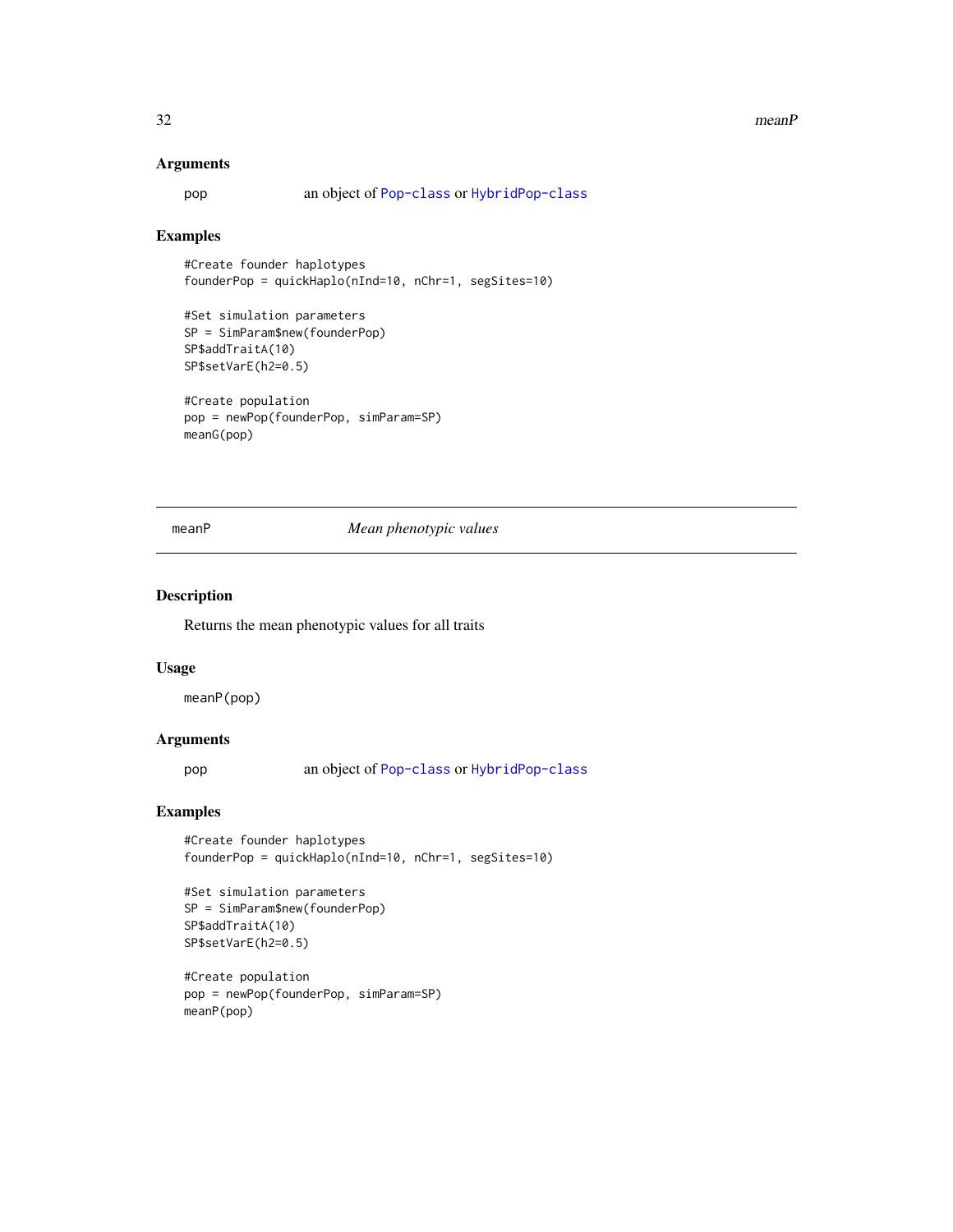<span id="page-32-1"></span><span id="page-32-0"></span>The mega-population represents a population of populations. It is designed to behave like a list of populations.

#### Usage

```
## S4 method for signature 'MegaPop'
x[i]
## S4 method for signature 'MegaPop'
x[[i]]
## S4 method for signature 'MegaPop'
c(x, \ldots)
```
#### Arguments

| X       | a 'MegaPop' object                       |
|---------|------------------------------------------|
|         | index of populations or mega-populations |
| $\cdot$ | additional 'MegaPop' or 'Pop' objects    |

#### Methods (by generic)

- [: Extract MegaPop by index
- [[: Extract Pop by index
- c: Combine multiple MegaPops

# Slots

pops list of [Pop-class](#page-41-1) and/or MegaPop-class

mergeGenome *Combine genomes of individuals*

# Description

This function is designed to model the pairing of gametes. The male and female individuals are treated as gametes, so the ploidy of newly created individuals will be the sum of it parents.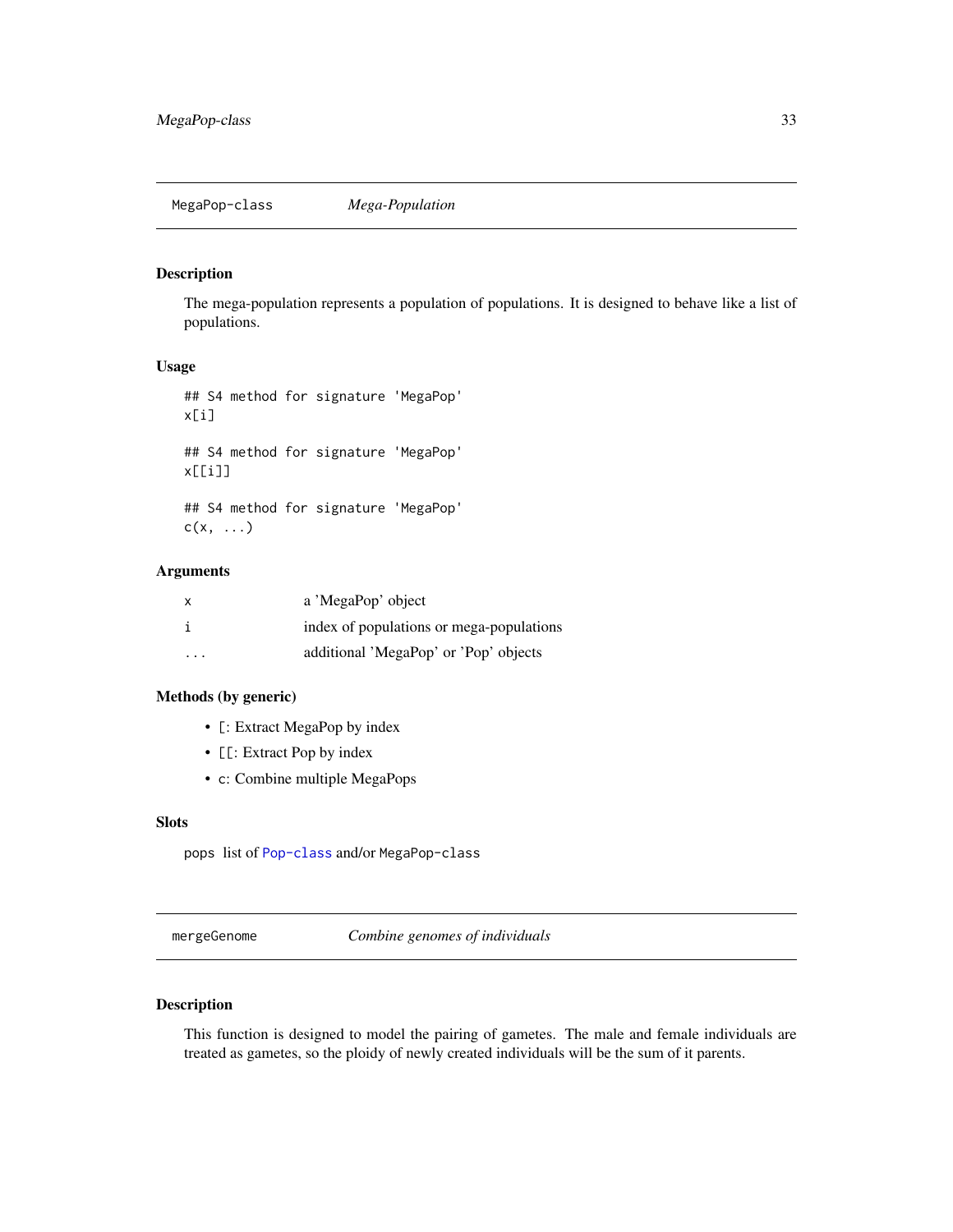# <span id="page-33-0"></span>Usage

```
mergeGenome(females, males, crossPlan, simParam = NULL)
```
# Arguments

| females   | an object of Pop-class for female parents.                                                                                                         |
|-----------|----------------------------------------------------------------------------------------------------------------------------------------------------|
| males     | an object of Pop-class for male parents.                                                                                                           |
| crossPlan | a matrix with two column representing female and male parents. Either integers<br>for the position in population or character strings for the IDs. |
| simParam  | an object of SimParam                                                                                                                              |

# Value

Returns an object of [Pop-class](#page-41-1)

#### Examples

```
#Create founder haplotypes
founderPop = quickHaplo(nInd=10, nChr=1, segSites=10)
#Set simulation parameters
SP = SimParam$new(founderPop)
#Create population
pop = newPop(founderPop, simParam=SP)
```

```
#Cross individual 1 with individual 10
crossPlan = matrix(c(1,10), nrow=1, ncol=2)pop2 = mergeGenome(pop, pop, crossPlan, simParam=SP)
```
mergePops *Merge list of populations*

# Description

Rapidly merges a list of populations into a single population

# Usage

mergePops(popList)

#### Arguments

popList a list containing [Pop-class](#page-41-1) elements or a [MegaPop-class](#page-32-1)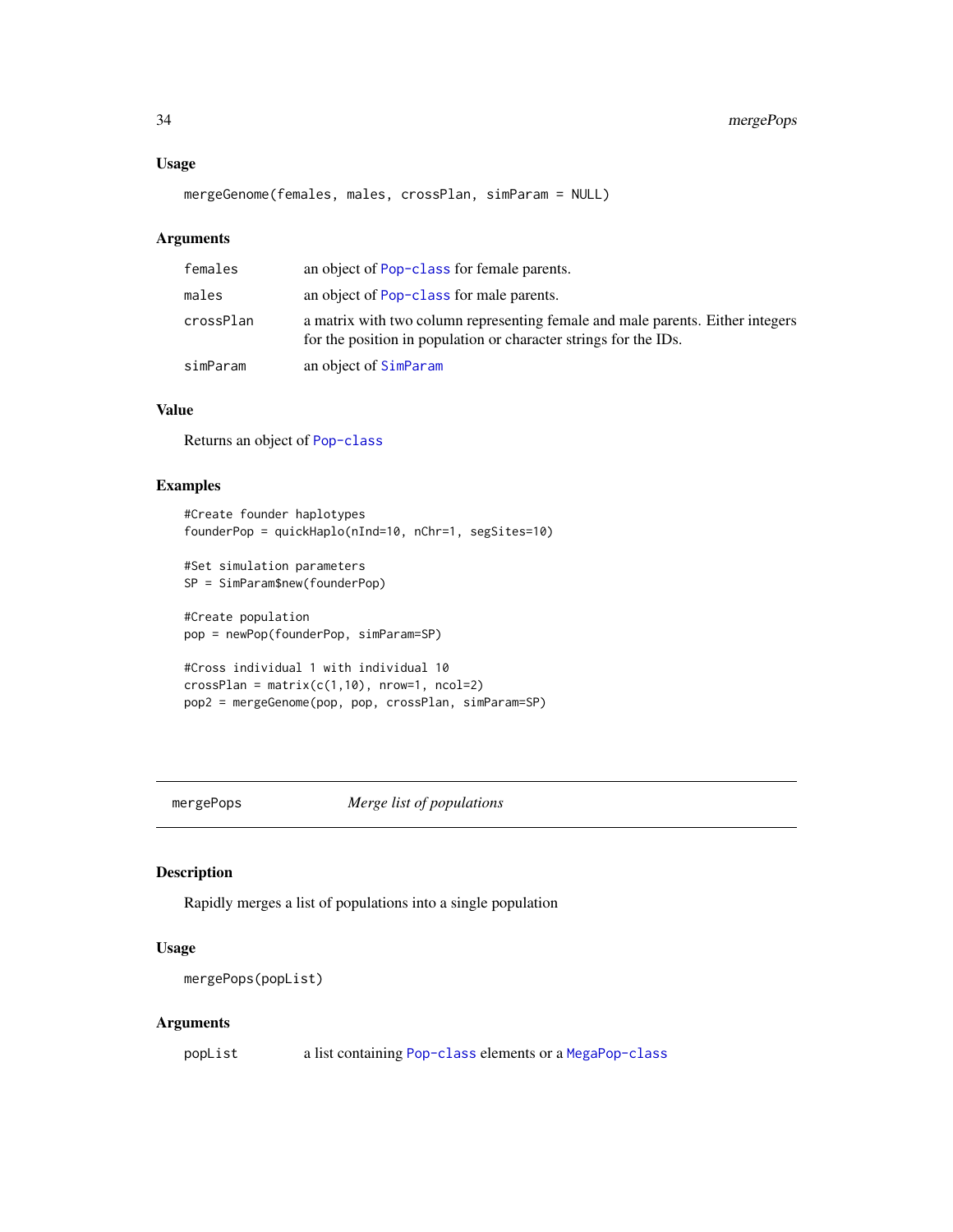#### <span id="page-34-0"></span>mutate 35

# Value

Returns a [Pop-class](#page-41-1)

# Examples

```
#Create founder haplotypes
founderPop = quickHaplo(nInd=10, nChr=1, segSites=10)
```

```
#Set simulation parameters
SP = SimParam$new(founderPop)
```

```
#Create a list of populations and merge list
pop = newPop(founderPop, simParam=SP)
popList = list(pop, pop)
pop2 = mergePops(popList)
```
#### mutate *Add Random Mutations*

# Description

Adds random mutations to individuals in a population. Note that any existing phenotypes or EBVs are kept. Thus, the user will need to run [setPheno](#page-84-1) and/or [setEBV](#page-82-1) to generate new phenotypes or EBVs that reflect changes introduced by the new mutations.

#### Usage

```
mutate(pop, mutRate = 2.5e-08, returnPos = FALSE, simParam = NULL)
```
#### Arguments

| pop       | an object of Pop-class                        |
|-----------|-----------------------------------------------|
| mutRate   | rate of new mutations                         |
| returnPos | should the positions of mutations be returned |
| simParam  | an object of SimParam                         |

# Value

an object of [Pop-class](#page-41-1) if returnPos=FALSE or a list containing a [Pop-class](#page-41-1) and a data.frame containing the postions of mutations if returnPos=TRUE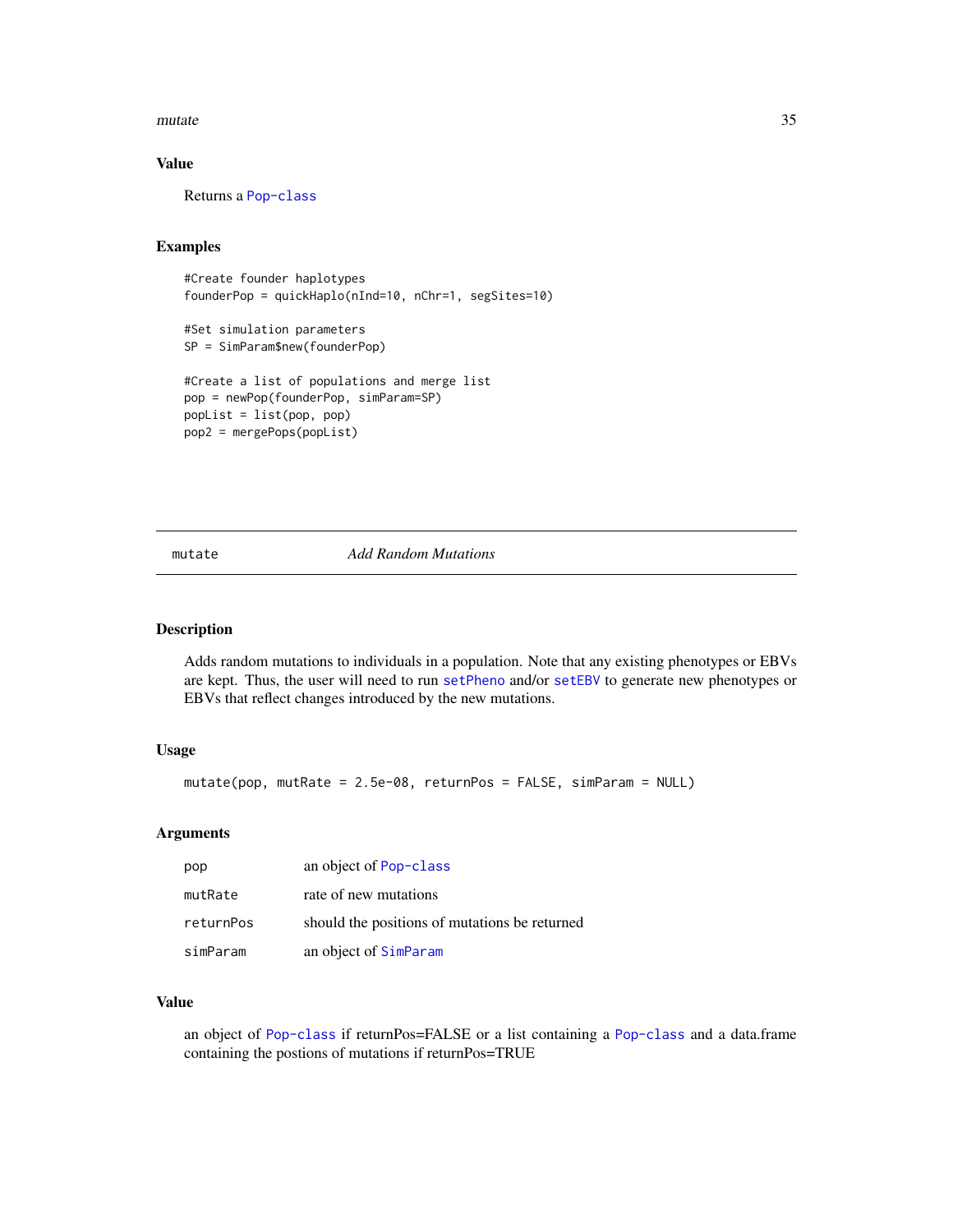# Examples

```
#Create founder haplotypes
founderPop = quickHaplo(nInd=2, nChr=1, segSites=10)
#Set simulation parameters
SP = SimParam$new(founderPop)
SP$addTraitA(10)
#Create population
pop = newPop(founderPop, simParam=SP)
#Introduce mutations
pop = mutate(pop, simParam=SP)
```
<span id="page-35-1"></span>NamedMapPop-class *Raw population with genetic map and id*

# Description

Extends [MapPop-class](#page-30-1) to add id, mother and father.

#### Usage

```
## S4 method for signature 'NamedMapPop'
x[i]
```

```
## S4 method for signature 'NamedMapPop'
c(x, \ldots)
```
#### Arguments

| x | a 'NamedMapPop' object           |
|---|----------------------------------|
|   | index of individuals             |
| . | additional 'NamedMapPop' objects |

# Methods (by generic)

- [: Extract NamedMapPop by index
- c: Combine multiple NamedMapPops

# Slots

id an individual's identifier

mother the identifier of the individual's mother

father the identifier of the individual's father

<span id="page-35-0"></span>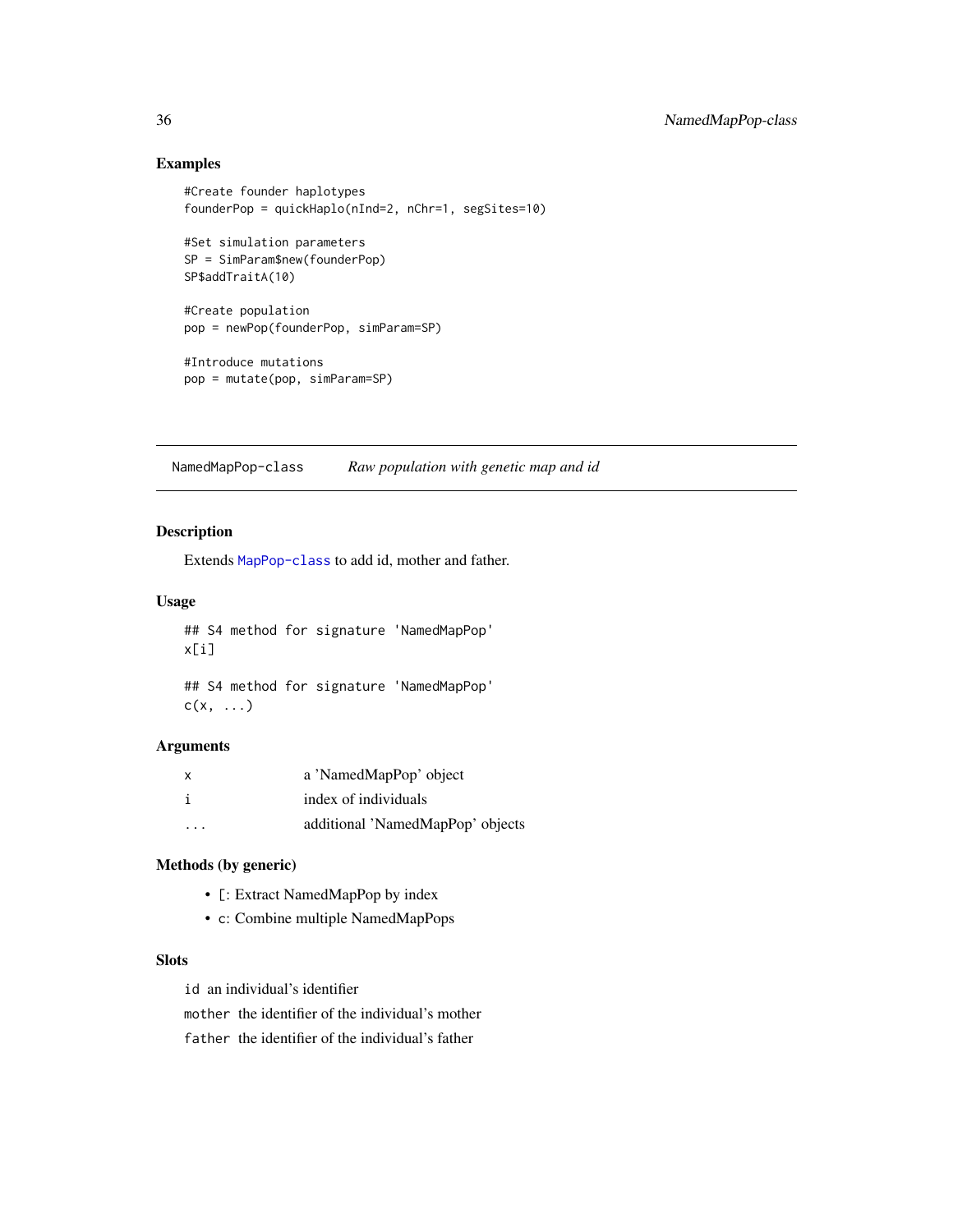<span id="page-36-0"></span>

Creates a new [MapPop-class](#page-30-0) from user supplied genetic maps and haplotypes.

### Usage

```
newMapPop(genMap, haplotypes, inbred = FALSE, ploidy = 2L)
```
### Arguments

| genMap     | a list of genetic maps                                                          |
|------------|---------------------------------------------------------------------------------|
| haplotypes | a list of matrices or data frames that can be coerced to matrices. See details. |
| inbred     | are individuals fully inbred                                                    |
| ploidy     | ploidy level of the organism                                                    |

### Details

Each item of genMap must be a vector of ordered genetic lengths in Morgans. The first value must be zero. The length of the vector determines the number of segregating sites on the chromosome.

Each item of haplotypes must be coercible to a matrix. The columns of this matrix correspond to segregating sites. The number of rows must match the number of individuals times the ploidy if using inbred=FALSE. If using inbred=TRUE, the number of rows must equal the number of individuals. The haplotypes can be stored as numeric, integer or raw. The underlying C++ function will use raw.

### Value

an object of [MapPop-class](#page-30-0)

### Examples

```
# Create genetic map for two chromosomes, each 1 Morgan long
# Each chromosome contains 11 equally spaced segregating sites
genMap = list(seq(0,1,length.out=11),
              seq(0,1,length.out=11))
# Create haplotypes for 10 outbred individuals
```

```
chr1 = sample(x=0:1,size=20*11,replace=TRUE)
chr1 = matrix(chr1, nrow=20, ncol=11)chr2 = sample(x=0:1,size=20*11,replace=TRUE)
chr2 = matrix(chr2,nrow=20,ncol=11)
haplotypes = list(chr1,chr2)
```
founderPop = newMapPop(genMap=genMap, haplotypes=haplotypes)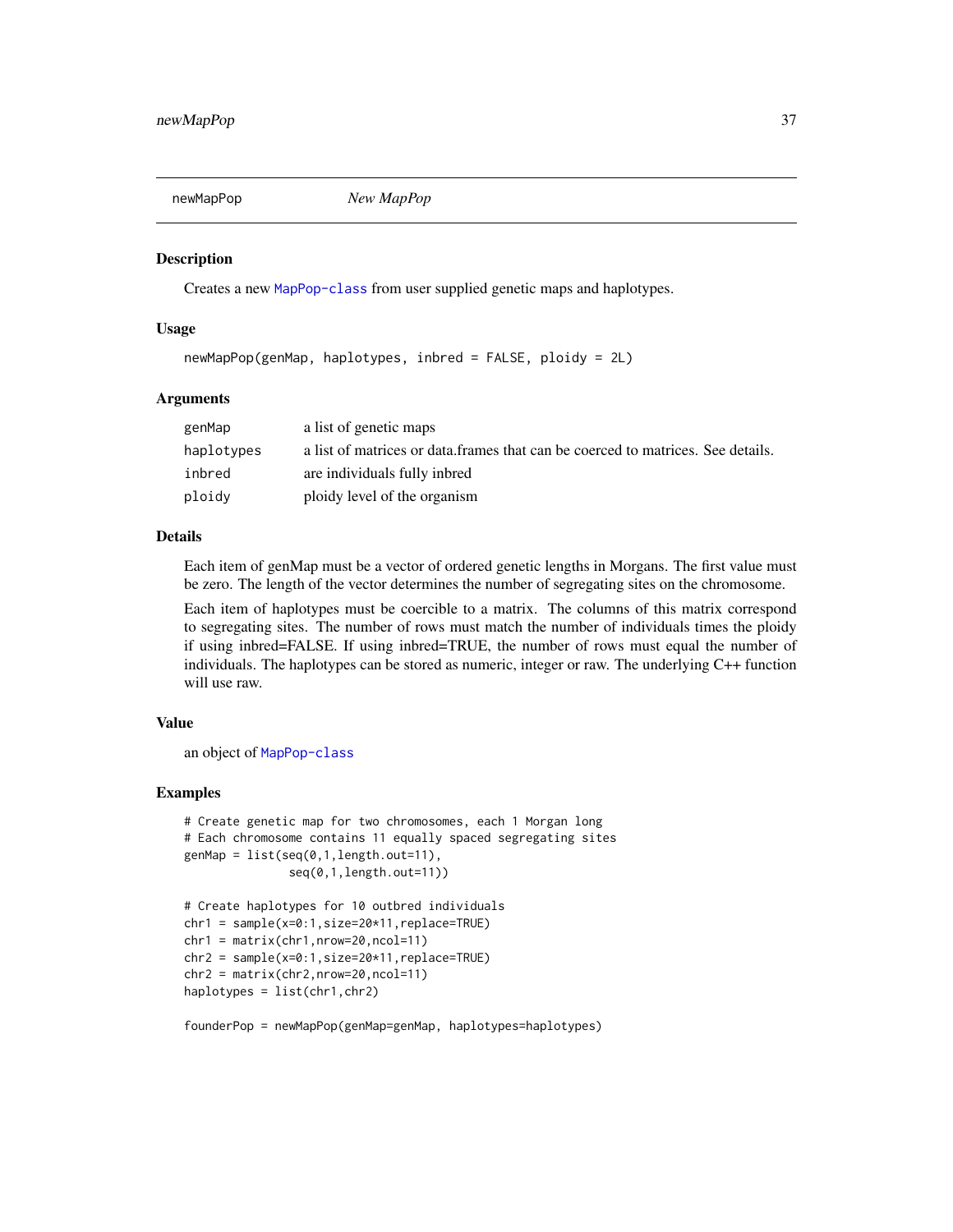Creates a new [MegaPop-class](#page-32-0) from one or more [Pop-class](#page-41-0) and/or [MegaPop-class](#page-32-0) objects.

### Usage

```
newMegaPop(...)
```
### Arguments

... one or more [Pop-class](#page-41-0) and/or [MegaPop-class](#page-32-0) objects.

### Value

Returns an object of [MegaPop-class](#page-32-0)

### Examples

```
#Create founder haplotypes
founderPop = quickHaplo(nInd=2, nChr=1, segSites=10)
```

```
#Set simulation parameters
SP = SimParam$new(founderPop)
SP$addTraitA(10)
```
#Create population pop = newPop(founderPop, simParam=SP) megaPop = newMegaPop(pop=pop)

newPop *Create new population*

## Description

Creates an initial [Pop-class](#page-41-0) from an object of [MapPop-class](#page-30-0) or [NamedMapPop-class](#page-35-0). The function is intended for us with output from functions such as [runMacs](#page-70-0), [newMapPop](#page-36-0), or [quickHaplo](#page-51-0).

#### Usage

newPop(rawPop, simParam = NULL, ...)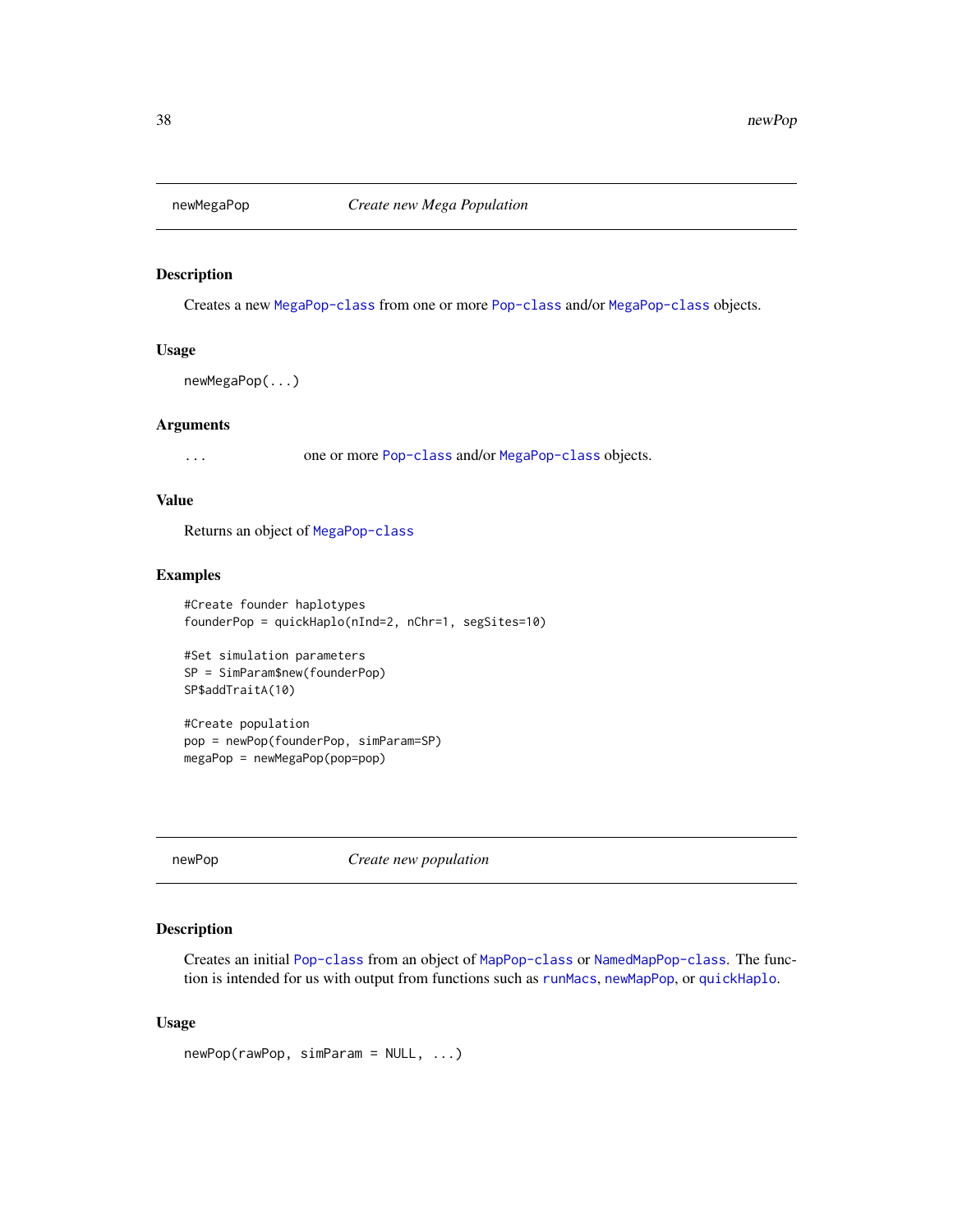#### nInd 39

## Arguments

| rawPop   | an object of MapPop-class or NamedMapPop-class |
|----------|------------------------------------------------|
| simParam | an object of SimParam                          |
| .        | additional arguments used internally           |

## Value

Returns an object of [Pop-class](#page-41-0)

## Examples

```
#Create founder haplotypes
founderPop = quickHaplo(nInd=2, nChr=1, segSites=10)
```

```
#Set simulation parameters
SP = SimParam$new(founderPop)
SP$addTraitA(10)
```
#Create population pop = newPop(founderPop, simParam=SP)

#### nInd *Number of individuals*

## Description

A wrapper for accessing the nInd slot

#### Usage

nInd(pop)

## Arguments

pop a [Pop-class](#page-41-0) or similar object

## Examples

#Create founder haplotypes founderPop = quickHaplo(nInd=10, nChr=1, segSites=10)

```
#Set simulation parameters
SP = SimParam$new(founderPop)
SP$addTraitAD(10, meanDD=0.5)
SP$setVarE(h2=0.5)
```
#Create population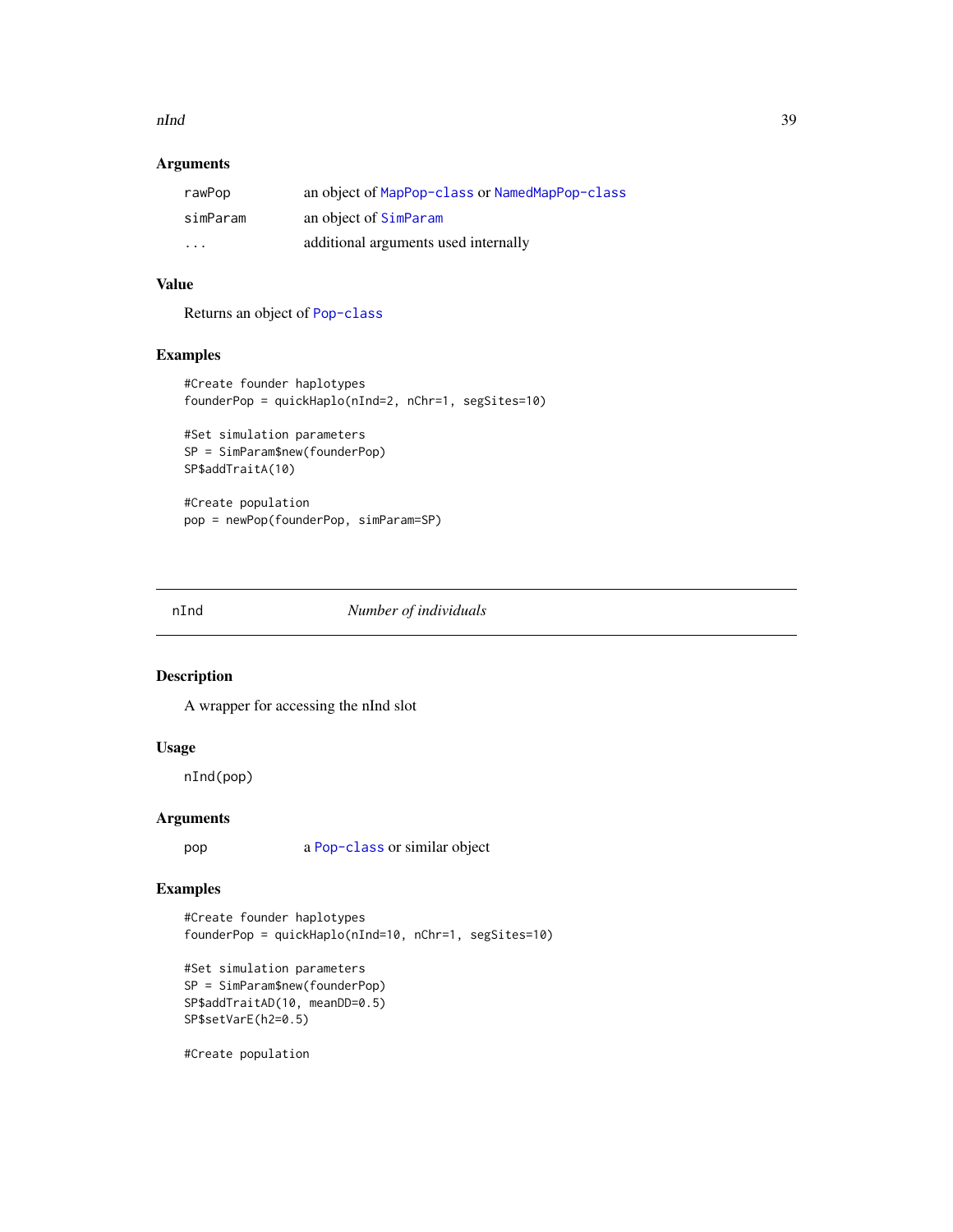```
pop = newPop(founderPop, simParam=SP)
nInd(pop)
```
pedigreeCross *Pedigree cross*

## Description

Creates a [Pop-class](#page-41-0) from a generic pedigree and a set of founder individuals.

The way in which the user supplied pedigree is used depends on the value of matchID. If matchID is TRUE, the IDs in the user supplied pedigree are matched against founderNames. If matchID is FALSE, founder individuals in the user supplied pedigree are randomly sampled from founderPop.

## Usage

```
pedigreeCross(
  founderPop,
  id,
  mother,
  father,
  matchID = FALSE,maxCycle = 100,
 DH = NULL,nSelf = NULL,
  useFemale = TRUE,
  simParam = NULL
)
```
#### Arguments

| founderPop | a Pop-class                                                                                                                                                    |
|------------|----------------------------------------------------------------------------------------------------------------------------------------------------------------|
| id         | a vector of unique identifiers for individuals in the pedigree. The values of these<br>IDs are seperate from the IDs in the founderPop if matchID=FALSE.       |
| mother     | a vector of identifiers for the mothers of individuals in the pedigree. Must match<br>one of the elements in the id vector or they will be treated as unknown. |
| father     | a vector of identifiers for the fathers of individuals in the pedigree. Must match<br>one of the elements in the id vector or they will be treated as unknown. |
| matchID    | indicates if the IDs in founder Pop should be matched to the id argument. See<br>details.                                                                      |
| maxCycle   | the maximum number of loops to make over the pedigree to sort it.                                                                                              |
| DH         | an optional vector indicating if an individual should be made a doubled hapooid.                                                                               |
| nSelf      | an optional vector indicating how many generations an individual should be<br>selfed.                                                                          |
| useFemale  | If creating DH lines, should female recombination rates be used. This parameter<br>has no effect if, recombRatio=1.                                            |
| simParam   | an object of 'SimParam' class                                                                                                                                  |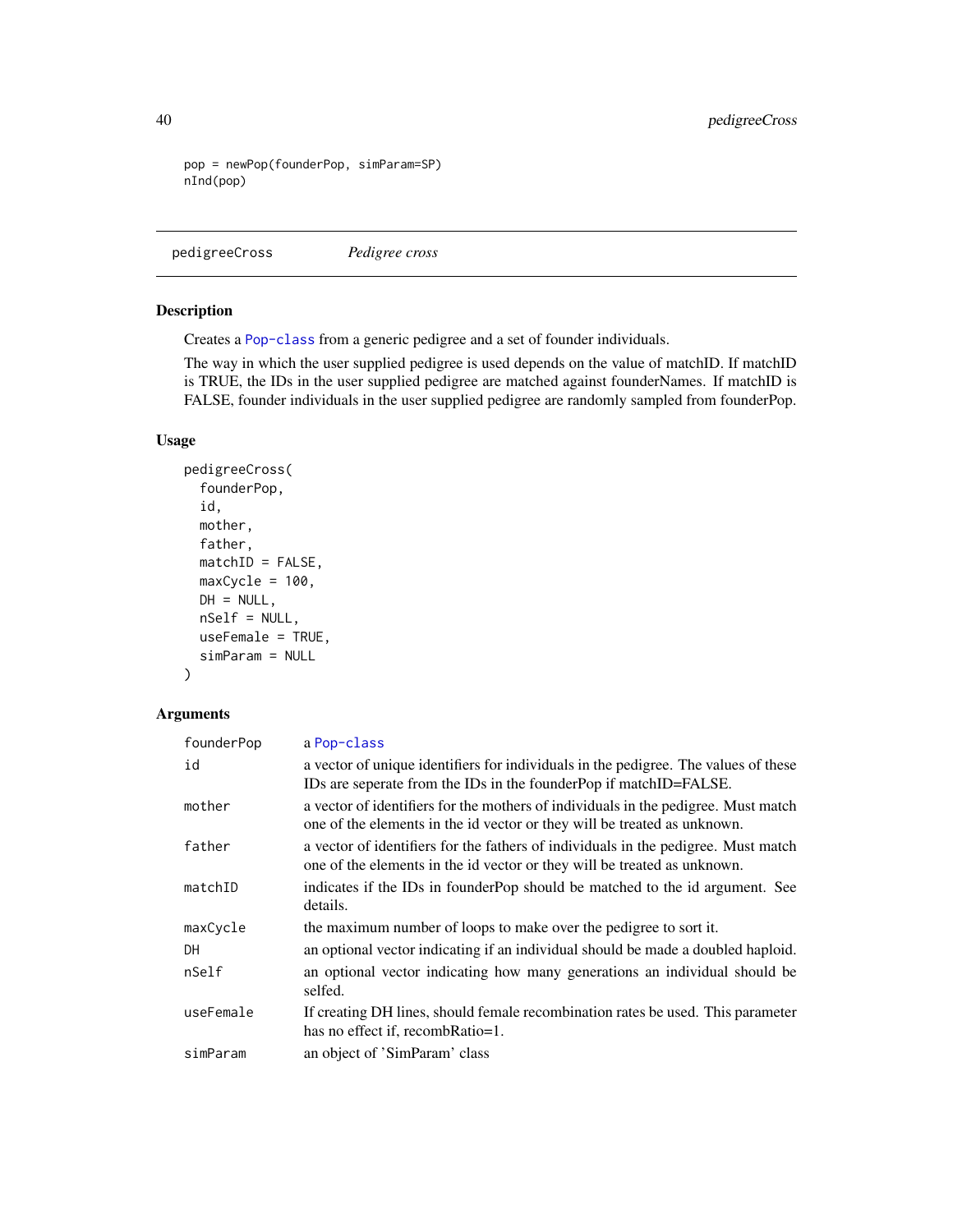#### pheno 41

## Examples

```
#Create founder haplotypes
founderPop = quickHaplo(nInd=2, nChr=1, segSites=10)
#Set simulation parameters
SP = SimParam$new(founderPop)
#Create population
pop = newPop(founderPop, simParam=SP)
#Pedigree for a biparental cross with 7 generations of selfing
id = 1:10mother = c(0, 0, 1, 3:9)father = c(0, 0, 2, 3:9)pop2 = pedigreeCross(pop, id, mother, father, simParam=SP)
```
pheno *Phenotype*

### Description

A wrapper for accessing the pheno slot

### Usage

pheno(pop)

#### Arguments

pop a [Pop-class](#page-41-0) or similar object

### Examples

#Create founder haplotypes founderPop = quickHaplo(nInd=10, nChr=1, segSites=10)

```
#Set simulation parameters
SP = SimParam$new(founderPop)
SP$addTraitAD(10, meanDD=0.5)
SP$setVarE(h2=0.5)
```

```
#Create population
pop = newPop(founderPop, simParam=SP)
pheno(pop)
```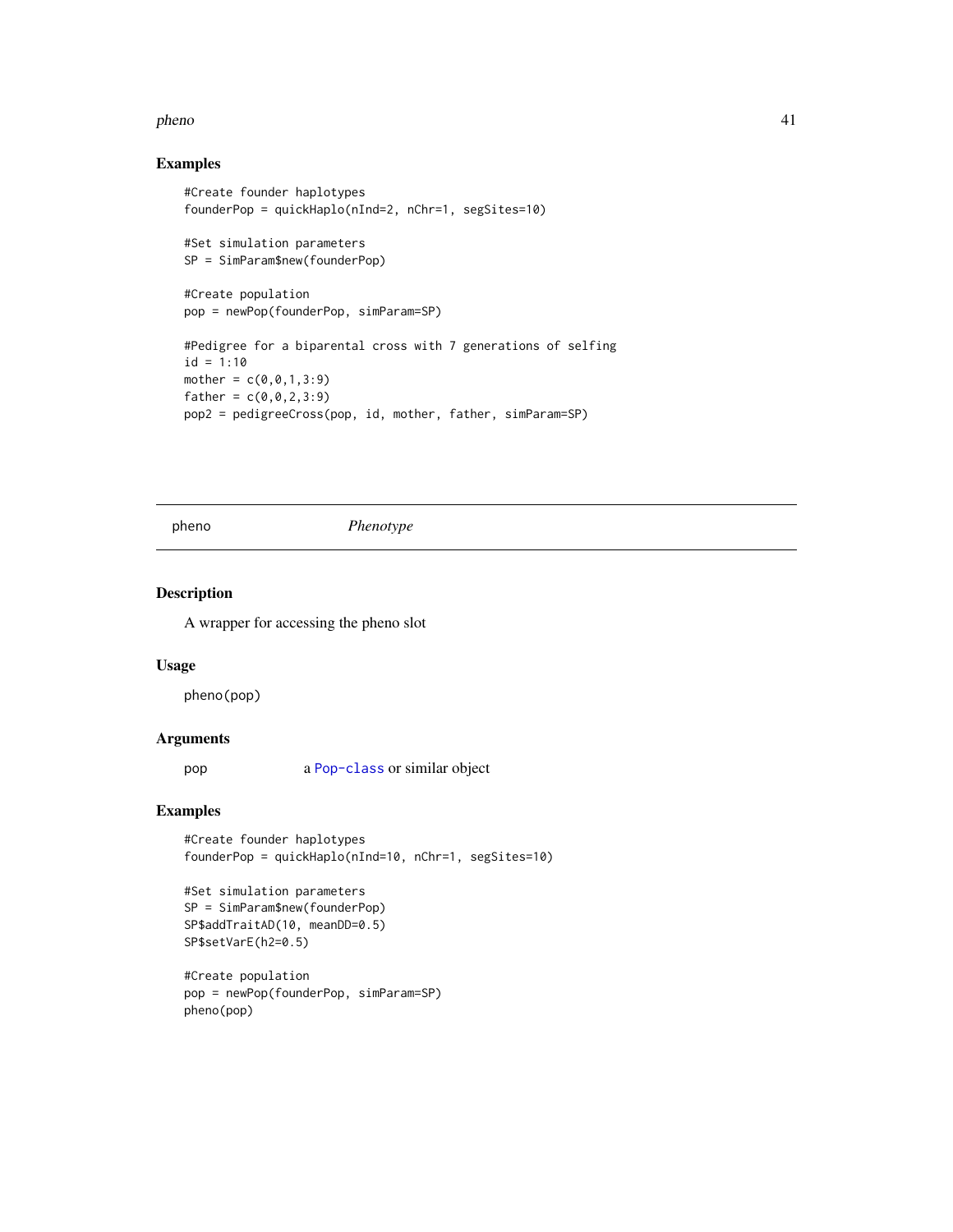<span id="page-41-0"></span>Pop-class *Population*

## Description

Extends [RawPop-class](#page-54-0) to add sex, genetic values, phenotypes, and pedigrees.

## Usage

```
## S4 method for signature 'Pop'
x[i]
## S4 method for signature 'Pop'
c(x, \ldots)## S4 method for signature 'Pop'
show(object)
```
### Arguments

| X            | a 'Pop' object           |
|--------------|--------------------------|
| $\mathbf{i}$ | index of individuals     |
| .            | additional 'Pop' objects |
| object       | a 'Pop' object           |

## Methods (by generic)

- [: Extract Pop by index or id
- c: Combine multiple Pops
- show: Show population summary

## **Slots**

id an individual's identifier

iid an individual's internal identifier

mother the identifier of the individual's mother

father the identifier of the individual's father

sex sex of individuals: "M" for males, "F" for females, and "H" for hermaphrodites

nTraits number of traits

gv matrix of genetic values. When using GxE traits, gv reflects gv when p=0.5. Dimensions are nInd by nTraits.

pheno matrix of phenotypic values. Dimensions are nInd by nTraits.

ebv matrix of estimated breeding values. Dimensions are nInd rows and a variable number of columns.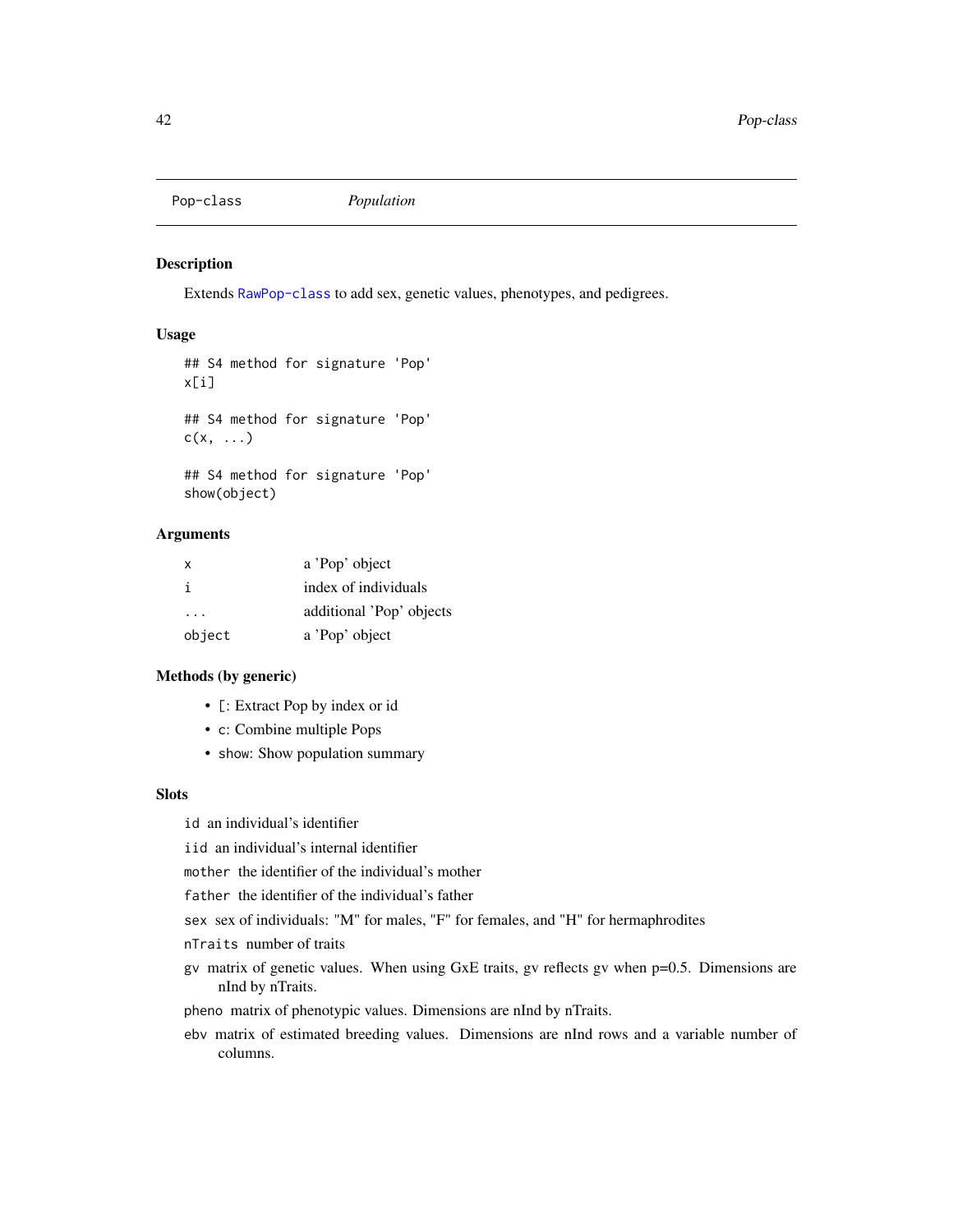#### popVar 43

- gxe list containing GxE slopes for GxE traits
- fixEff a fixed effect relating to the phenotype. Used by genomic selection models but otherwise ignored.
- reps the number of replications used to measure the phenotype. Used by genomic selection models, but otherwise ignored.
- misc a list whose elements correspond to individuals in the population. This list is normally empty and exists solely as an open slot available for uses to store extra information about individuals.

popVar *Population variance*

### Description

Calculates the population variance matrix as opposed to the sample variance matrix calculated by [var](#page-0-0). i.e. divides by n instead of n-1

### Usage

popVar(X)

## Arguments

X an n by m matrix

## Value

an m by m variance-covariance matrix

pullIbdHaplo *Pull IBD haplotypes*

## Description

Retrieves IBD haplotype data

### Usage

```
pullIbdHaplo(pop, chr = NULL, snpChip = NULL, simParam = NULL)
```
#### Arguments

| pop      | an object of Pop-class                                                                               |
|----------|------------------------------------------------------------------------------------------------------|
| chr      | a vector of chromosomes to retrieve. If NULL, all chromosomes are retrieved.                         |
| snpChip  | an integer indicating which SNP array loci are to be retrieved. If NULL, all sites<br>are retrieved. |
| simParam | an object of SimParam                                                                                |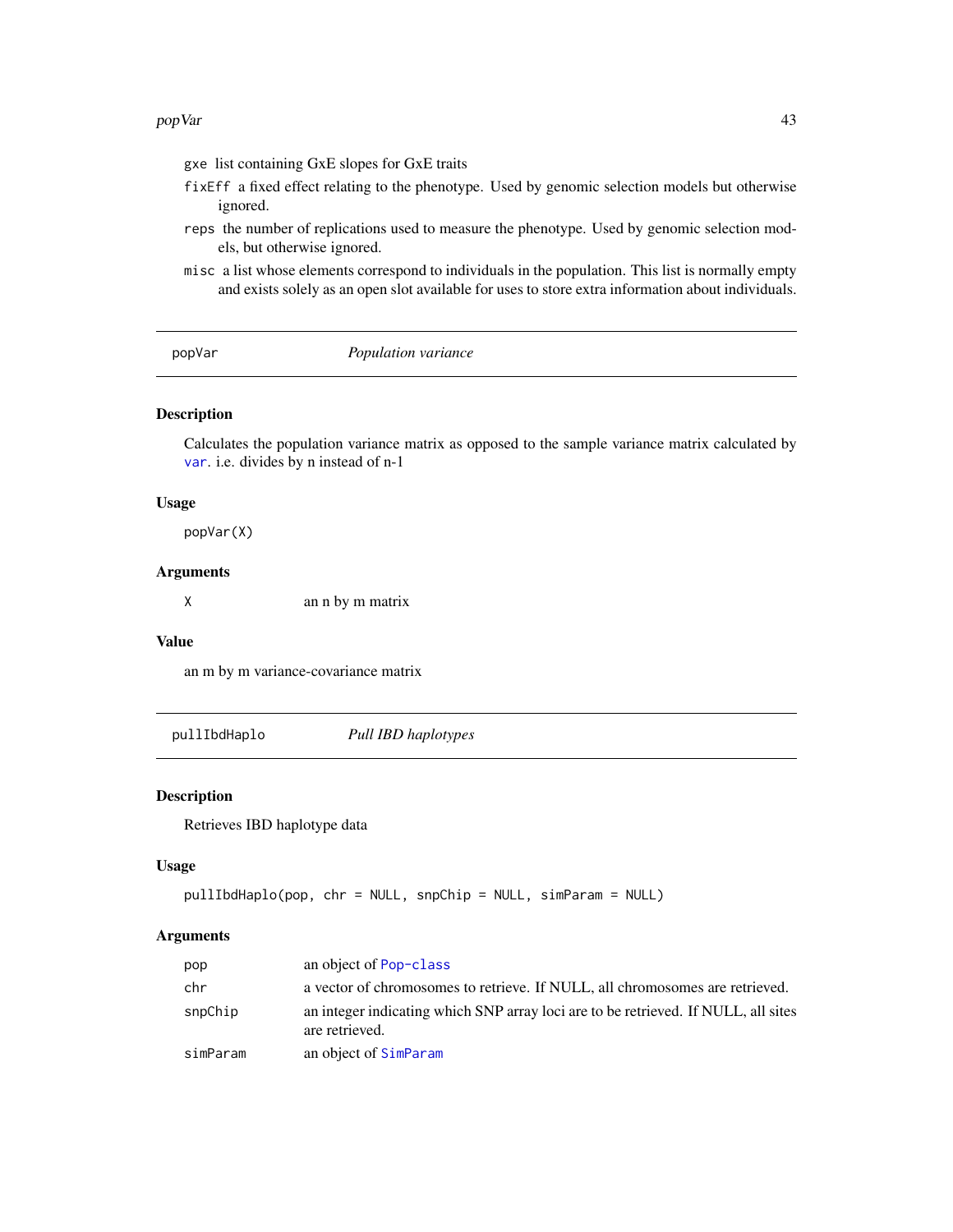## Value

Returns a matrix of IBD haplotypes.

## Examples

```
#Create founder haplotypes
founderPop = quickHaplo(nInd=10, nChr=1, segSites=15)
#Set simulation parameters
SP = SimParam$new(founderPop)
SP$addTraitA(10)
SP$addSnpChip(5)
SP$setTrackRec(TRUE)
```

```
#Create population
pop = newPop(founderPop, simParam=SP)
pullIbdHaplo(pop, simParam=SP)
```
pullMarkerGeno *Pull marker genotypes*

## Description

Retrieves genotype data for user specified loci

## Usage

```
pullMarkerGeno(pop, markers, asRaw = FALSE, simParam = NULL)
```
## Arguments

| pop      | an object of Pop-class                                               |
|----------|----------------------------------------------------------------------|
| markers  | a character vector. Indicates the names of the loci to be retrieved. |
| asRaw    | return in raw (byte) format                                          |
| simParam | an object of SimParam                                                |

# Value

Returns a matrix of genotypes.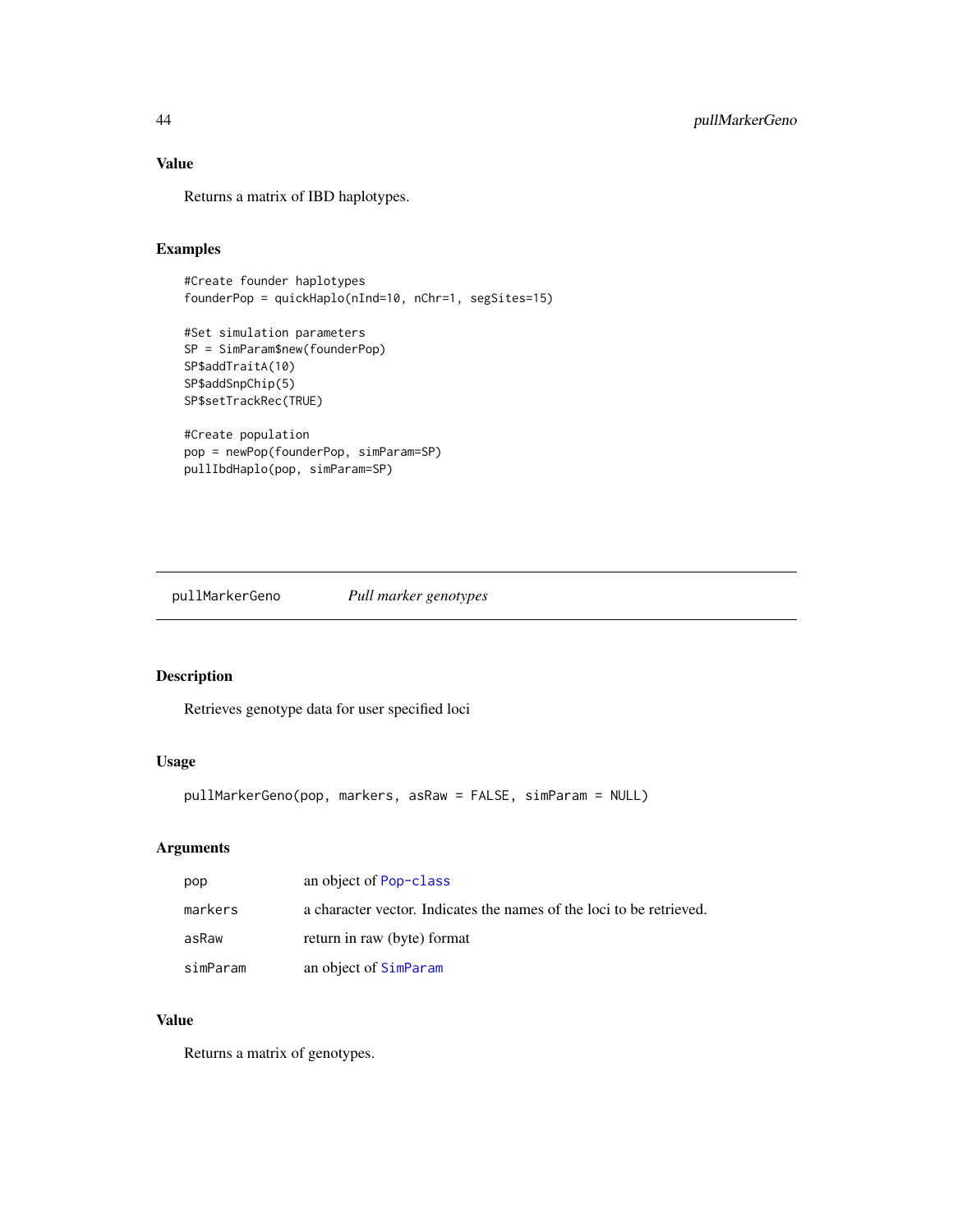## pullMarkerHaplo 45

## Examples

```
#Create founder haplotypes
founderPop = quickHaplo(nInd=10, nChr=1, segSites=15)
#Set simulation parameters
SP = SimParam$new(founderPop)
SP$addTraitA(10)
SP$addSnpChip(5)
#Create population
pop = newPop(founderPop, simParam=SP)
#Pull genotype data for first two markers on chromosome one.
```

```
#Marker name is consistent with default naming in AlphaSimR.
pullMarkerGeno(pop, markers=c("1_1","1_2"), simParam=SP)
```
pullMarkerHaplo *Pull marker haplotypes*

### Description

Retrieves haplotype data for user specified loci

## Usage

```
pullMarkerHaplo(pop, markers, haplo = "all", asRaw = FALSE, simParam = NULL)
```
### Arguments

| pop      | an object of Pop-class                                                                                                                                                    |
|----------|---------------------------------------------------------------------------------------------------------------------------------------------------------------------------|
| markers  | a character vector. Indicates the names of the loci to be retrieved                                                                                                       |
| haplo    | either "all" for all haplotypes or an integer for a single set of haplotypes. Use a<br>value of 1 for female haplotypes and a value of 2 for male haplotypes in diploids. |
| asRaw    | return in raw (byte) format                                                                                                                                               |
| simParam | an object of SimParam                                                                                                                                                     |

## Value

Returns a matrix of genotypes.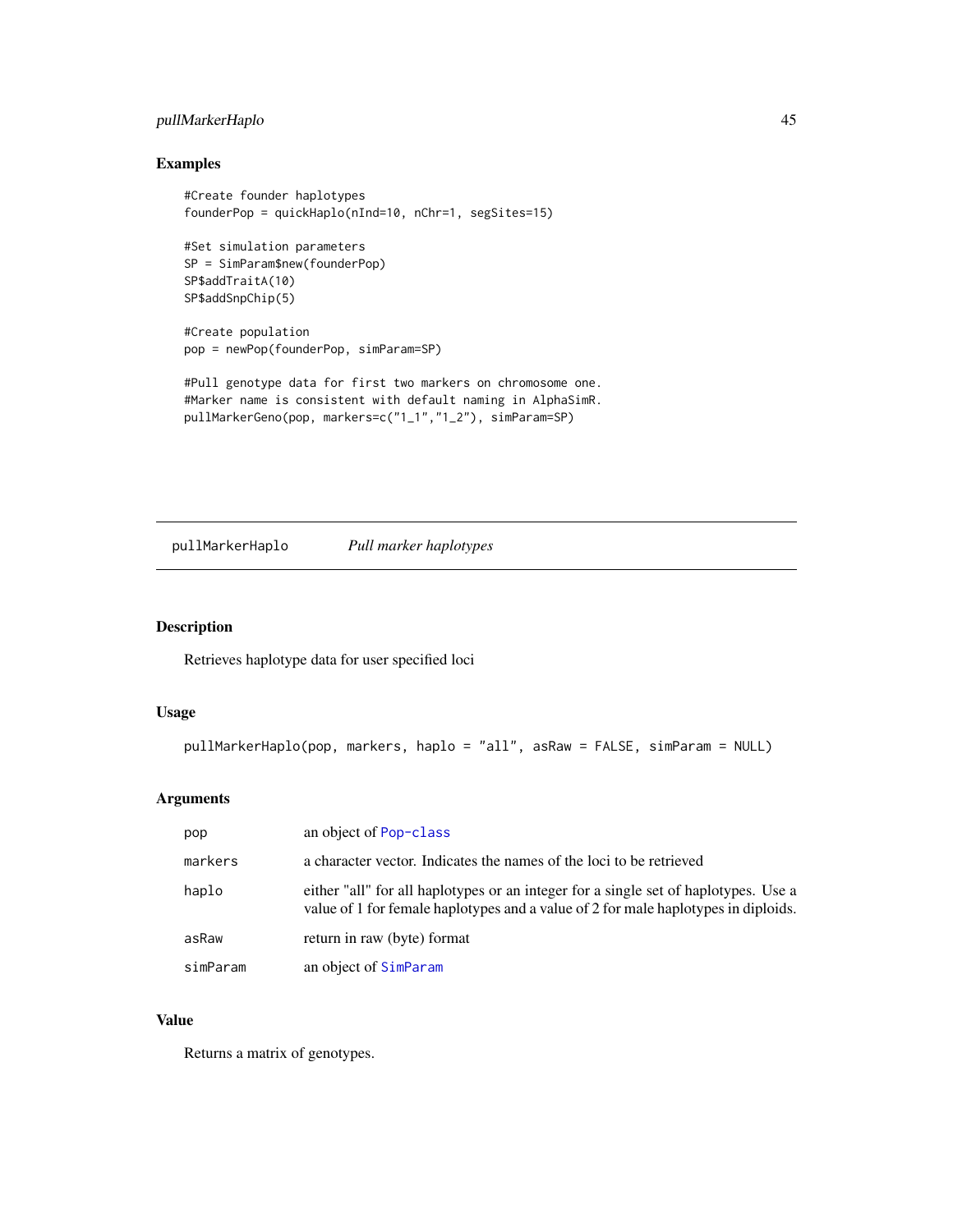## Examples

```
#Create founder haplotypes
founderPop = quickHaplo(nInd=10, nChr=1, segSites=15)
#Set simulation parameters
SP = SimParam$new(founderPop)
SP$addTraitA(10)
SP$addSnpChip(5)
SP$setTrackRec(TRUE)
#Create population
pop = newPop(founderPop, simParam=SP)
```

```
#Pull haplotype data for first two markers on chromosome one.
#Marker name is consistent with default naming in AlphaSimR.
pullMarkerHaplo(pop, markers=c("1_1","1_2"), simParam=SP)
```

```
pullQtlGeno Pull QTL genotypes
```
### Description

Retrieves QTL genotype data

### Usage

```
pullQtlGeno(pop, trait = 1, chr = NULL, asRaw = FALSE, simParam = NULL)
```
## Arguments

| pop      | an object of Pop-class                                                      |
|----------|-----------------------------------------------------------------------------|
| trait    | an integer. Indicates which trait's QTL genotypes to retrieve.              |
| chr      | a vector of chromosomes to retrieve. If NULL, all chromosome are retrieved. |
| asRaw    | return in raw (byte) format                                                 |
| simParam | an object of SimParam                                                       |

# Value

Returns a matrix of QTL genotypes.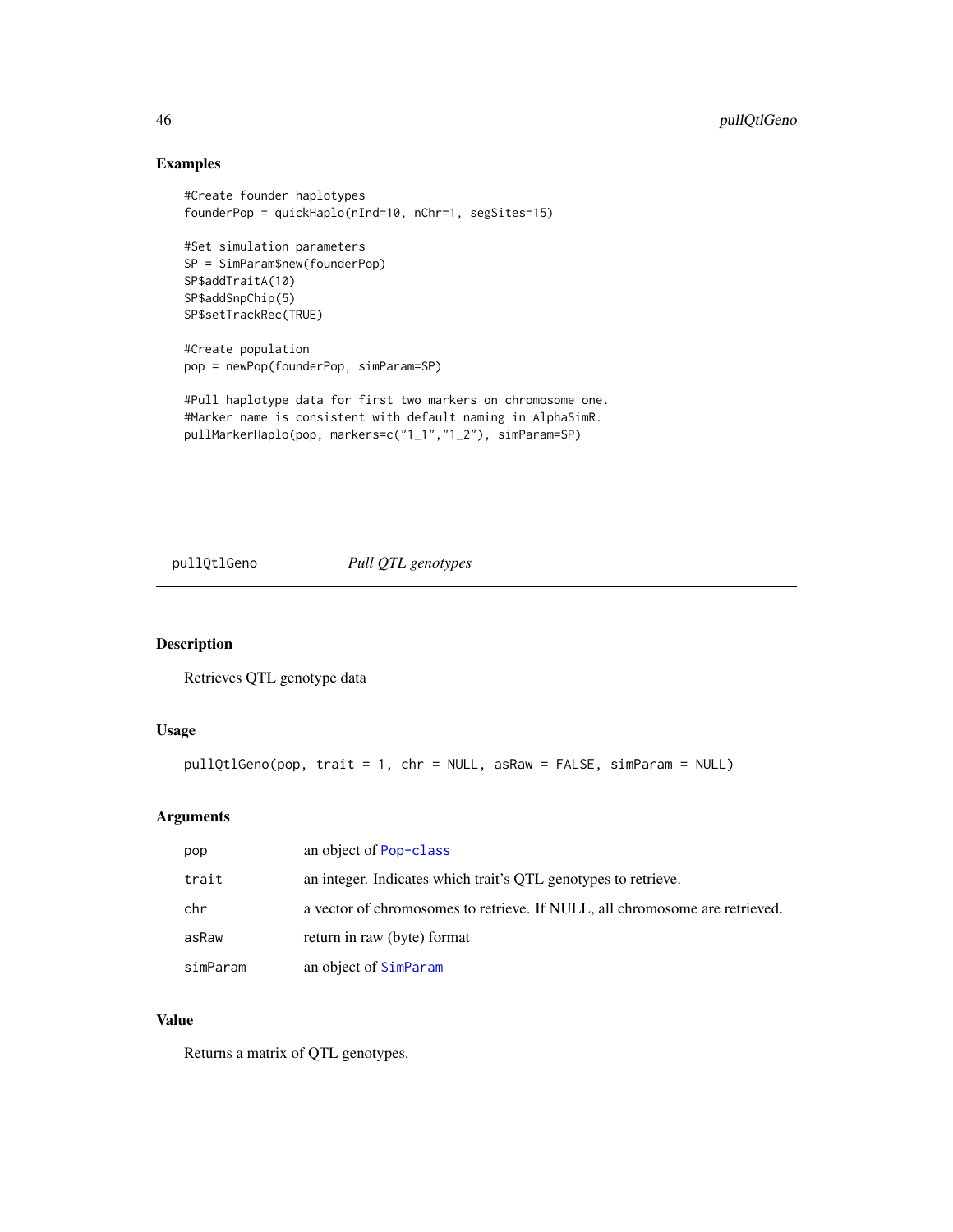## pullQtlHaplo 47

# Examples

```
#Create founder haplotypes
founderPop = quickHaplo(nInd=10, nChr=1, segSites=15)
#Set simulation parameters
SP = SimParam$new(founderPop)
SP$addTraitA(10)
SP$addSnpChip(5)
#Create population
pop = newPop(founderPop, simParam=SP)
pullQtlGeno(pop, simParam=SP)
```
pullQtlHaplo *Pull QTL haplotypes*

## Description

Retrieves QTL haplotype data

## Usage

```
pullQtlHaplo(
  pop,
  trait = 1,
  haplo = "all",chr = NULL,asRaw = FALSE,
  simParam = NULL
\mathcal{E}
```
## Arguments

| pop      | an object of Pop-class                                                                                                                                                    |
|----------|---------------------------------------------------------------------------------------------------------------------------------------------------------------------------|
| trait    | an integer. Indicates which trait's QTL haplotypes to retrieve.                                                                                                           |
| haplo    | either "all" for all haplotypes or an integer for a single set of haplotypes. Use a<br>value of 1 for female haplotypes and a value of 2 for male haplotypes in diploids. |
| chr      | a vector of chromosomes to retrieve. If NULL, all chromosome are retrieved.                                                                                               |
| asRaw    | return in raw (byte) format                                                                                                                                               |
| simParam | an object of SimParam                                                                                                                                                     |

## Value

Returns a matrix of QTL haplotypes.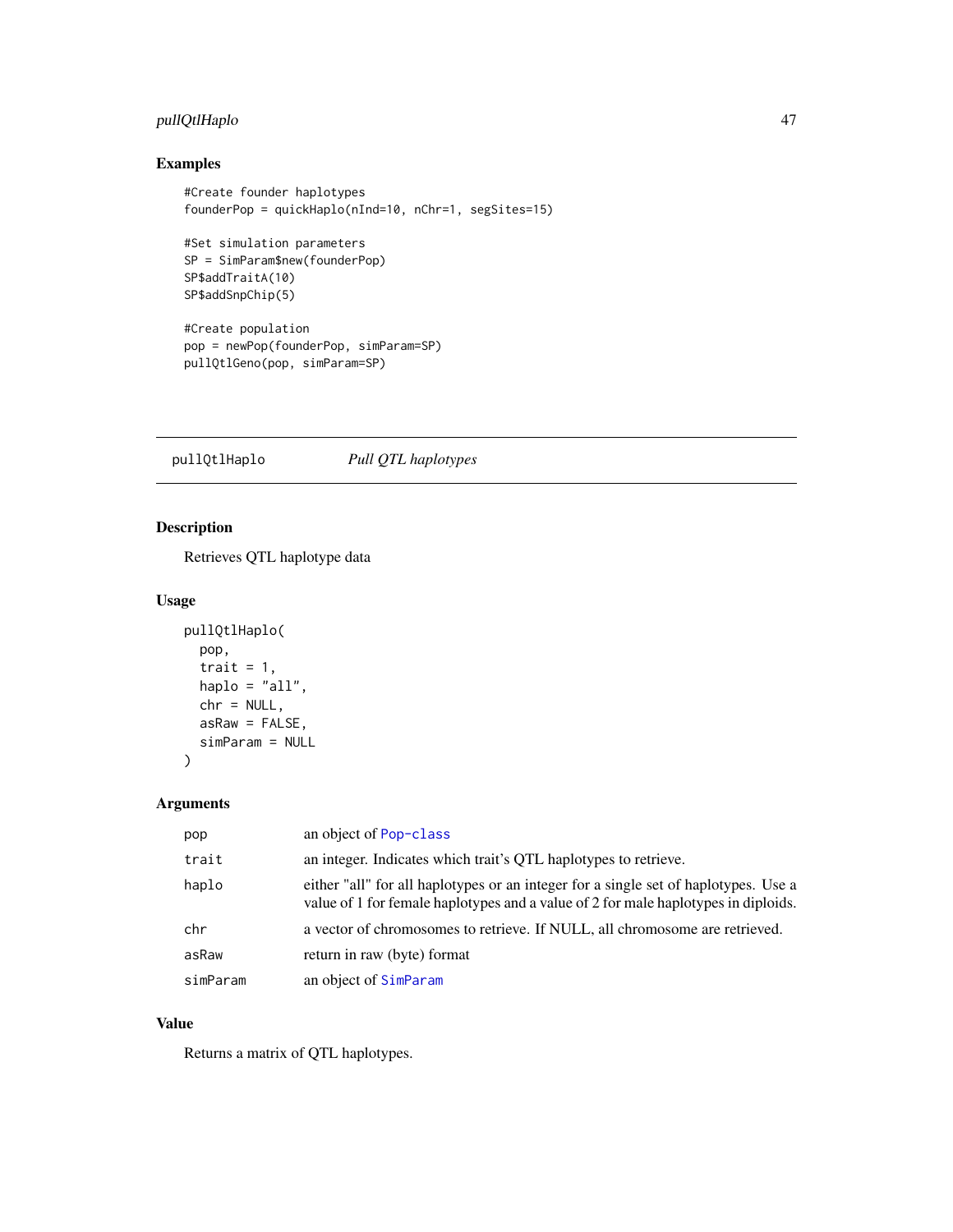### Examples

```
#Create founder haplotypes
founderPop = quickHaplo(nInd=10, nChr=1, segSites=15)
#Set simulation parameters
SP = SimParam$new(founderPop)
SP$addTraitA(10)
SP$addSnpChip(5)
#Create population
pop = newPop(founderPop, simParam=SP)
pullQtlHaplo(pop, simParam=SP)
```
pullSegSiteGeno *Pull segregating site genotypes*

## Description

Retrieves genotype data for all segregating sites

### Usage

```
pullSegSiteGeno(pop, chr = NULL, asRaw = FALSE, simParam = NULL)
```
### Arguments

| pop      | an object of Pop-class or RawPop-class                                      |
|----------|-----------------------------------------------------------------------------|
| chr      | a vector of chromosomes to retrieve. If NULL, all chromosome are retrieved. |
| asRaw    | return in raw (byte) format                                                 |
| simParam | an object of SimParam                                                       |

## Value

Returns a matrix of genotypes

```
#Create founder haplotypes
founderPop = quickHaplo(nInd=10, nChr=1, segSites=15)
```

```
#Set simulation parameters
SP = SimParam$new(founderPop)
SP$addTraitA(10)
SP$addSnpChip(5)
```

```
#Create population
pop = newPop(founderPop, simParam=SP)
pullSegSiteGeno(pop, simParam=SP)
```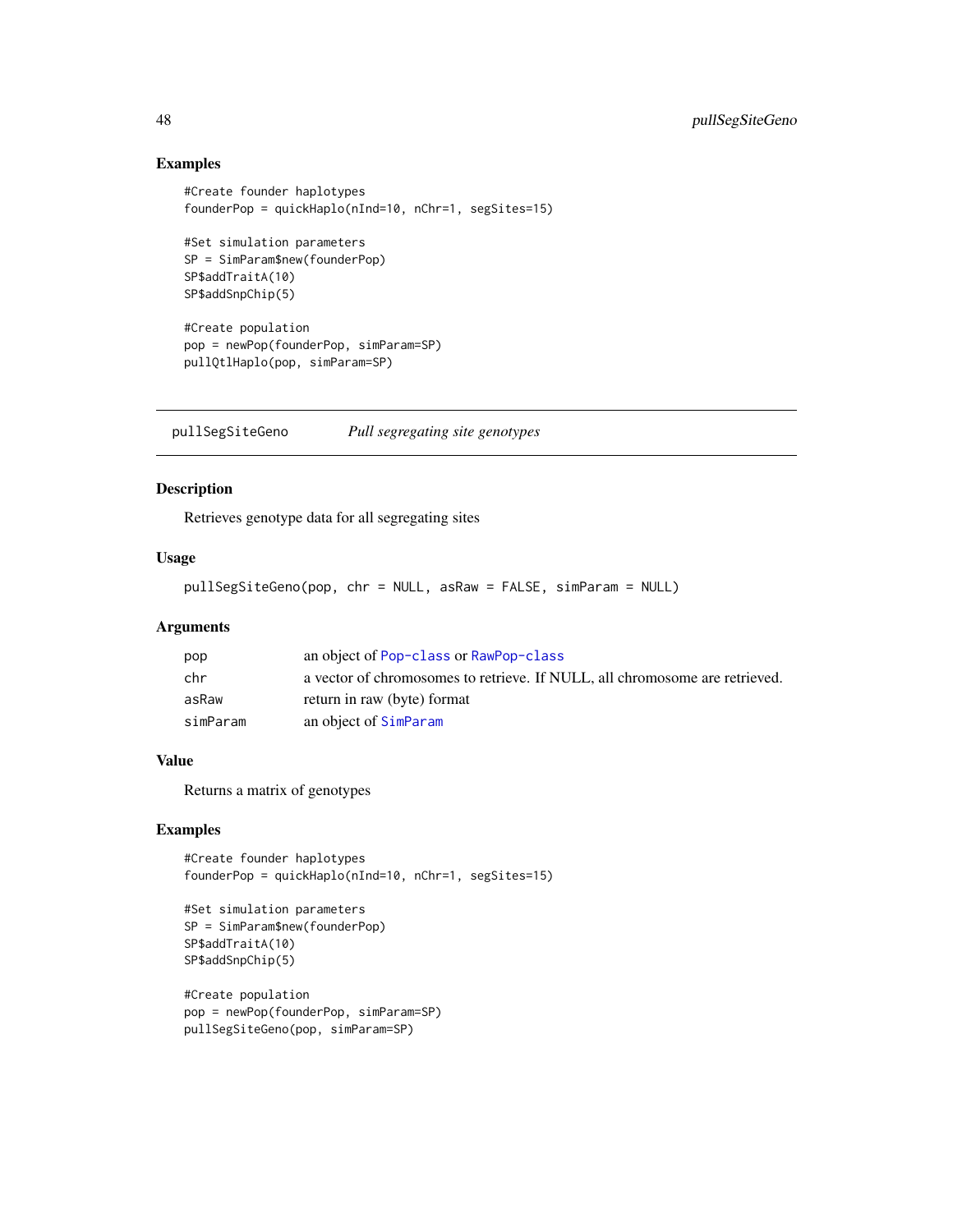Retrieves haplotype data for all segregating sites

#### Usage

```
pullSegSiteHaplo(
  pop,
  haplo = "all",chr = NULL,
  asRaw = FALSE,
  simParam = NULL
)
```
## Arguments

| pop      | an object of Pop-class or RawPop-class                                                                                                                                    |
|----------|---------------------------------------------------------------------------------------------------------------------------------------------------------------------------|
| haplo    | either "all" for all haplotypes or an integer for a single set of haplotypes. Use a<br>value of 1 for female haplotypes and a value of 2 for male haplotypes in diploids. |
| chr      | a vector of chromosomes to retrieve. If NULL, all chromosome are retrieved.                                                                                               |
| asRaw    | return in raw (byte) format                                                                                                                                               |
| simParam | an object of SimParam                                                                                                                                                     |

## Value

Returns a matrix of haplotypes

```
#Create founder haplotypes
founderPop = quickHaplo(nInd=10, nChr=1, segSites=15)
```

```
#Set simulation parameters
SP = SimParam$new(founderPop)
SP$addTraitA(10)
SP$addSnpChip(5)
```

```
#Create population
pop = newPop(founderPop, simParam=SP)
pullSegSiteHaplo(pop, simParam=SP)
```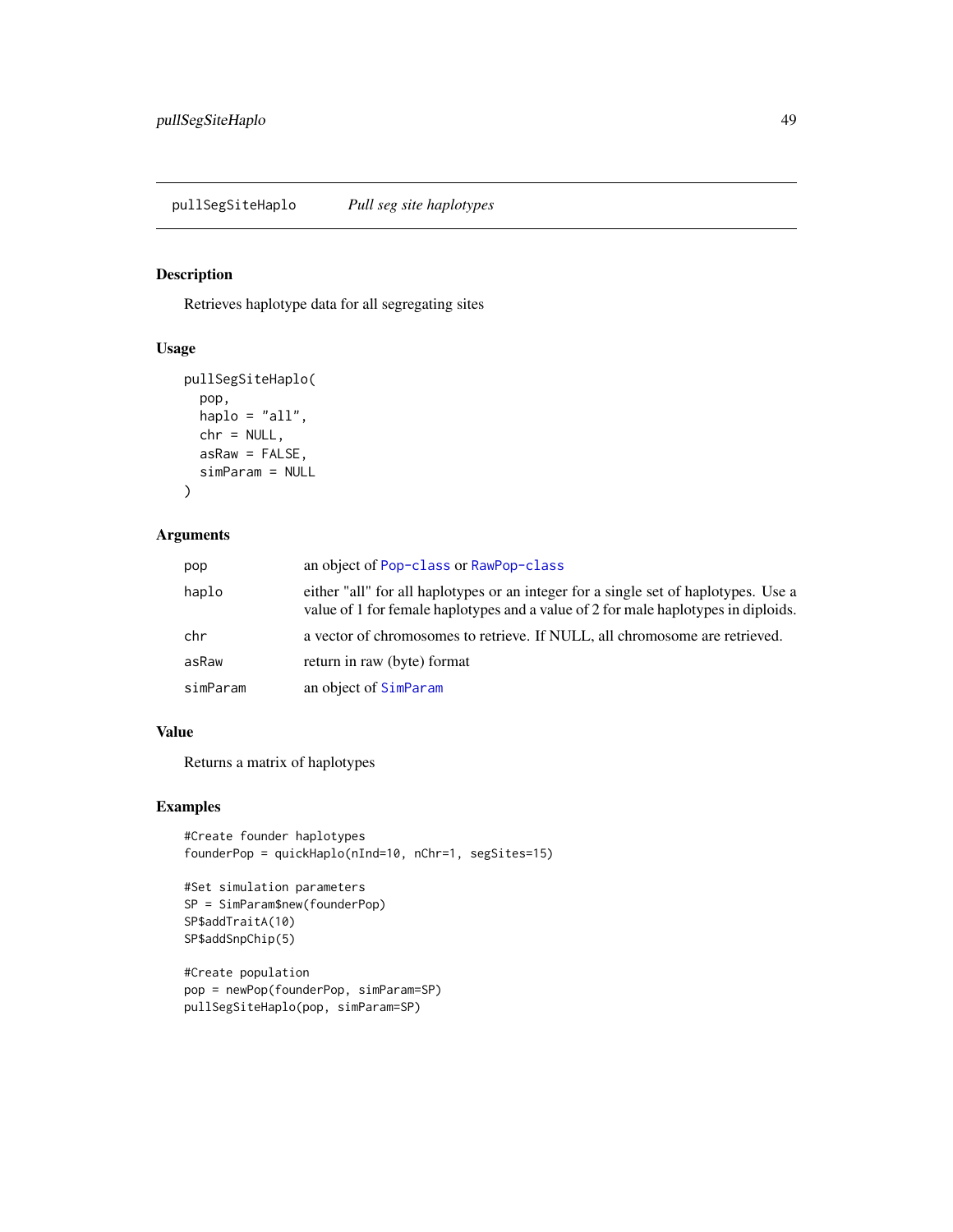Retrieves SNP genotype data

### Usage

```
pullSnpGeno(pop, snpChip = 1, chr = NULL, asRaw = FALSE, simParam = NULL)
```
## Arguments

| pop      | an object of Pop-class                                                      |
|----------|-----------------------------------------------------------------------------|
| snpChip  | an integer. Indicates which SNP chip's genotypes to retrieve.               |
| chr      | a vector of chromosomes to retrieve. If NULL, all chromosome are retrieved. |
| asRaw    | return in raw (byte) format                                                 |
| simParam | an object of SimParam                                                       |

## Value

Returns a matrix of SNP genotypes.

```
#Create founder haplotypes
founderPop = quickHaplo(nInd=10, nChr=1, segSites=15)
```

```
#Set simulation parameters
SP = SimParam$new(founderPop)
SP$addTraitA(10)
SP$addSnpChip(5)
```

```
#Create population
pop = newPop(founderPop, simParam=SP)
pullSnpGeno(pop, simParam=SP)
```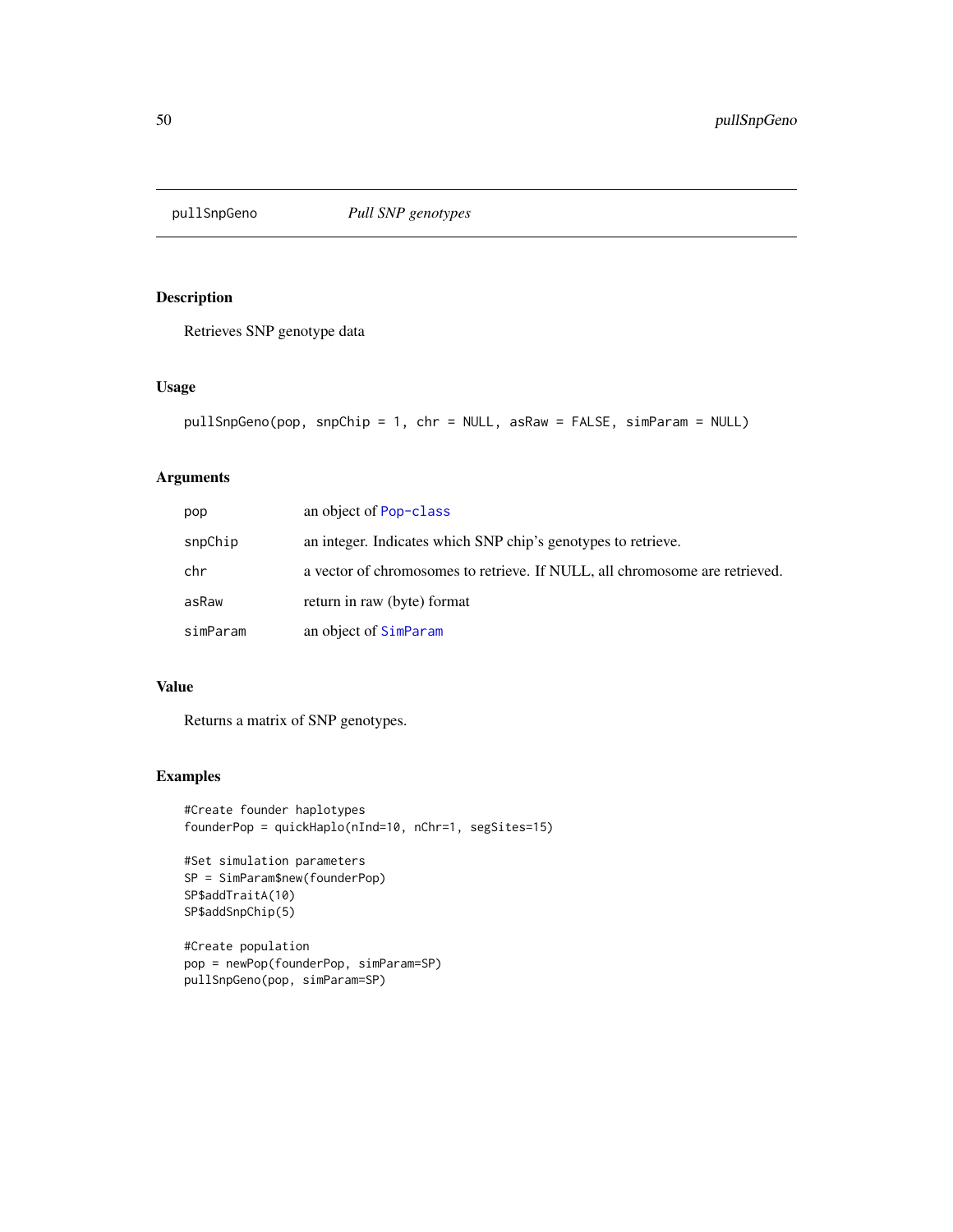Retrieves SNP haplotype data

## Usage

```
pullSnpHaplo(
  pop,
  snpChip = 1,
 haplo = "all",chr = NULL,asRaw = FALSE,
  simParam = NULL
)
```
## Arguments

| pop      | an object of Pop-class                                                                                                                                                    |
|----------|---------------------------------------------------------------------------------------------------------------------------------------------------------------------------|
| snpChip  | an integer. Indicates which SNP chip's haplotypes to retrieve.                                                                                                            |
| haplo    | either "all" for all haplotypes or an integer for a single set of haplotypes. Use a<br>value of 1 for female haplotypes and a value of 2 for male haplotypes in diploids. |
| chr      | a vector of chromosomes to retrieve. If NULL, all chromosome are retrieved.                                                                                               |
| asRaw    | return in raw (byte) format                                                                                                                                               |
| simParam | an object of SimParam                                                                                                                                                     |

### Value

Returns a matrix of SNP haplotypes.

## Examples

```
#Create founder haplotypes
founderPop = quickHaplo(nInd=10, nChr=1, segSites=15)
```

```
#Set simulation parameters
SP = SimParam$new(founderPop)
SP$addTraitA(10)
SP$addSnpChip(5)
```
#Create population pop = newPop(founderPop, simParam=SP) pullSnpHaplo(pop, simParam=SP)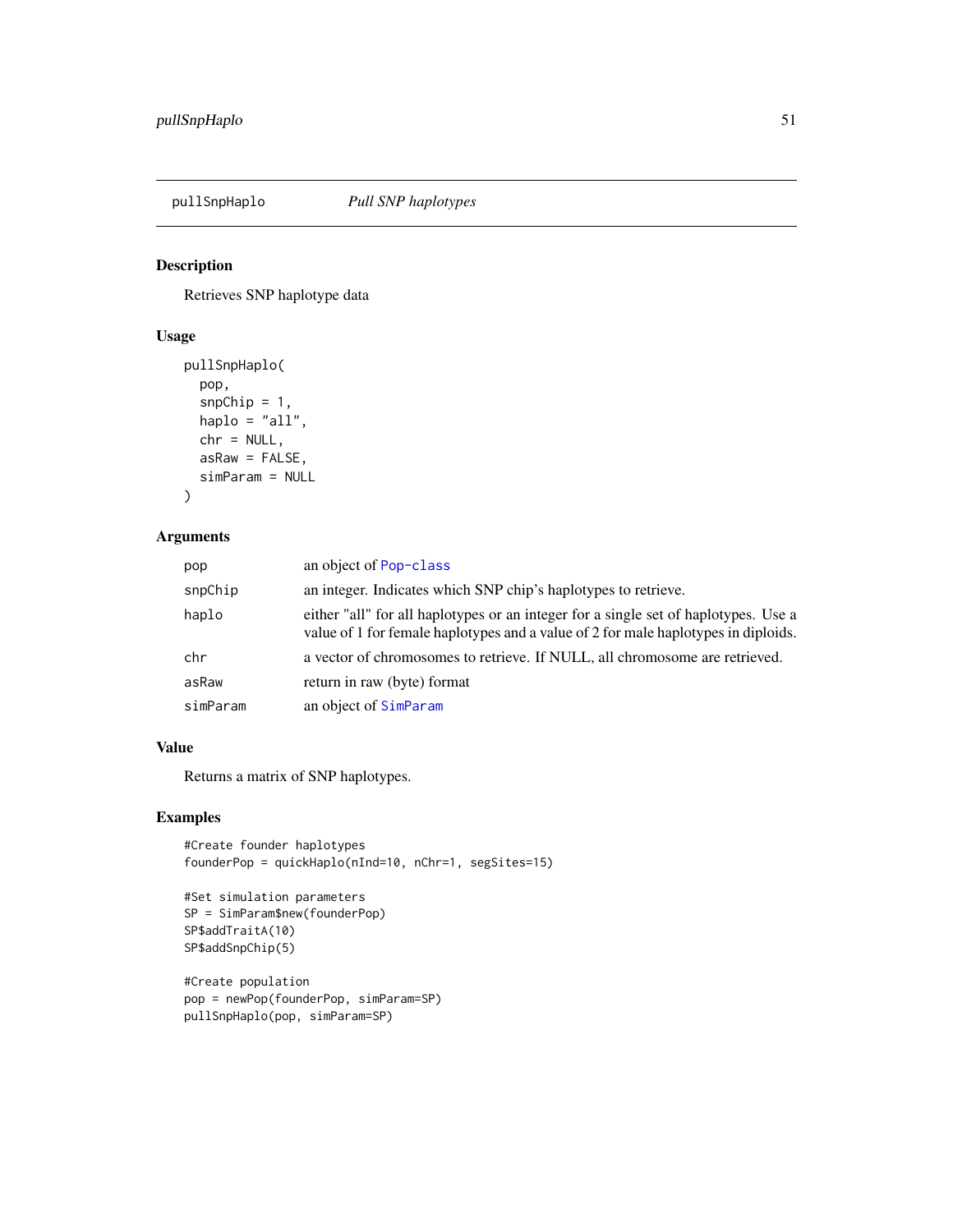<span id="page-51-0"></span>

Rapidly simulates founder haplotypes by randomly sampling 0s and 1s. This is equivalent to having all loci with allele frequency 0.5 and being in linkage equilibrium.

### Usage

```
quickHaplo(nInd, nChr, segSites, genLen = 1, ploidy = 2L, inbred = FALSE)
```
#### Arguments

| nInd     | number of individuals to simulate          |
|----------|--------------------------------------------|
| nChr     | number of chromosomes to simulate          |
| segSites | number of segregating sites per chromosome |
| genLen   | genetic length of chromosomes              |
| ploidy   | ploidy level of organism                   |
| inbred   | should founder individuals be inbred       |

### Value

an object of [MapPop-class](#page-30-0)

## Examples

# Creates a populations of 10 outbred individuals # Their genome consists of 1 chromosome and 100 segregating sites founderPop = quickHaplo(nInd=10,nChr=1,segSites=100)

randCross *Make random crosses*

## Description

A wrapper for [makeCross](#page-27-0) that randomly selects parental combinations for all possible combinantions.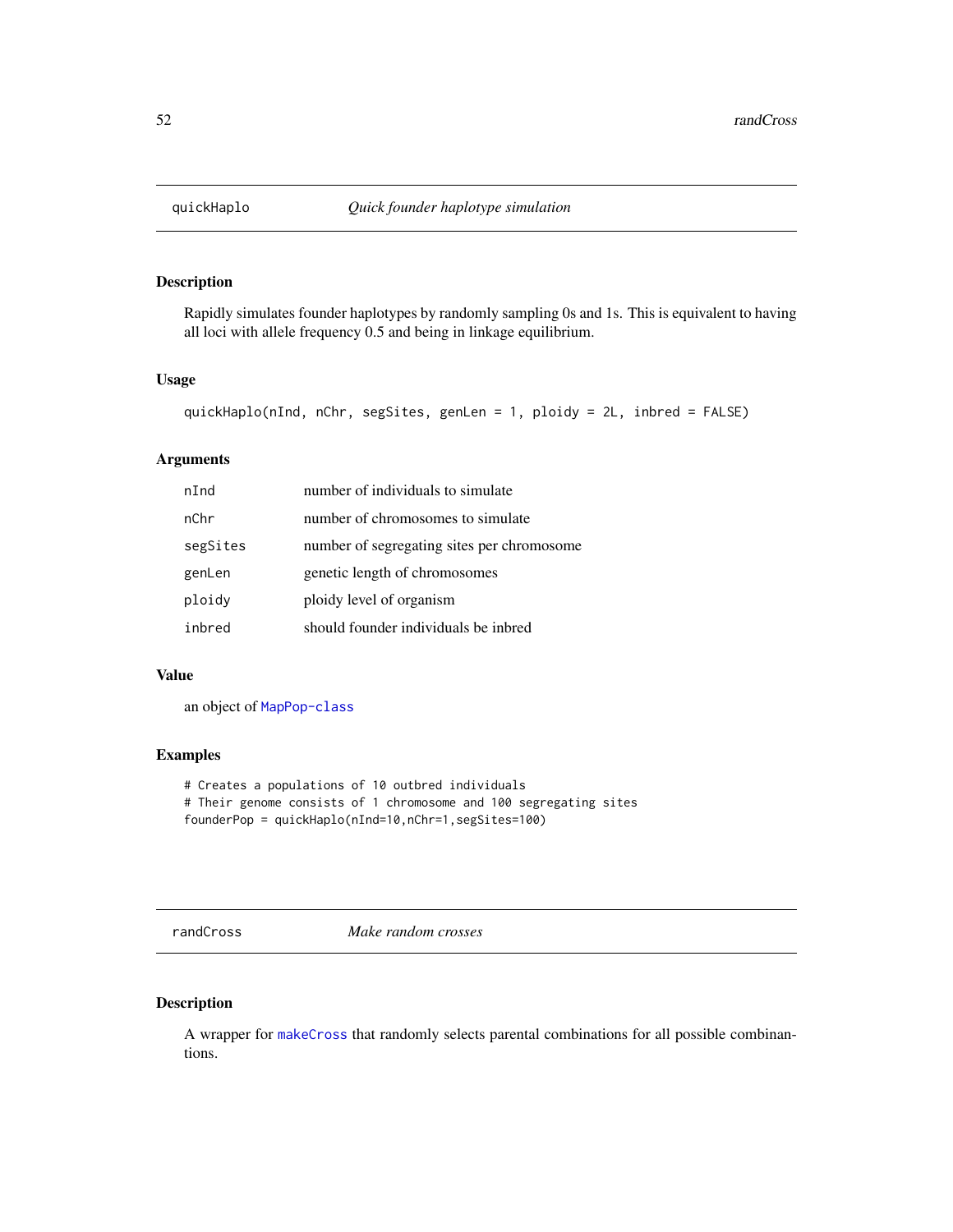#### **randCross** 53

## Usage

```
randCross(
 pop,
 nCrosses,
 nProgeny = 1,
 balance = TRUE,
 parents = NULL,
  ignoreSexes = FALSE,
  simParam = NULL
)
```
## Arguments

| pop         | an object of Pop-class                                                    |
|-------------|---------------------------------------------------------------------------|
| nCrosses    | total number of crosses to make                                           |
| nProgeny    | number of progeny per cross                                               |
| balance     | if using sexes, this option will balance the number of progeny per parent |
| parents     | an optional vector of indices for allowable parents                       |
| ignoreSexes | should sexes be ignored                                                   |
| simParam    | an object of SimParam                                                     |

## Value

Returns an object of [Pop-class](#page-41-0)

```
#Create founder haplotypes
founderPop = quickHaplo(nInd=10, nChr=1, segSites=10)
```

```
#Set simulation parameters
SP = SimParam$new(founderPop)
```

```
#Create population
pop = newPop(founderPop, simParam=SP)
```

```
#Make 10 crosses
pop2 = randCross(pop, 10, simParam=SP)
```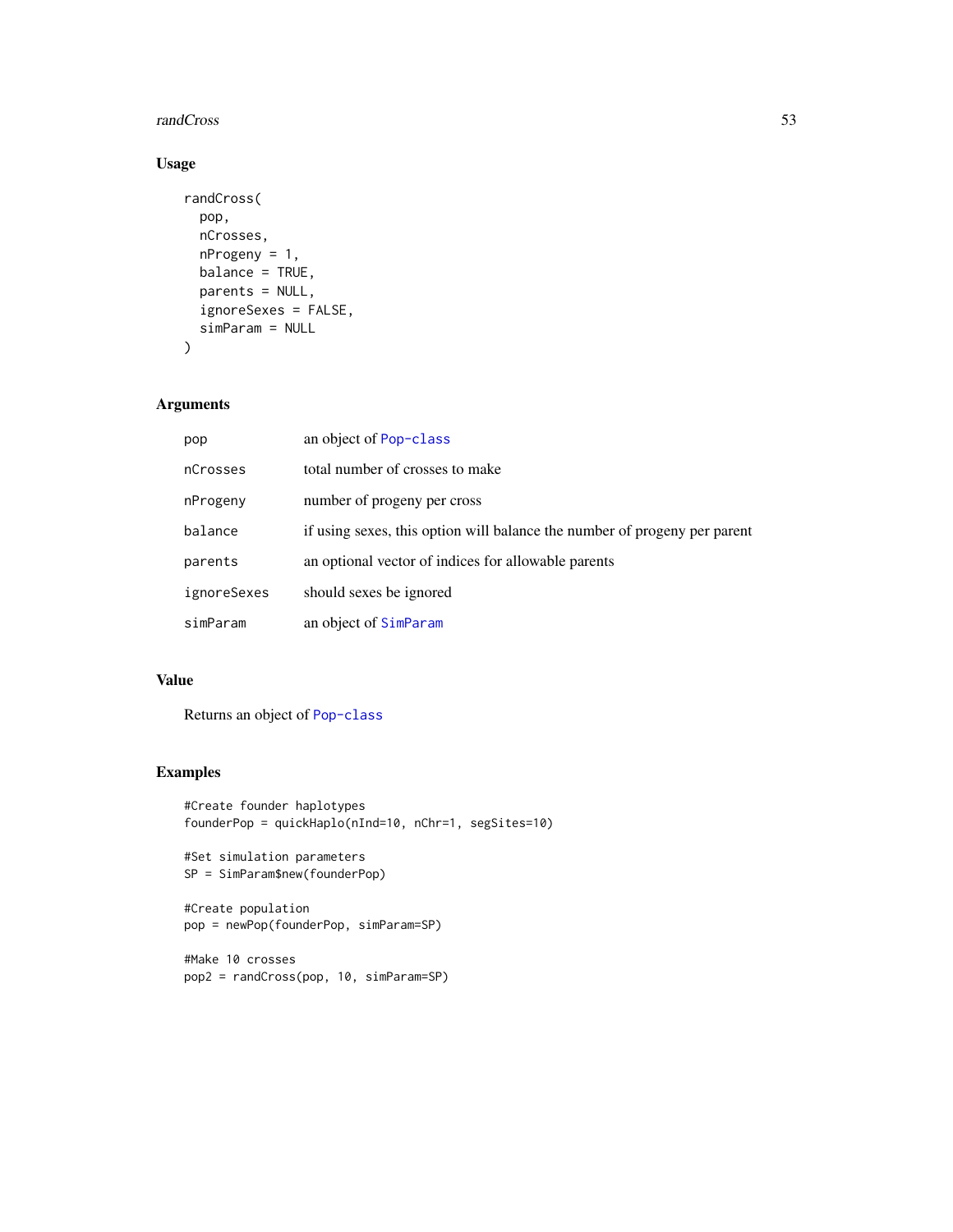A wrapper for [makeCross2](#page-28-0) that randomly selects parental combinations for all possible combinantions between two populations.

#### Usage

```
randCross2(
  females,
 males,
 nCrosses,
 nProgeny = 1,
 balance = TRUE,
 femaleParents = NULL,
 maleParents = NULL,
 ignoreSexes = FALSE,
 simParam = NULL
)
```
## Arguments

| females       | an object of Pop-class for female parents.                 |
|---------------|------------------------------------------------------------|
| males         | an object of Pop-class for male parents.                   |
| nCrosses      | total number of crosses to make                            |
| nProgeny      | number of progeny per cross                                |
| balance       | this option will balance the number of progeny per parent  |
| femaleParents | an optional vector of indices for allowable female parents |
| maleParents   | an optional vector of indices for allowable male parents   |
| ignoreSexes   | should sex be ignored                                      |
| simParam      | an object of SimParam                                      |

#### Value

Returns an object of [Pop-class](#page-41-0)

```
#Create founder haplotypes
founderPop = quickHaplo(nInd=10, nChr=1, segSites=10)
#Set simulation parameters
SP = SimParam$new(founderPop)
```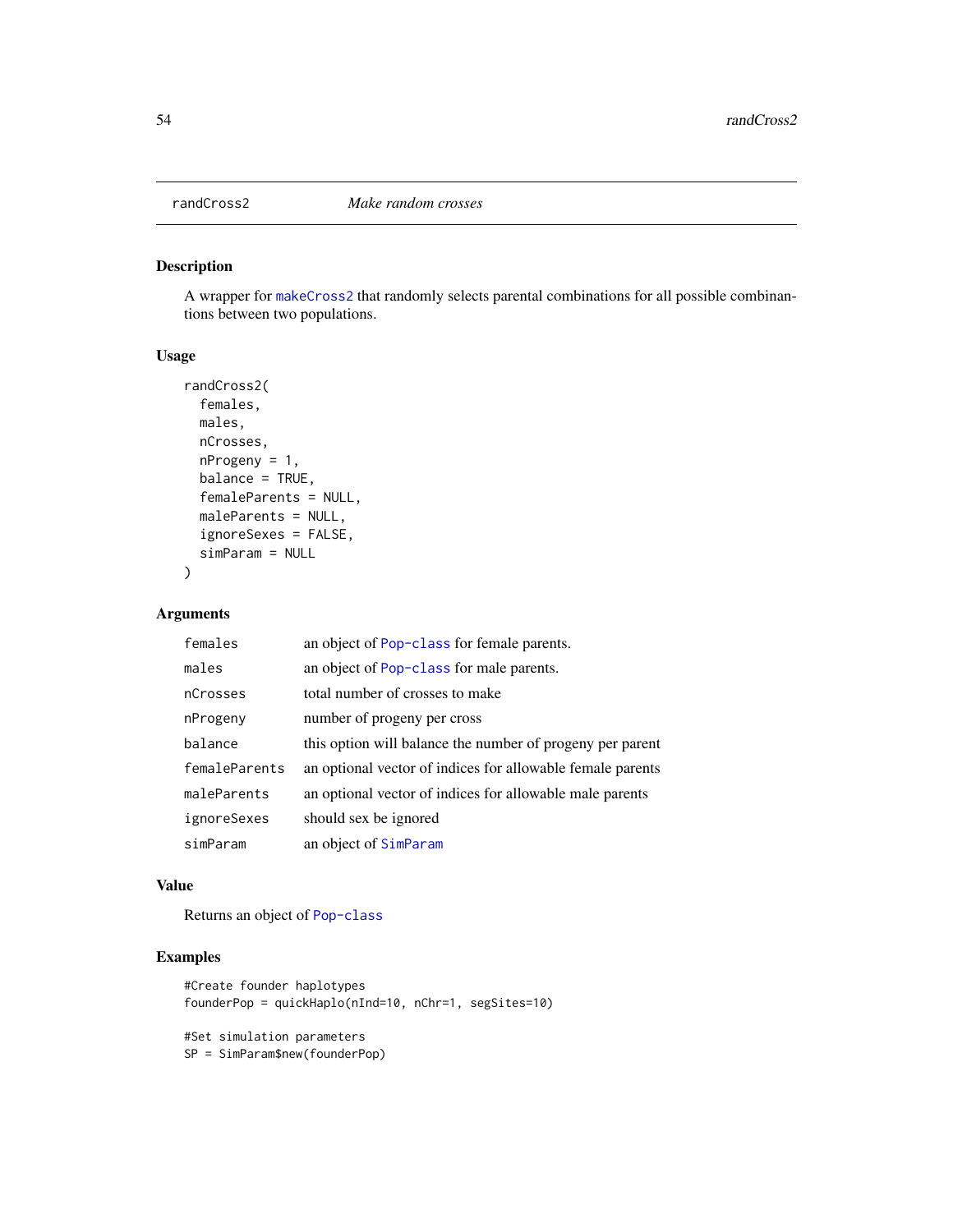## RawPop-class 55

```
#Create population
pop = newPop(founderPop, simParam=SP)
#Make 10 crosses
pop2 = randCross2(pop, pop, 10, simParam=SP)
```
<span id="page-54-0"></span>RawPop-class *Raw Population*

#### Description

The raw population class contains only genotype data.

## Usage

```
## S4 method for signature 'RawPop'
x[i]
## S4 method for signature 'RawPop'
c(x, \ldots)## S4 method for signature 'RawPop'
```
show(object)

### Arguments

| X      | a 'RawPop' object           |
|--------|-----------------------------|
| i      | index of individuals        |
| .      | additional 'RawPop' objects |
| object | a 'RawPop' object           |

## Methods (by generic)

- [: Extract RawPop by index
- c: Combine multiple RawPops
- show: Show population summary

### Slots

nInd number of individuals

nChr number of chromosomes

ploidy level of ploidy

nLoci number of loci per chromosome

geno list of nChr length containing chromosome genotypes. Each element is a three dimensional array of raw values. The array dimensions are nLoci by ploidy by nInd.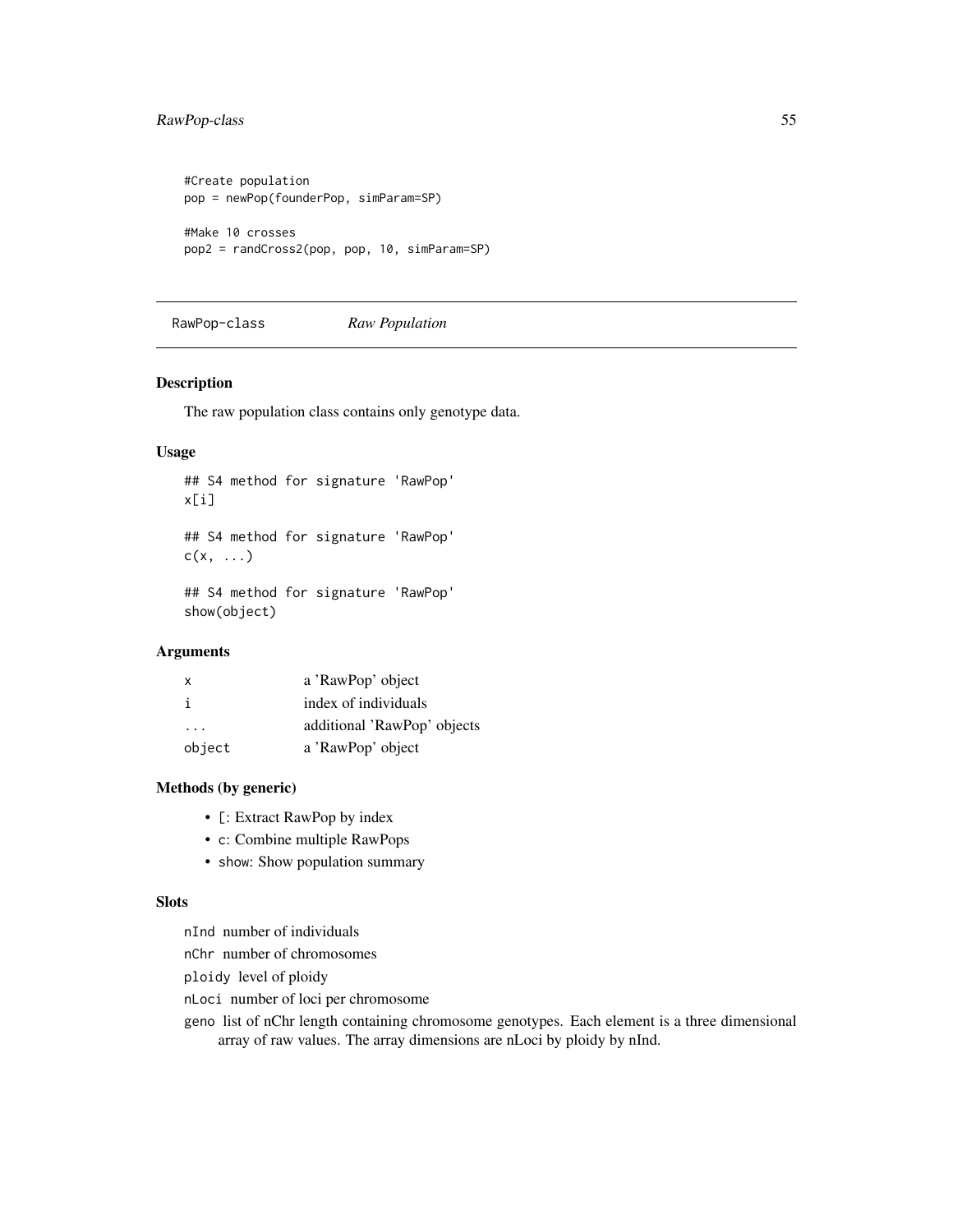Creates new individuals from gametes. This function was created to model the creation of diploid potatoes from tetraploid potatoes. It can be used on any population with an even ploidy level. The newly created individuals will have half the ploidy level of the originals. The reduction can occur with or without genetic recombination.

#### Usage

```
reduceGenome(
  pop,
  nProgeny = 1,
  useFemale = TRUE,
  keepParents = TRUE,
  simRecomb = TRUE,
  simParam = NULL
\mathcal{E}
```
## Arguments

| pop         | an object of 'Pop' superclass                          |
|-------------|--------------------------------------------------------|
| nProgeny    | total number of progeny per individual                 |
| useFemale   | should female recombination rates be used.             |
| keepParents | should previous parents be used for mother and father. |
| simRecomb   | should genetic recombination be modeled.               |
| simParam    | an object of 'SimParam' class                          |

## Value

Returns an object of [Pop-class](#page-41-0)

```
#Create founder haplotypes
founderPop = quickHaplo(nInd=2, nChr=1, segSites=10)
```

```
#Set simulation parameters
SP = SimParam$new(founderPop)
```

```
#Create population
pop = newPop(founderPop, simParam=SP)
```

```
#Create individuals with reduced ploidy
pop2 = reduceGenome(pop, simParam=SP)
```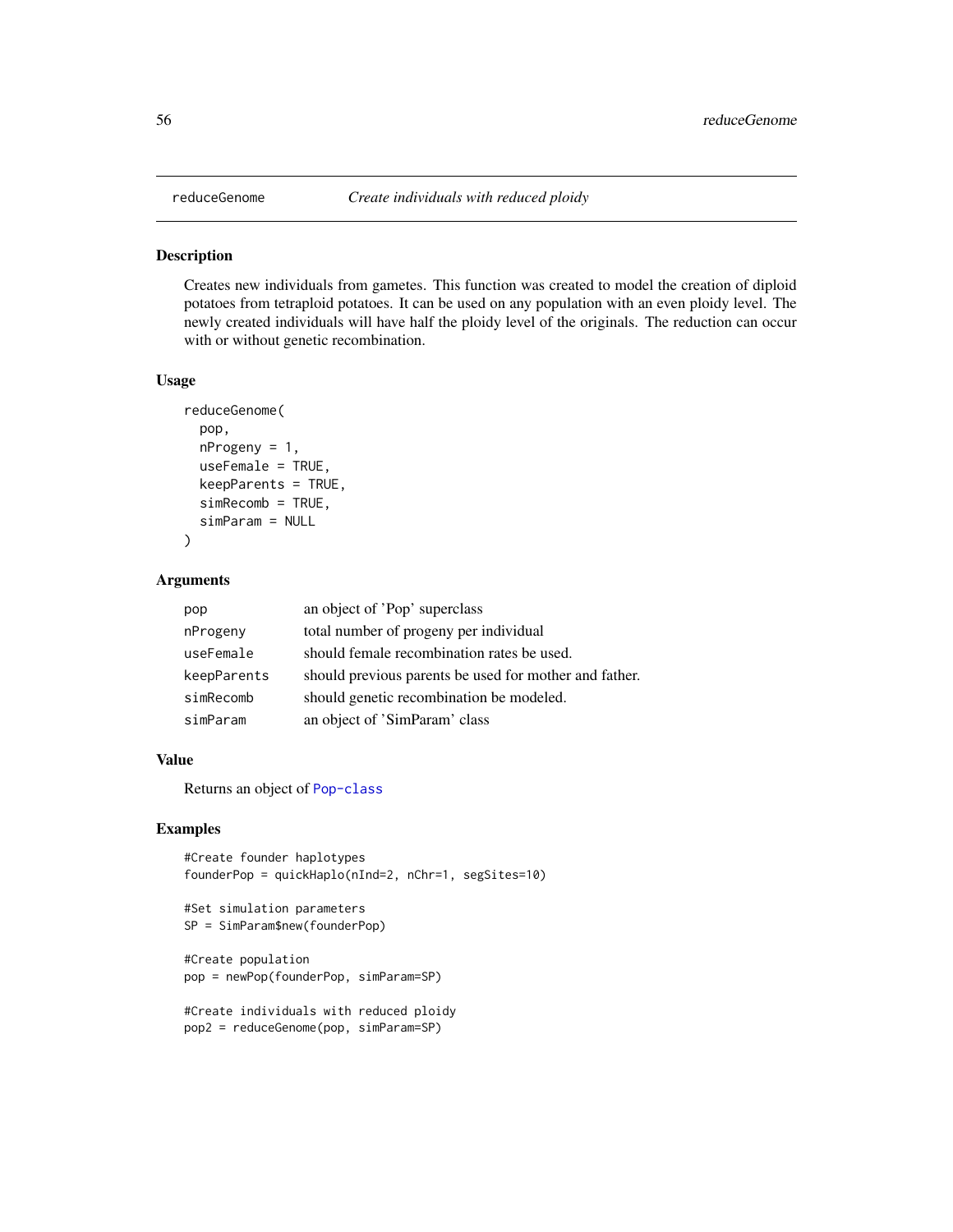Recalculates a population's genetic values and resets phenotypes and EBVs.

### Usage

```
resetPop(pop, simParam = NULL)
```
## Arguments

| pop      | an object of Pop-class |
|----------|------------------------|
| simParam | an object of SimParam  |

### Value

an object of [Pop-class](#page-41-0)

## Examples

```
#Create founder haplotypes
founderPop = quickHaplo(nInd=2, nChr=1, segSites=10)
```

```
#Set simulation parameters
SP = SimParam$new(founderPop)
SP$addTraitA(10)
```
#Create population pop = newPop(founderPop, simParam=SP)

```
#Rescale to set mean to 1
SP$rescaleTraits(mean=1)
pop = resetPop(pop, simParam=SP)
```
<span id="page-56-0"></span>RRBLUP *RR-BLUP Model*

## Description

Fits an RR-BLUP model for genomic predictions.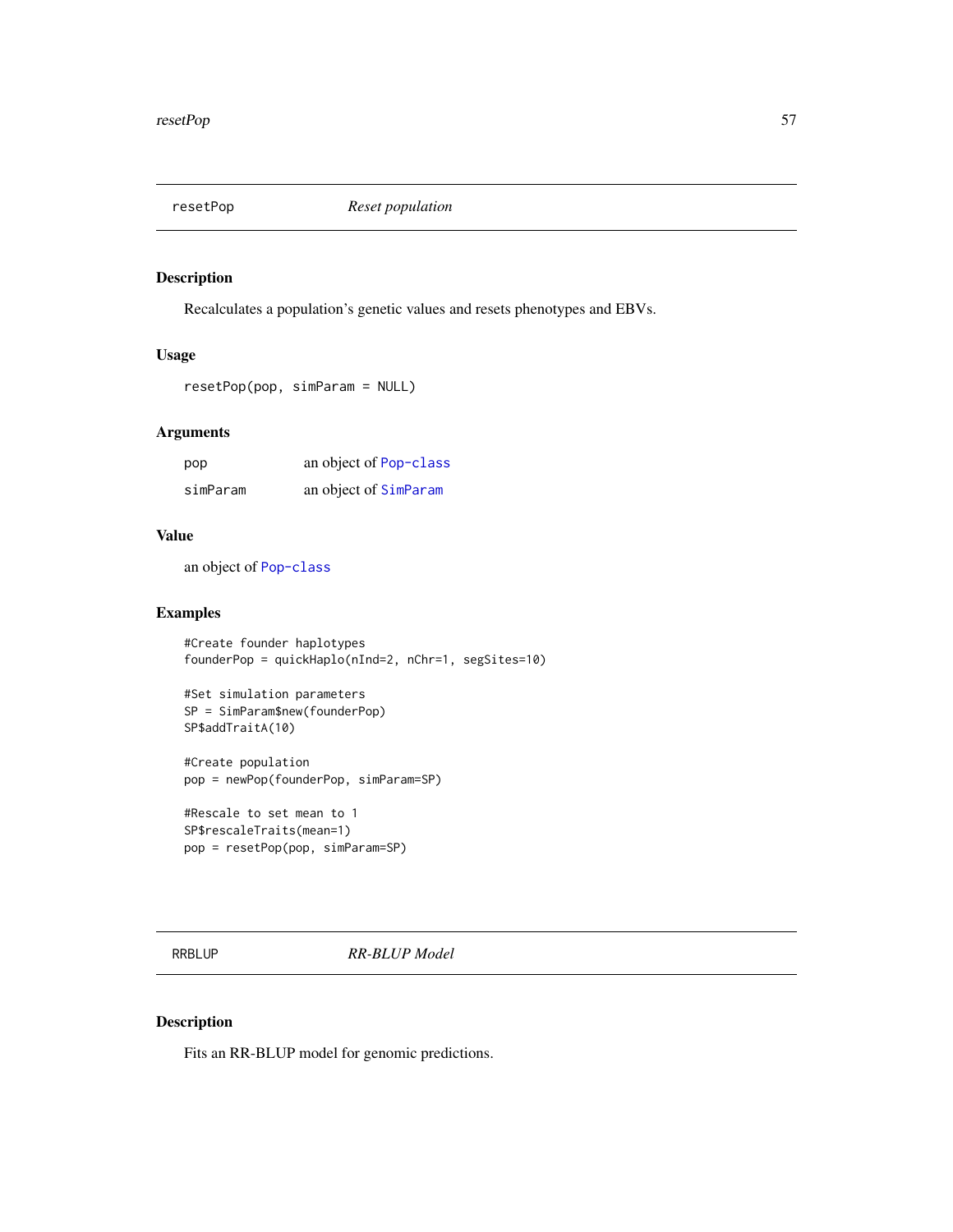## Usage

```
RRBLUP(
  pop,
  traits = 1,
 use = "pheno",
  snpChip = 1,
 useQt1 = FALSE,maxIter = 1000L,useReps = FALSE,
 simParam = NULL,
  ...
\mathcal{E}
```
## Arguments

| pop      | a Pop-class to serve as the training population                                                                                                                                                        |
|----------|--------------------------------------------------------------------------------------------------------------------------------------------------------------------------------------------------------|
| traits   | an integer indicating the trait or traits to model, a vector of trait names, or a<br>function of the traits returning a single value.                                                                  |
| use      | train model using phenotypes "pheno", genetic values "gv", estimated breeding<br>values "ebv", breeding values "bv", or randomly "rand"                                                                |
| snpChip  | an integer indicating which SNP chip genotype to use                                                                                                                                                   |
| use0tl   | should QTL genotypes be used instead of a SNP chip. If TRUE, snpChip spec-<br>ifies which trait's QTL to use, and thus these QTL may not match the QTL<br>underlying the phenotype supplied in traits. |
| maxIter  | maximum number of iterations. Only used when number of traits is greater than<br>1.                                                                                                                    |
| useReps  | should population's reps slot be used to model heterogeneous error variance                                                                                                                            |
| simParam | an object of SimParam                                                                                                                                                                                  |
| $\cdot$  | additional arguments if using a function for traits                                                                                                                                                    |

```
#Create founder haplotypes
founderPop = quickHaplo(nInd=10, nChr=1, segSites=20)
```

```
#Set simulation parameters
SP = SimParam$new(founderPop)
SP$addTraitA(10)
SP$setVarE(h2=0.5)
SP$addSnpChip(10)
```

```
#Create population
pop = newPop(founderPop, simParam=SP)
```

```
#Run GS model and set EBV
ans = RRBLUP(pop, simParam=SP)
pop = setEBV(pop, ans, simParam=SP)
```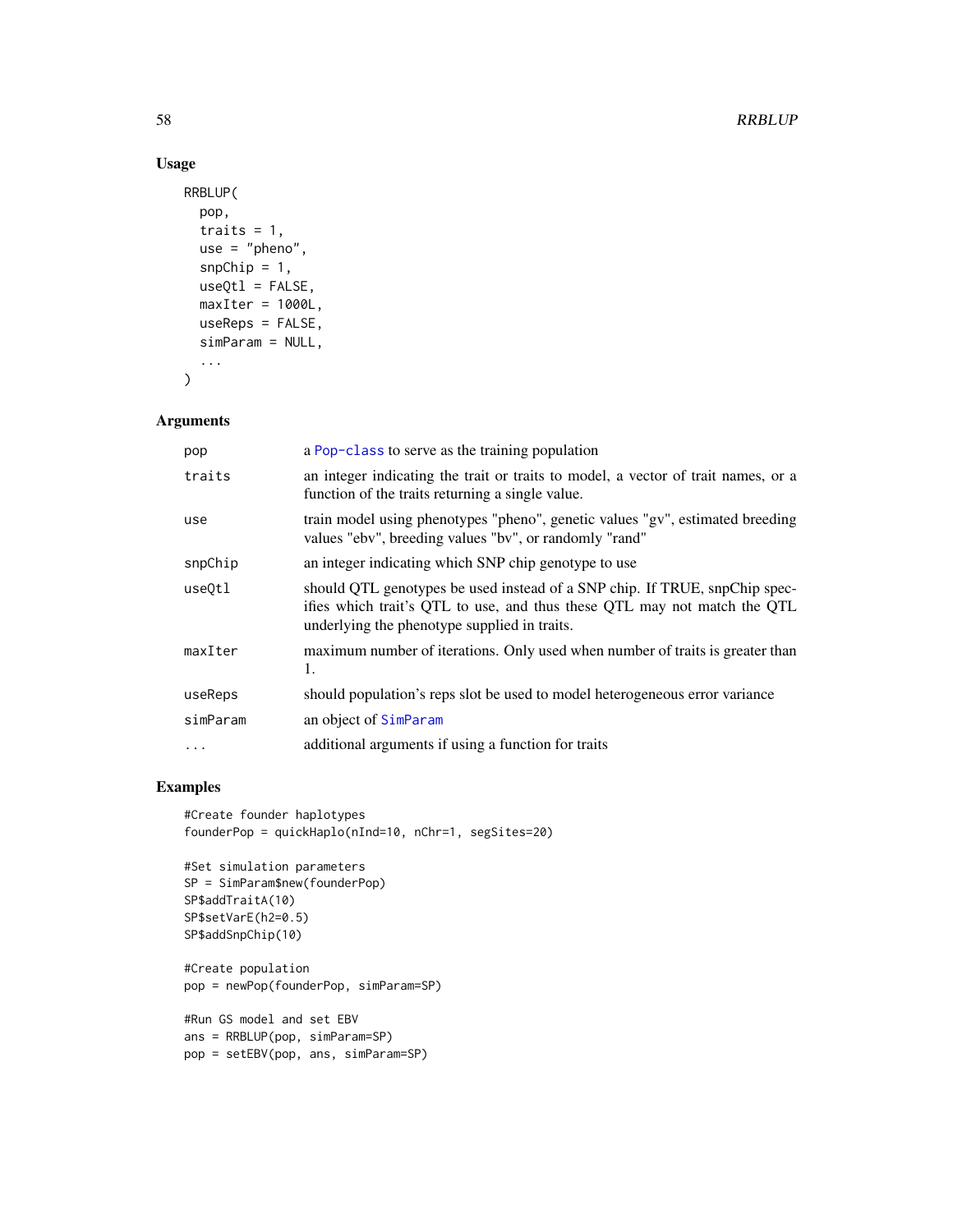#### $RRB LUP2$  59

#Evaluate accuracy cor(gv(pop), ebv(pop))

RRBLUP2 *RR-BLUP Model 2*

## Description

Fits an RR-BLUP model for genomic predictions. This implementation is meant for situations where [RRBLUP](#page-56-0) is too slow. Note that RRBLUP2 is only faster in certain situations, see details below. Most users should use [RRBLUP](#page-56-0).

## Usage

```
RRBLUP2(
 pop,
  traits = 1,
 use = "pheno",
  snpChip = 1,
 useQt1 = FALSE,maxIter = 10,Vu = NULL,Ve = NULL,useEM = TRUE,
  tol = 1e-06,useReps = FALSE,
  simParam = NULL,
  ...
\mathcal{L}
```
## Arguments

| pop     | a Pop-class to serve as the training population                                                                                                                                                        |
|---------|--------------------------------------------------------------------------------------------------------------------------------------------------------------------------------------------------------|
| traits  | an integer indicating the trait to model, a trait name, or a function of the traits<br>returning a single value. Unlike RRBLUP, only univariate models are supported.                                  |
| use     | train model using phenotypes "pheno", genetic values "gv", estimated breeding<br>values "ebv", breeding values "bv", or randomly "rand"                                                                |
| snpChip | an integer indicating which SNP chip genotype to use                                                                                                                                                   |
| use0tl  | should QTL genotypes be used instead of a SNP chip. If TRUE, snpChip spec-<br>ifies which trait's QTL to use, and thus these QTL may not match the QTL<br>underlying the phenotype supplied in traits. |
| maxIter | maximum number of iterations.                                                                                                                                                                          |
| Vu      | marker effect variance. If value is NULL, a reasonable starting point is chosen<br>automatically.                                                                                                      |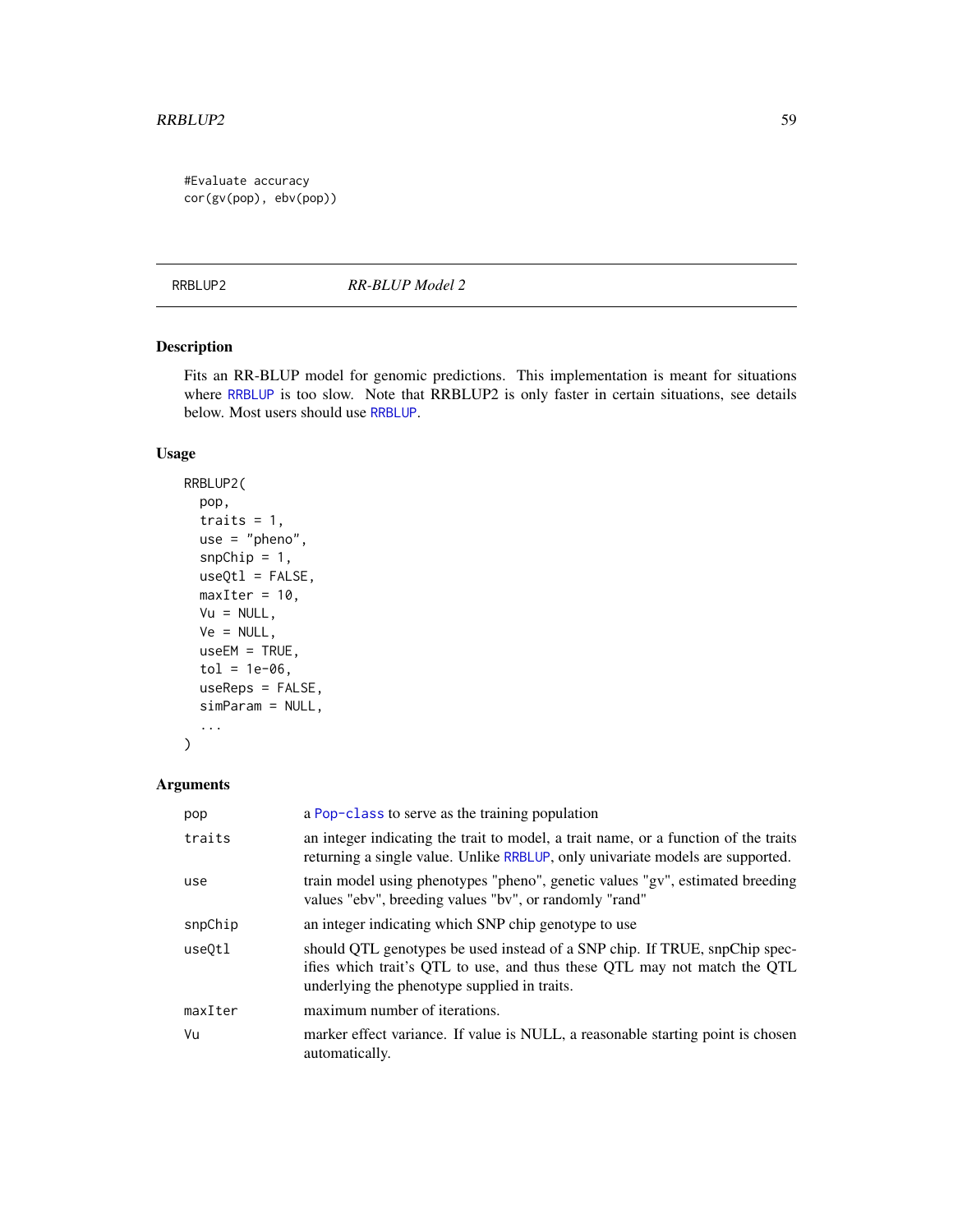| Ve       | error variance. If value is NULL, a reasonable starting point is chosen automat-<br>ically. |
|----------|---------------------------------------------------------------------------------------------|
| useEM    | use EM to solve variance components. If false, the initial values are considered<br>true.   |
| tol      | tolerance for EM algorithm convergence                                                      |
| useReps  | should population's reps slot be used to model heterogeneous error variance                 |
| simParam | an object of SimParam                                                                       |
| $\cdot$  | additional arguments if using a function for traits                                         |

## Details

The RRBLUP2 function works best when the number of markers is not too large. This is because it solves the RR-BLUP problem by setting up and solving Henderson's mixed model equations. Solving these equations involves a square matrix with dimensions equal to the number of fixed effects plus the number of random effects (markers). Whereas the [RRBLUP](#page-56-0) function solves the RR-BLUP problem using the EMMA approach. This approach involves a square matrix with dimensions equal to the number of phenotypic records. This means that the RRBLUP2 function uses less memory than RRBLUP when the number of markers is approximately equal to or smaller than the number of phenotypic records.

The RRBLUP2 function is not recommend for cases where the variance components are unknown. This is uses the EM algorithm to solve for unknown variance components, which is generally con-siderably slower than the EMMA approach of [RRBLUP](#page-56-0). The number of iterations for the EM algorith is set by maxIter. The default value is typically too small for convergence. When the algorithm fails to converage a warning is displayed, but results are given for the last iteration. These results may be "good enough". However we make no claim to this effect, because we can not generalize to all possible use cases.

The RRBLUP2 function can quickly solve the mixed model equations without estimating variance components. The variance components are set by defining Vu and Ve. Estimation of components is suppressed by setting useEM to false. This may be useful if the model is being retrained multiple times during the simulation. You could run [RRBLUP](#page-56-0) function the first time the model is trained, and then use the variance components from this output for all future runs with the RRBLUP2 functions. Again, we can make no claim to the general robustness of this approach.

#### Examples

```
#Create founder haplotypes
founderPop = quickHaplo(nInd=10, nChr=1, segSites=20)
```

```
#Set simulation parameters
SP = SimParam$new(founderPop)
SP$addTraitA(10)
SP$setVarE(h2=0.5)
SP$addSnpChip(10)
```
#Create population pop = newPop(founderPop, simParam=SP)

#Run GS model and set EBV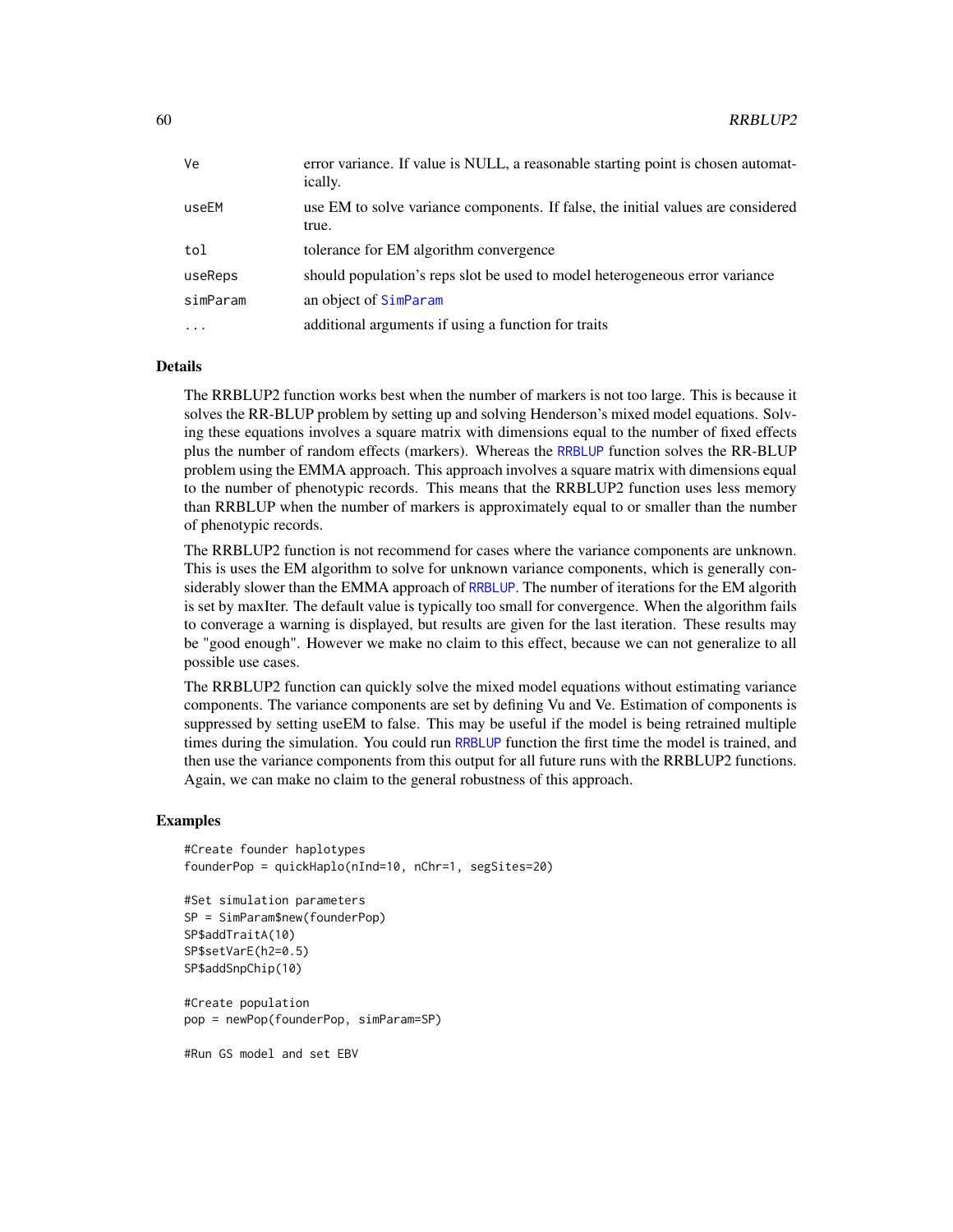## RRBLUPMemUse 61

```
ans = RRBLUP2(pop, simParam=SP)
pop = setEBV(pop, ans, simParam=SP)
#Evaluate accuracy
cor(gv(pop), ebv(pop))
```
RRBLUPMemUse *RRBLUP Memory Usage*

## Description

Estimates the amount of RAM needed to run the [RRBLUP](#page-56-0) and its related functions for a given training population size. Note that this function may underestimate total usage.

## Usage

RRBLUPMemUse(nInd, nMarker, model = "REG")

## Arguments

| nInd    | the number of individuals in the training population                                  |
|---------|---------------------------------------------------------------------------------------|
| nMarker | the number of markers per individual                                                  |
| model   | either "REG", "GCA", or "SCA" for RRBLUP RRBLUP_GCA and RRBLUP_SCA re-<br>spectively. |

## Value

Returns an estimate for the required gigabytes of RAM

## Examples

RRBLUPMemUse(nInd=1000, nMarker=5000)

<span id="page-60-0"></span>RRBLUP\_D *RR-BLUP Model with Dominance*

## Description

Fits an RR-BLUP model for genomic predictions that includes dominance effects.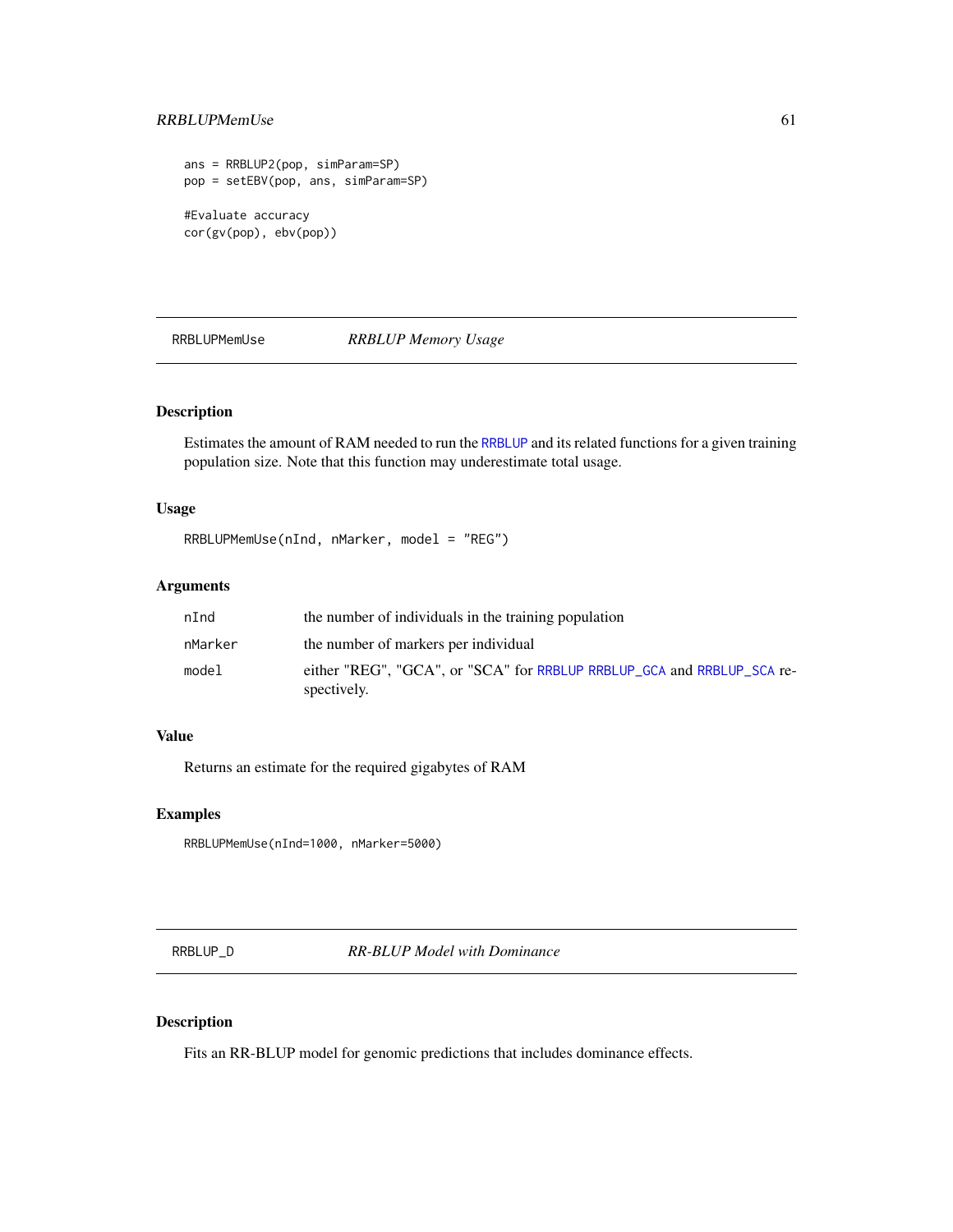## Usage

```
RRBLUP_D(
  pop,
  traits = 1,
 use = "pheno",
  snpChip = 1,
 useQt1 = FALSE,maxIter = 40L,useReps = FALSE,
 simParam = NULL,
  ...
\mathcal{E}
```
## Arguments

| pop      | a Pop-class to serve as the training population                                                                                                                                                        |
|----------|--------------------------------------------------------------------------------------------------------------------------------------------------------------------------------------------------------|
| traits   | an integer indicating the trait to model, a trait name, or a function of the traits<br>returning a single value.                                                                                       |
| use      | train model using phenotypes "pheno", genetic values "gv", estimated breeding<br>values "ebv", breeding values "bv", or randomly "rand"                                                                |
| snpChip  | an integer indicating which SNP chip genotype to use                                                                                                                                                   |
| use0tl   | should QTL genotypes be used instead of a SNP chip. If TRUE, snpChip spec-<br>ifies which trait's QTL to use, and thus these QTL may not match the QTL<br>underlying the phenotype supplied in traits. |
| maxIter  | maximum number of iterations. Only used when number of traits is greater than<br>1.                                                                                                                    |
| useReps  | should population's reps slot be used to model heterogeneous error variance                                                                                                                            |
| simParam | an object of SimParam                                                                                                                                                                                  |
| $\ddots$ | additional arguments if using a function for traits                                                                                                                                                    |

# Examples

```
#Create founder haplotypes
founderPop = quickHaplo(nInd=10, nChr=1, segSites=20)
```

```
#Set simulation parameters
SP = SimParam$new(founderPop)
SP$addTraitAD(10, meanDD=0.5)
SP$setVarE(h2=0.5)
SP$addSnpChip(10)
```
#Create population pop = newPop(founderPop, simParam=SP)

```
#Run GS model and set EBV
ans = RRBLUP_D(pop, simParam=SP)
pop = setEBV(pop, ans, simParam=SP)
```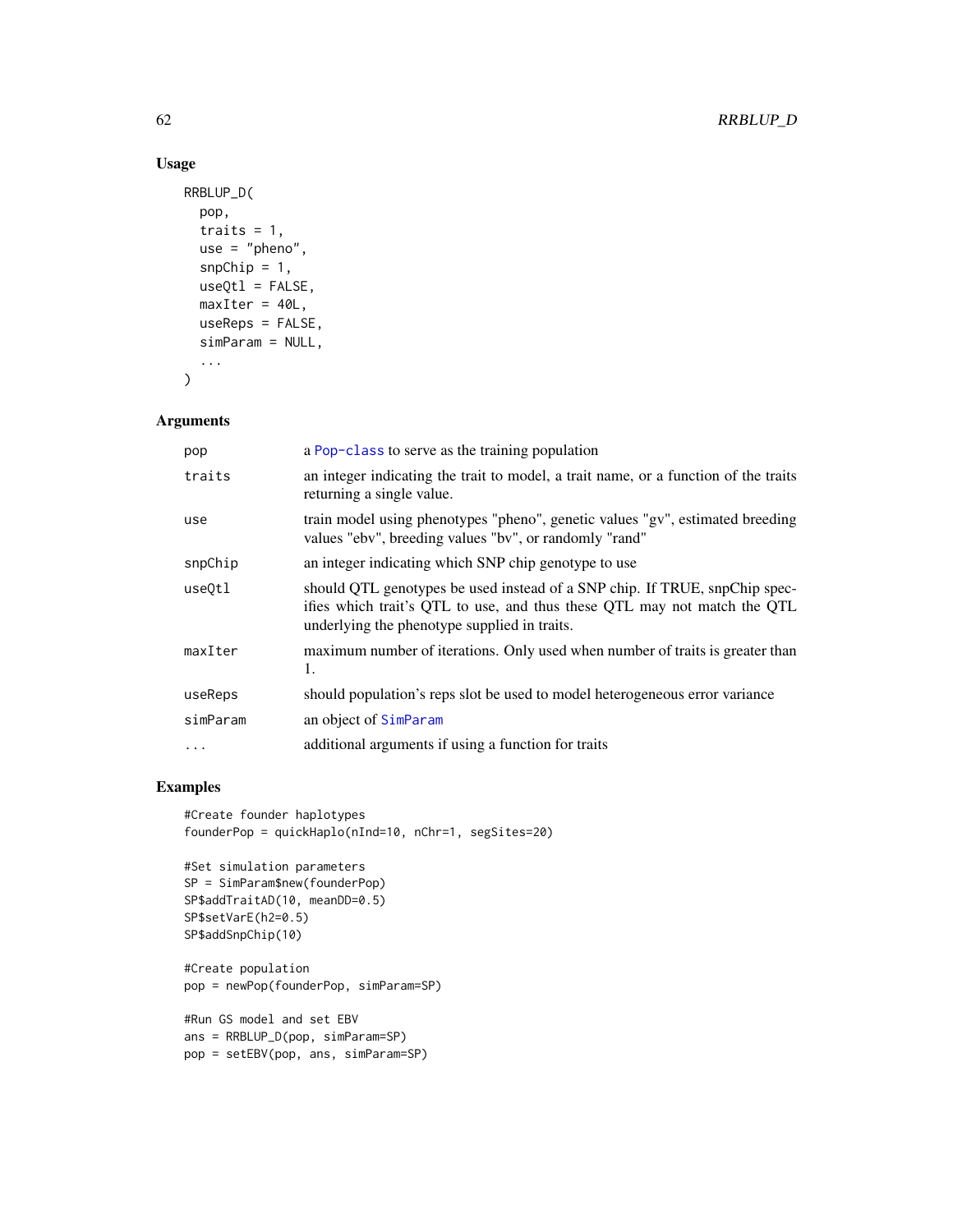## RRBLUP\_D2 63

#Evaluate accuracy cor(gv(pop), ebv(pop))

RRBLUP\_D2 *RR-BLUP with Dominance Model 2*

## Description

Fits an RR-BLUP model for genomic predictions that includes dominance effects. This implementation is meant for situations where [RRBLUP\\_D](#page-60-0) is too slow. Note that RRBLUP\_D2 is only faster in certain situations. Most users should use [RRBLUP\\_D](#page-60-0).

### Usage

```
RRBLUP_D2(
 pop,
  traits = 1,
 use = "pheno",
  snpChip = 1,
 useQtl = FALSE,maxIter = 10,Va = NULL,Vd = NULL,Ve = NULL,useEM = TRUE,
 tol = 1e-06,useReps = FALSE,
  simParam = NULL,
  ...
)
```
### Arguments

| pop     | a Pop-class to serve as the training population                                                                                                                                                        |
|---------|--------------------------------------------------------------------------------------------------------------------------------------------------------------------------------------------------------|
| traits  | an integer indicating the trait to model, a trait name, or a function of the traits<br>returning a single value.                                                                                       |
| use     | train model using phenotypes "pheno", genetic values "gv", estimated breeding<br>values "ebv", breeding values "bv", or randomly "rand"                                                                |
| snpChip | an integer indicating which SNP chip genotype to use                                                                                                                                                   |
| use0tl  | should QTL genotypes be used instead of a SNP chip. If TRUE, snpChip spec-<br>ifies which trait's QTL to use, and thus these QTL may not match the QTL<br>underlying the phenotype supplied in traits. |
| maxIter | maximum number of iterations. Only used when number of traits is greater than                                                                                                                          |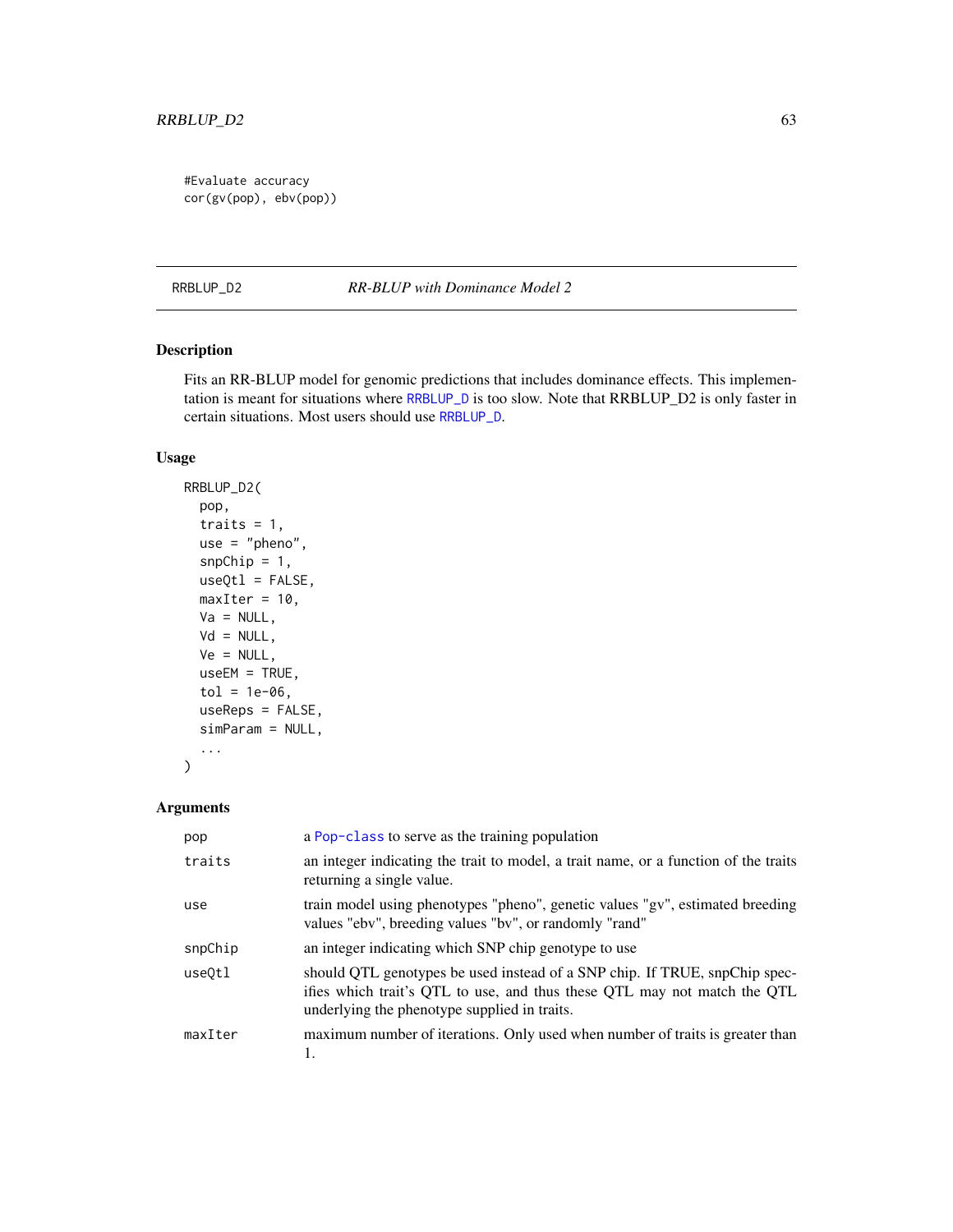| Va       | marker effect variance for additive effects. If value is NULL, a reasonable start-<br>ing point is chosen automatically. |
|----------|--------------------------------------------------------------------------------------------------------------------------|
| Vd       | marker effect variance for dominance effects. If value is NULL, a reasonable<br>starting point is chosen automatically.  |
| Ve       | error variance. If value is NULL, a reasonable starting point is chosen automat-<br>ically.                              |
| useEM    | use EM to solve variance components. If false, the initial values are considered<br>true.                                |
| tol      | tolerance for EM algorithm convergence                                                                                   |
| useReps  | should population's reps slot be used to model heterogeneous error variance                                              |
| simParam | an object of SimParam                                                                                                    |
|          | additional arguments if using a function for traits                                                                      |
|          |                                                                                                                          |

## Examples

#Create founder haplotypes founderPop = quickHaplo(nInd=10, nChr=1, segSites=20)

```
#Set simulation parameters
SP = SimParam$new(founderPop)
SP$addTraitAD(10, meanDD=0.5)
SP$setVarE(h2=0.5)
SP$addSnpChip(10)
```

```
#Create population
pop = newPop(founderPop, simParam=SP)
```

```
#Run GS model and set EBV
ans = RRBLUP_D2(pop, simParam=SP)
pop = setEBV(pop, ans, simParam=SP)
```
#Evaluate accuracy cor(gv(pop), ebv(pop))

<span id="page-63-0"></span>RRBLUP\_GCA *RR-BLUP GCA Model*

## Description

Fits an RR-BLUP model that estimates seperate marker effects for females and males. Useful for predicting GCA of parents in single cross hybrids. Can also predict performance of specific single cross hybrids.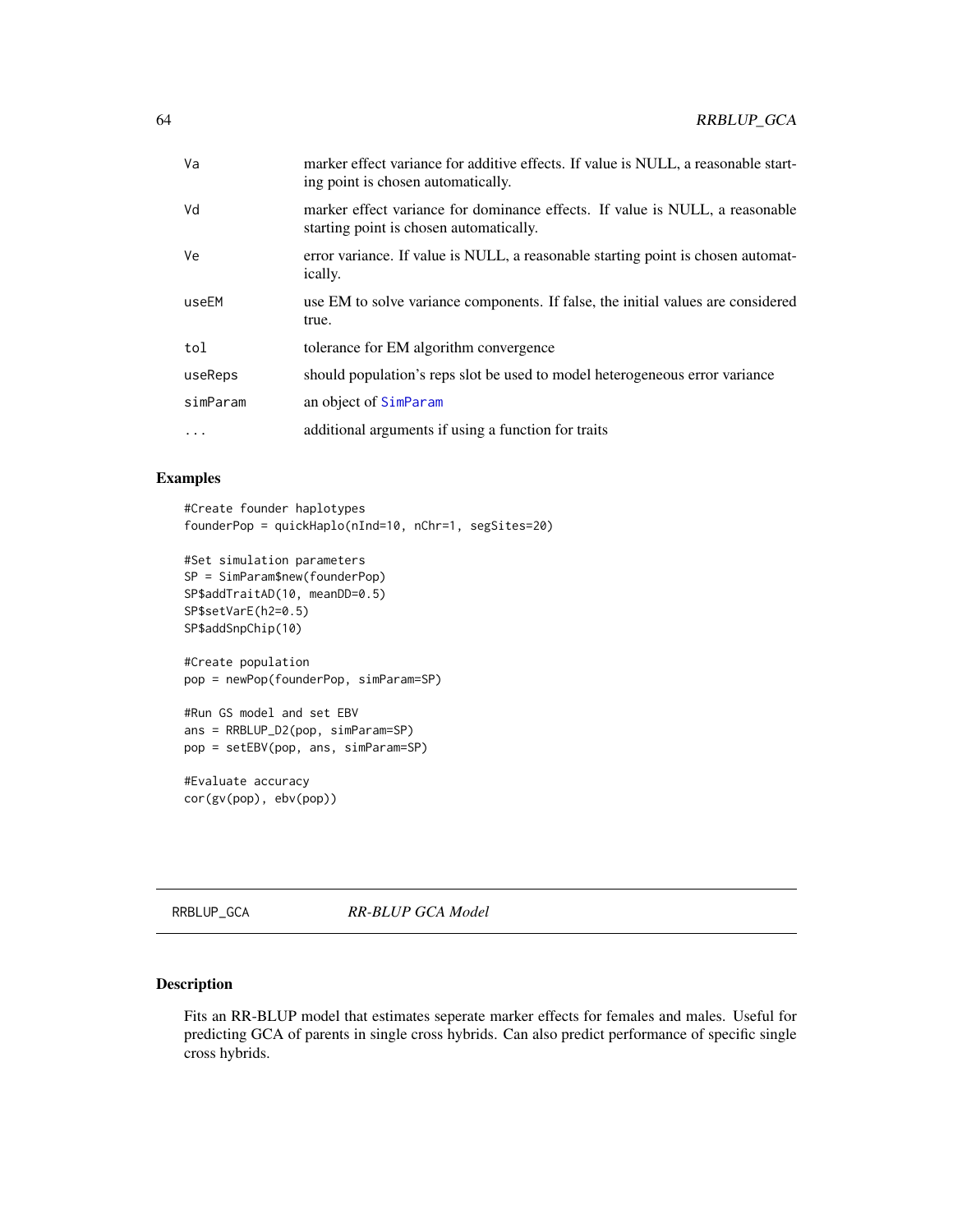## RRBLUP\_GCA 65

## Usage

```
RRBLUP_GCA(
  pop,
  traits = 1,
 use = "pheno",
  snpChip = 1,
 useQtl = FALSE,maxIter = 40L,useReps = FALSE,
 simParam = NULL,
  ...
\mathcal{E}
```
### Arguments

| pop      | a Pop-class to serve as the training population                                                                                                                                                        |
|----------|--------------------------------------------------------------------------------------------------------------------------------------------------------------------------------------------------------|
| traits   | an integer indicating the trait to model, a trait name, or a function of the traits<br>returning a single value.                                                                                       |
| use      | train model using phenotypes "pheno", genetic values "gv", estimated breeding<br>values "ebv", breeding values "bv", or randomly "rand"                                                                |
| snpChip  | an integer indicating which SNP chip genotype to use                                                                                                                                                   |
| use0tl   | should QTL genotypes be used instead of a SNP chip. If TRUE, snpChip spec-<br>ifies which trait's QTL to use, and thus these QTL may not match the QTL<br>underlying the phenotype supplied in traits. |
| maxIter  | maximum number of iterations for convergence.                                                                                                                                                          |
| useReps  | should population's reps slot be used to model heterogeneous error variance                                                                                                                            |
| simParam | an object of SimParam                                                                                                                                                                                  |
| $\cdots$ | additional arguments if using a function for traits                                                                                                                                                    |

```
#Create founder haplotypes
founderPop = quickHaplo(nInd=10, nChr=1, segSites=20)
```

```
#Set simulation parameters
SP = SimParam$new(founderPop)
SP$addTraitA(10)
SP$setVarE(h2=0.5)
SP$addSnpChip(10)
```

```
#Create population
pop = newPop(founderPop, simParam=SP)
```

```
#Run GS model and set EBV
ans = RRBLUP_GCA(pop, simParam=SP)
pop = setEBV(pop, ans, simParam=SP)
```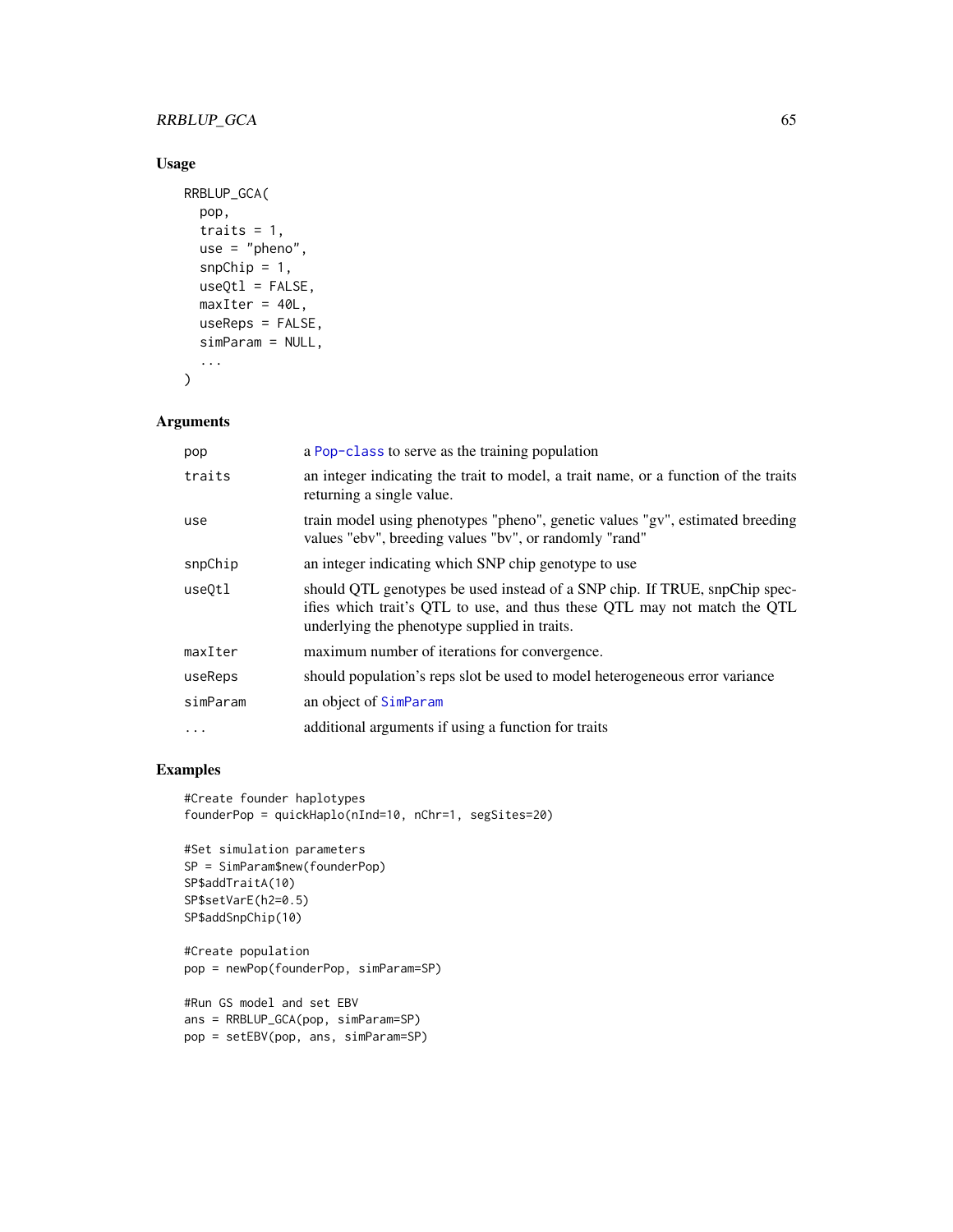#Evaluate accuracy cor(gv(pop), ebv(pop))

RRBLUP\_GCA2 *RR-BLUP GCA Model 2*

## Description

Fits an RR-BLUP model that estimates seperate marker effects for females and males. This implementation is meant for situations where [RRBLUP\\_GCA](#page-63-0) is too slow. Note that RRBLUP\_GCA2 is only faster in certain situations. Most users should use [RRBLUP\\_GCA](#page-63-0).

## Usage

```
RRBLUP_GCA2(
  pop,
  traits = 1,
 use = "pheno",
  snpChip = 1,
  useQtl = FALSE,maxIter = 10,VuF = NULL,VuM = NULL,
  Ve = NULL,useEM = TRUE,tol = 1e-06,useReps = FALSE,
  simParam = NULL,
  ...
\mathcal{L}
```
## Arguments

| pop     | a Pop-class to serve as the training population                                                                                                                                                        |
|---------|--------------------------------------------------------------------------------------------------------------------------------------------------------------------------------------------------------|
| traits  | an integer indicating the trait to model, a trait name, or a function of the traits<br>returning a single value.                                                                                       |
| use     | train model using phenotypes "pheno", genetic values "gv", estimated breeding<br>values "ebv", breeding values "bv", or randomly "rand"                                                                |
| snpChip | an integer indicating which SNP chip genotype to use                                                                                                                                                   |
| use0tl  | should QTL genotypes be used instead of a SNP chip. If TRUE, snpChip spec-<br>ifies which trait's QTL to use, and thus these QTL may not match the QTL<br>underlying the phenotype supplied in traits. |
| maxIter | maximum number of iterations for convergence.                                                                                                                                                          |
| VuF     | marker effect variance for females. If value is NULL, a reasonable starting point<br>is chosen automatically.                                                                                          |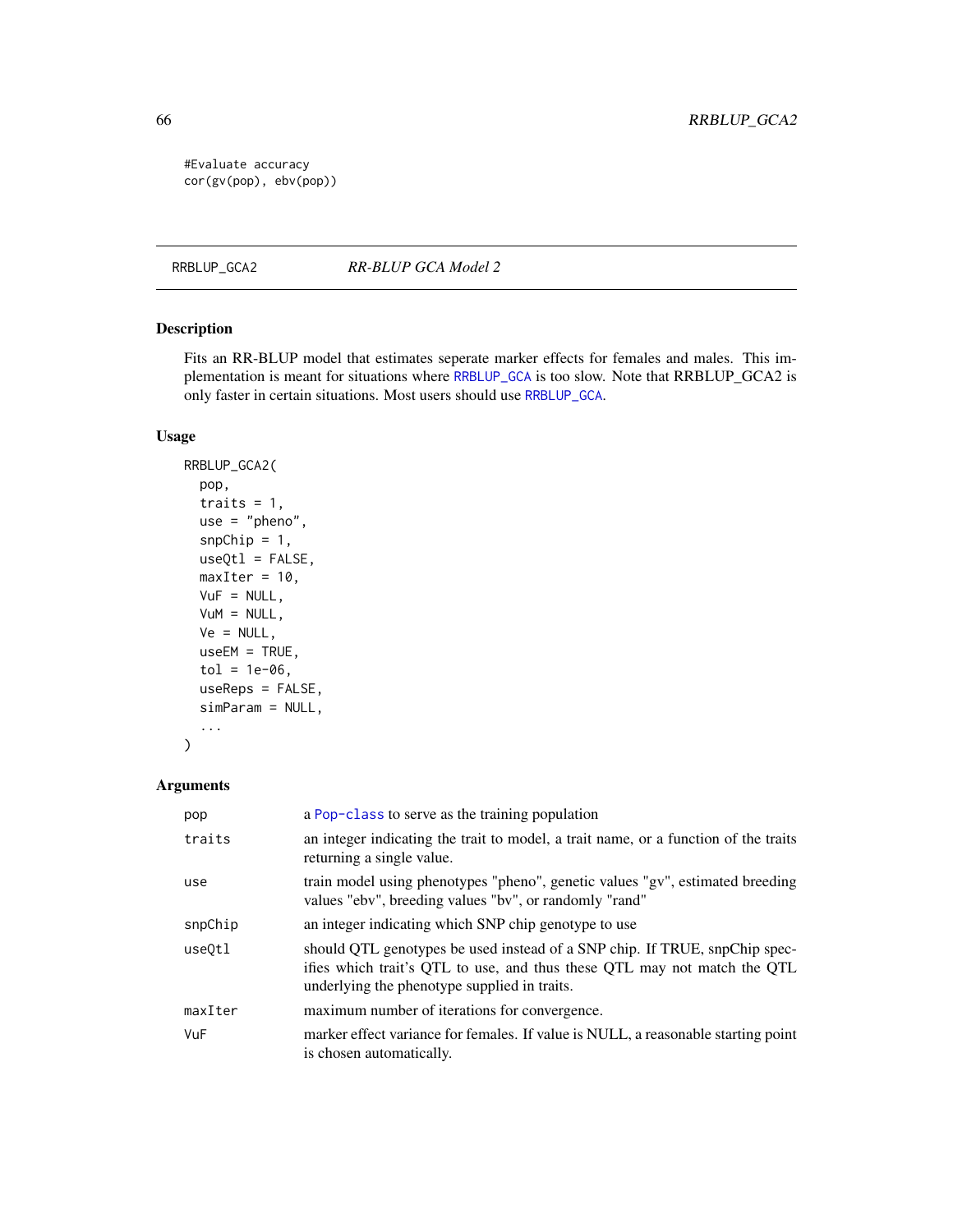## RRBLUP\_SCA 67

| VuM      | marker effect variance for males. If value is NULL, a reasonable starting point<br>is chosen automatically. |
|----------|-------------------------------------------------------------------------------------------------------------|
| Ve       | error variance. If value is NULL, a reasonable starting point is chosen automat-<br>ically.                 |
| useEM    | use EM to solve variance components. If false, the initial values are considered<br>true.                   |
| tol      | tolerance for EM algorithm convergence                                                                      |
| useReps  | should population's reps slot be used to model heterogeneous error variance                                 |
| simParam | an object of SimParam                                                                                       |
| $\cdot$  | additional arguments if using a function for traits                                                         |

## Examples

```
#Create founder haplotypes
founderPop = quickHaplo(nInd=10, nChr=1, segSites=20)
```

```
#Set simulation parameters
SP = SimParam$new(founderPop)
SP$addTraitA(10)
SP$setVarE(h2=0.5)
SP$addSnpChip(10)
```
#Create population pop = newPop(founderPop, simParam=SP)

```
#Run GS model and set EBV
ans = RRBLUP_GCA2(pop, simParam=SP)
pop = setEBV(pop, ans, simParam=SP)
```

```
#Evaluate accuracy
cor(gv(pop), ebv(pop))
```
#### <span id="page-66-0"></span>RRBLUP\_SCA *RR-BLUP SCA Model*

# Description

An extention of [RRBLUP\\_GCA](#page-63-0) that adds dominance effects. Note that we have not seen any consistent benefit of this model over [RRBLUP\\_GCA](#page-63-0).

### Usage

```
RRBLUP_SCA(
 pop,
  traits = 1,
 use = "pheno",
```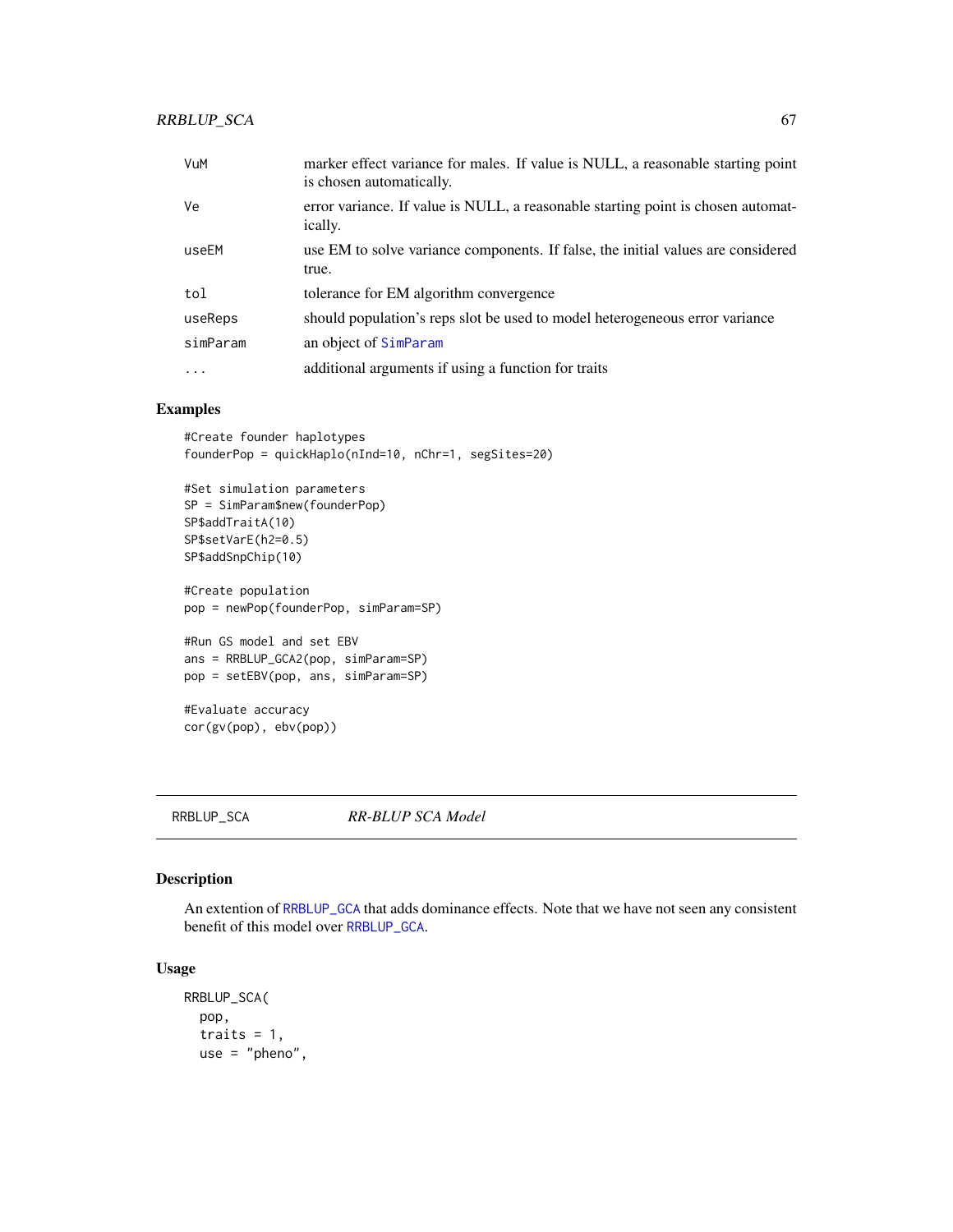```
snpChip = 1,
 useQtl = FALSE,maxIter = 40L,useReps = FALSE,
  simParam = NULL,
  ...
\mathcal{L}
```
## Arguments

| pop      | a Pop-class to serve as the training population                                                                                                                                                        |
|----------|--------------------------------------------------------------------------------------------------------------------------------------------------------------------------------------------------------|
| traits   | an integer indicating the trait to model, a trait name, or a function of the traits<br>returning a single value.                                                                                       |
| use      | train model using phenotypes "pheno", genetic values "gv", estimated breeding<br>values "ebv", breeding values "bv", or randomly "rand"                                                                |
| snpChip  | an integer indicating which SNP chip genotype to use                                                                                                                                                   |
| useOtl   | should QTL genotypes be used instead of a SNP chip. If TRUE, snpChip spec-<br>ifies which trait's QTL to use, and thus these QTL may not match the QTL<br>underlying the phenotype supplied in traits. |
| maxIter  | maximum number of iterations for convergence.                                                                                                                                                          |
| useReps  | should population's reps slot be used to model heterogeneous error variance                                                                                                                            |
| simParam | an object of SimParam                                                                                                                                                                                  |
| $\cdots$ | additional arguments if using a function for traits                                                                                                                                                    |

```
#Create founder haplotypes
founderPop = quickHaplo(nInd=2, nChr=1, segSites=20)
```

```
#Set simulation parameters
SP = SimParam$new(founderPop)
SP$addTraitA(10)
SP$setVarE(h2=0.5)
SP$addSnpChip(10)
```

```
#Create population
pop = newPop(founderPop, simParam=SP)
```

```
#Run GS model and set EBV
ans = RRBLUP_SCA(pop, simParam=SP)
pop = setEBV(pop, ans, simParam=SP)
```

```
#Evaluate accuracy
cor(gv(pop), ebv(pop))
```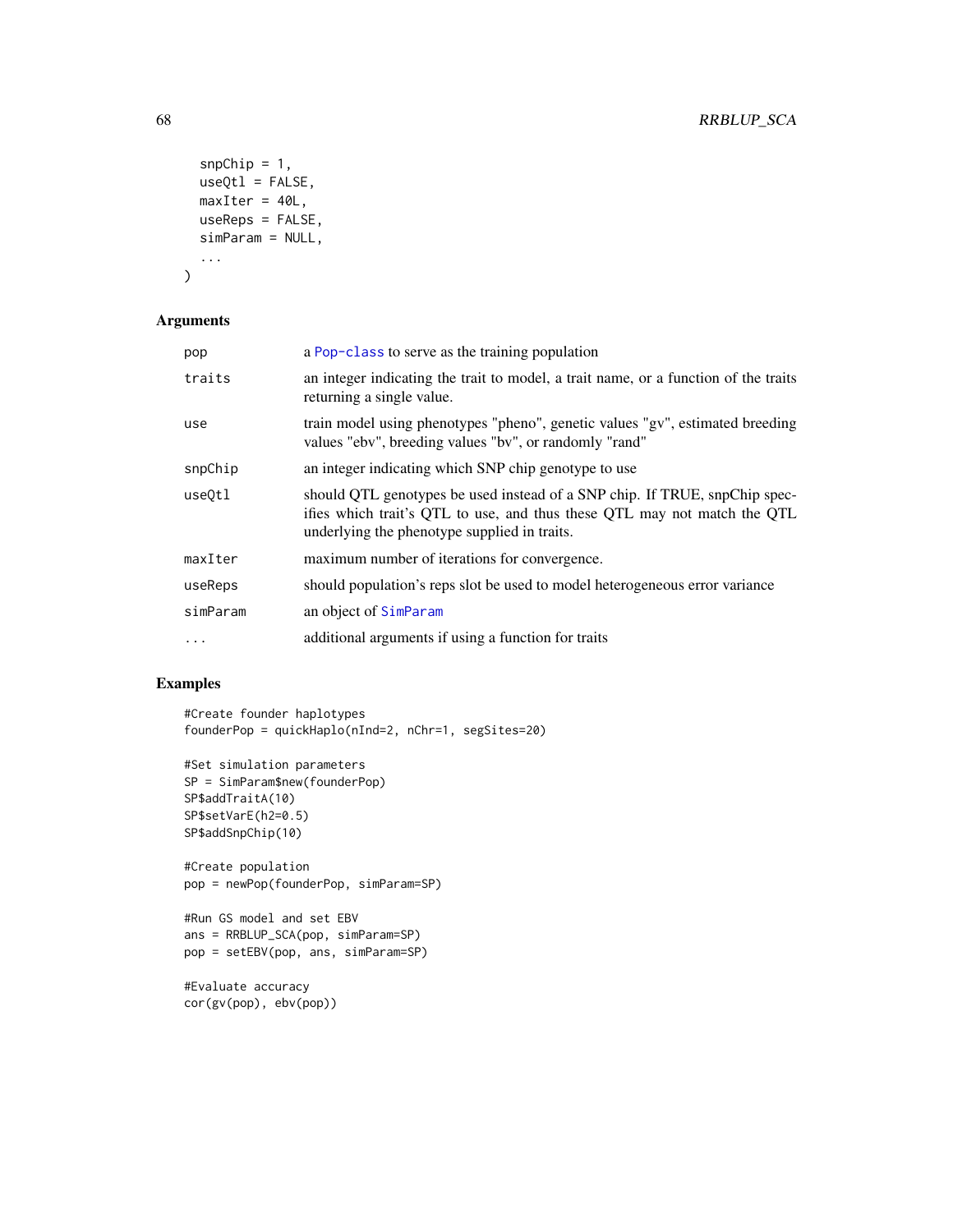Fits an RR-BLUP model that estimates seperate additive effects for females and males and a dominance effect. This implementation is meant for situations where [RRBLUP\\_SCA](#page-66-0) is too slow. Note that RRBLUP\_SCA2 is only faster in certain situations. Most users should use [RRBLUP\\_SCA](#page-66-0).

### Usage

```
RRBLUP_SCA2(
 pop,
 traits = 1,
 use = "pheno",
  snpChip = 1,
 useQt1 = FALSE,maxIter = 10,VuF = NULL,VuM = NULL,
 VUD = NULL,Ve = NULL,useEM = TRUE,tol = 1e-06,useReps = FALSE,
 simParam = NULL,
  ...
)
```
## Arguments

| pop     | a Pop-class to serve as the training population                                                                                                                                                        |
|---------|--------------------------------------------------------------------------------------------------------------------------------------------------------------------------------------------------------|
| traits  | an integer indicating the trait to model, a trait name, or a function of the traits<br>returning a single value.                                                                                       |
| use     | train model using phenotypes "pheno", genetic values "gv", estimated breeding<br>values "ebv", breeding values "bv", or randomly "rand"                                                                |
| snpChip | an integer indicating which SNP chip genotype to use                                                                                                                                                   |
| use0tl  | should QTL genotypes be used instead of a SNP chip. If TRUE, snpChip spec-<br>ifies which trait's QTL to use, and thus these QTL may not match the QTL<br>underlying the phenotype supplied in traits. |
| maxIter | maximum number of iterations for convergence.                                                                                                                                                          |
| VuF     | marker effect variance for females. If value is NULL, a reasonable starting point<br>is chosen automatically.                                                                                          |
| VuM     | marker effect variance for males. If value is NULL, a reasonable starting point<br>is chosen automatically.                                                                                            |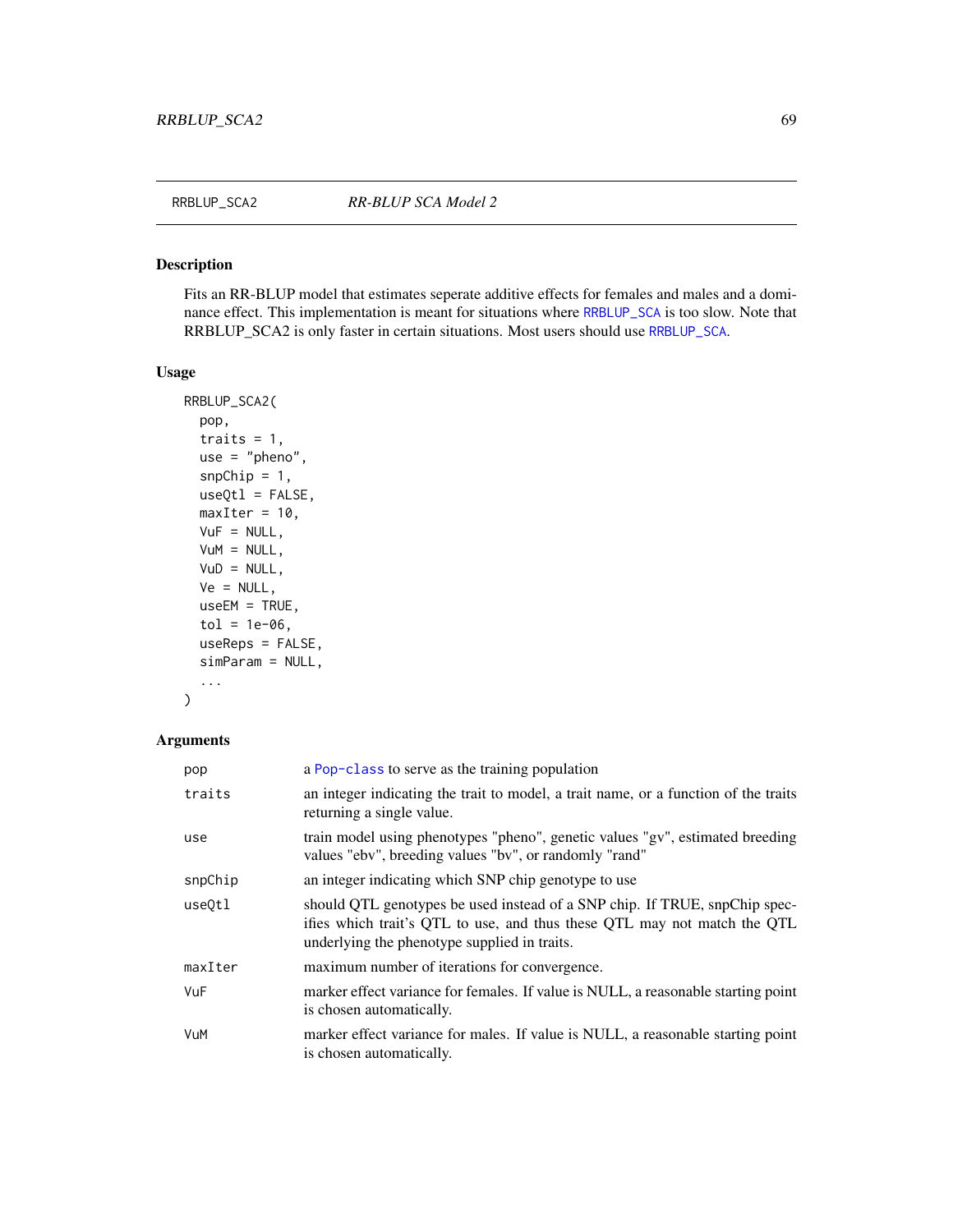| VuD      | marker effect variance for dominance. If value is NULL, a reasonable starting<br>point is chosen automatically. |
|----------|-----------------------------------------------------------------------------------------------------------------|
| Ve       | error variance. If value is NULL, a reasonable starting point is chosen automat-<br>ically.                     |
| useEM    | use EM to solve variance components. If false, the initial values are considered<br>true.                       |
| tol      | tolerance for EM algorithm convergence                                                                          |
| useReps  | should population's reps slot be used to model heterogeneous error variance                                     |
| simParam | an object of SimParam                                                                                           |
| $\cdots$ | additional arguments if using a function for traits                                                             |

## Examples

```
#Create founder haplotypes
founderPop = quickHaplo(nInd=10, nChr=1, segSites=20)
#Set simulation parameters
SP = SimParam$new(founderPop)
SP$addTraitA(10)
SP$setVarE(h2=0.5)
SP$addSnpChip(10)
#Create population
pop = newPop(founderPop, simParam=SP)
#Run GS model and set EBV
ans = RRBLUP_SCA2(pop, simParam=SP)
pop = setEBV(pop, ans, simParam=SP)
#Evaluate accuracy
cor(gv(pop), ebv(pop))
```
RRsol-class *RR-BLUP Solution*

## Description

Contains output from AlphaSimR's genomic selection functions.

### Slots

- gv Trait(s) for estimating genetic values
- bv Trait(s) for estimating breeding values

female Trait(s) for estimating GCA in the female pool

- male Trait(s) for estimating GCA in the male pool
- Vu Estimated marker variance(s)
- Ve Estimated error variance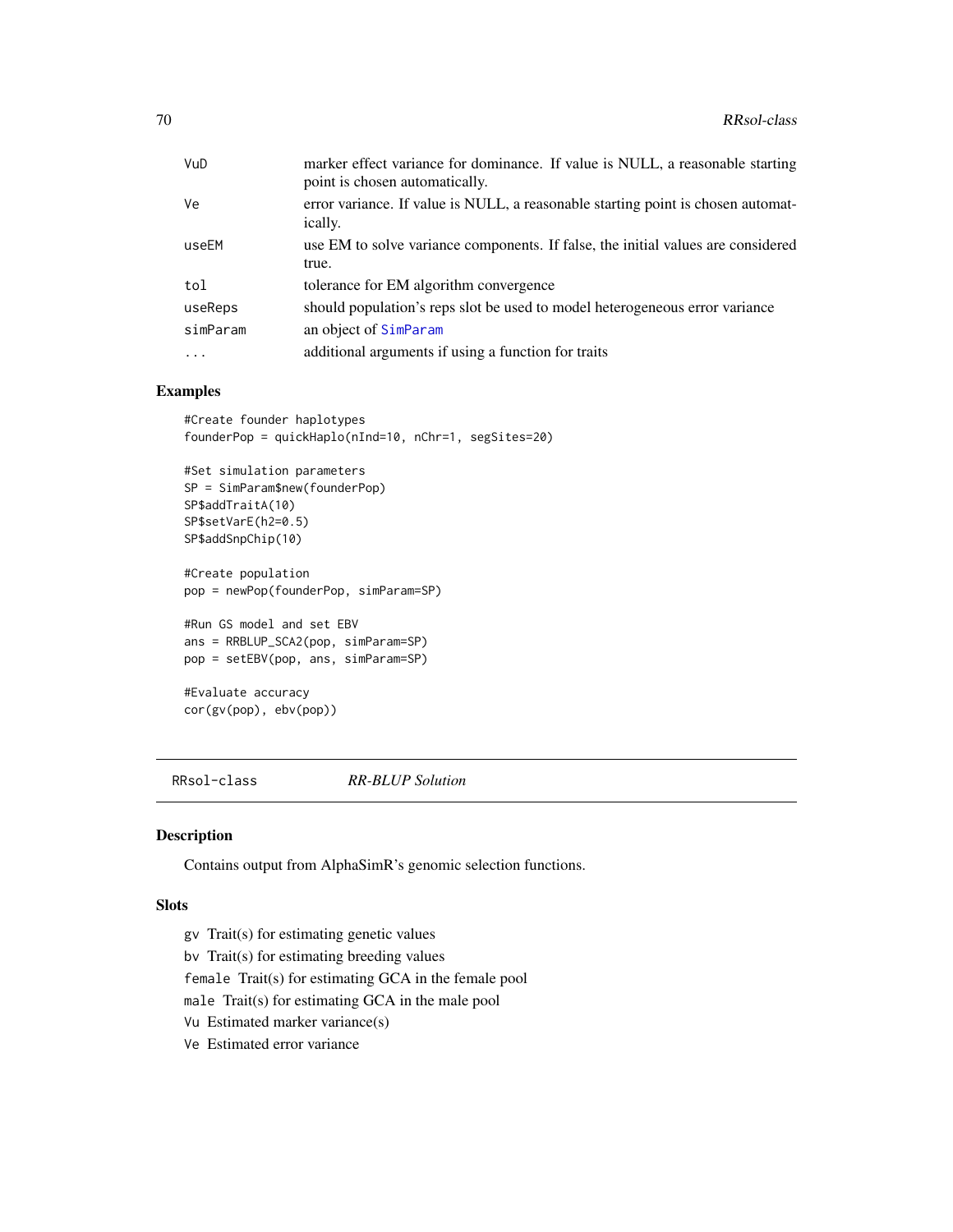<span id="page-70-0"></span>

Uses the MaCS software to produce founder haplotypes.

## Usage

```
runMacs(
 nInd,
 nChr = 1,
  segSites = NULL,
  inbred = FALSE,
  species = "GENERIC",
  split = NULL,ploidy = 2L,
 manualCommand = NULL,
 manualGenLen = NULL,
 nThreads = NULL
)
```
## Arguments

| nInd          | number of individuals to simulate                                                                                                                                                                                                                                                                                                                               |  |
|---------------|-----------------------------------------------------------------------------------------------------------------------------------------------------------------------------------------------------------------------------------------------------------------------------------------------------------------------------------------------------------------|--|
| nChr          | number of chromosomes to simulate                                                                                                                                                                                                                                                                                                                               |  |
| segSites      | number of segregating sites to keep per chromosome. A value of NULL results<br>in all sites being retained.                                                                                                                                                                                                                                                     |  |
| inbred        | should founder individuals be inbred                                                                                                                                                                                                                                                                                                                            |  |
| species       | species history to simulate. See details.                                                                                                                                                                                                                                                                                                                       |  |
| split         | an optional historic population split in terms of generations ago.                                                                                                                                                                                                                                                                                              |  |
| ploidy        | ploidy level of organism                                                                                                                                                                                                                                                                                                                                        |  |
| manualCommand | user provided MaCS options. For advanced users only.                                                                                                                                                                                                                                                                                                            |  |
| manualGenLen  | user provided genetic length. This must be supplied if using manual Command.<br>If not using manual Command, this value will replace the predefined genetic<br>length for the species. However, this the genetic length is only used by Al-<br>phaSimR and is not passed to MaCS, so MaCS still uses the predefined genetic<br>length. For advanced users only. |  |
| nThreads      | if OpenMP is available, this will allow for simulating chromosomes in parallel.<br>If the value is NULL, the number of threads is automatically detected.                                                                                                                                                                                                       |  |

## Details

The current species histories are included: GENERIC, CATTLE, WHEAT, MAIZE, and EURO-PEAN.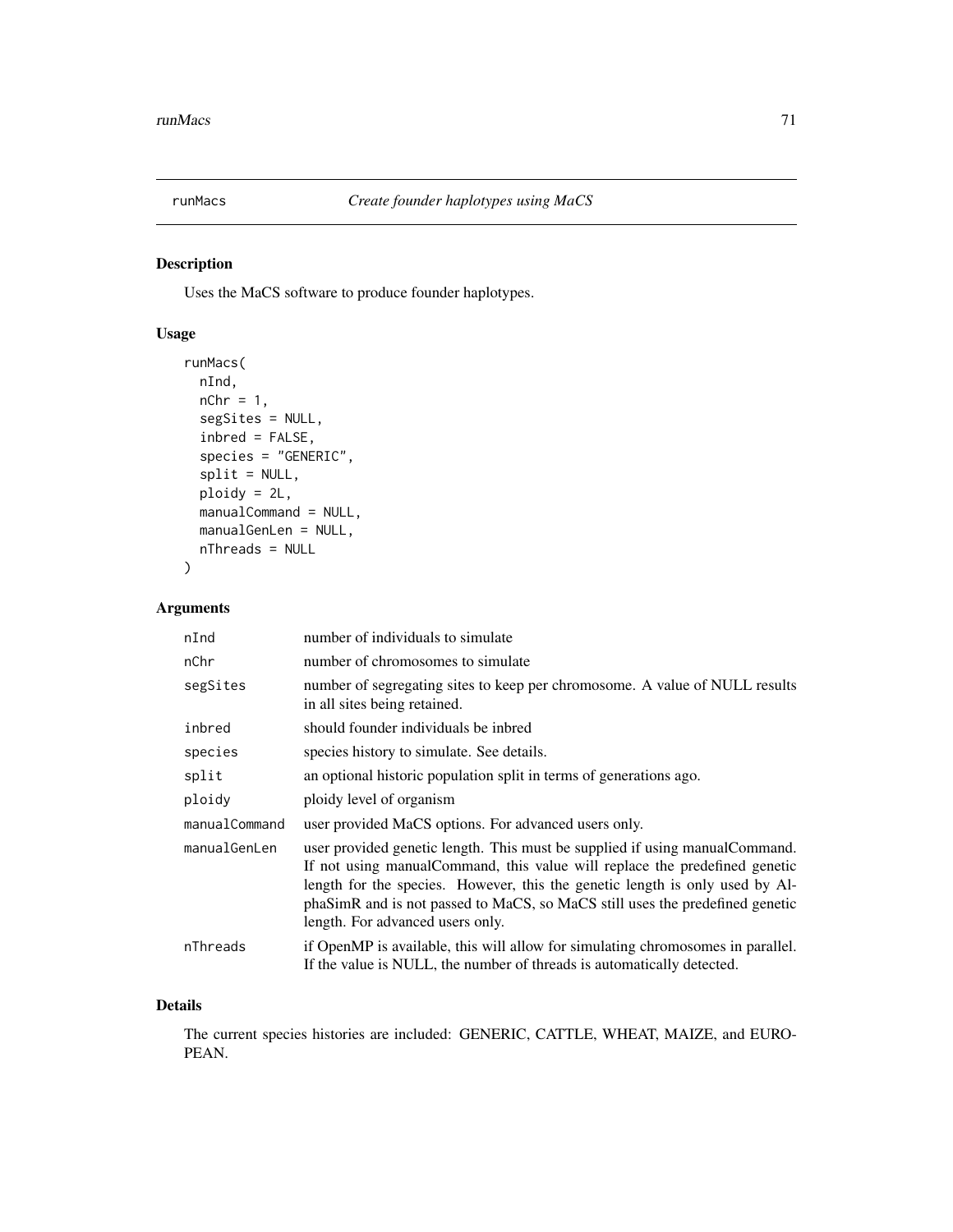### Value

an object of [MapPop-class](#page-30-0)

### Examples

```
# Creates a populations of 10 outbred individuals
# Their genome consists of 1 chromosome and 100 segregating sites
founderPop = runMacs(nInd=10,nChr=1,segSites=100)
```
runMacs2 *Alternative wrapper for MaCS*

## Description

A wrapper function for [runMacs](#page-70-0). This wrapper is designed to be easier to use than supply custom comands to manualCommand in [runMacs](#page-70-0). It effectively automates the creation of an appropriate manualCommand using user supplied variables, but only deals with a subset of the possibilities. The defaults were chosen to match species="GENERIC" in [runMacs](#page-70-0).

### Usage

```
runMacs2(
  nInd,
  nChr = 1,
  segSites = NULL,
 Ne = 100,
 bp = 1e+08,
  genLen = 1,
 mutRate = 2.5e-08,histNe = c(500, 1500, 6000, 12000, 1e+05),
  histGen = c(100, 1000, 10000, 1e+05, 1e+06),
  inbred = FALSE,
  split = NULL,ploidy = 2L,
  returnCommand = FALSE,
 nThreads = NULL
\lambda
```
## Arguments

| nInd     | number of individuals to simulate                  |
|----------|----------------------------------------------------|
| nChr     | number of chromosomes to simulate                  |
| segSites | number of segregating sites to keep per chromosome |
| Ne       | effective population size                          |
| bp       | base pair length of chromosome                     |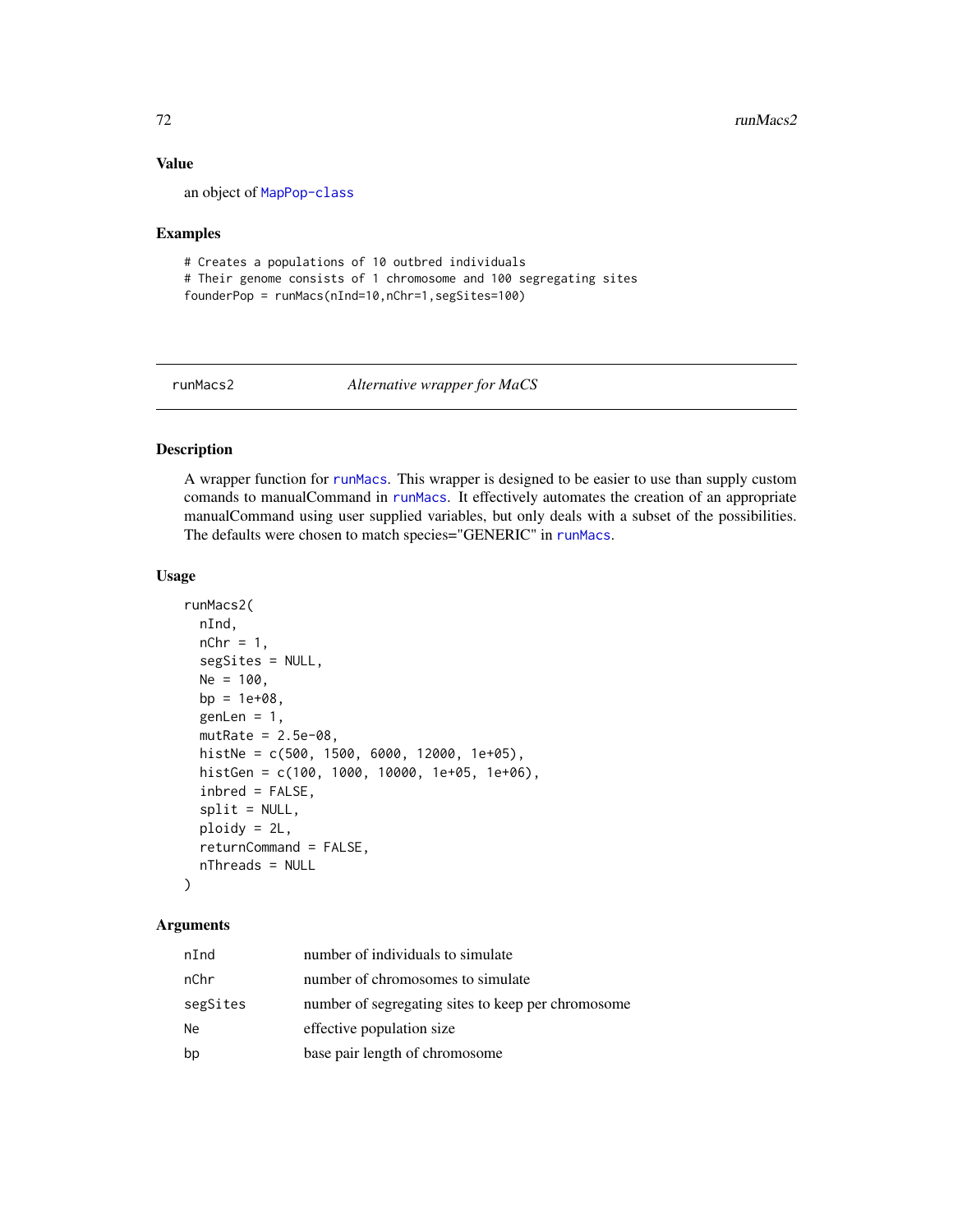### sampleHaplo 73

| genLen        | genetic length of chromosome in Morgans                                                                                                                   |  |
|---------------|-----------------------------------------------------------------------------------------------------------------------------------------------------------|--|
| mutRate       | per base pair mutation rate                                                                                                                               |  |
| histNe        | effective population size in previous generations                                                                                                         |  |
| histGen       | number of generations ago for effective population sizes given in histNe                                                                                  |  |
| inbred        | should founder individuals be inbred                                                                                                                      |  |
| split         | an optional historic population split in terms of generations ago                                                                                         |  |
| ploidy        | ploidy level of organism                                                                                                                                  |  |
| returnCommand | should the command passed to manual Command in runMacs be returned. If<br>TRUE, MaCS will not be called and the command is returned instead.              |  |
| nThreads      | if OpenMP is available, this will allow for simulating chromosomes in parallel.<br>If the value is NULL, the number of threads is automatically detected. |  |

### Value

an object of [MapPop-class](#page-30-0) or if returnCommand is true a string giving the MaCS command passed to the manualCommand argument of [runMacs](#page-70-0).

### Examples

# Creates a populations of 10 outbred individuals

# Their genome consists of 1 chromosome and 100 segregating sites

# The command is equivalent to using species="GENERIC" in runMacs

founderPop = runMacs2(nInd=10,nChr=1,segSites=100)

sampleHaplo *Sample haplotypes from a MapPop*

### Description

Creates a new [MapPop-class](#page-30-0) from an existing [MapPop-class](#page-30-0) by randomly sampling haplotypes.

#### Usage

```
sampleHaplo(mapPop, nInd, inbred = FALSE, ploidy = NULL, replace = TRUE)
```
#### Arguments

| mapPop  | the MapPop-class used to sample haplotypes                                      |
|---------|---------------------------------------------------------------------------------|
| nInd    | the number of individuals to create                                             |
| inbred  | should new individuals be fully inbred                                          |
| ploidy  | new ploidy level for organism. If NULL, the ploidy level of the mapPop is used. |
| replace | should haplotypes be sampled with replacement                                   |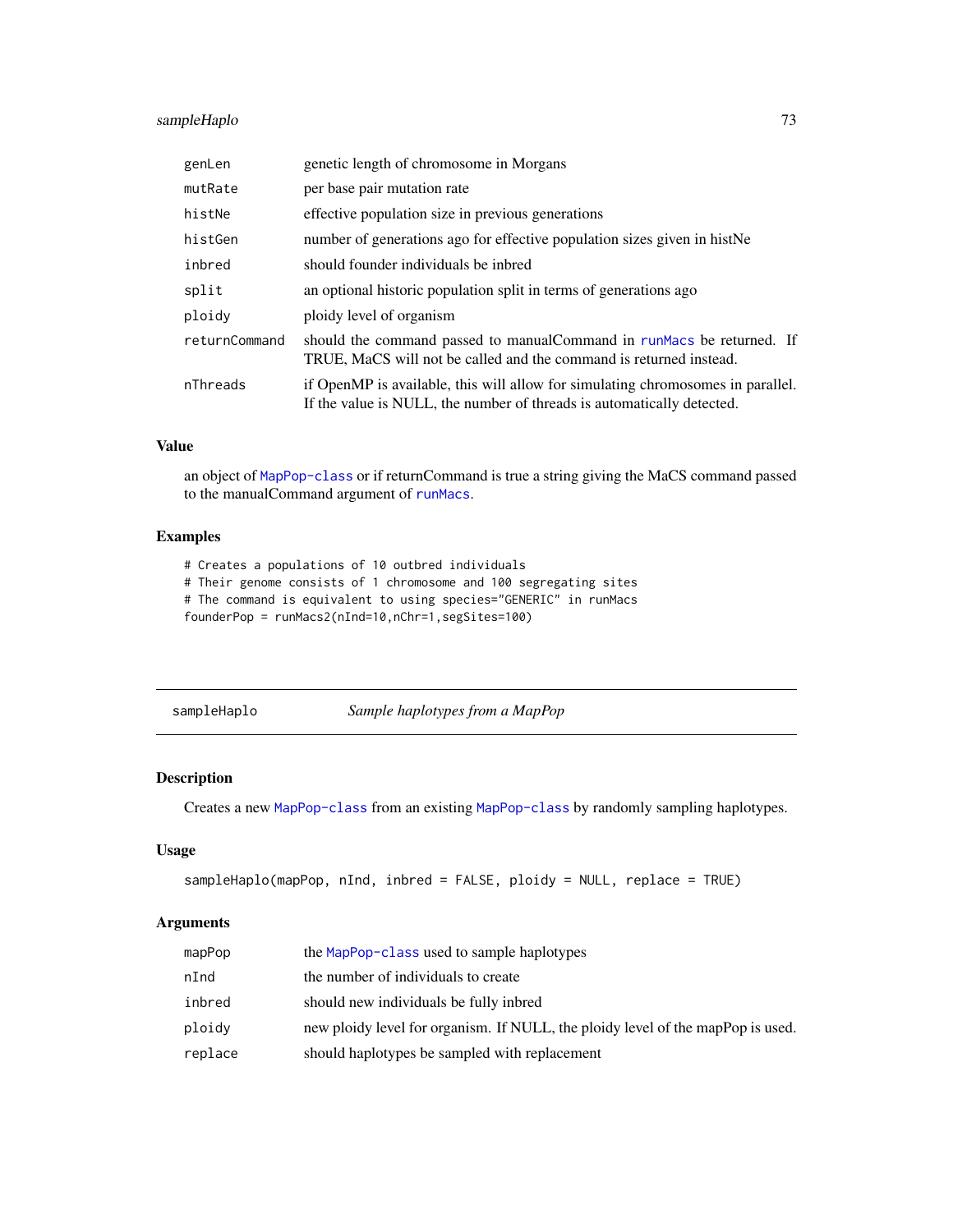#### Value

an object of [MapPop-class](#page-30-0)

#### Examples

founderPop = quickHaplo(nInd=2,nChr=2,segSites=11,inbred=TRUE) founderPop = sampleHaplo(mapPop=founderPop,nInd=20)

selectCross *Select and randomly cross*

#### Description

This is a wrapper that combines the functionalities of [randCross](#page-51-0) and [selectInd](#page-76-0). The purpose of this wrapper is to combine both selection and crossing in one function call that minimized the amount of intermediate populations created. This reduces RAM usage and simplifies code writing. Note that this wrapper does not provide the full functionality of either function.

#### Usage

```
selectCross(
 pop,
 nInd = NULL,nFemale = NULL,
 nMale = NULL,
 nCrosses,
 nProgeny = 1,
  trait = 1,use = "pheno",
  selectTop = TRUE,
  simParam = NULL,
  ...,
 balance = TRUE
)
```
#### Arguments

| pop      | an object of Pop-class                                                                                                                                                                                                                                                        |
|----------|-------------------------------------------------------------------------------------------------------------------------------------------------------------------------------------------------------------------------------------------------------------------------------|
| nInd     | the number of individuals to select. These individuals are selected without re-<br>gards to sex and it supercedes values for nFemale and nMale. Thus if the simu-<br>lation uses sexes, it is likely better to leave this value as NULL and use nFemale<br>and nMale instead. |
| nFemale  | the number of females to select. This value is ignored if nInd is set.                                                                                                                                                                                                        |
| nMale    | the number of males to select. This value is ignored if nInd is set.                                                                                                                                                                                                          |
| nCrosses | total number of crosses to make                                                                                                                                                                                                                                               |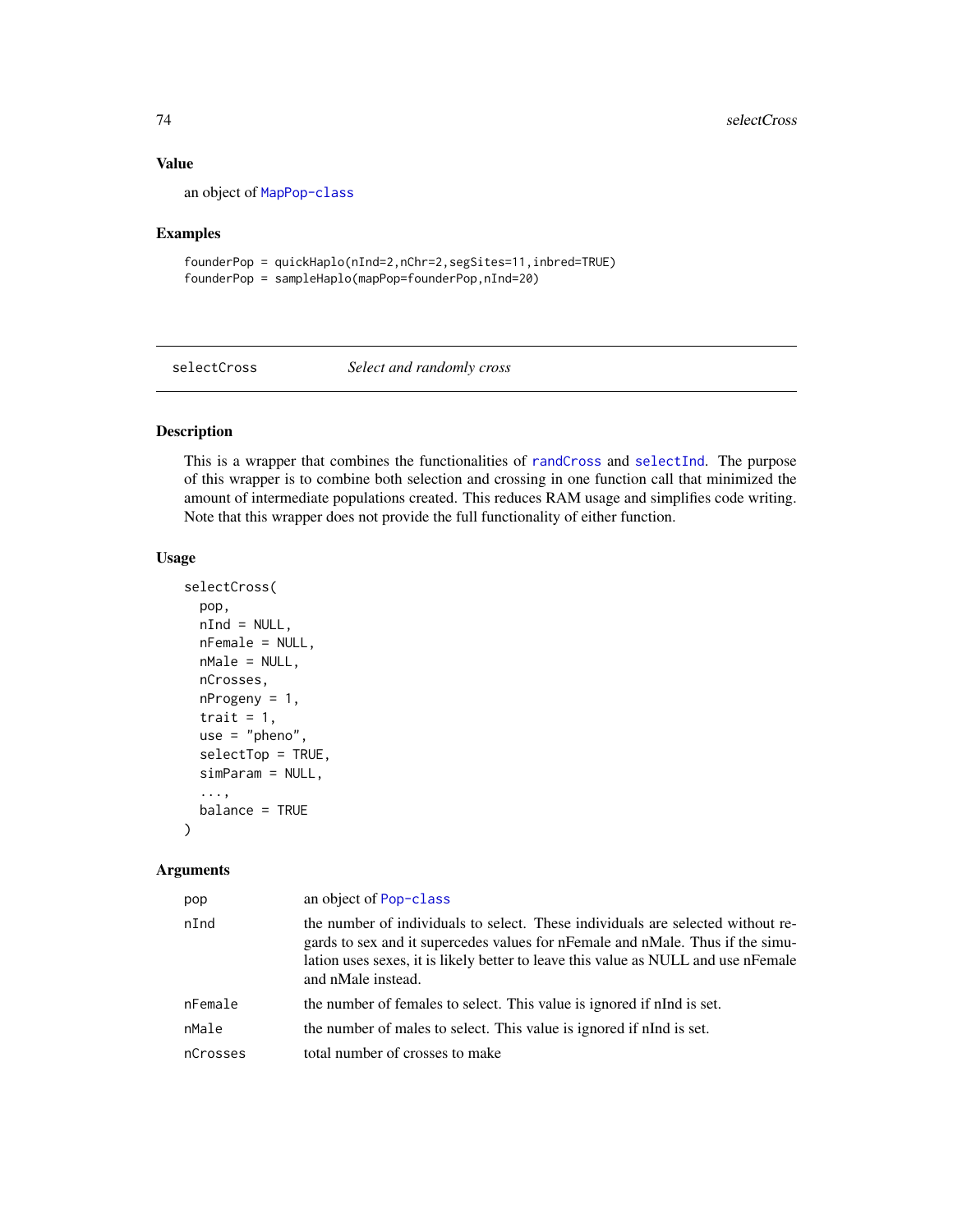#### selectFam 75

| nProgeny  | number of progeny per cross                                                                                                                              |
|-----------|----------------------------------------------------------------------------------------------------------------------------------------------------------|
| trait     | the trait for selection. Either a number indicating a single trait or a function<br>returning a vector of length nInd.                                   |
| use       | select on genetic values "gv", estimated breeding values "ebv", breeding values<br>"bv", phenotypes "pheno", or randomly "rand"                          |
| selectTop | selects highest values if true. Selects lowest values if false.                                                                                          |
| simParam  | an object of SimParam                                                                                                                                    |
| $\ddotsc$ | additional arguments if using a function for trait                                                                                                       |
| balance   | if using sexes, this option will balance the number of progeny per parent. This<br>argument occurs after , so the argument name must be matched exactly. |

#### Value

Returns an object of [Pop-class](#page-41-0)

### Examples

```
#Create founder haplotypes
founderPop = quickHaplo(nInd=10, nChr=1, segSites=10)
#Set simulation parameters
SP = SimParam$new(founderPop)
SP$addTraitA(10)
SP$setVarE(h2=0.5)
#Create population
pop = newPop(founderPop, simParam=SP)
#Select 4 individuals and make 8 crosses
pop2 = selectCross(pop, nInd=4, nCrosses=8, simParam=SP)
```
selectFam *Select families*

### **Description**

Selects a subset of full-sib families from a population.

### Usage

```
selectFam(
 pop,
 nFam,
 trait = 1,use = "pheno",
 sex = "B",
```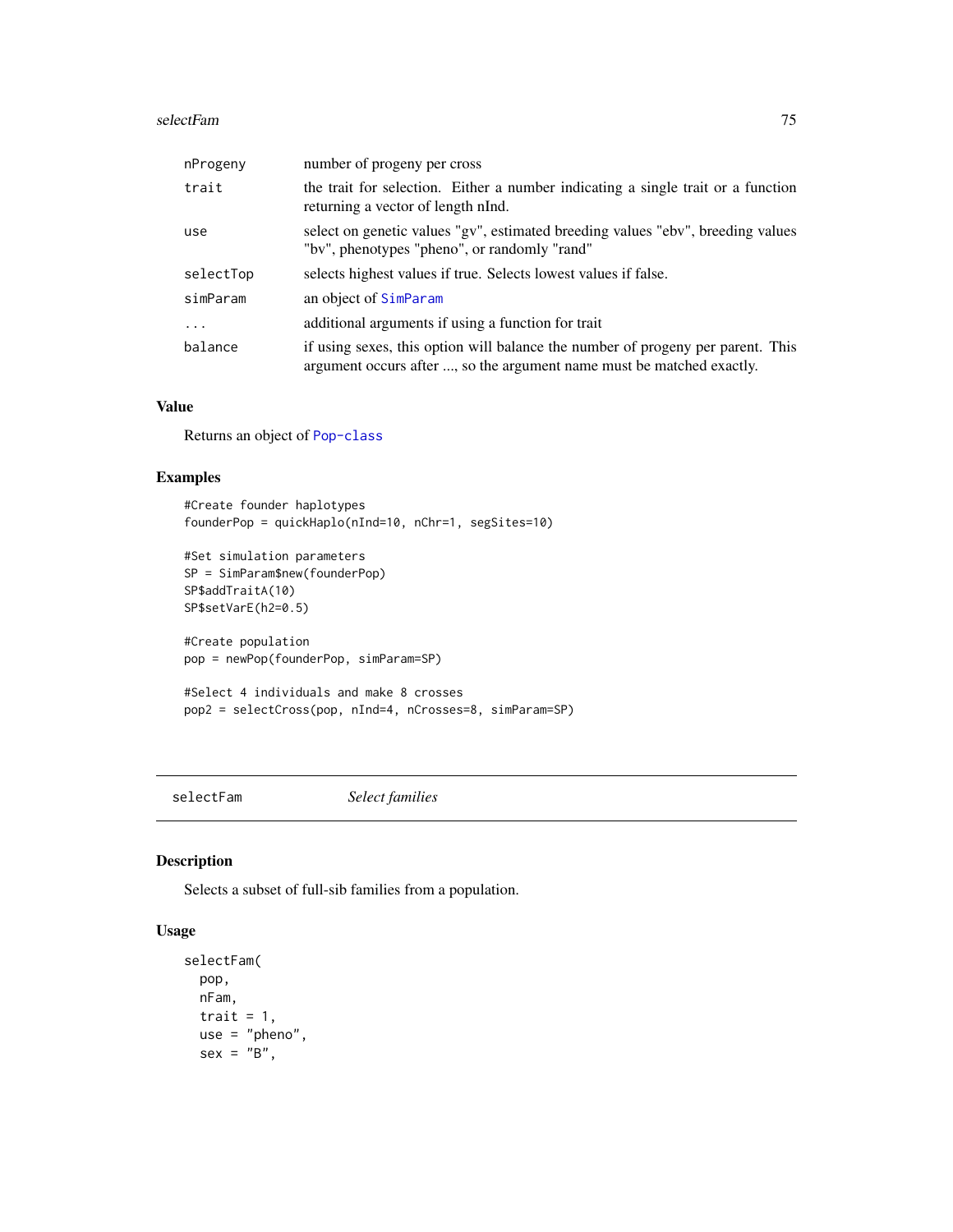```
famType = "B",selectTop = TRUE,
 returnPop = TRUE,
 candidates = NULL,
  simParam = NULL,
  ...
\mathcal{L}
```
#### Arguments

| pop        | and object of Pop-class, HybridPop-class or MegaPop-class                                                                                                  |
|------------|------------------------------------------------------------------------------------------------------------------------------------------------------------|
| nFam       | the number of families to select                                                                                                                           |
| trait      | the trait for selection. Either a number indicating a single trait or a function<br>returning a vector of length nInd.                                     |
| use        | select on genetic values "gv", estimated breeding values "ebv", breeding values<br>"by", phenotypes "pheno", or randomly "rand"                            |
| sex        | which sex to select. Use "B" for both, "F" for females and "M" for males. If the<br>simulation is not using sexes, the argument is ignored.                |
| famType    | which type of family to select. Use "B" for full-sib families, "F" for half-sib<br>families on female side and "M" for half-sib families on the male side. |
| selectTop  | selects highest values if true. Selects lowest values if false.                                                                                            |
| returnPop  | should results be returned as a Pop-class. If FALSE, only the index of selected<br>individuals is returned.                                                |
| candidates | an optional vector of eligible selection candidates.                                                                                                       |
| simParam   | an object of SimParam                                                                                                                                      |
| $\ddotsc$  | additional arguments if using a function for trait                                                                                                         |

### Value

Returns an object of [Pop-class](#page-41-0), [HybridPop-class](#page-22-0) or [MegaPop-class](#page-32-0)

```
#Create founder haplotypes
founderPop = quickHaplo(nInd=10, nChr=1, segSites=10)
```

```
#Set simulation parameters
SP = SimParam$new(founderPop)
SP$addTraitA(10)
SP$setVarE(h2=0.5)
```

```
#Create population
pop = newPop(founderPop, simParam=SP)
```

```
#Create 3 biparental families with 10 progeny
pop2 = randCross(pop, nCrosses=3, nProgeny=10, simParam=SP)
```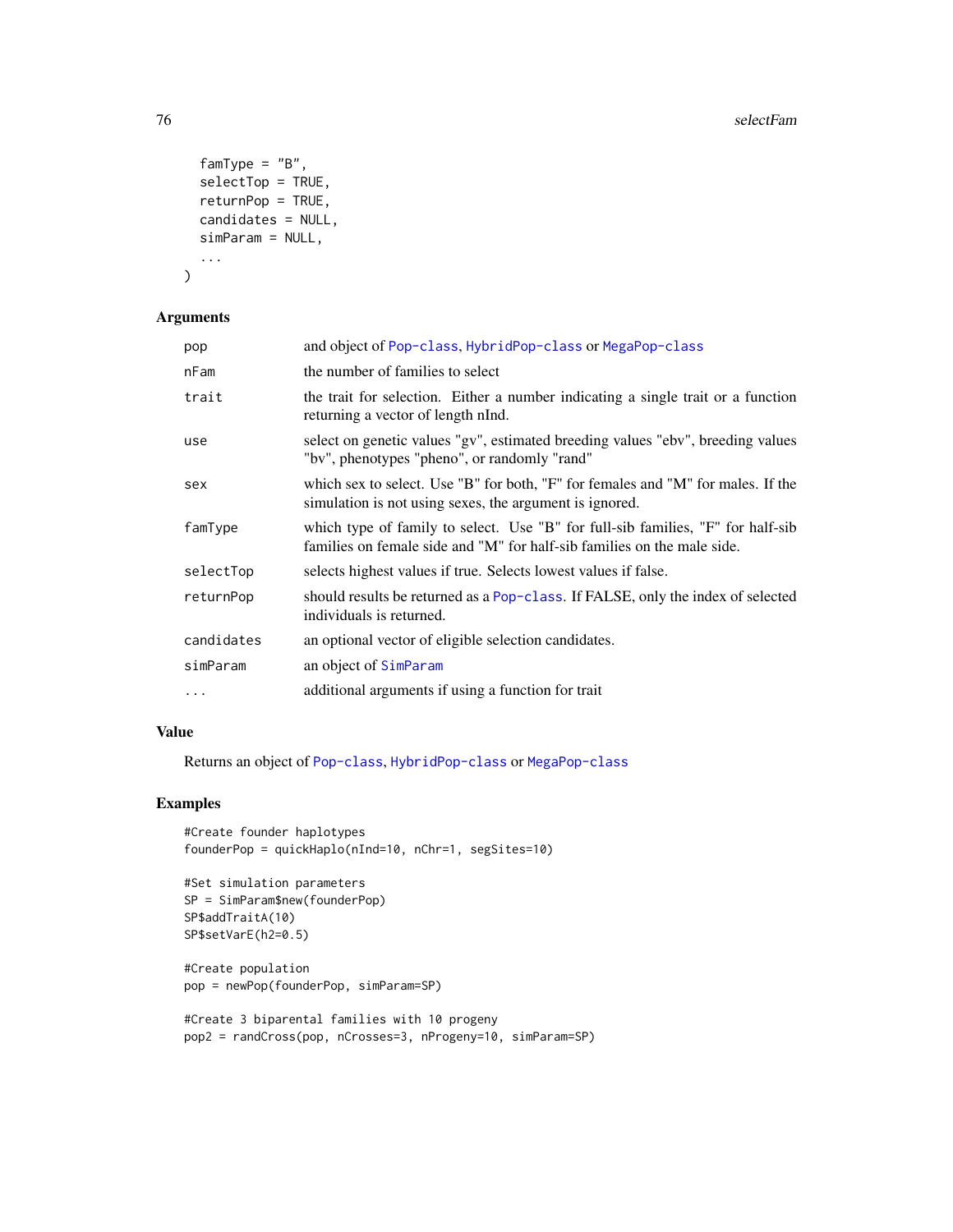#### selectInd 77

```
#Select best 2 families
pop3 = selectFam(pop2, 2, simParam=SP)
```
<span id="page-76-0"></span>selectInd *Select individuals*

### Description

Selects a subset of nInd individuals from a population.

### Usage

```
selectInd(
 pop,
 nInd,
  trait = 1,use = "pheno",
  sex = "B",selectTop = TRUE,
  returnPop = TRUE,
 candidates = NULL,
  simParam = NULL,
  ...
\mathcal{L}
```
### Arguments

| pop        | and object of Pop-class, HybridPop-class or MegaPop-class                                                                                   |
|------------|---------------------------------------------------------------------------------------------------------------------------------------------|
| nInd       | the number of individuals to select                                                                                                         |
| trait      | the trait for selection. Either a number indicating a single trait or a function<br>returning a vector of length nInd.                      |
| use        | select on genetic values "gv", estimated breeding values "ebv", breeding values<br>"bv", phenotypes "pheno", or randomly "rand"             |
| sex        | which sex to select. Use "B" for both, "F" for females and "M" for males. If the<br>simulation is not using sexes, the argument is ignored. |
| selectTop  | selects highest values if true. Selects lowest values if false.                                                                             |
| returnPop  | should results be returned as a Pop-class. If FALSE, only the index of selected<br>individuals is returned.                                 |
| candidates | an optional vector of eligible selection candidates.                                                                                        |
| simParam   | an object of SimParam                                                                                                                       |
| .          | additional arguments if using a function for trait                                                                                          |

### Value

Returns an object of [Pop-class](#page-41-0), [HybridPop-class](#page-22-0) or [MegaPop-class](#page-32-0)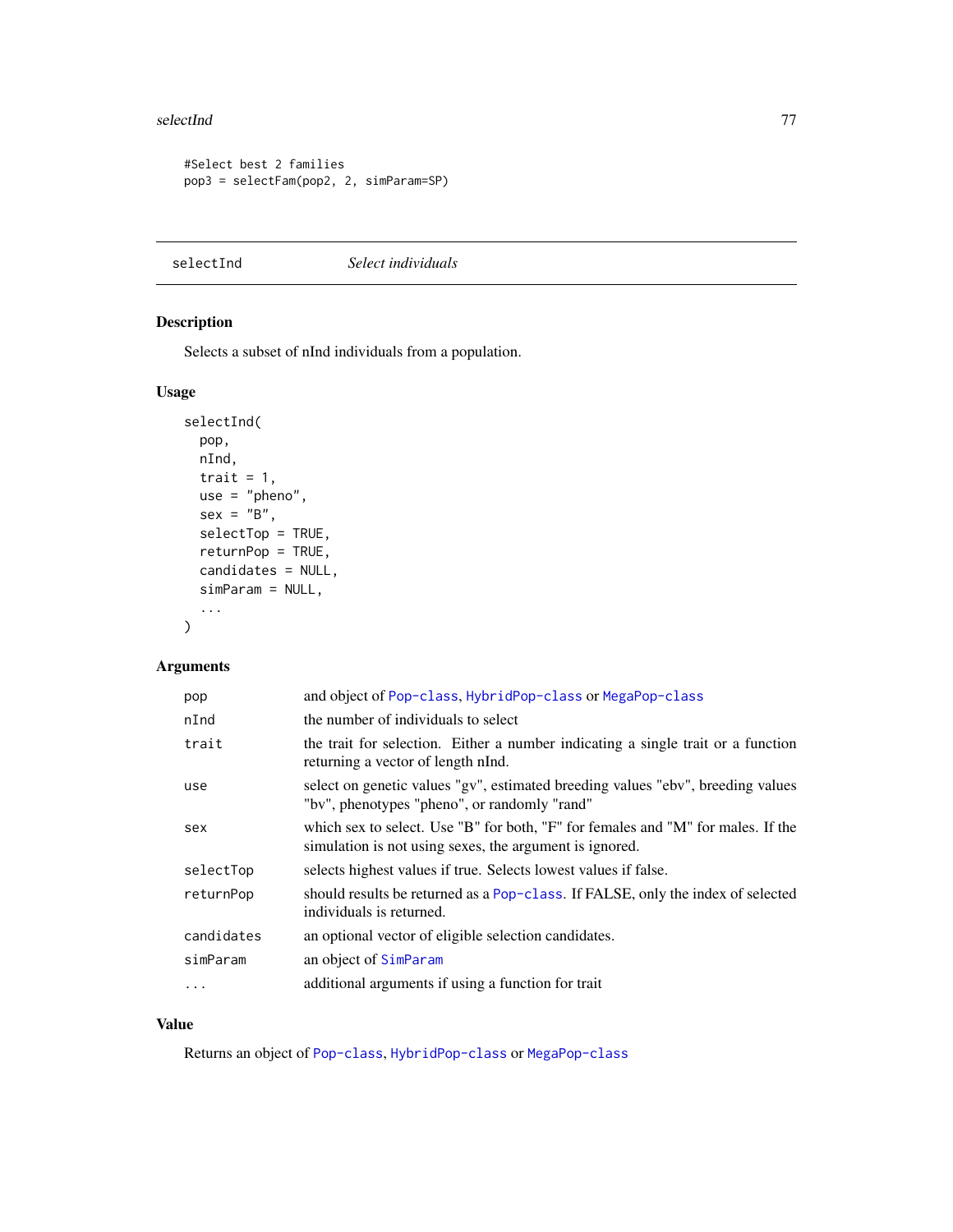### Examples

```
#Create founder haplotypes
founderPop = quickHaplo(nInd=10, nChr=1, segSites=10)
#Set simulation parameters
SP = SimParam$new(founderPop)
SP$addTraitA(10)
SP$setVarE(h2=0.5)
#Create population
pop = newPop(founderPop, simParam=SP)
#Select best 5
pop2 = selectInd(pop, 5, simParam=SP)
```
selectOP *Select open pollinating plants*

### Description

This function models selection in an open pollinating plant population. It allows for varying the percentage of selfing. The function also provides an option for modeling selection as occuring before or after pollination.

#### Usage

```
selectOP(
  pop,
  nInd,
  nSeeds,
  probSelf = 0,
  pollenControl = FALSE,
  trait = 1,
  use = "pheno",selectTop = TRUE,
  candidates = NULL,
  simParam = NULL,
  ...
\mathcal{L}
```
### Arguments

| pop      | and object of Pop-class or MegaPop-class                             |
|----------|----------------------------------------------------------------------|
| nInd     | the number of plants to select                                       |
| nSeeds   | number of seeds per plant                                            |
| probSelf | percentage of seeds expected from selfing. Value ranges from 0 to 1. |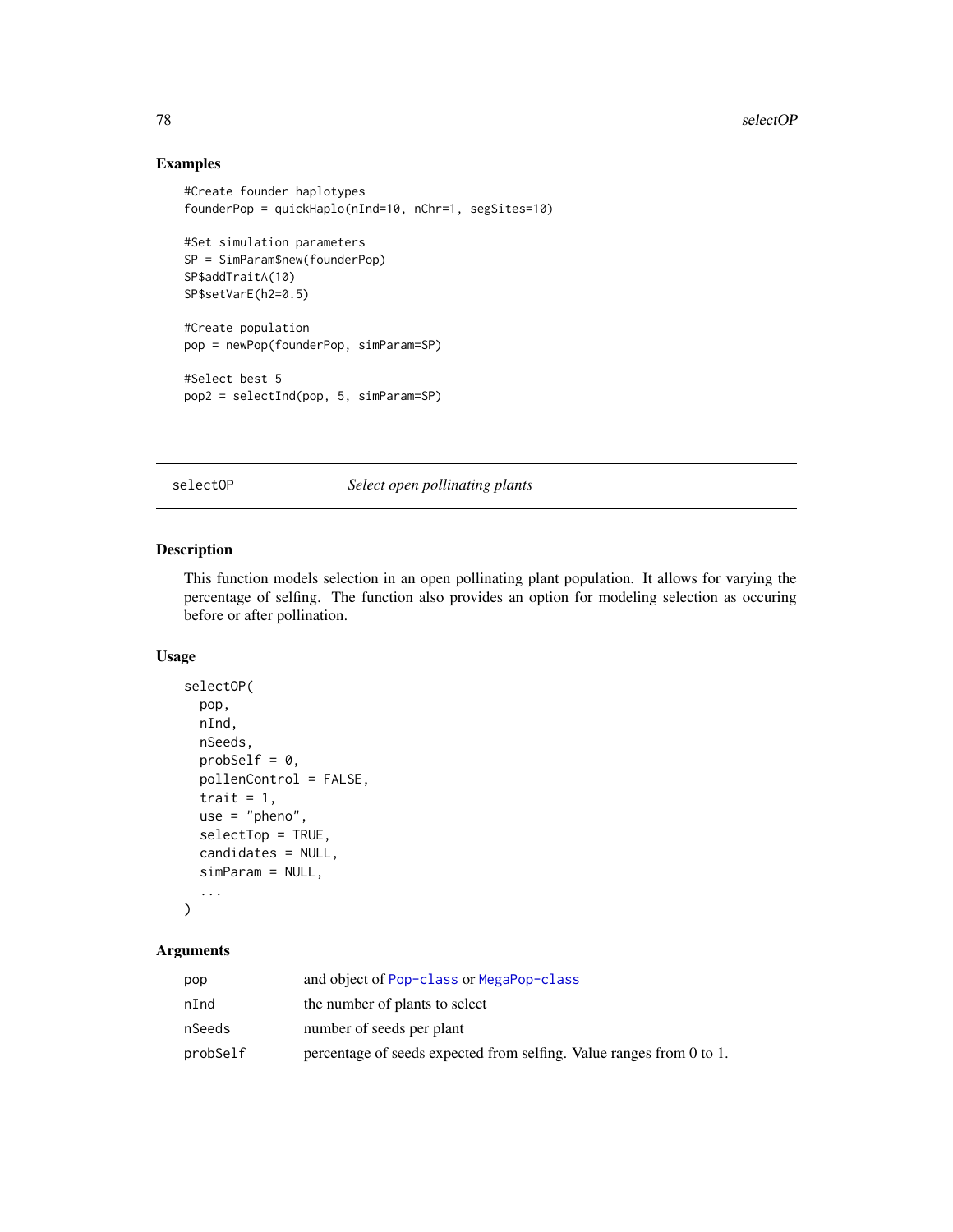| pollenControl | are plants selected before pollination                                                                                          |
|---------------|---------------------------------------------------------------------------------------------------------------------------------|
| trait         | the trait for selection. Either a number indicating a single trait or a function<br>returning a vector of length nInd.          |
| use           | select on genetic values "gv", estimated breeding values "ebv", breeding values<br>"bv", phenotypes "pheno", or randomly "rand" |
| selectTop     | selects highest values if true. Selects lowest values if false.                                                                 |
| candidates    | an optional vector of eligible selection candidates.                                                                            |
| simParam      | an object of SimParam                                                                                                           |
| $\ddots$ .    | additional arguments if using a function for trait                                                                              |
|               |                                                                                                                                 |

### Value

Returns an object of [Pop-class](#page-41-0) or [MegaPop-class](#page-32-0)

#### Examples

#Create founder haplotypes founderPop = quickHaplo(nInd=10, nChr=1, segSites=10)

```
#Set simulation parameters
SP = SimParam$new(founderPop)
SP$addTraitA(10)
SP$setVarE(h2=0.5)
```

```
#Create population
pop = newPop(founderPop, simParam=SP)
```

```
#Create new population by selecting the best 3 plant
#Assuming 50% selfing in plants and 10 seeds per plant
pop2 = selectOP(pop, nInd=3, nSeeds=10, probSelf=0.5, simParam=SP)
```
selectWithinFam *Select individuals within families*

### Description

Selects a subset of nInd individuals from each full-sib family within a population. Will return all individuals from a full-sib family if it has less than or equal to nInd individuals.

### Usage

```
selectWithinFam(
  pop,
 nInd,
  trait = 1,use = "pheno",
```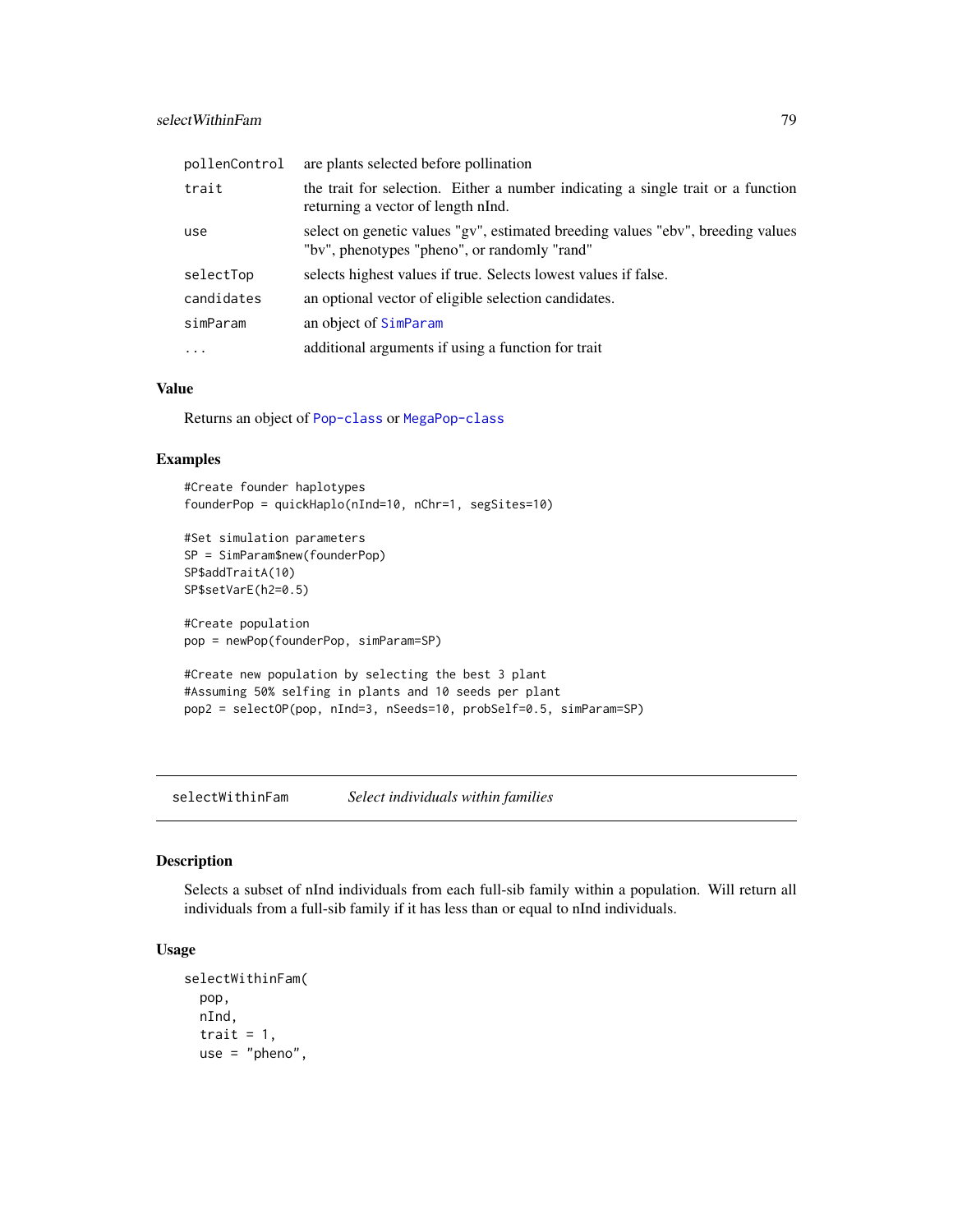```
sex = "B",famType = "B",selectTop = TRUE,
  returnPop = TRUE,
  candidates = NULL,
  simParam = NULL,
  ...
\mathcal{L}
```
# Arguments

| pop        | and object of Pop-class, HybridPop-class or MegaPop-class                                                                                                  |
|------------|------------------------------------------------------------------------------------------------------------------------------------------------------------|
| nInd       | the number of individuals to select within a family                                                                                                        |
| trait      | the trait for selection. Either a number indicating a single trait or a function<br>returning a vector of length nInd.                                     |
| use        | select on genetic values "gv", estimated breeding values "ebv", breeding values<br>"by", phenotypes "pheno", or randomly "rand"                            |
| sex        | which sex to select. Use "B" for both, "F" for females and "M" for males. If the<br>simulation is not using sexes, the argument is ignored.                |
| famType    | which type of family to select. Use "B" for full-sib families, "F" for half-sib<br>families on female side and "M" for half-sib families on the male side. |
| selectTop  | selects highest values if true. Selects lowest values if false.                                                                                            |
| returnPop  | should results be returned as a Pop-class. If FALSE, only the index of selected<br>individuals is returned.                                                |
| candidates | an optional vector of eligible selection candidates.                                                                                                       |
| simParam   | an object of SimParam                                                                                                                                      |
| $\cdots$   | additional arguments if using a function for trait                                                                                                         |

### Value

Returns an object of [Pop-class](#page-41-0), [HybridPop-class](#page-22-0) or [MegaPop-class](#page-32-0)

```
#Create founder haplotypes
founderPop = quickHaplo(nInd=10, nChr=1, segSites=10)
```

```
#Set simulation parameters
SP = SimParam$new(founderPop)
SP$addTraitA(10)
SP$setVarE(h2=0.5)
```

```
#Create population
pop = newPop(founderPop, simParam=SP)
```

```
#Create 3 biparental families with 10 progeny
pop2 = randCross(pop, nCrosses=3, nProgeny=10, simParam=SP)
```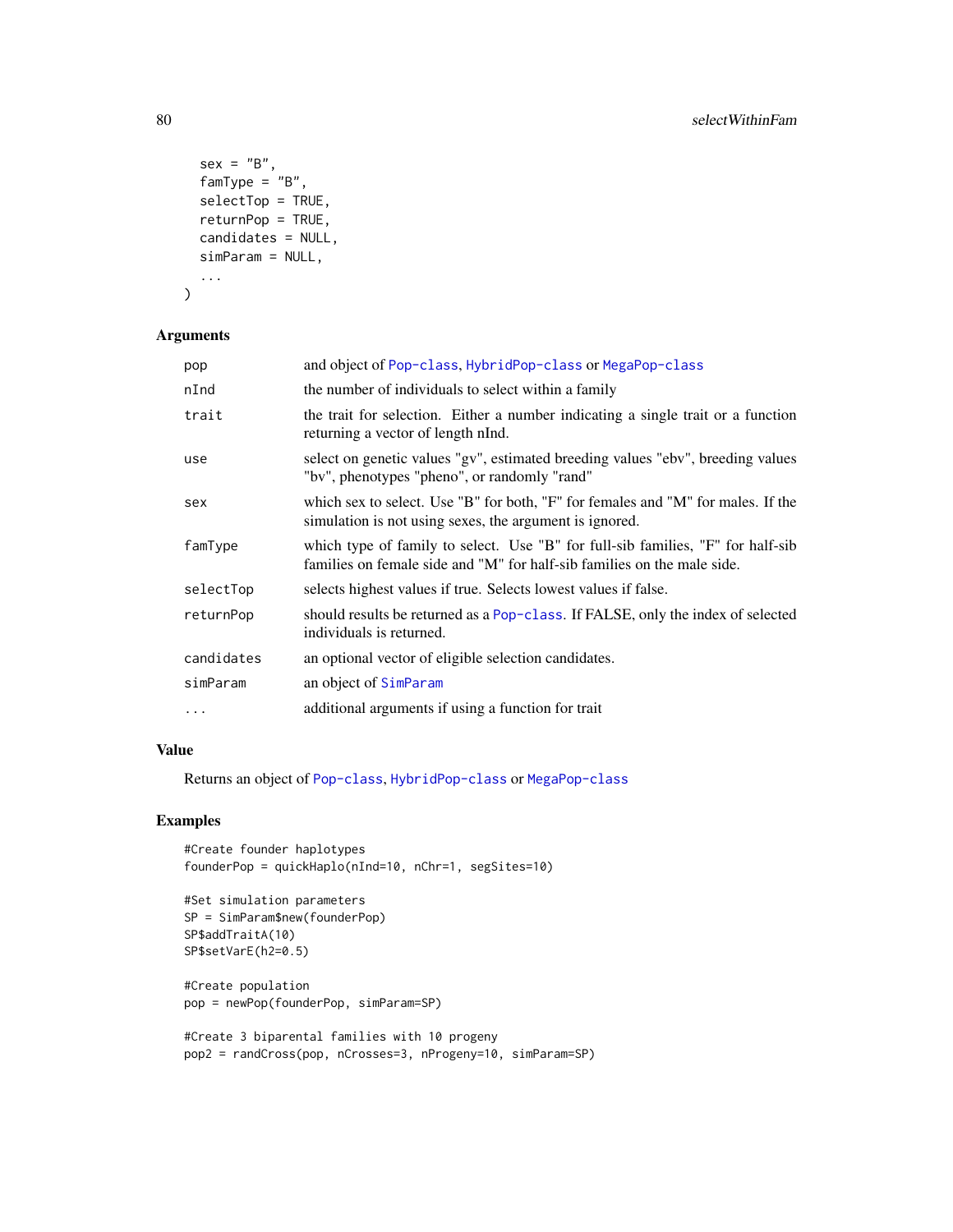```
#Select best individual per family
pop3 = selectWithinFam(pop2, 1, simParam=SP)
```
### self *Self individuals*

### Description

Creates selfed progeny from each individual in a population. Only works when sexes is "no".

### Usage

```
self(pop, nProgeny = 1, parents = NULL, keepParents = TRUE, simParam = NULL)
```
### Arguments

| pop         | an object of Pop-class                                 |
|-------------|--------------------------------------------------------|
| nProgeny    | total number of selfed progeny per individual          |
| parents     | an optional vector of indices for allowable parents    |
| keepParents | should previous parents be used for mother and father. |
| simParam    | an object of SimParam                                  |

### Value

Returns an object of [Pop-class](#page-41-0)

```
#Create founder haplotypes
founderPop = quickHaplo(nInd=2, nChr=1, segSites=10)
```

```
#Set simulation parameters
SP = SimParam$new(founderPop)
```

```
#Create population
pop = newPop(founderPop, simParam=SP)
```

```
#Self pollinate each individual
pop2 = self(pop, simParam=SP)
```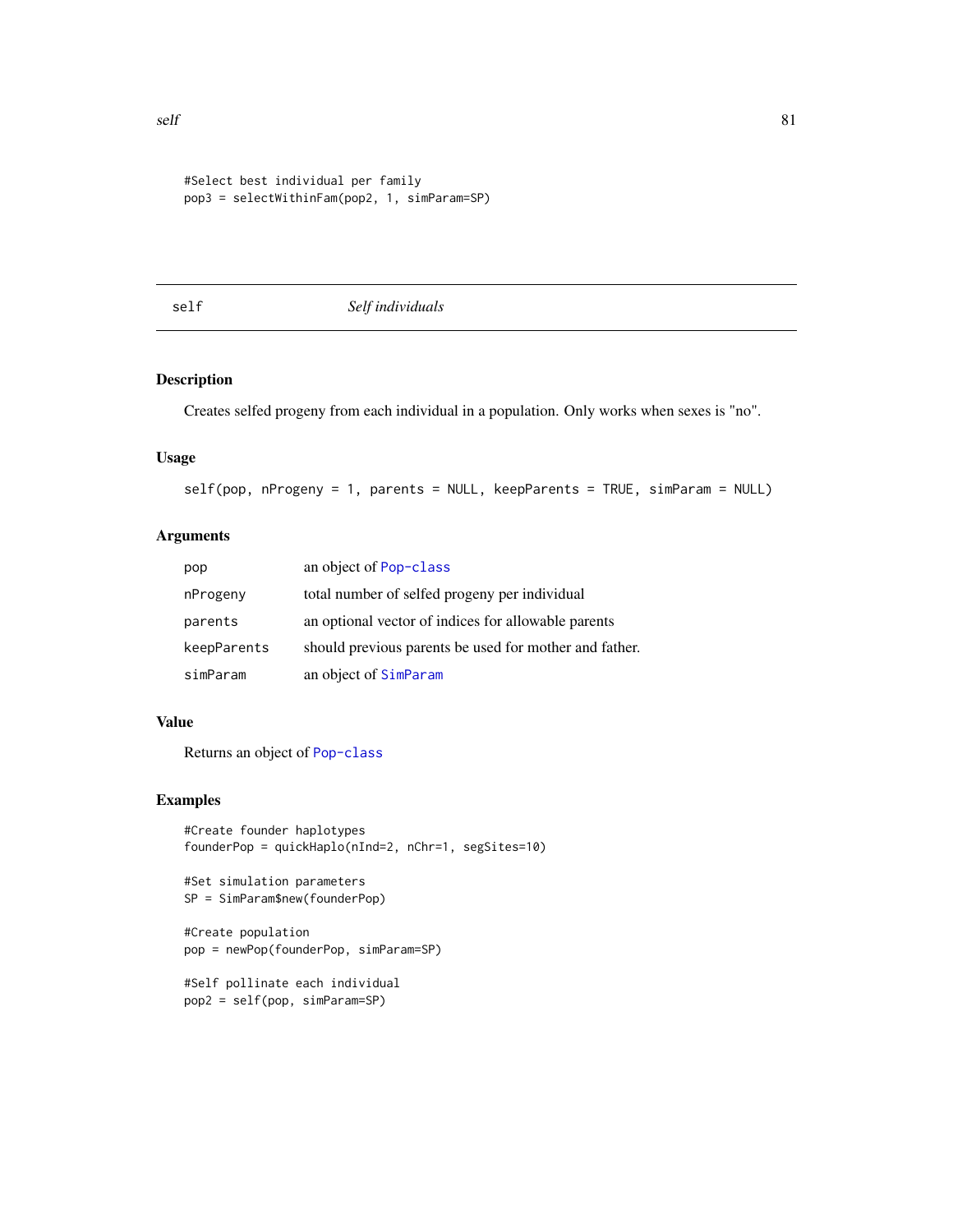#### Description

Calculates values of a selection index given trait values and weights. This function is intended to be used in combination with selection functions working on populations such as [selectInd](#page-76-0).

#### Usage

selIndex(Y, b, scale = FALSE)

#### Arguments

| <b>V</b> | a matrix of trait values        |
|----------|---------------------------------|
| h        | a vector of weights             |
| scale    | should Y be scaled and centered |

```
#Create founder haplotypes
founderPop = quickHaplo(nInd=10, nChr=1, segSites=10)
```

```
#Set simulation parameters
SP = SimParam$new(founderPop)
#Model two genetically correlated traits
G = 1.5 * diag(2) - 0.5 #Genetic correlation matrix
SP$addTraitA(10, mean=c(0,0), var=c(1,1), corA=G)
SP$setVarE(h2=c(0.5,0.5))
```

```
#Create population
pop = newPop(founderPop, simParam=SP)
```

```
#Calculate Smith-Hazel weights
econWt = c(1, 1)b = smithHazel(econWt, varG(pop), varP(pop))
```

```
#Selection 2 best individuals using Smith-Hazel index
#selIndex is used as a trait
pop2 = selectInd(pop, nInd=2, trait=selIndex,
                 simParam=SP, b=b)
```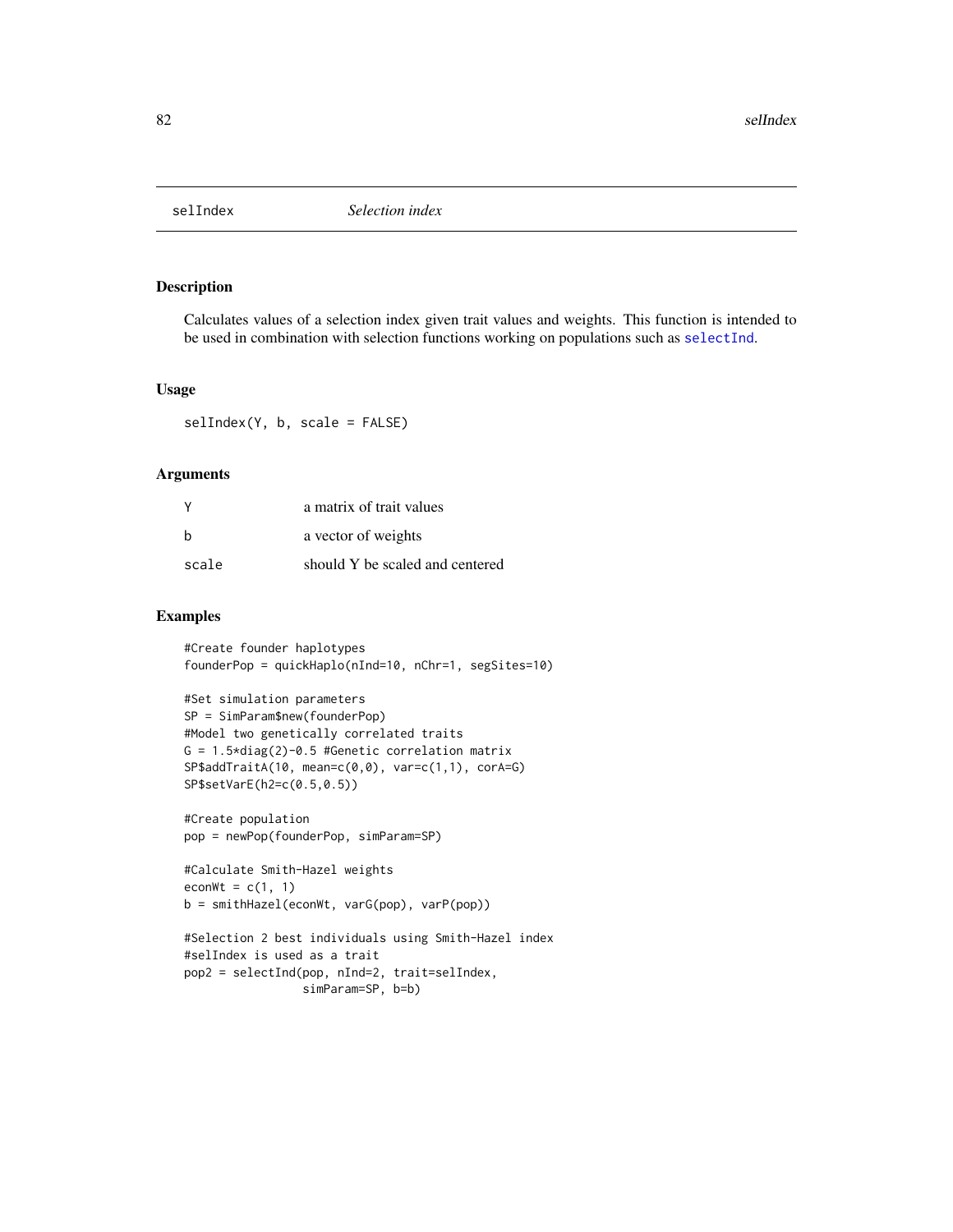### Description

Calculates the standardized selection intensity

#### Usage

selInt(p)

### Arguments

p the proportion of individuals selected

#### Examples

selInt(0.1)

setEBV *Set EBV*

### Description

Adds genomic estimated values to a populations's EBV slot using output from a genomic selection functions. The genomic estimated values can be either estimated breeding values, estimated genetic values, or estimated general combining values.

### Usage

```
setEBV(
  pop,
  solution,
  value = "gy",targetPop = NULL,
  append = FALSE,simParam = NULL
\mathcal{E}
```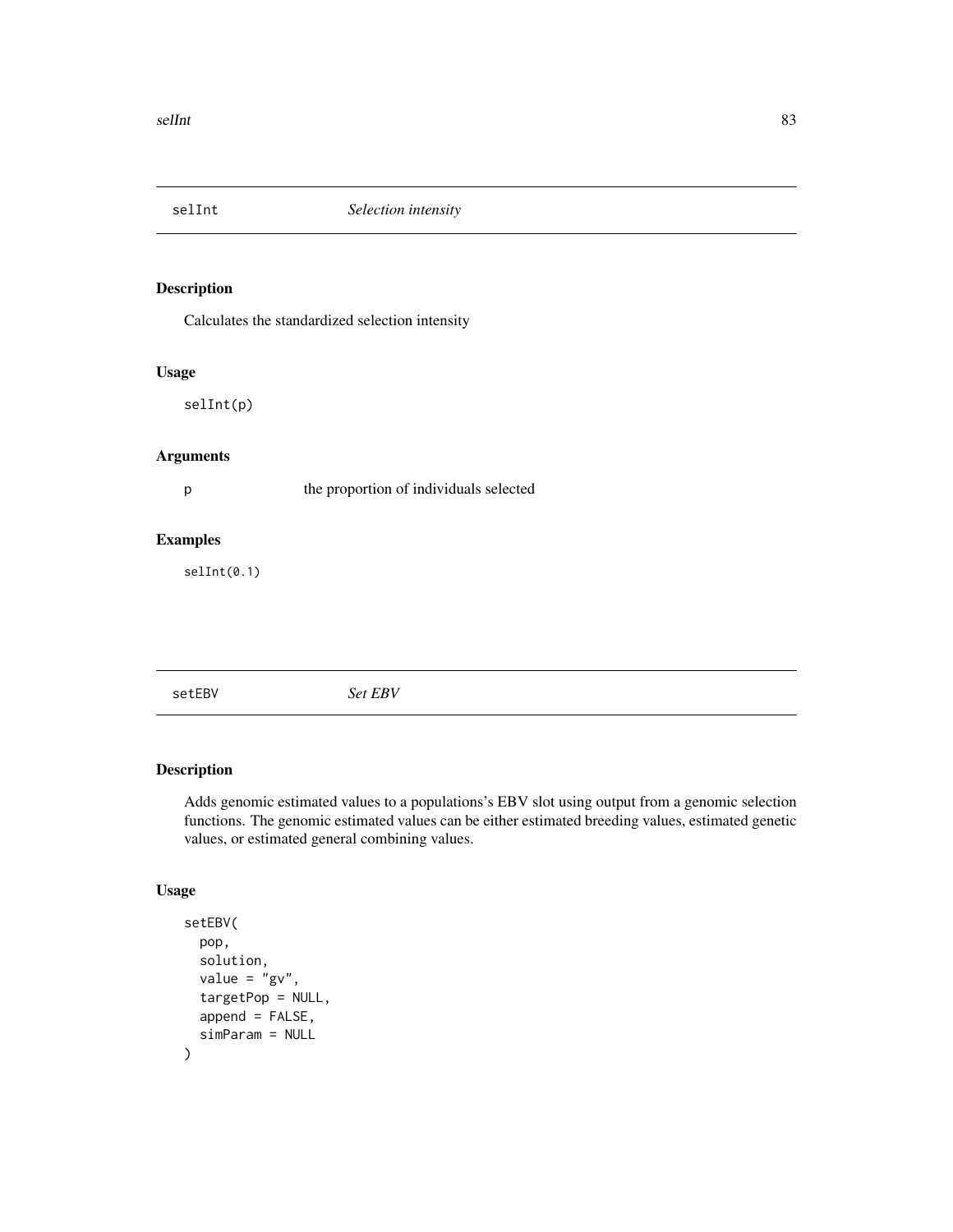### Arguments

| pop       | an object of Pop-class                                                                                                                                                          |
|-----------|---------------------------------------------------------------------------------------------------------------------------------------------------------------------------------|
| solution  | an object of RRsol-class                                                                                                                                                        |
| value     | the genomic value to be estimated. Can be either "gv", "bv", "female", or<br>"male".                                                                                            |
| targetPop | an optional target population that can be used when value is "bv", "female", or<br>"male". When supplied, the allele frequency in the targetPop is used to set these<br>values. |
| append    | should estimated values be appended to existing data in the EBV slot. If TRUE,<br>a new column is added. If FALSE, existing data is replaced with the new esti-<br>mates.       |
| simParam  | an object of SimParam                                                                                                                                                           |

#### Value

Returns an object of [Pop-class](#page-41-0)

### Examples

```
#Create founder haplotypes
founderPop = quickHaplo(nInd=10, nChr=1, segSites=20)
```

```
#Set simulation parameters
SP = SimParam$new(founderPop)
SP$addTraitA(10)
SP$setVarE(h2=0.5)
SP$addSnpChip(10)
```

```
#Create population
pop = newPop(founderPop, simParam=SP)
```

```
#Run GS model and set EBV
ans = RRBLUP(pop, simParam=SP)
pop = setEBV(pop, ans, simParam=SP)
```

```
#Evaluate accuracy
cor(gv(pop), ebv(pop))
```
setMisc *Set miscelaneous information in a population*

### Description

Set miscelaneous information in a population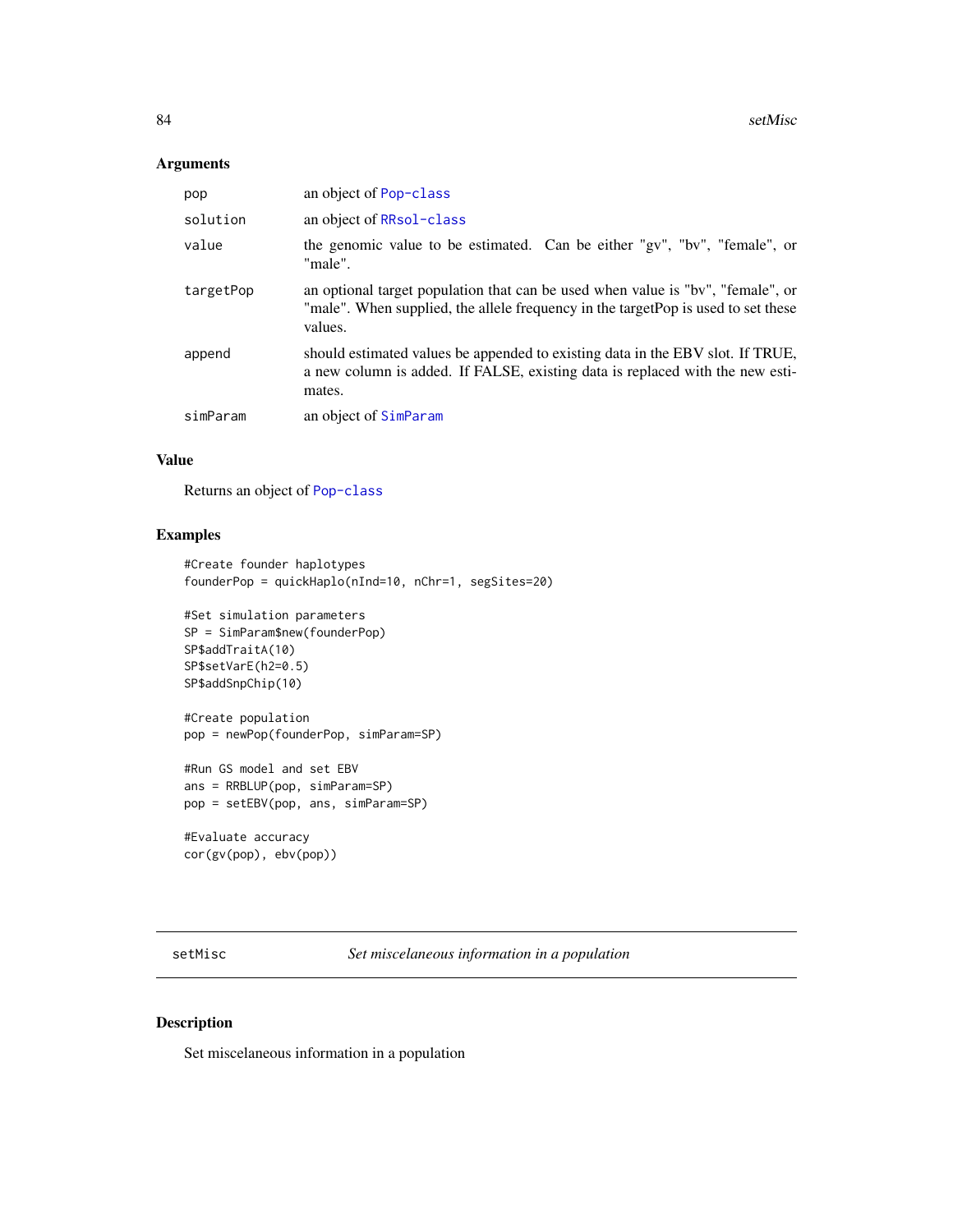#### setPheno 85

#### Usage

 $setMisc(x, node = NULL, value = NULL)$ 

### Arguments

| x.     | Pop-class                                                                                                                                                                       |
|--------|---------------------------------------------------------------------------------------------------------------------------------------------------------------------------------|
| node   | character, name of the node to set within the xemisc slot                                                                                                                       |
| value. | value to be saved into $x \in [\lfloor x \rfloor]$ [[node]]; length of value should be equal<br>to $nInd(x)$ ; if its length is 1, then it is repeated using rep (see examples) |

#### Details

A NULL in value is ignored

### Value

[Pop-class](#page-41-0) with x@misc[[\*]][[node]] set basePop <- newPop(founderGenomes)

basePop  $\le$  setMisc(basePop, node = "info", value = 1) basePop@misc getMisc(x = basePop, node  $=$  "info")

basePop <- setMisc(basePop, node = "info2", value =  $c("A", "B", "C")$ ) basePop@misc getMisc(x  $=$  basePop, node  $=$  "info2")

 $n \leq n$ Ind(basePop) location  $\leq$  vector(mode = "list", length = n) for (ind in seq\_len(n)) loca- $\text{tion}[\text{ind}]$  <-  $\text{runif}(n = 2, \text{min} = 0, \text{max} = 100)$ 

location basePop <- setMisc(basePop, node = "location", value = location) basePop@misc get- $Misc(x = basePop, node = "location")$ 

 $n < \text{nInd}(\text{basePop})$  location  $\lt\text{-}$  vector(mode = "list", length = n) for (ind in c(1, 3)) location[[ind]]  $\leftarrow$  runif(n = 2, min = 0, max = 100)

location basePop <- setMisc(basePop, node = "location", value = location) basePop@misc get- $Misc(x = basePop, node = "location")$ 

 $getMisc(x = basePop)$ 

setPheno *Set phenotypes*

#### Description

Sets phenotypes for all traits by adding random error from a multivariate normal distribution.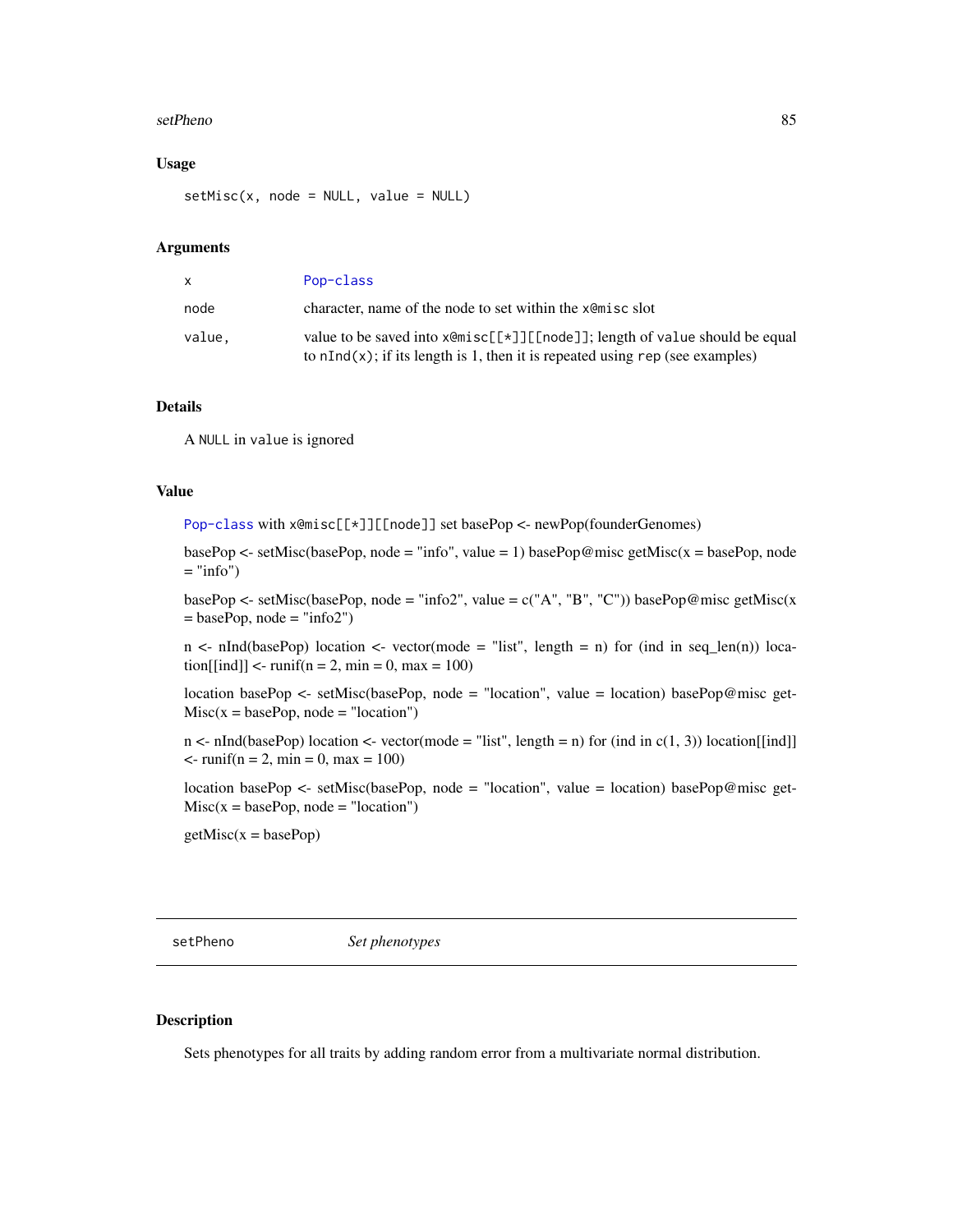#### 86 setPheno setPheno setPheno setPheno setPheno setPheno setPheno setPheno setPheno setPheno setPheno setPheno

#### Usage

```
setPheno(
  pop,
  h2 = NULL,
 H2 = NULL,varE = NULL,
  reps = 1,
  fixEff = 1L,p = NULL,onlyPheno = FALSE,
  simParam = NULL
)
```
#### Arguments

| pop            | an object of Pop-class or HybridPop-class                                                                 |
|----------------|-----------------------------------------------------------------------------------------------------------|
| h2             | a vector of desired narrow-sense heritabilities for each trait. See details.                              |
| H <sub>2</sub> | a vector of desired broad-sense heritabilities for each trait. See details.                               |
| varE           | error (co) variances for traits. See details.                                                             |
| reps           | number of replications for phenotype. See details.                                                        |
| fixEff         | fixed effect to assign to the population. Used by genomic selection models only.                          |
| p              | the p-value for the environmental covariate used by GxE traits. If NULL, a value<br>is sampled at random. |
| onlyPheno      | should only the phenotype be returned, see return                                                         |
| simParam       | an object of SimParam                                                                                     |

#### Details

There are three arguments for setting the error variance of a phenotype: h2, H2, and varE. The user should only use one of these arguments. If the user supplies values for more than one, only one will be used according to order in which they are listed above.

The h2 argument allows the user to specify the error variance according to narrow-sense heritability. This calculation uses the additive genetic variance and total genetic variance in the founder population. Thus, the heritability relates to the founder population and not the current population.

The H2 argument allows the user to specify the error variance according to broad-sense heritability. This calculation uses the total genetic variance in the founder population. Thus, the heritability relates to the founder population and not the current population.

The varE argument allows the user to specify the error variance directly. The user may supply a vector describing the error variance for each trait or supply a matrix that specify the covariance of the errors.

The reps parameter is for convenient representation of replicated data. It is intended to represent replicated yield trials in plant breeding programs. In this case, varE is set to the plot error and reps is set to the number of plots per entry. The resulting phenotype represents the entry-means.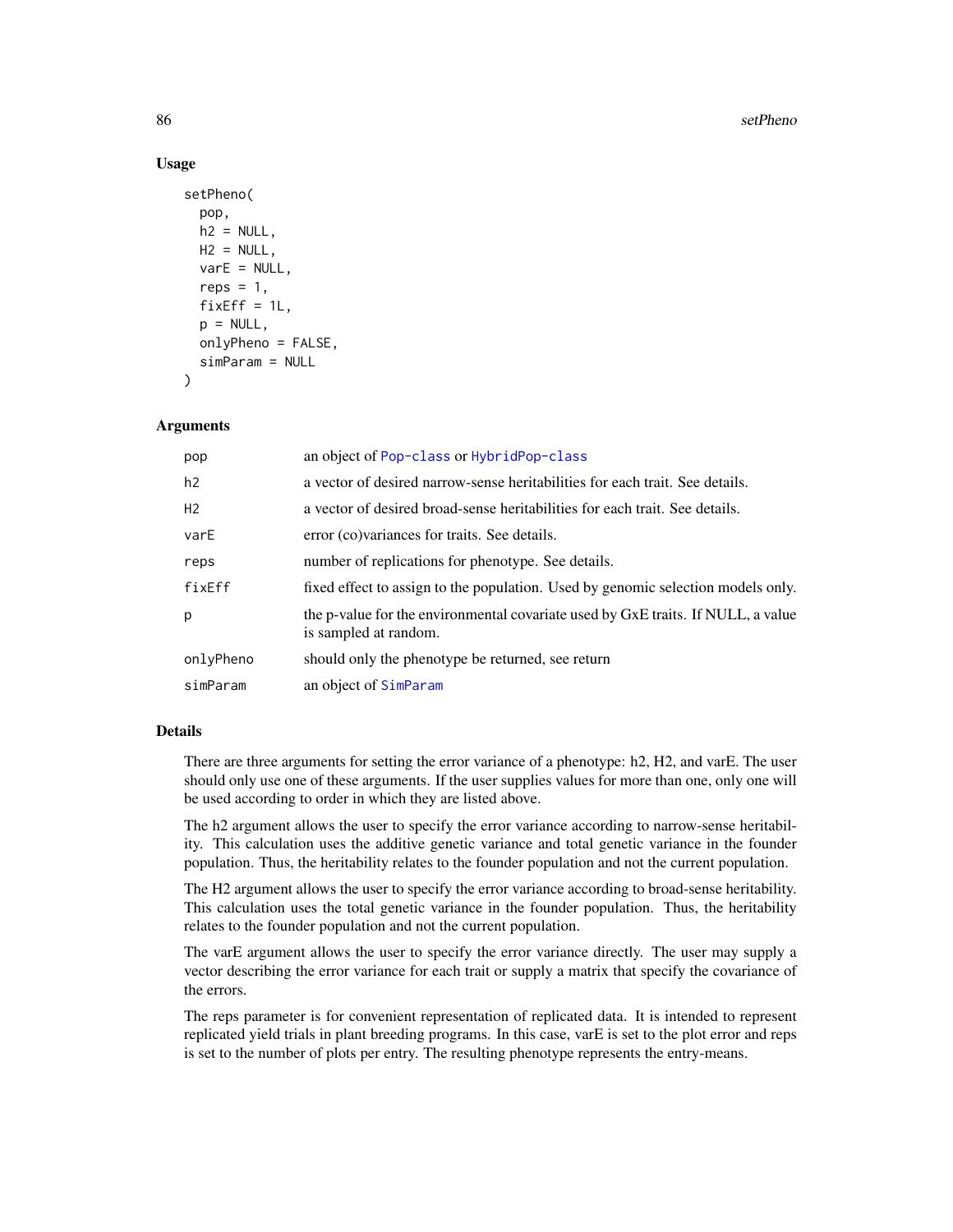### setPhenoGCA 87

### Value

Returns an object of [Pop-class](#page-41-0) or [HybridPop-class](#page-22-0) if onlyPheno=FALSE, if onlyPheno=TRUE a matrix is returned

### Examples

```
#Create founder haplotypes
founderPop = quickHaplo(nInd=10, nChr=1, segSites=10)
#Set simulation parameters
SP = SimParam$new(founderPop)
SP$addTraitA(10)
#Create population
pop = newPop(founderPop, simParam=SP)
#Add phenotype with error variance of 1
pop = setPheno(pop, varE=1)
```
setPhenoGCA *Set GCA as phenotype*

### Description

Calculates general combining ability from a set of testers and returns these values as phenotypes for a population.

#### Usage

```
setPhenoGCA(
 pop,
 testers,
 use = "pheno",
 h2 = NULL,H2 = NULL,varE = NULL,reps = 1,
 fixEff = 1L,
 p = NULL,inbred = FALSE,
 onlyPheno = FALSE,
 simParam = NULL
)
```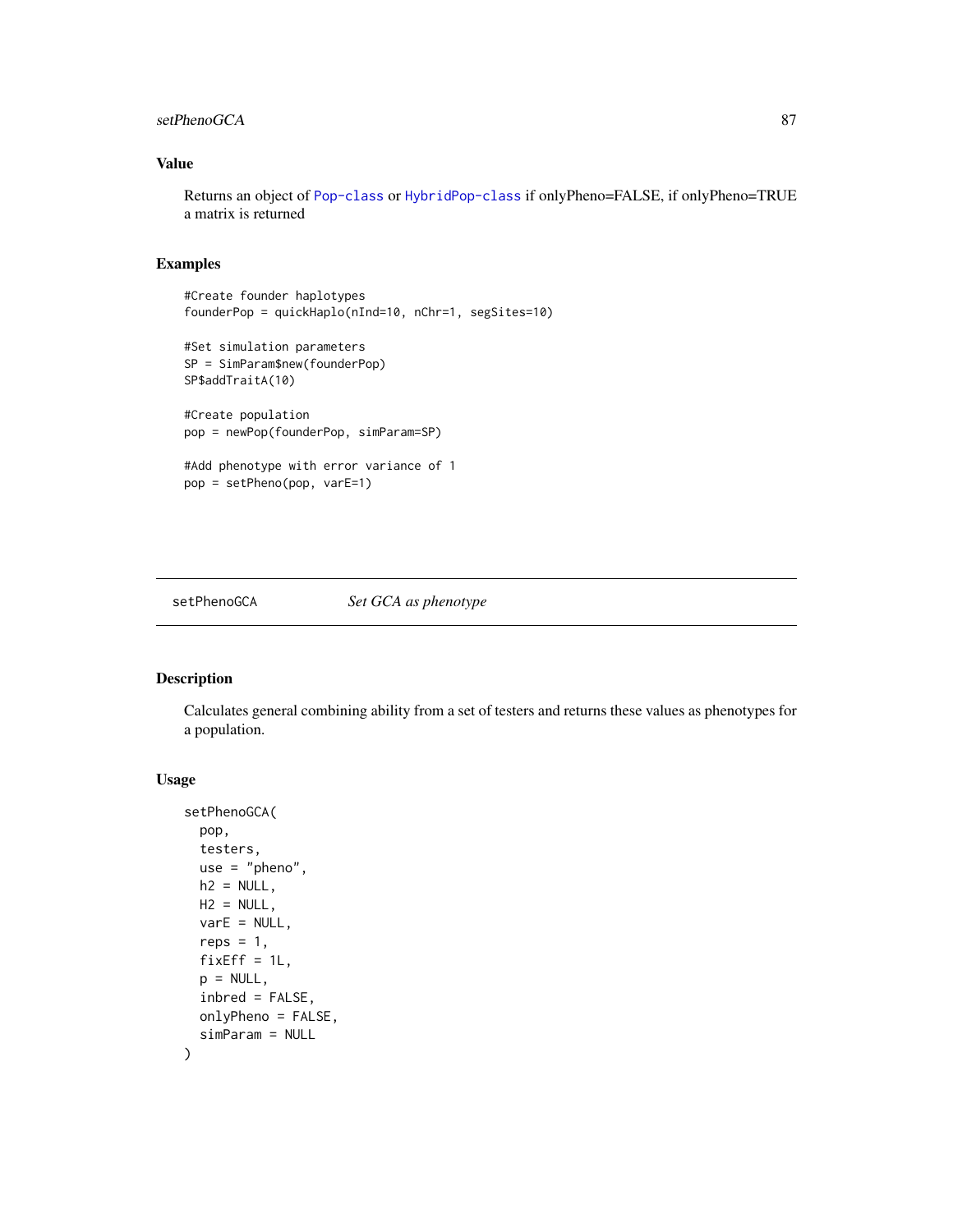#### Arguments

| pop            | an object of Pop-class                                                                                                                    |
|----------------|-------------------------------------------------------------------------------------------------------------------------------------------|
| testers        | an object of Pop-class                                                                                                                    |
| use            | true genetic value (gv) or phenotypes (pheno, default)                                                                                    |
| h2             | a vector of desired narrow-sense heritabilities for each trait. See details.                                                              |
| H <sub>2</sub> | a vector of desired broad-sense heritabilities for each trait. See details.                                                               |
| varE           | error (co) variances for traits. See details.                                                                                             |
| reps           | number of replications for phenotype. See details.                                                                                        |
| fixEff         | fixed effect to assign to the population. Used by genomic selection models only.                                                          |
| p              | the p-value for the environmental covariate used by GxE traits. If NULL, a value<br>is sampled at random.                                 |
| inbred         | are both pop and testers fully inbred. They are only fully inbred if created by<br>newPop using inbred founders or by the makeDH function |
| onlyPheno      | should only the phenotype be returned, see return                                                                                         |
| simParam       | an object of SimParam                                                                                                                     |

### Details

There are three arguments for setting the error variance of a phenotype: h2, H2, and varE. The user should only use one of these arguments. If the user supplies values for more than one, only one will be used according to order in which they are listed above.

The h2 argument allows the user to specify the error variance according to narrow-sense heritability. This calculation uses the additive genetic variance and total genetic variance in the founder population. Thus, the heritability relates to the founder population and not the current population.

The H2 argument allows the user to specify the error variance according to broad-sense heritability. This calculation uses the total genetic variance in the founder population. Thus, the heritability relates to the founder population and not the current population.

The varE argument allows the user to specify the error variance directly. The user may supply a vector describing the error variance for each trait or supply a matrix that specify the covariance of the errors.

The reps parameter is for convenient representation of replicated data. It is intended to represent replicated yield trials in plant breeding programs. In this case, varE is set to the plot error and reps is set to the number of plots per entry. The resulting phenotype represents the entry-means.

#### Value

Returns an object of [Pop-class](#page-41-0) or a matrix if onlyPheno=TRUE

### Examples

```
#Create founder haplotypes
founderPop = quickHaplo(nInd=10, nChr=1, segSites=10, inbred=TRUE)
```
#Set simulation parameters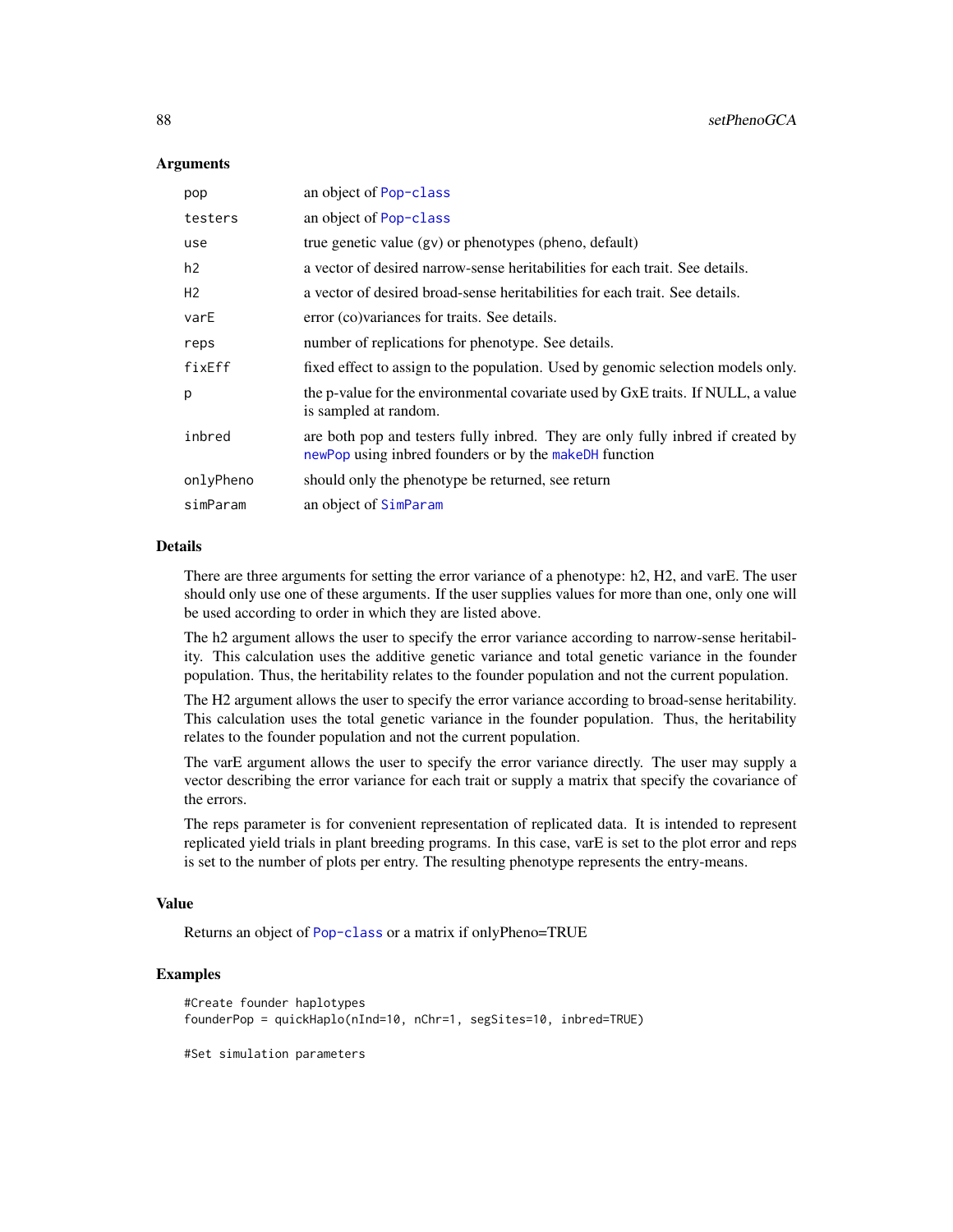### setPhenoProgTest 89

```
SP = SimParam$new(founderPop)
SP$addTraitA(10)
#Create population
pop = newPop(founderPop, simParam=SP)
#Set phenotype to average per
pop2 = setPhenoGCA(pop, pop, use="gv", inbred=TRUE, simParam=SP)
```
setPhenoProgTest *Set progeny test as phenotype*

### Description

Models a progeny test of individuals in 'pop'. Returns 'pop' with a phenotype representing the average performance of their progeny. The phenotype is generated by mating individuals in 'pop' to randomly chosen individuals in testPop a number of times equal to 'nMatePerInd'.

#### Usage

```
setPhenoProgTest(
 pop,
  testPop,
 nMatePerInd = 1L,
 use = "pheno",
 varE = NULL,reps = 1,
 fixEff = 1L,p = NULL,onlyPheno = FALSE,
 simParam = NULL
)
```
#### Arguments

| pop         | an object of Pop-class                                                                                                                                            |
|-------------|-------------------------------------------------------------------------------------------------------------------------------------------------------------------|
| testPop     | an object of Pop-class                                                                                                                                            |
| nMatePerInd | number of times an individual in 'pop' is mated to an individual in testPop                                                                                       |
| use         | true genetic value (gv) or phenotypes (pheno, default)                                                                                                            |
| varE        | error variances for phenotype if use="pheno". A vector of length nTraits for<br>independent error or a square matrix of dimensions nTraits for correlated errors. |
| reps        | number of replications for phenotype. See details.                                                                                                                |
| fixEff      | fixed effect to assign to the population. Used by genomic selection models only.                                                                                  |
| p           | the p-value for the environmental covariate used by GxE traits. If NULL, a value<br>is sampled at random.                                                         |
| onlyPheno   | should only the phenotype be returned, see return                                                                                                                 |
| simParam    | an object of SimParam                                                                                                                                             |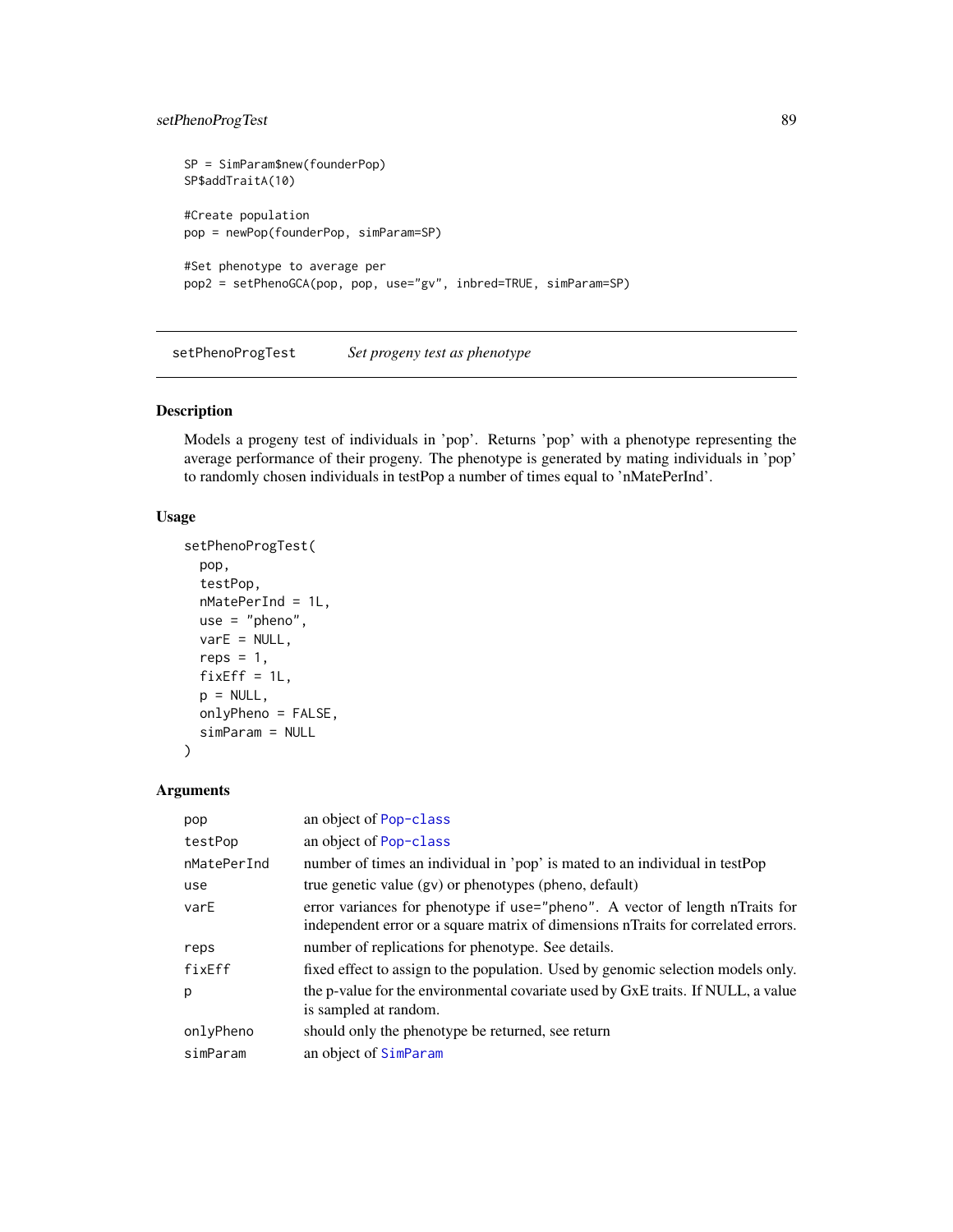### Details

The reps parameter is for convenient representation of replicated data. It was intended for representation of replicated yield trials in plant breeding programs. In this case, varE is set to the plot error and reps is set to the number plots per entry. The resulting phenotype would reflect the mean of all replications.

### Value

Returns an object of [Pop-class](#page-41-0) or a matrix if onlyPheno=TRUE

#### Examples

```
#Create founder haplotypes
founderPop = quickHaplo(nInd=10, nChr=1, segSites=10, inbred=TRUE)
#Set simulation parameters
SP = SimParam$new(founderPop)
SP$addTraitA(10)
#Create two populations of 5 individuals
pop1 = newPop(founderPop[1:5], simParam=SP)
pop2 = newPop(founderPop[6:10], simParam=SP)
#Set phenotype according to a progeny test
pop3 = setPhenoProgTest(pop1, pop2, use="gv", simParam=SP)
```
<span id="page-89-0"></span>

| SimParam |  |
|----------|--|
|          |  |

#### $Simulation$  *parameters*

#### **Description**

Container for global simulation parameters. Saving this object as SP will allow it to be accessed by function defaults.

### Public fields

nThreads number of threads used on platforms with OpenMP support

snpChips list of SNP chips

invalidQtl list of segregating sites that aren't valid QTL

invalidSnp list of segregating sites that aren't valid SNP

founderPop founder population used for variance scaling

- finalizePop function applied to newly created populations. Currently does nothing and should only be changed by expert users.
- allowEmptyPop if true, population arguments with nInd=0 will return an empty population with a warning instead of an error.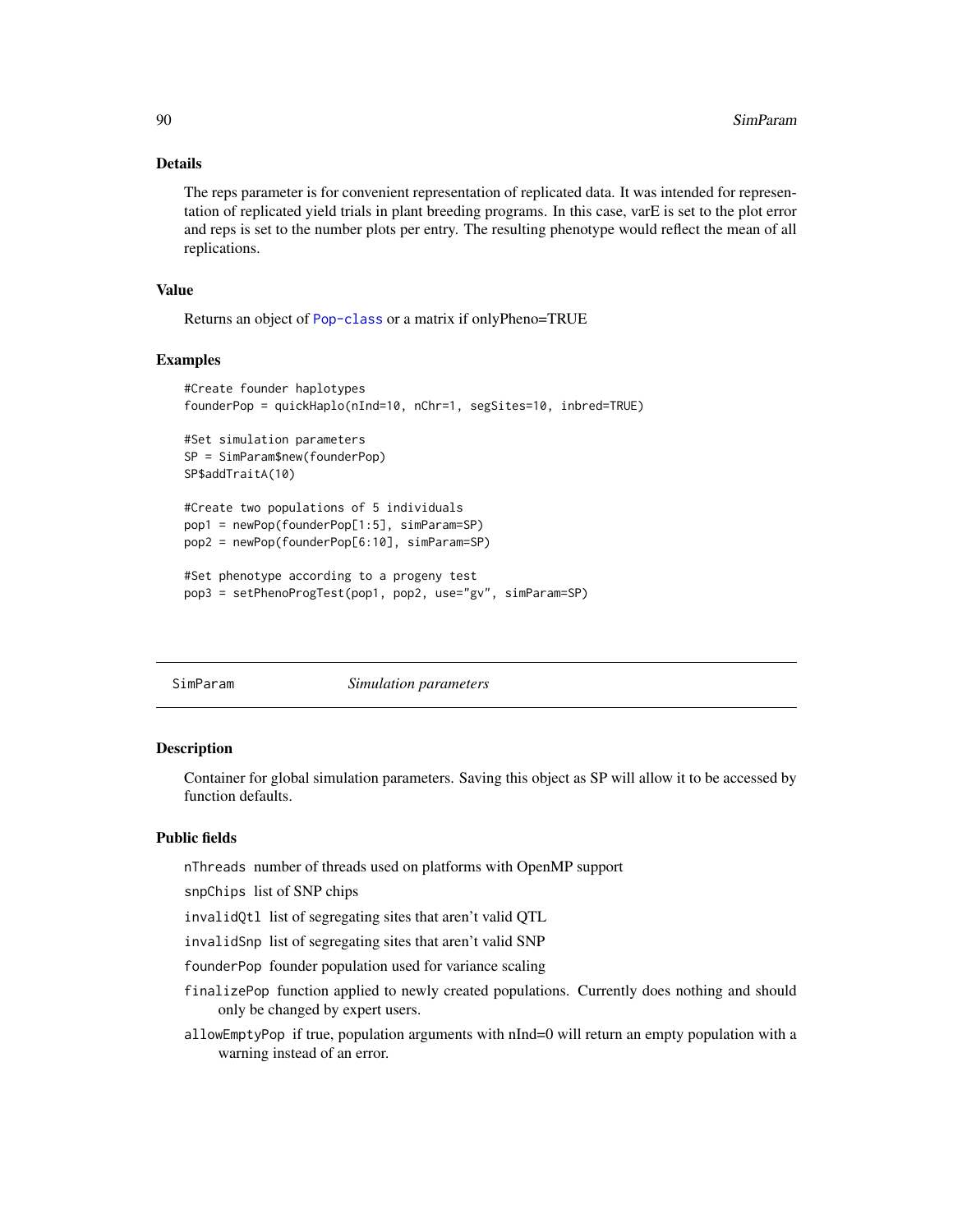v the crossover interference parameter for a gamma model of recombination. A value of 1 indicates no crossover interference (e.g. Haldane mapping function). A value of 2.6 approximates the degree of crossover interference implied by the Kosambi mapping function. (default is 2.6)

p the proportion of crossovers coming from a non-interfering pathway. (default is 0) quadProb the probability of quadrivalent pairing in an autopolyploid. (default is 0)

#### Active bindings

traitNames vector of trait names snpChipNames vector of chip names traits list of traits nChr number of chromosomes nTraits number of traits nSnpChips number of SNP chips segSites segregating sites per chromosome sexes sexes used for mating sepMap are there seperate genetic maps for males and females genMap "matrix" of chromosome genetic maps femaleMap "matrix" of chromosome genetic maps for females maleMap "matrix" of chromosome genetic maps for males centromere position of centromeres genetic map femaleCentromere position of centromeres on female genetic map maleCentromere position of centromeres on male genetic map lastId last ID number assigned isTrackPed is pedigree being tracked pedigree pedigree matrix for all individuals isTrackRec is recombination being tracked recHist list of historic recombination events haplotypes list of computed IBD haplotypes varA additive genetic variance in founderPop varG total genetic variance in founderPop varE default error variance version the version of AlphaSimR used to generate this object

#### Methods

#### Public methods:

- [SimParam\\$new\(\)](#page-91-0)
- [SimParam\\$setTrackPed\(\)](#page-91-1)
- [SimParam\\$setTrackRec\(\)](#page-92-0)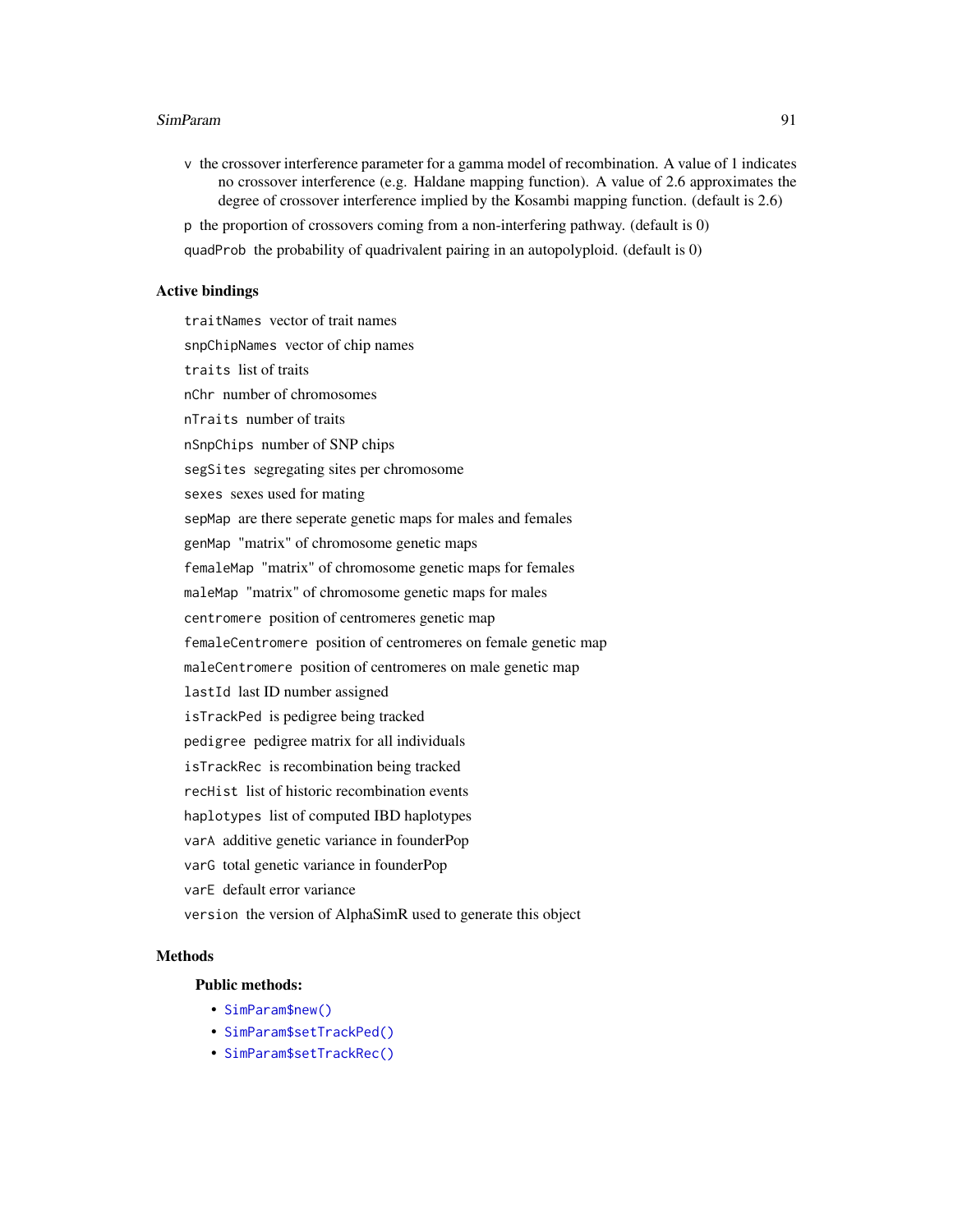- [SimParam\\$resetPed\(\)](#page-92-1)
- [SimParam\\$restrSegSites\(\)](#page-93-0)
- [SimParam\\$setSexes\(\)](#page-93-1)
- [SimParam\\$addSnpChip\(\)](#page-94-0)
- [SimParam\\$addStructuredSnpChip\(\)](#page-94-1)
- [SimParam\\$addTraitA\(\)](#page-94-2)
- [SimParam\\$addTraitAD\(\)](#page-95-0)
- [SimParam\\$addTraitAG\(\)](#page-96-0)
- [SimParam\\$addTraitADG\(\)](#page-97-0)
- [SimParam\\$addTraitAE\(\)](#page-98-0)
- [SimParam\\$addTraitADE\(\)](#page-99-0)
- [SimParam\\$addTraitAEG\(\)](#page-100-0)
- [SimParam\\$addTraitADEG\(\)](#page-101-0)
- [SimParam\\$manAddTrait\(\)](#page-102-0)
- [SimParam\\$importTrait\(\)](#page-102-1)
- [SimParam\\$switchTrait\(\)](#page-102-2)
- [SimParam\\$removeTrait\(\)](#page-103-0)
- [SimParam\\$setVarE\(\)](#page-103-1)
- [SimParam\\$setCorE\(\)](#page-103-2)
- [SimParam\\$rescaleTraits\(\)](#page-104-0)
- [SimParam\\$setRecombRatio\(\)](#page-104-1)
- [SimParam\\$switchGenMap\(\)](#page-105-0)
- [SimParam\\$switchFemaleMap\(\)](#page-105-1)
- [SimParam\\$switchMaleMap\(\)](#page-105-2)
- [SimParam\\$addToRec\(\)](#page-105-3)
- [SimParam\\$ibdHaplo\(\)](#page-106-0)
- [SimParam\\$updateLastId\(\)](#page-106-1)
- [SimParam\\$addToPed\(\)](#page-106-2)
- [SimParam\\$clone\(\)](#page-106-3)

<span id="page-91-0"></span>Method new(): Starts the process of building a new simulation by creating a new SimParam object and assigning a founder population to the class. It is recommended that you save the object with the name "SP", because subsequent functions will check your global environment for an object of this name if their simParam arguments are NULL. This allows you to call these functions without explicitly supplying a simParam argument with every call.

```
Usage:
SimParam$new(founderPop)
Arguments:
founderPop an object of MapPop-class
Examples:
#Create founder haplotypes
founderPop = quickHaplo(nInd=10, nChr=1, segSites=10)
#Set simulation parameters
SP = SimParam$new(founderPop)
```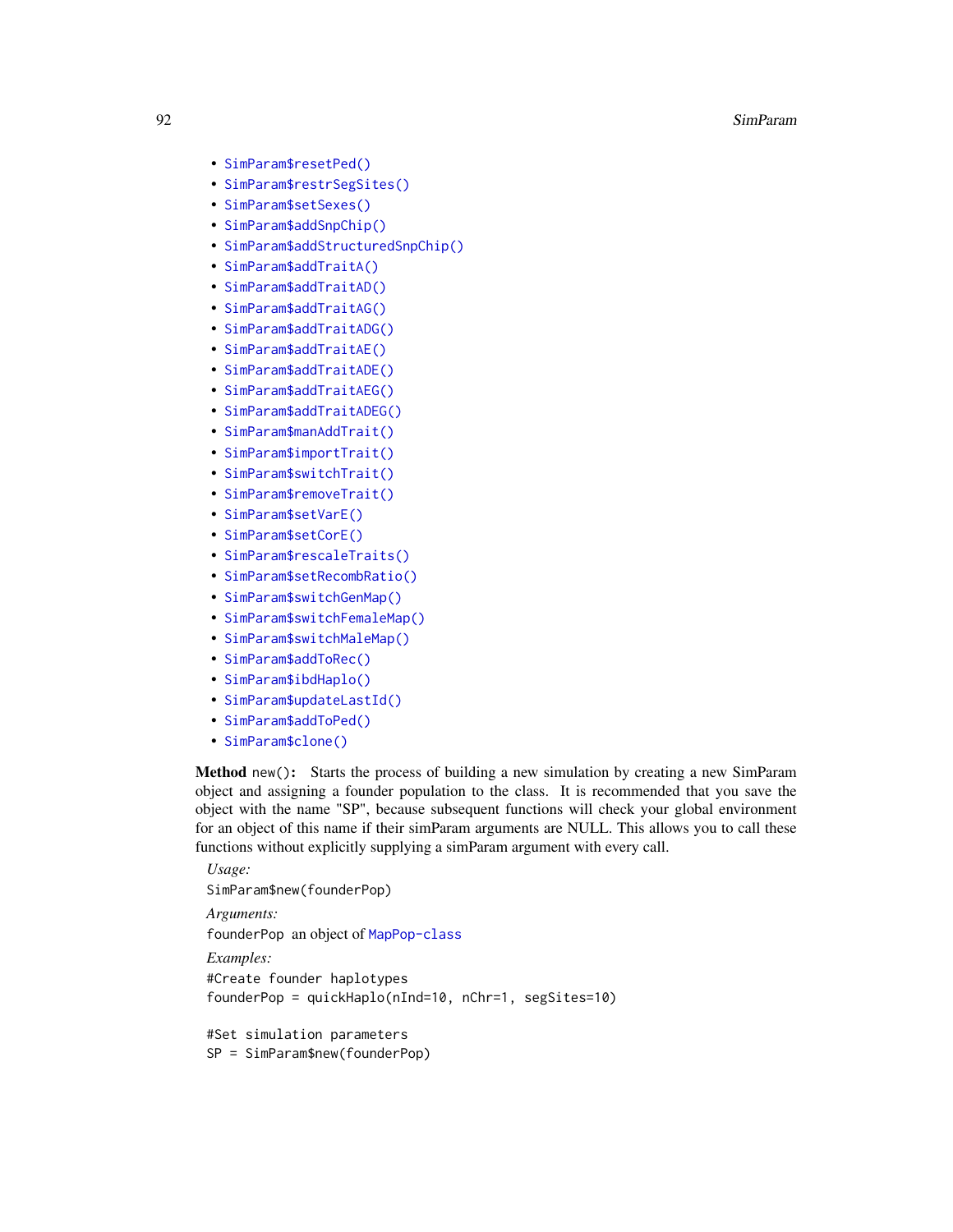Method setTrackPed(): Sets pedigree tracking for the simulation. By default pedigree tracking is turned off. When turned on, the pedigree of all individuals created will be tracked, except those created by [hybridCross](#page-21-0). Turning off pedigree tracking will turn off recombination tracking if it is turned on.

*Usage:*

```
SimParam$setTrackPed(isTrackPed, force = FALSE)
```
*Arguments:*

isTrackPed should pedigree tracking be on.

force should the check for a running simulation be ignored. Only set to TRUE if you know what you are doing.

*Examples:*

```
#Create founder haplotypes
founderPop = quickHaplo(nInd=10, nChr=1, segSites=10)
```

```
#Set simulation parameters
SP = SimParam$new(founderPop)
SP$setTrackPed(TRUE)
```
<span id="page-92-0"></span>Method setTrackRec(): Sets recombination tracking for the simulation. By default recombination tracking is turned off. When turned on recombination tracking will also turn on pedigree tracking. Recombination tracking keeps records of all individuals created, except those created by [hybridCross](#page-21-0), because their pedigree is not tracked.

*Usage:*

```
SimParam$setTrackRec(isTrackRec, force = FALSE)
```
*Arguments:*

isTrackRec should recombination tracking be on.

force should the check for a running simulation be ignored. Only set to TRUE if you know what you are doing.

*Examples:*

```
#Create founder haplotypes
founderPop = quickHaplo(nInd=10, nChr=1, segSites=10)
```

```
#Set simulation parameters
SP = SimParam$new(founderPop)
SP$setTrackRec(TRUE)
```
<span id="page-92-1"></span>Method resetPed(): Resets the internal lastId, the pedigree and recombination tracking (if in use) to the supplied lastId. Be careful using this function because it may introduce a bug if you use individuals from the deleted portion of the pedigree.

*Usage:* SimParam\$resetPed(lastId = 0L) *Arguments:* lastId last ID to include in pedigree *Examples:*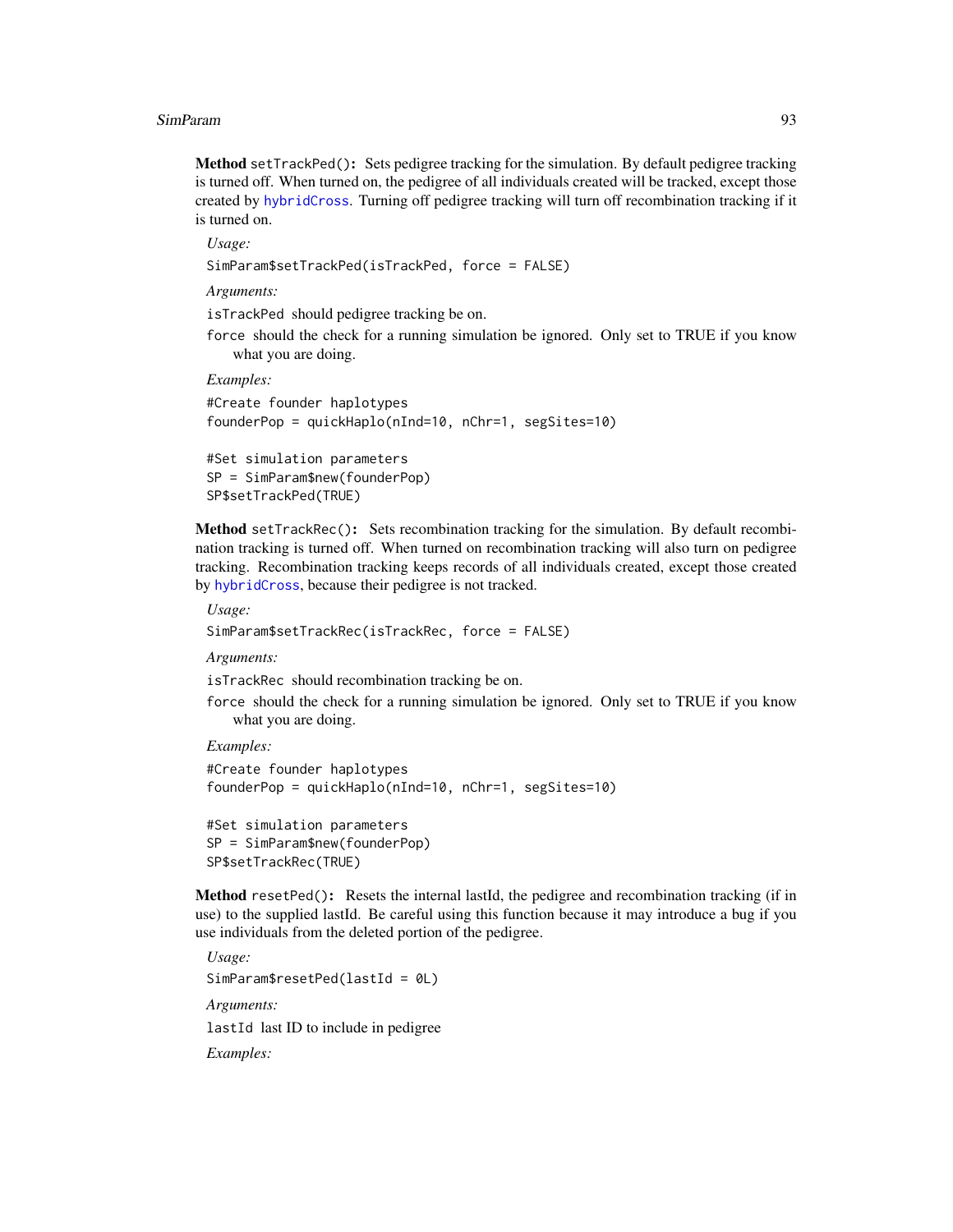```
#Create founder haplotypes
founderPop = quickHaplo(nInd=10, nChr=1, segSites=10)
#Set simulation parameters
SP = SimParam$new(founderPop)
#Create population
pop = newPop(founderPop, simParam=SP)
pop@id # 1:10
```

```
#Create another population after reseting pedigree
SP$resetPed()
```

```
pop2 = newPop(founderPop, simParam=SP)
pop2@id # 1:10
```
<span id="page-93-0"></span>Method restrSegSites(): Sets restrictions on which segregating sites can serve as SNP and/or QTL.

```
Usage:
SimParam$restrSegSites(
 minQtlPerChr = NULL,
 minSnpPerChr = NULL,
 overlap = FALSE,minSnpFreq = NULL
)
```
*Arguments:*

minQtlPerChr the minimum number of segSites for QTLs. Can be a single value or a vector values for each chromosome.

minSnpPerChr the minimum number of segSites for SNPs. Can be a single value or a vector values for each chromosome.

overlap should SNP and QTL sites be allowed to overlap.

minSnpFreq minimum allowable frequency for SNP loci. No minimum SNP frequency is used if value is NULL.

*Examples:*

```
#Create founder haplotypes
founderPop = quickHaplo(nInd=10, nChr=1, segSites=10)
#Set simulation parameters
SP = SimParam$new(founderPop)
```

```
SP$restrSegSites(minQtlPerChr=5, minSnpPerChr=5)
```
<span id="page-93-1"></span>Method setSexes(): Changes how sexes are determined in the simulation. The default sexes is "no", indicating all individuals are hermaphrodites. To add sexes to the simulation, run this function with "yes\_sys" or "yes\_rand". The value "yes\_sys" will systematically assign sexes to newly created individuals as first male and then female. Populations with an odd number of individuals will have one more male than female. The value "yes\_rand" will randomly assign a sex to each individual.

*Usage:*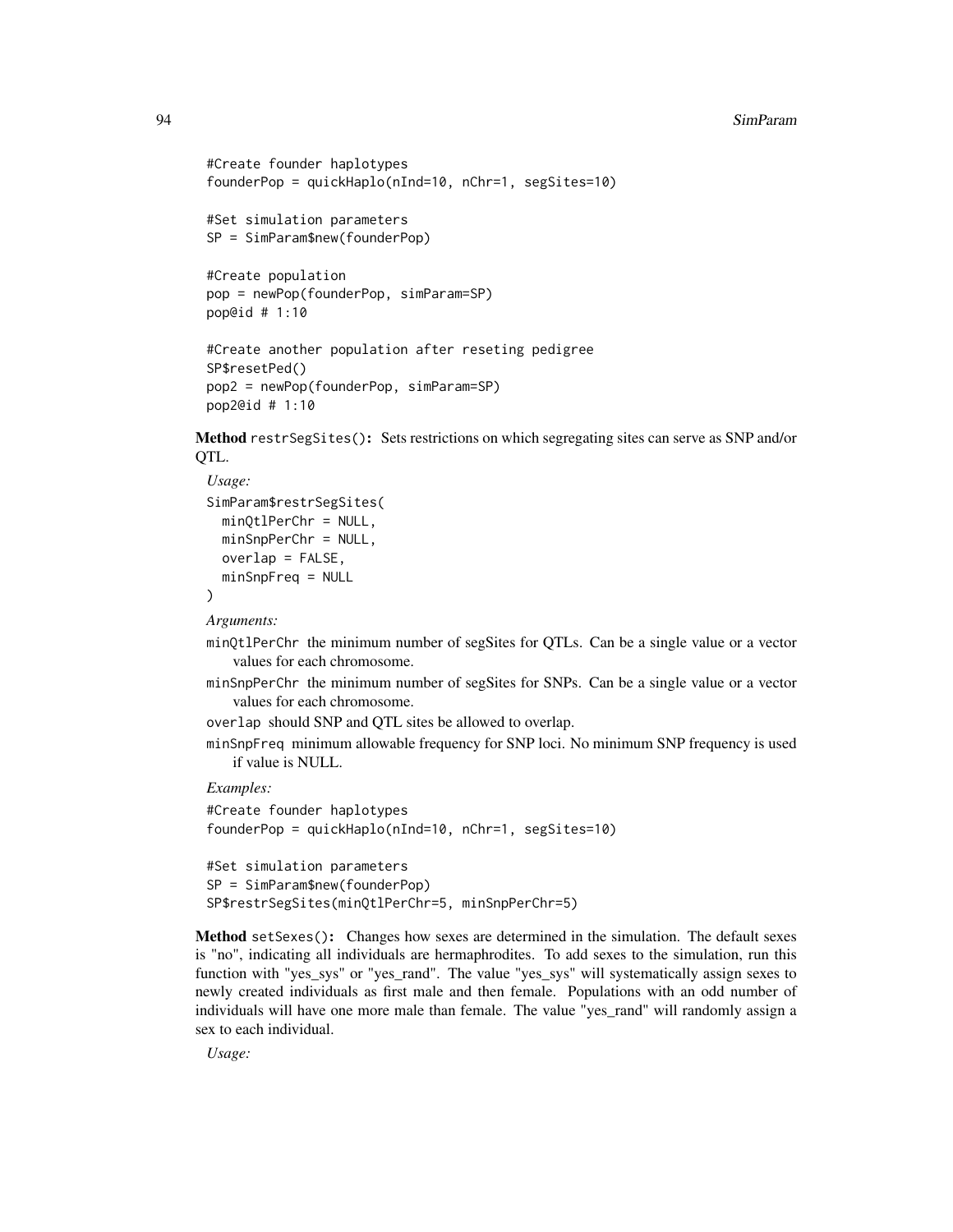SimParam\$setSexes(sexes, force = FALSE)

*Arguments:*

sexes acceptable value are "no", "yes\_sys", or "yes\_rand"

force should the check for a running simulation be ignored. Only set to TRUE if you know what you are doing.

*Examples:*

```
#Create founder haplotypes
founderPop = quickHaplo(nInd=10, nChr=1, segSites=10)
```

```
#Set simulation parameters
SP = SimParam$new(founderPop)
SP$setSexes("yes_sys")
```
<span id="page-94-0"></span>Method addSnpChip(): Randomly assigns eligible SNPs to a SNP chip

#### *Usage:*

```
SimParam$addSnpChip(nSnpPerChr, minSnpFreq = NULL, refPop = NULL, name = NULL)
```
*Arguments:*

nSnpPerChr number of SNPs per chromosome. Can be a single value or nChr values.

minSnpFreq minimum allowable frequency for SNP loci. If NULL, no minimum frequency is used.

refPop reference population for calculating SNP frequency. If NULL, the founder population is used.

name optional name for chip

*Examples:*

```
#Create founder haplotypes
founderPop = quickHaplo(nInd=10, nChr=1, segSites=10)
```
#Set simulation parameters SP = SimParam\$new(founderPop) SP\$addSnpChip(10)

<span id="page-94-1"></span>Method addStructuredSnpChip(): Randomly selects the number of snps in structure and then assigns them to chips based on structure

#### *Usage:*

SimParam\$addStructuredSnpChip(nSnpPerChr, structure, force = FALSE)

*Arguments:*

nSnpPerChr number of SNPs per chromosome. Can be a single value or nChr values.

- structure a matrix. Rows are snp chips, columns are chips. If value is true then that snp is on that chip.
- force should the check for a running simulation be ignored. Only set to TRUE if you know what you are doing.

<span id="page-94-2"></span>Method addTraitA(): Randomly assigns eligible QTLs for one or more additive traits. If simulating more than one trait, all traits will be pleiotrophic with correlated additive effects.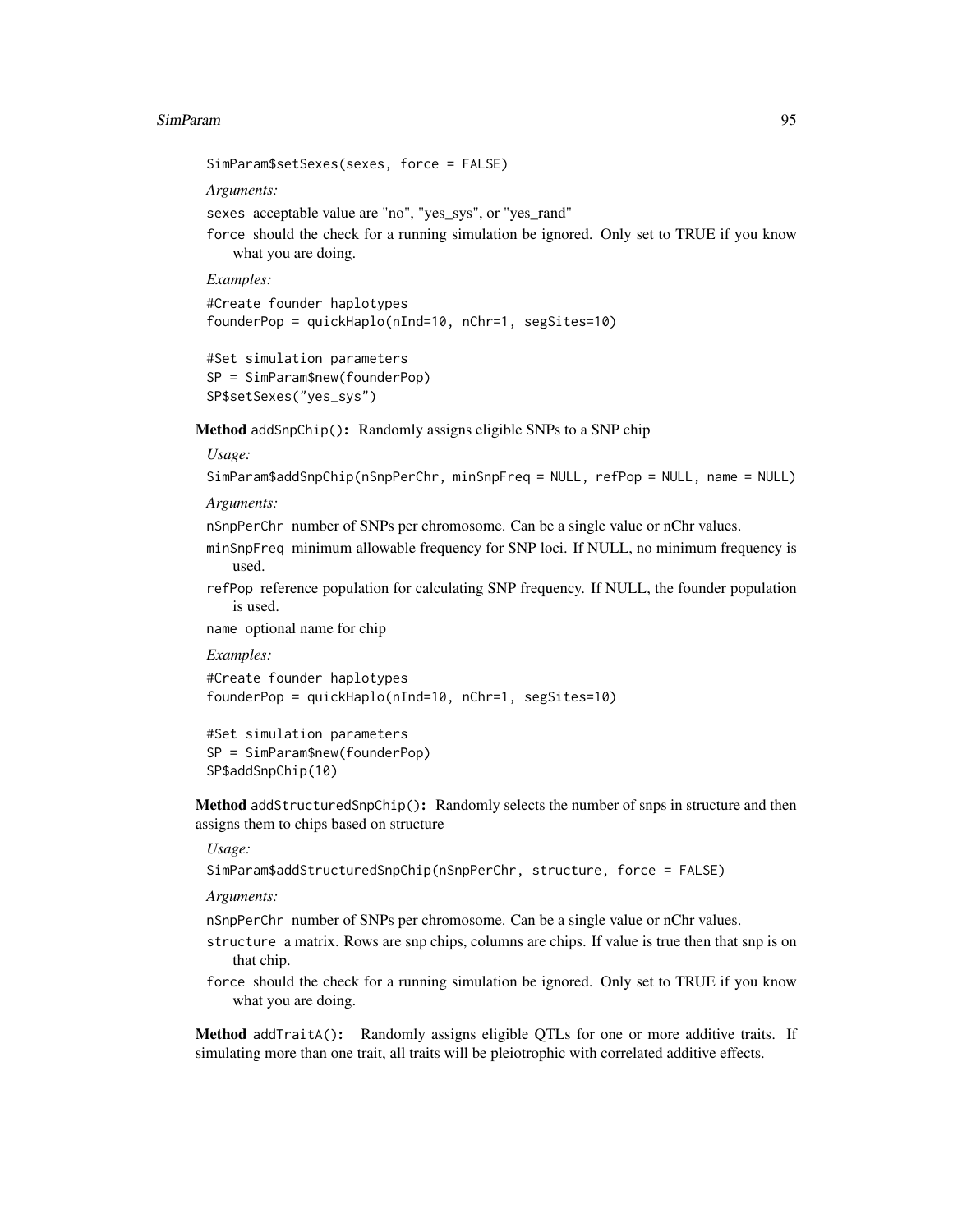```
Usage:
SimParam$addTraitA(
 nQtlPerChr,
 mean = 0,
 var = 1,
 corA = NULL,gamma = FALSE,shape = 1,
  force = FALSE,name = NULL
)
```

```
Arguments:
```
nQtlPerChr number of QTLs per chromosome. Can be a single value or nChr values. mean a vector of desired mean genetic values for one or more traits var a vector of desired genetic variances for one or more traits corA a matrix of correlations between additive effects gamma should a gamma distribution be used instead of normal shape the shape parameter for the gamma distribution force should the check for a running simulation be ignored. Only set to TRUE if you know what you are doing. name optional name for trait(s)

*Examples:*

```
#Create founder haplotypes
founderPop = quickHaplo(nInd=10, nChr=1, segSites=10)
```

```
#Set simulation parameters
SP = SimParam$new(founderPop)
SP$addTraitA(10)
```
<span id="page-95-0"></span>Method addTraitAD(): Randomly assigns eligible OTLs for one or more traits with dominance. If simulating more than one trait, all traits will be pleiotrophic with correlated effects.

### *Usage:*

```
SimParam$addTraitAD(
 nQtlPerChr,
 mean = 0,
 var = 1,
 meanDD = 0,
 varDD = 0,
 corA = NULL,corDD = NULL,
 useVarA = TRUE,
 gamma = FALSE,
 shape = 1,
 force = FALSE,name = NULL
)
```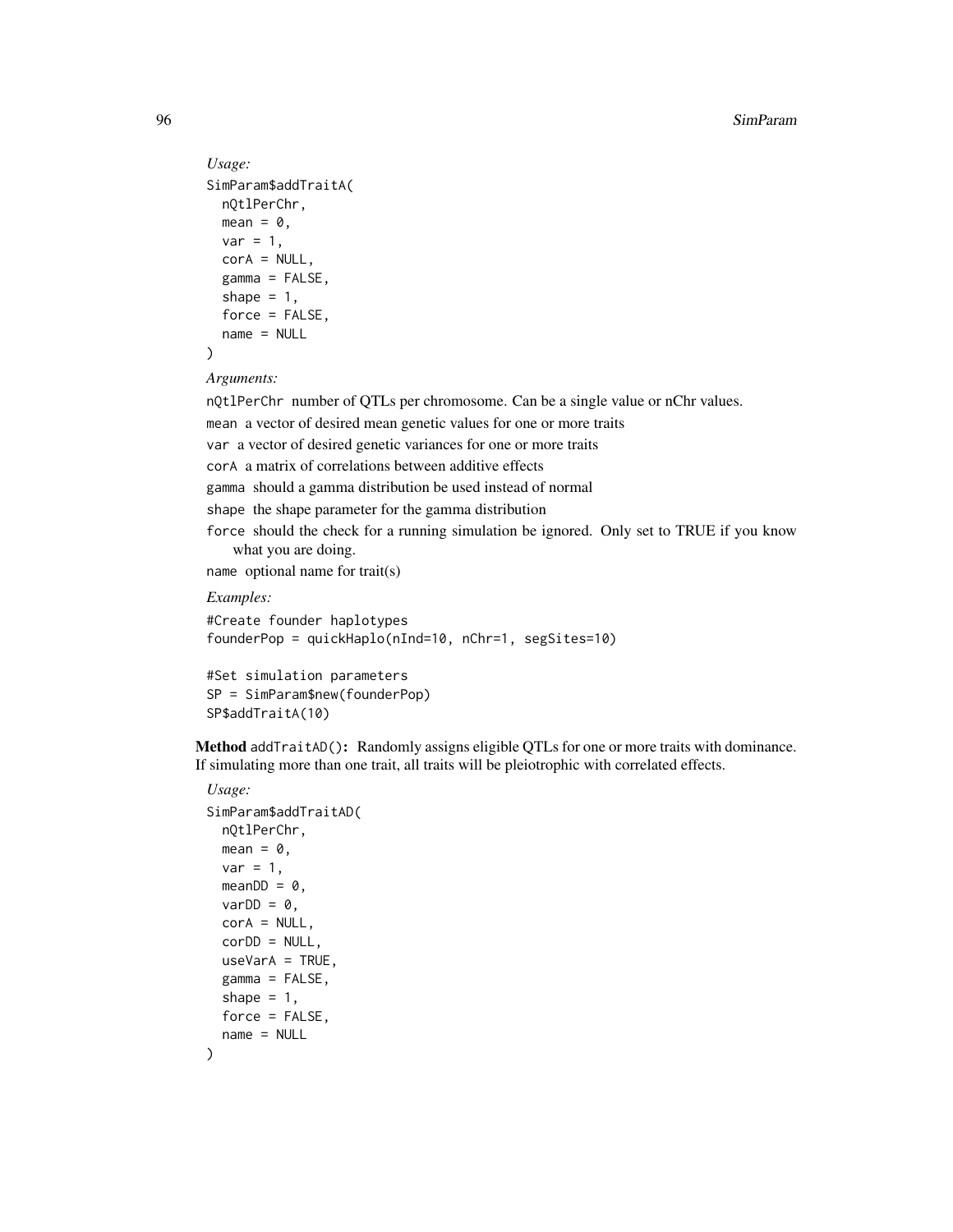*Arguments:*

nQtlPerChr number of QTLs per chromosome. Can be a single value or nChr values. mean a vector of desired mean genetic values for one or more traits var a vector of desired genetic variances for one or more traits meanDD mean dominance degree varDD variance of dominance degree corA a matrix of correlations between additive effects corDD a matrix of correlations between dominance degrees useVarA tune according to additive genetic variance if true. If FALSE, tuning is performed according to total genetic variance. gamma should a gamma distribution be used instead of normal shape the shape parameter for the gamma distribution force should the check for a running simulation be ignored. Only set to TRUE if you know what you are doing. name optional name for trait(s) *Examples:* #Create founder haplotypes founderPop = quickHaplo(nInd=10, nChr=1, segSites=10) #Set simulation parameters

<span id="page-96-0"></span>Method addTraitAG(): Randomly assigns eligible QTLs for one ore more additive GxE traits. If simulating more than one trait, all traits will be pleiotrophic with correlated effects.

```
Usage:
SimParam$addTraitAG(
 nQtlPerChr,
 mean = 0,
 var = 1,
  varGxE = 1e-06,
 varEnv = \theta,
 corA = NULL,
 corGxE = NULL,gamma = FALSE,shape = 1,
  force = FALSE,
  name = NULL
)
```
SP = SimParam\$new(founderPop) SP\$addTraitAD(10, meanDD=0.5)

```
Arguments:
```
nQtlPerChr number of QTLs per chromosome. Can be a single value or nChr values. mean a vector of desired mean genetic values for one or more traits var a vector of desired genetic variances for one or more traits varGxE a vector of total genotype-by-environment variances for the traits varEnv a vector of environmental variances for one or more traits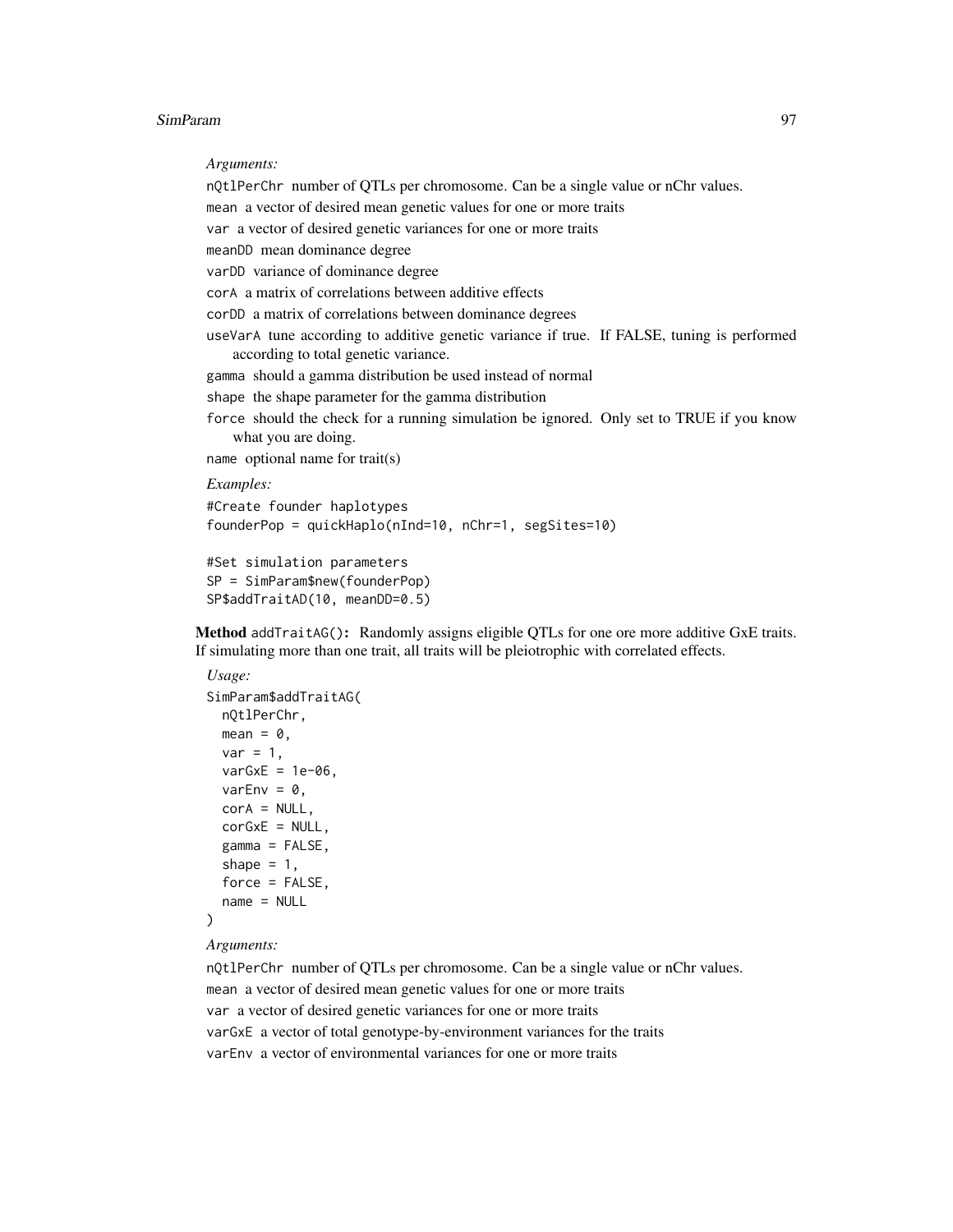```
corA a matrix of correlations between additive effects
corGxE a matrix of correlations between GxE effects
gamma should a gamma distribution be used instead of normal
shape the shape parameter for the gamma distribution
force should the check for a running simulation be ignored. Only set to TRUE if you know
   what you are doing.
name optional name for trait(s)
Examples:
#Create founder haplotypes
founderPop = quickHaplo(nInd=10, nChr=1, segSites=10)
```

```
#Set simulation parameters
SP = SimParam$new(founderPop)
SP$addTraitAG(10, varGxE=2)
```
<span id="page-97-0"></span>Method addTraitADG(): Randomly assigns eligible QTLs for a trait with dominance and GxE.

```
Usage:
SimParam$addTraitADG(
 nQtlPerChr,
 mean = 0,
 var = 1,
 varEnv = \theta,
 varGxE = 1e-06,
 meanDD = 0,
 varDD = 0,
 corA = NULL,
  corDD = NULL,corGxE = NULL,useVarA = TRUE,gamma = FALSE,
  shape = 1,
  force = FALSE,
 name = NULL)
```
#### *Arguments:*

nQtlPerChr number of QTLs per chromosome. Can be a single value or nChr values. mean a vector of desired mean genetic values for one or more traits var a vector of desired genetic variances for one or more traits varEnv a vector of environmental variances for one or more traits varGxE a vector of total genotype-by-environment variances for the traits meanDD mean dominance degree varDD variance of dominance degree corA a matrix of correlations between additive effects corDD a matrix of correlations between dominance degrees corGxE a matrix of correlations between GxE effects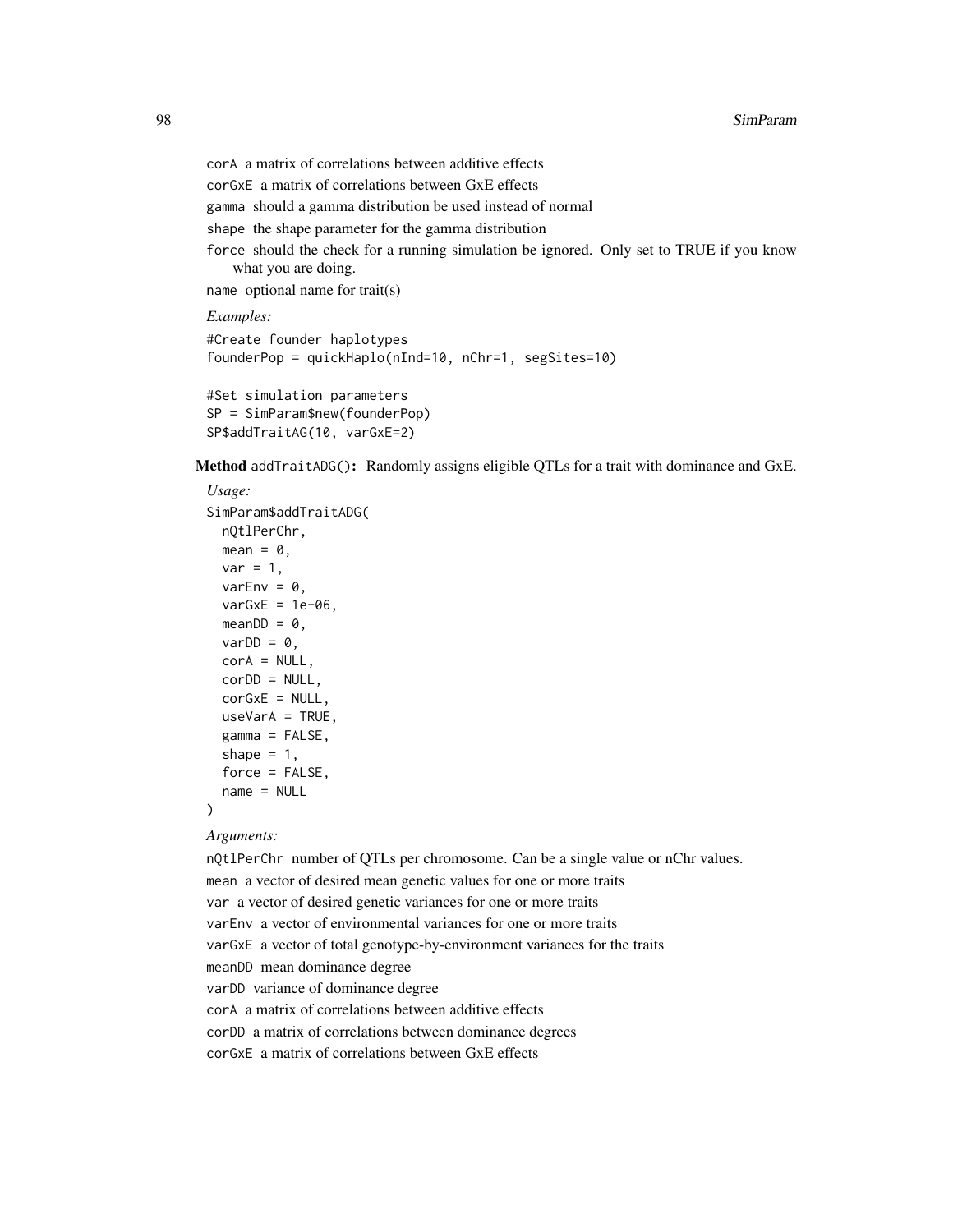useVarA tune according to additive genetic variance if true gamma should a gamma distribution be used instead of normal shape the shape parameter for the gamma distribution force should the check for a running simulation be ignored. Only set to TRUE if you know what you are doing. name optional name for trait(s) *Examples:* #Create founder haplotypes founderPop = quickHaplo(nInd=10, nChr=1, segSites=10) #Set simulation parameters

SP = SimParam\$new(founderPop) SP\$addTraitADG(10, meanDD=0.5, varGxE=2)

<span id="page-98-0"></span>Method addTraitAE(): Randomly assigns eligible QTLs for one or more additive and epistasis traits. If simulating more than one trait, all traits will be pleiotrophic with correlated additive effects.

```
Usage:
SimParam$addTraitAE(
 nQtlPerChr,
 mean = 0,
 var = 1,
 relAA = 0,
  corA = NULL,corAA = NULL,useVarA = TRUE,gamma = FALSE,shape = 1,
  force = FALSE.
  name = NULL
\lambda
```
*Arguments:*

nQtlPerChr number of QTLs per chromosome. Can be a single value or nChr values.

mean a vector of desired mean genetic values for one or more traits

var a vector of desired genetic variances for one or more traits

relAA the relative value of additive-by-additive variance compared to additive variance in a diploid organism with allele frequency 0.5

corA a matrix of correlations between additive effects

corAA a matrix of correlations between additive-by-additive effects

- useVarA tune according to additive genetic variance if true. If FALSE, tuning is performed according to total genetic variance.
- gamma should a gamma distribution be used instead of normal

shape the shape parameter for the gamma distribution

force should the check for a running simulation be ignored. Only set to TRUE if you know what you are doing.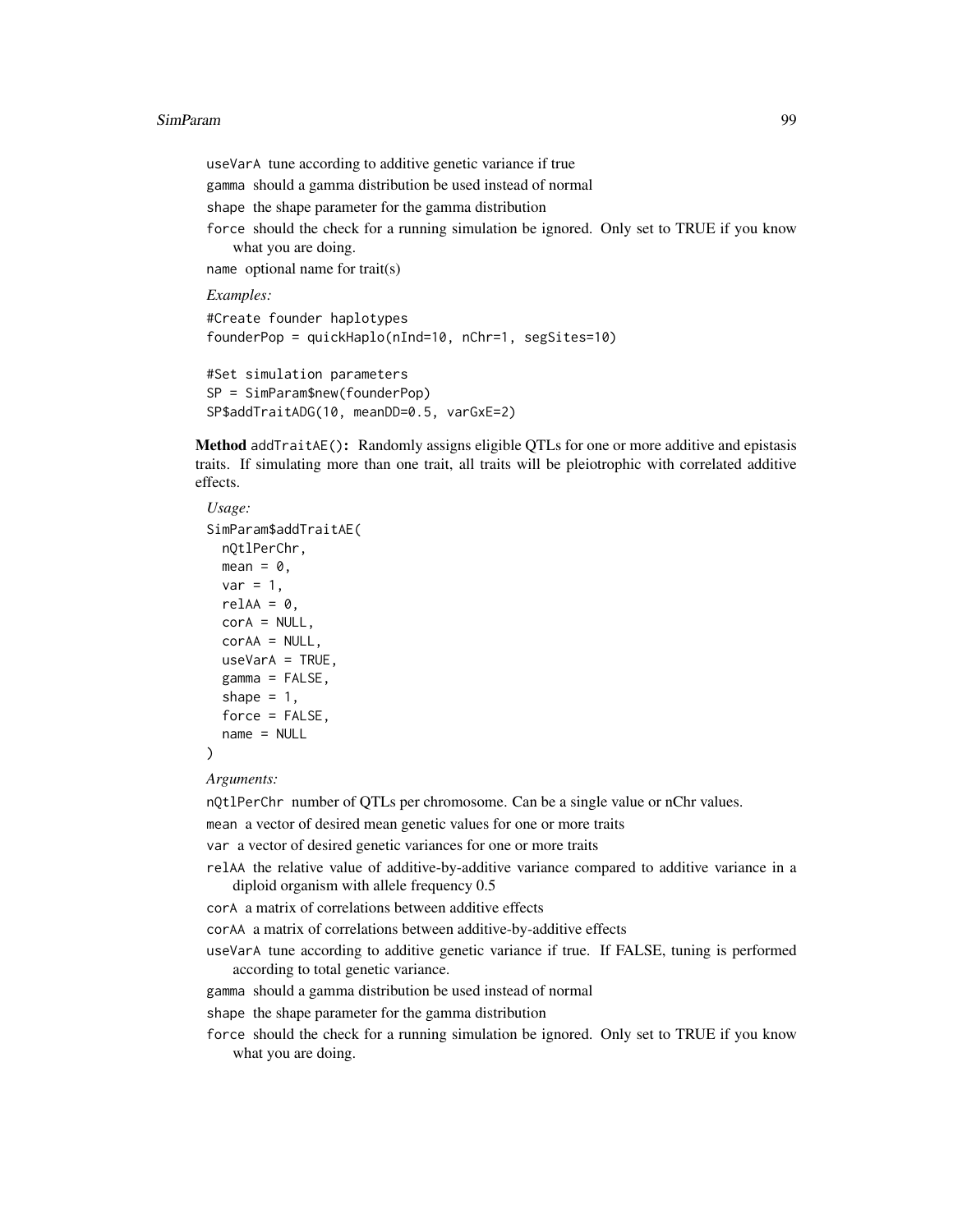```
name optional name for trait(s)
```
*Examples:*

```
#Create founder haplotypes
founderPop = quickHaplo(nInd=10, nChr=1, segSites=10)
```
<span id="page-99-0"></span>Method addTraitADE(): Randomly assigns eligible QTLs for one or more traits with dominance and epistasis. If simulating more than one trait, all traits will be pleiotrophic with correlated effects.

```
Usage:
SimParam$addTraitADE(
 nQtlPerChr,
 mean = 0,
 var = 1,
 meanDD = 0,
 varDD = 0,
 relAA = 0,
  corA = NULL,
 corDD = NULL,corAA = NULL,
 useVarA = TRUE,
  gamma = FALSE,
  shape = 1,
  force = FALSE,name = NULL
)
```
*Arguments:*

nQtlPerChr number of QTLs per chromosome. Can be a single value or nChr values.

mean a vector of desired mean genetic values for one or more traits

var a vector of desired genetic variances for one or more traits

meanDD mean dominance degree

varDD variance of dominance degree

relAA the relative value of additive-by-additive variance compared to additive variance in a diploid organism with allele frequency 0.5

corA a matrix of correlations between additive effects

corDD a matrix of correlations between dominance degrees

corAA a matrix of correlations between additive-by-additive effects

useVarA tune according to additive genetic variance if true. If FALSE, tuning is performed according to total genetic variance.

gamma should a gamma distribution be used instead of normal

shape the shape parameter for the gamma distribution

force should the check for a running simulation be ignored. Only set to TRUE if you know what you are doing.

name optional name for trait(s)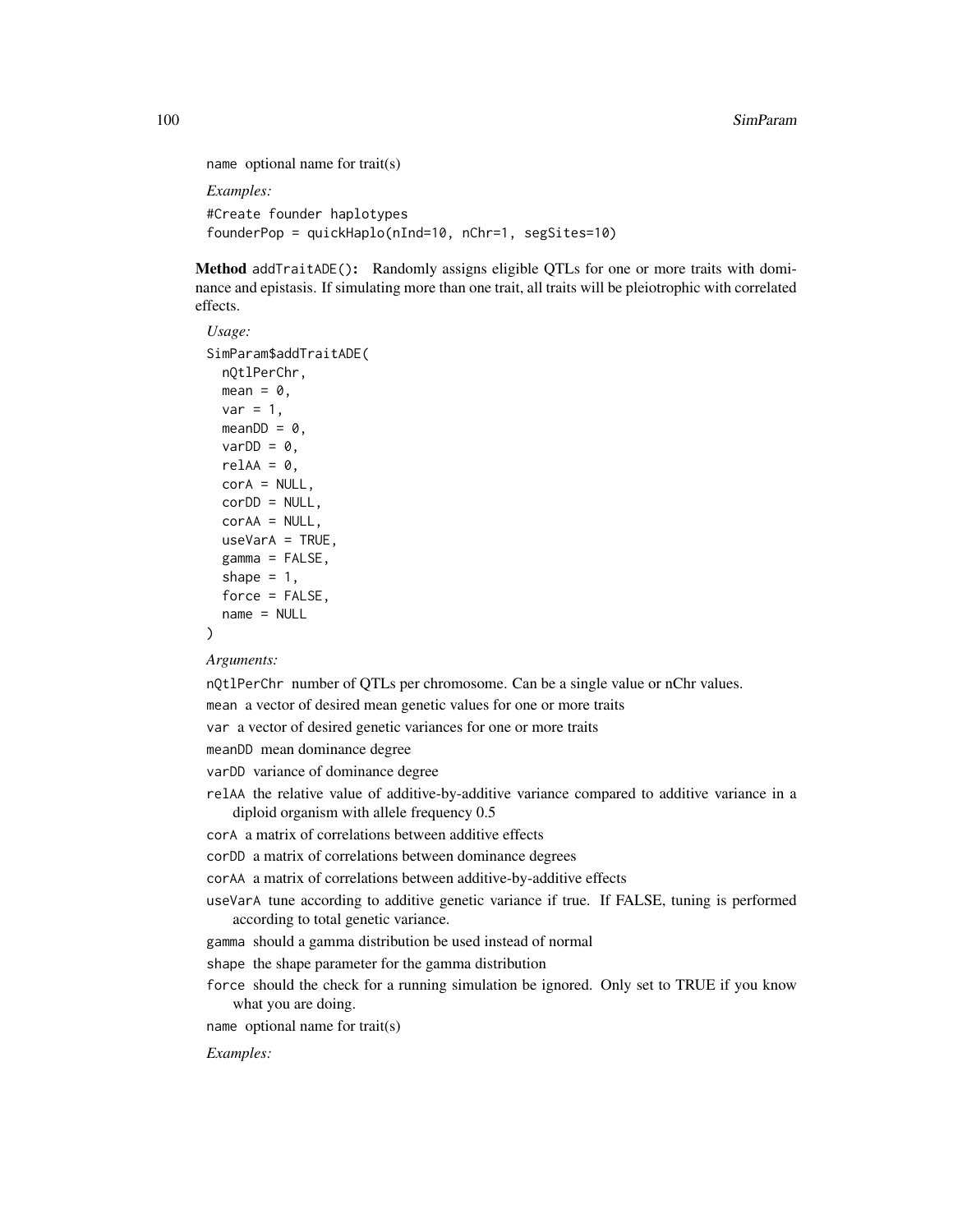```
#Create founder haplotypes
founderPop = quickHaplo(nInd=10, nChr=1, segSites=10)
#Set simulation parameters
SP = SimParam$new(founderPop)
SP$addTraitADE(10)
```
<span id="page-100-0"></span>Method addTraitAEG(): Randomly assigns eligible QTLs for one or more additive and epistasis GxE traits. If simulating more than one trait, all traits will be pleiotrophic with correlated effects.

```
Usage:
SimParam$addTraitAEG(
 nQtlPerChr,
  mean = 0,
 var = 1,
  relAA = 0,
  varGxE = 1e-06,
 varEnv = \theta,
 corA = NULL,corAA = NULL,corGxE = NULL,useVarA = TRUE,
  gamma = FALSE,shape = 1,
  force = FALSE,name = NULL
)
```
*Arguments:*

nQtlPerChr number of QTLs per chromosome. Can be a single value or nChr values.

mean a vector of desired mean genetic values for one or more traits

var a vector of desired genetic variances for one or more traits

relAA the relative value of additive-by-additive variance compared to additive variance in a diploid organism with allele frequency 0.5

varGxE a vector of total genotype-by-environment variances for the traits

varEnv a vector of environmental variances for one or more traits

corA a matrix of correlations between additive effects

corAA a matrix of correlations between additive-by-additive effects

corGxE a matrix of correlations between GxE effects

useVarA tune according to additive genetic variance if true. If FALSE, tuning is performed according to total genetic variance.

gamma should a gamma distribution be used instead of normal

shape the shape parameter for the gamma distribution

force should the check for a running simulation be ignored. Only set to TRUE if you know what you are doing.

name optional name for trait(s)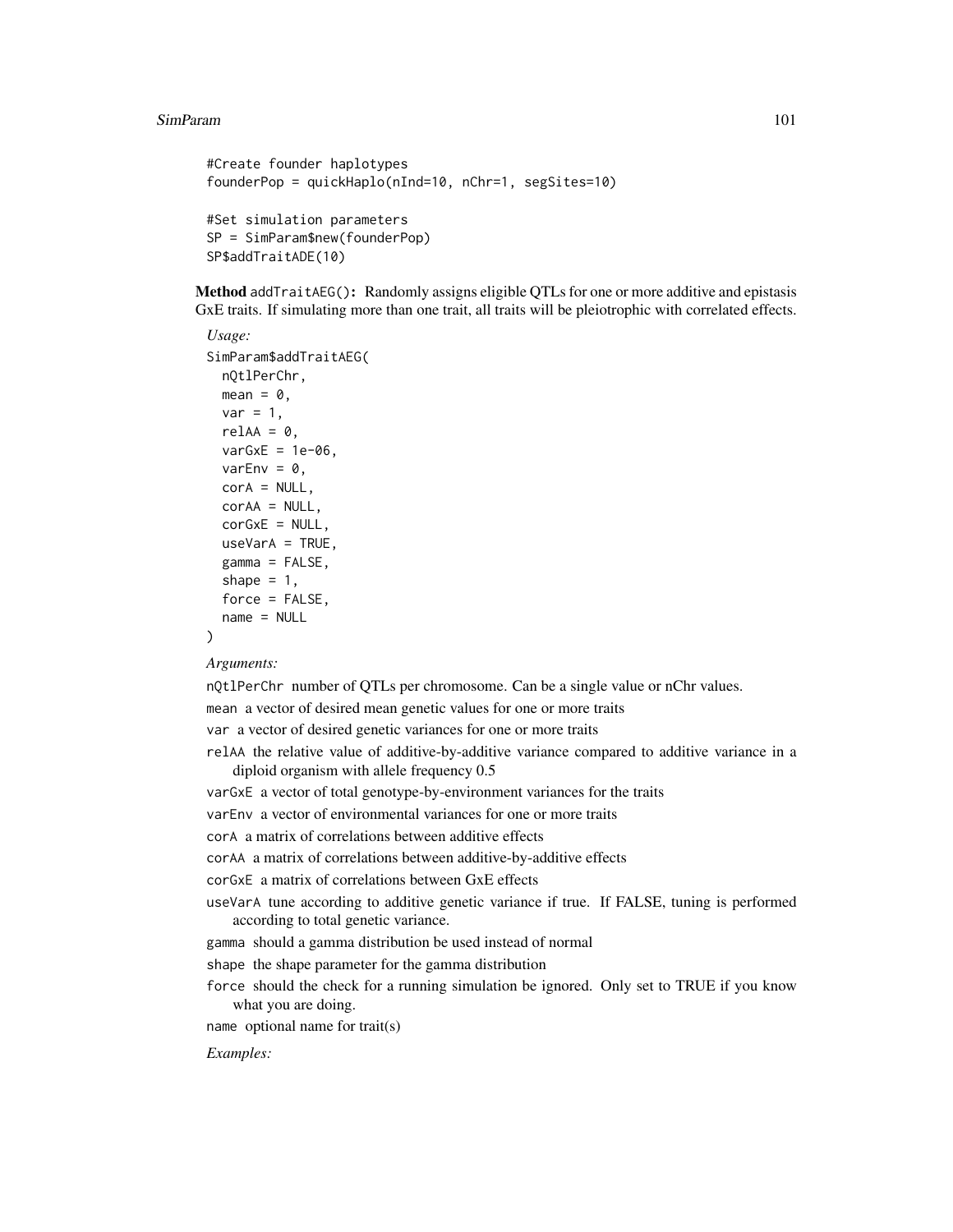```
#Create founder haplotypes
founderPop = quickHaplo(nInd=10, nChr=1, segSites=10)
#Set simulation parameters
SP = SimParam$new(founderPop)
SP$addTraitAEG(10, varGxE=2)
```
<span id="page-101-0"></span>Method addTraitADEG(): Randomly assigns eligible QTLs for a trait with dominance, epistasis and GxE.

```
Usage:
SimParam$addTraitADEG(
 nQtlPerChr,
 mean = 0,
 var = 1,
 varEnv = 0,
 varGxE = 1e-06,
 meanDD = 0,
 varDD = 0,
 relAA = 0,
 corA = NULL,corDD = NULL,corAA = NULL,
 corGxE = NULL,useVarA = TRUE,
  gamma = FALSE,
  shape = 1,
  force = FALSE,
  name = NULL
```

```
)
```
*Arguments:*

nQtlPerChr number of QTLs per chromosome. Can be a single value or nChr values. mean a vector of desired mean genetic values for one or more traits var a vector of desired genetic variances for one or more traits varEnv a vector of environmental variances for one or more traits varGxE a vector of total genotype-by-environment variances for the traits

- meanDD mean dominance degree
- varDD variance of dominance degree
- relAA the relative value of additive-by-additive variance compared to additive variance in a diploid organism with allele frequency 0.5

corA a matrix of correlations between additive effects

corDD a matrix of correlations between dominance degrees

corAA a matrix of correlations between additive-by-additive effects

corGxE a matrix of correlations between GxE effects

useVarA tune according to additive genetic variance if true

gamma should a gamma distribution be used instead of normal

shape the shape parameter for the gamma distribution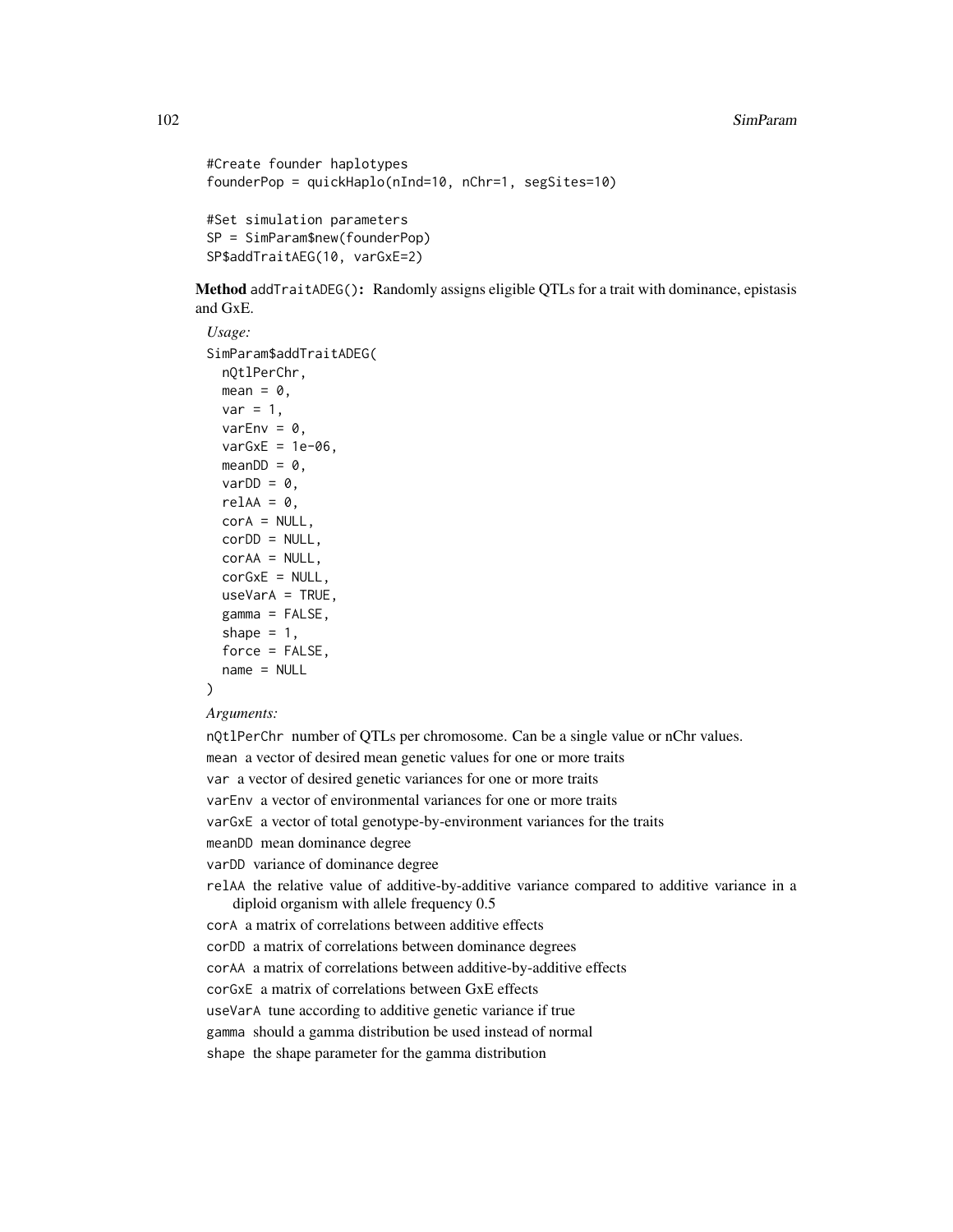force should the check for a running simulation be ignored. Only set to TRUE if you know what you are doing.

name optional name for trait(s)

*Examples:*

```
#Create founder haplotypes
founderPop = quickHaplo(nInd=10, nChr=1, segSites=10)
```

```
#Set simulation parameters
SP = SimParam$new(founderPop)
SP$addTraitADEG(10, meanDD=0.5, varGxE=2)
```
<span id="page-102-0"></span>Method manAddTrait(): Manually add a new trait to the simulation. Trait must be formatted as a [LociMap-class](#page-27-0). If the trait is not already formatted, consider using importTrait.

*Usage:*

```
SimParam$manAddTrait(lociMap, varE = NA_real_, force = FALSE)
```
*Arguments:*

lociMap a new object descended from [LociMap-class](#page-27-0)

varE default error variance for phenotype, optional

force should the check for a running simulation be ignored. Only set to TRUE if you know what you are doing

<span id="page-102-1"></span>Method importTrait(): Manually add a new trait(s) to the simulation. Unlike the manAddTrait function, this function does not require formatting the trait as a [LociMap-class](#page-27-0). The formatting is performed automatically for the user, with more user friendly data.frames or matrices taken as inputs. This function only works for A and AD trait types.

```
Usage:
SimParam$importTrait(
 markerNames,
  addEff,
  domEff = NULL,
  intercept = NULL,
 name = NULL,varE = NULL.
  force = FALSE
)
```
*Arguments:*

markerNames a vector of names for the QTL

addEff a matrix of additive effects (nLoci x nTraits). Alternatively, a vector of length nLoci can be supplied for a single trait.

domEff optional dominance effects for each locus

intercept optional intercepts for each trait

name optional name(s) for the trait(s)

- varE default error variance for phenotype, optional
- <span id="page-102-2"></span>force should the check for a running simulation be ignored. Only set to TRUE if you know what you are doing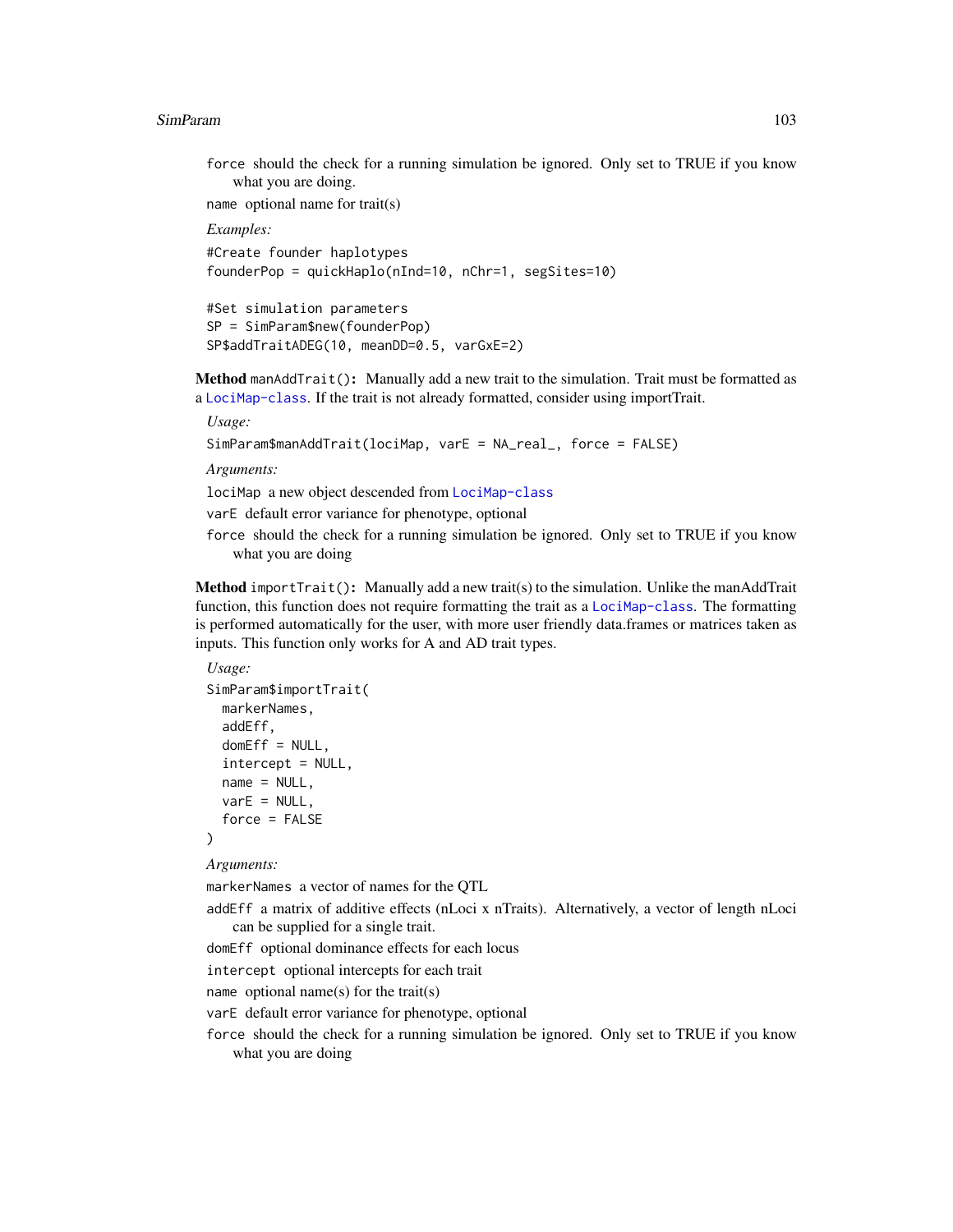Method switchTrait(): Switch a trait in the simulation.

*Usage:*

```
SimParam$switchTrait(traitPos, lociMap, varE = NA_real_, force = FALSE)
```
*Arguments:*

traitPos an integer indicate which trait to switch

lociMap a new object descended from [LociMap-class](#page-27-0)

varE default error variance for phenotype, optional

force should the check for a running simulation be ignored. Only set to TRUE if you know what you are doing

<span id="page-103-0"></span>Method removeTrait(): Remove a trait from the simulation

*Usage:*

SimParam\$removeTrait(traits, force = FALSE)

*Arguments:*

traits an integer vector indicating which traits to remove

force should the check for a running simulation be ignored. Only set to TRUE if you know what you are doing

<span id="page-103-1"></span>Method setVarE(): Defines a default value for error variances in the simulation.

*Usage:*

SimParam\$setVarE(h2 = NULL, H2 = NULL, varE = NULL)

*Arguments:*

h2 a vector of desired narrow-sense heritabilities

H2 a vector of desired broad-sense heritabilities

varE a vector or matrix of error variances

*Examples:*

```
#Create founder haplotypes
founderPop = quickHaplo(nInd=10, nChr=1, segSites=10)
```

```
#Set simulation parameters
SP = SimParam$new(founderPop)
SP$addTraitA(10)
SP$setVarE(h2=0.5)
```
<span id="page-103-2"></span>Method setCorE(): Defines a correlation structure for default error variances. You must call setVarE first to define the default error variances.

*Usage:* SimParam\$setCorE(corE) *Arguments:* corE a correlation matrix for the error variances *Examples:*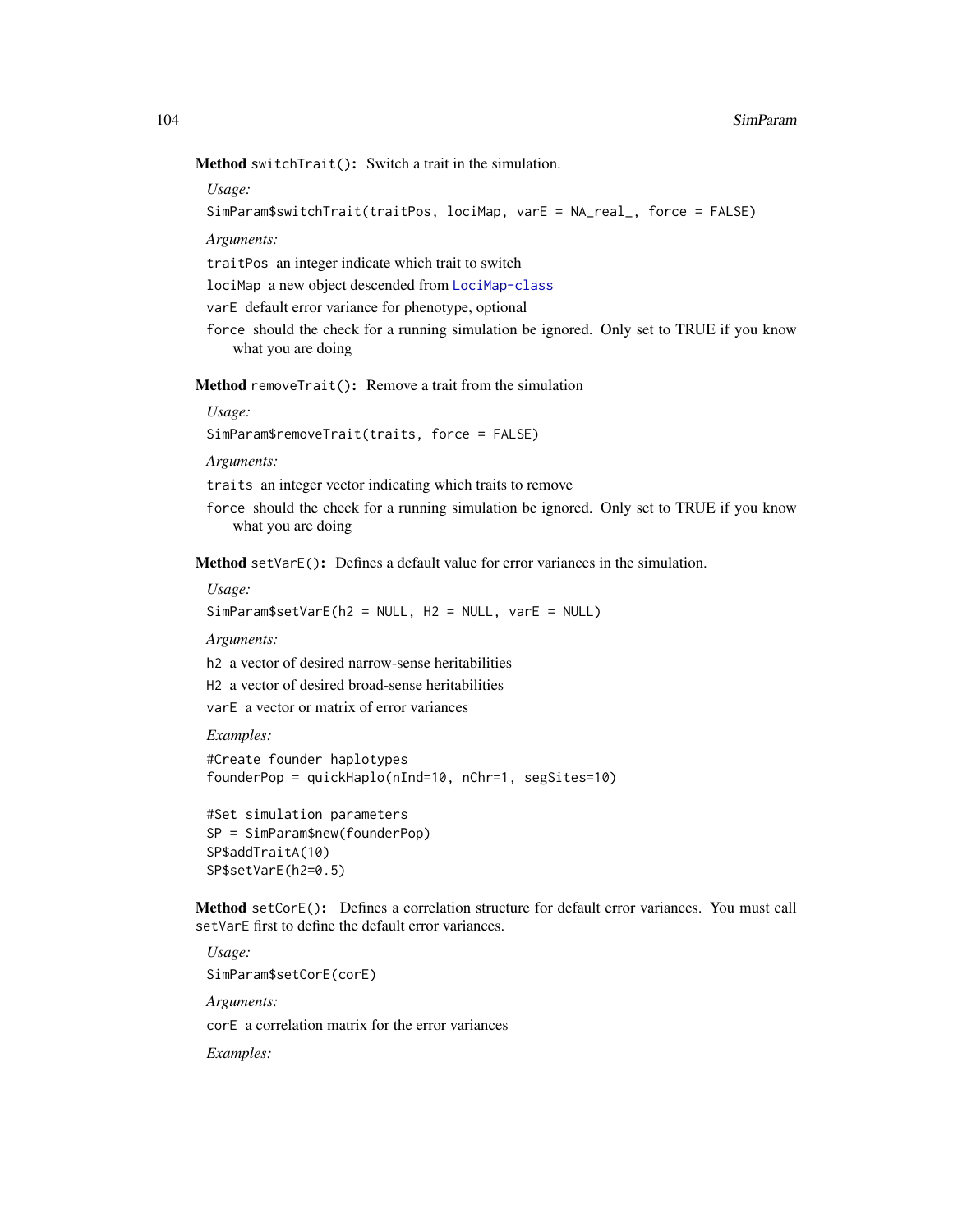```
#Create founder haplotypes
founderPop = quickHaplo(nInd=10, nChr=1, segSites=10)
#Set simulation parameters
SP = SimParam$new(founderPop)
SP$addTraitA(10, mean=c(0,0), var=c(1,1), corA=diag(2))
SP$setVarE(varE=c(1,1))
E = 0.5 * diag(2) + 0.5 #Positively correlated error
SP$setCorE(E)
```
<span id="page-104-0"></span>Method rescaleTraits(): Linearly scales all traits to achieve desired values of means and variances in the founder population.

```
Usage:
SimParam$rescaleTraits(
  mean = 0,
  var = 1,
  varEnv = 0,
  varGxE = 1e-06.
  useVarA = TRUE
\lambdaArguments:
mean a vector of new trait means
var a vector of new trait variances
varEnv a vector of new environmental variances
varGxE a vector of new GxE variances
useVarA tune according to additive genetic variance if true
Examples:
#Create founder haplotypes
founderPop = quickHaplo(nInd=10, nChr=1, segSites=10)
#Set simulation parameters
SP = SimParam$new(founderPop)
SP$addTraitA(10)
#Create population
pop = newPop(founderPop, simParam=SP)
meanG(pop)
#Change mean to 1
SP$rescaleTraits(mean=1)
```

```
#Run resetPop for change to take effect
pop = resetPop(pop, simParam=SP)
meanG(pop)
```
<span id="page-104-1"></span>Method setRecombRatio(): Set the relative recombination rates between males and females. This allows for sex-specific recombination rates, under the assumption of equivalent recombination landscapes.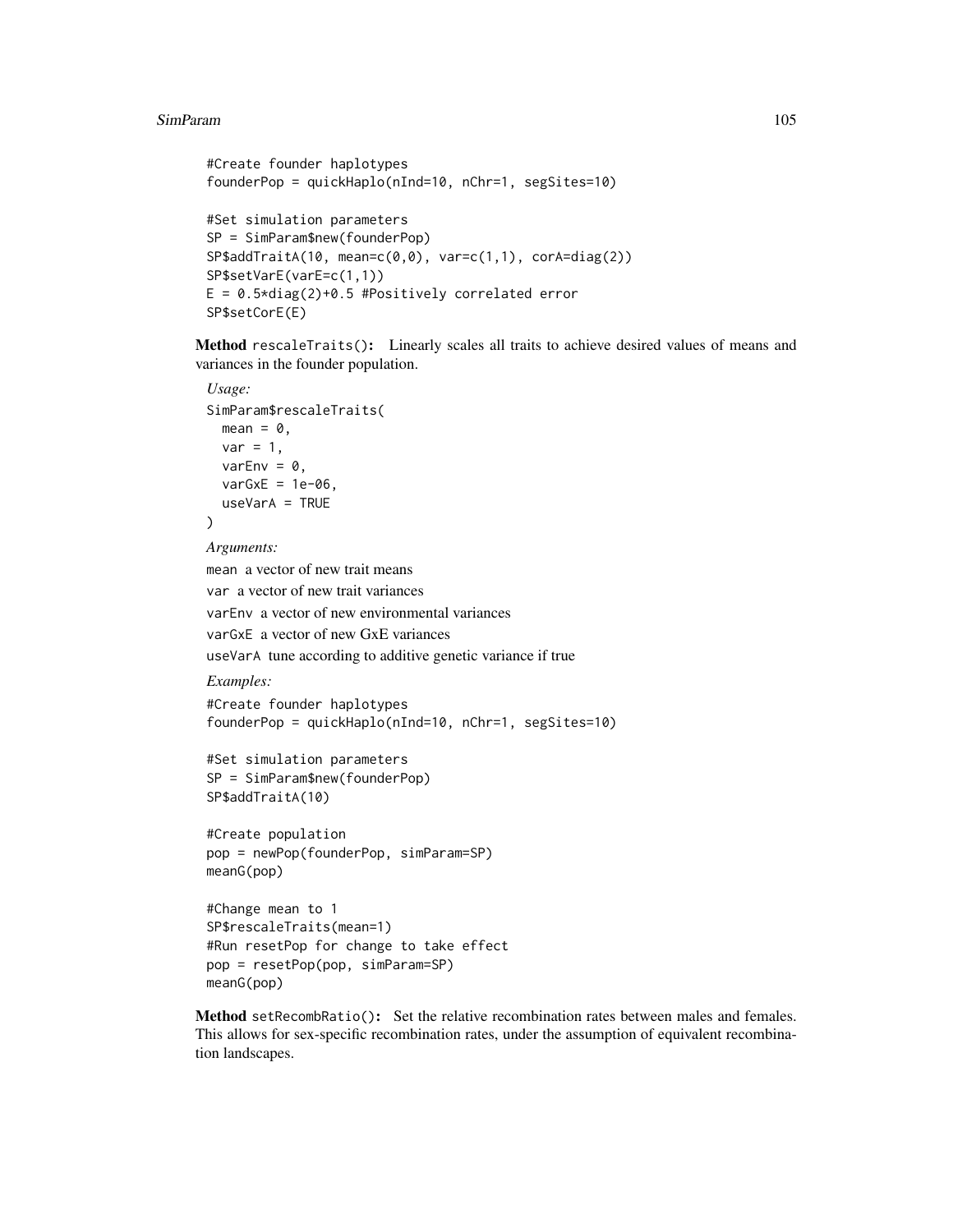#### *Usage:*

SimParam\$setRecombRatio(femaleRatio)

*Arguments:*

femaleRatio relative ratio of recombination in females compared to males. A value of 2 indicate twice as much recombination in females. The value must be greater than 0. (default is 1)

*Examples:*

```
#Create founder haplotypes
founderPop = quickHaplo(nInd=10, nChr=1, segSites=10)
```

```
#Set simulation parameters
SP = SimParam$new(founderPop)
SP$setRecombRatio(2) #Twice as much recombination in females
```
<span id="page-105-0"></span>Method switchGenMap(): Replaces existing genetic map.

*Usage:*

SimParam\$switchGenMap(genMap, centromere = NULL)

*Arguments:*

- genMap a list of length nChr containing numeric vectors for the position of each segregating site on a chromosome.
- centromere a numeric vector of centromere positions. If NULL, the centromere are assumed to be metacentric.

<span id="page-105-1"></span>Method switchFemaleMap(): Replaces existing female genetic map.

*Usage:*

```
SimParam$switchFemaleMap(genMap, centromere = NULL)
```
*Arguments:*

- genMap a list of length nChr containing numeric vectors for the position of each segregating site on a chromosome.
- centromere a numeric vector of centromere positions. If NULL, the centromere are assumed to be metacentric.

<span id="page-105-2"></span>Method switchMaleMap(): Replaces existing male genetic map.

*Usage:*

```
SimParam$switchMaleMap(genMap, centromere = NULL)
```
*Arguments:*

- genMap a list of length nChr containing numeric vectors for the position of each segregating site on a chromosome.
- centromere a numeric vector of centromere positions. If NULL, the centromere are assumed to be metacentric.

<span id="page-105-3"></span>Method addToRec(): For internal use only.

#### *Usage:*

```
SimParam$addToRec(lastId, id, mother, father, isDH, hist, ploidy)
```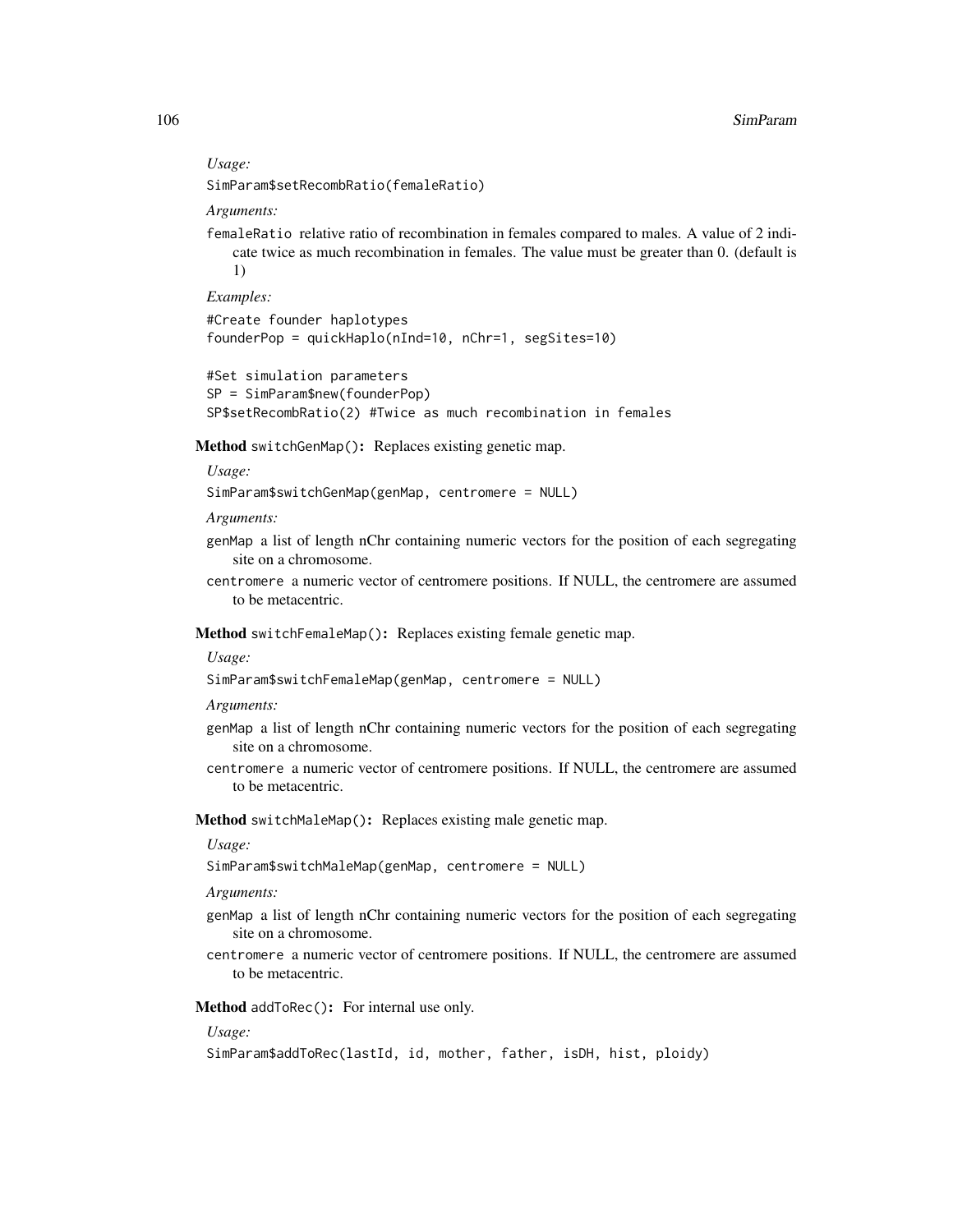*Arguments:*

lastId ID of last individual id the name of each individual mother vector of mother iids father vector of father iids isDH indicator for DH lines hist new recombination history ploidy ploidy level

<span id="page-106-0"></span>Method ibdHaplo(): For internal use only.

*Usage:* SimParam\$ibdHaplo(iid) *Arguments:* iid internal ID

<span id="page-106-1"></span>Method updateLastId(): For internal use only.

*Usage:* SimParam\$updateLastId(lastId) *Arguments:* lastId last ID assigned

<span id="page-106-2"></span>Method addToPed(): For internal use only.

## *Usage:* SimParam\$addToPed(lastId, id, mother, father, isDH) *Arguments:* lastId ID of last individual id the name of each individual mother vector of mother iids father vector of father iids isDH indicator for DH lines

<span id="page-106-3"></span>Method clone(): The objects of this class are cloneable with this method.

*Usage:* SimParam\$clone(deep = FALSE) *Arguments:* deep Whether to make a deep clone.

### Note

By default the founder population is the population used to initalize the SimParam object. This population can be changed by replacing the population in the founderPop slot. You must run [resetPop](#page-56-0) on any existing populations to obtain the new trait values.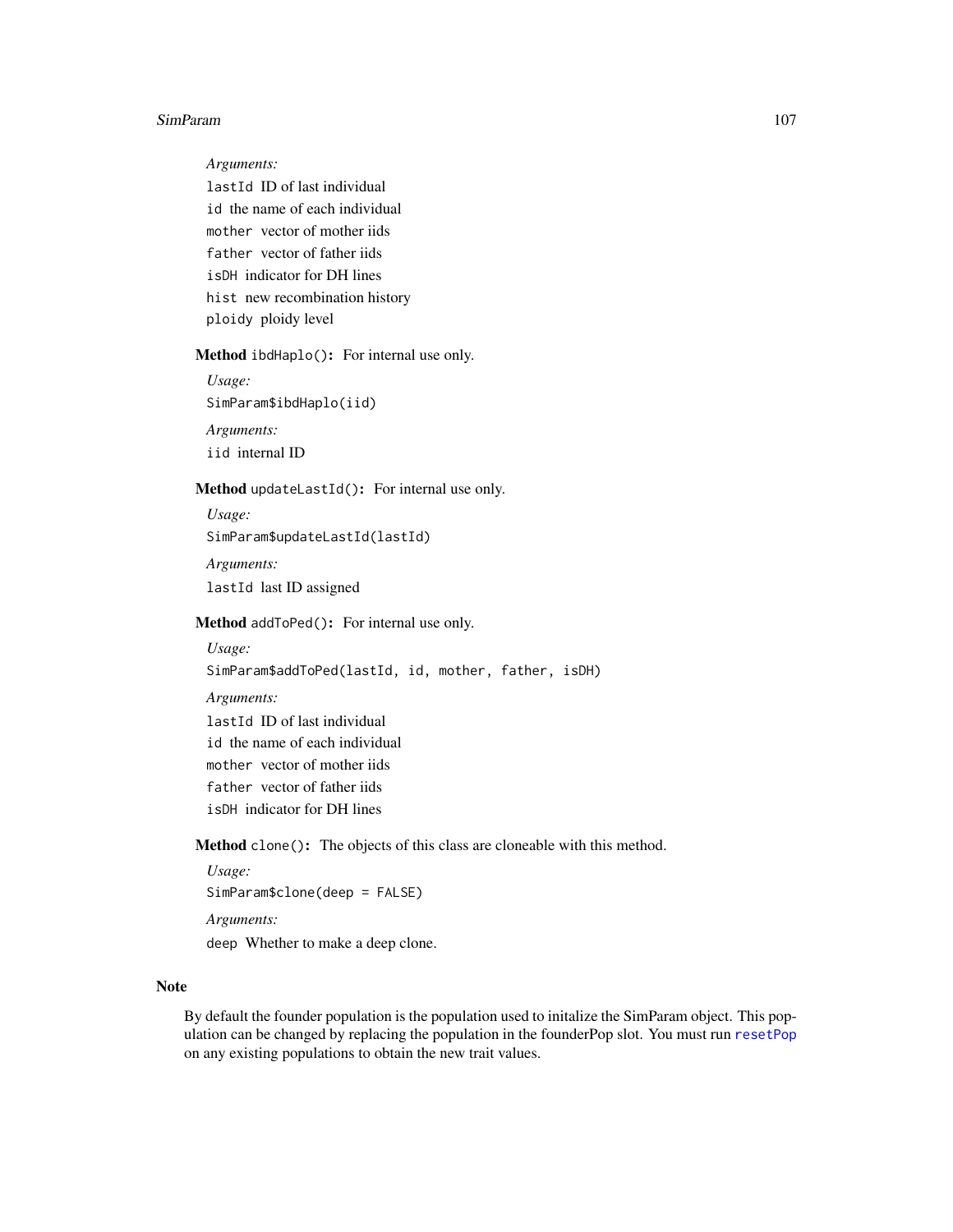```
## ------------------------------------------------
## Method `SimParam$new`
## ------------------------------------------------
#Create founder haplotypes
founderPop = quickHaplo(nInd=10, nChr=1, segSites=10)
#Set simulation parameters
SP = SimParam$new(founderPop)
## ------------------------------------------------
## Method `SimParam$setTrackPed`
## ------------------------------------------------
#Create founder haplotypes
founderPop = quickHaplo(nInd=10, nChr=1, segSites=10)
#Set simulation parameters
SP = SimParam$new(founderPop)
SP$setTrackPed(TRUE)
## ------------------------------------------------
## Method `SimParam$setTrackRec`
## ------------------------------------------------
#Create founder haplotypes
founderPop = quickHaplo(nInd=10, nChr=1, segSites=10)
#Set simulation parameters
SP = SimParam$new(founderPop)
SP$setTrackRec(TRUE)
## ------------------------------------------------
## Method `SimParam$resetPed`
## ------------------------------------------------
#Create founder haplotypes
founderPop = quickHaplo(nInd=10, nChr=1, segSites=10)
#Set simulation parameters
SP = SimParam$new(founderPop)
#Create population
pop = newPop(founderPop, simParam=SP)
pop@id # 1:10
#Create another population after reseting pedigree
SP$resetPed()
pop2 = newPop(founderPop, simParam=SP)
pop2@id # 1:10
```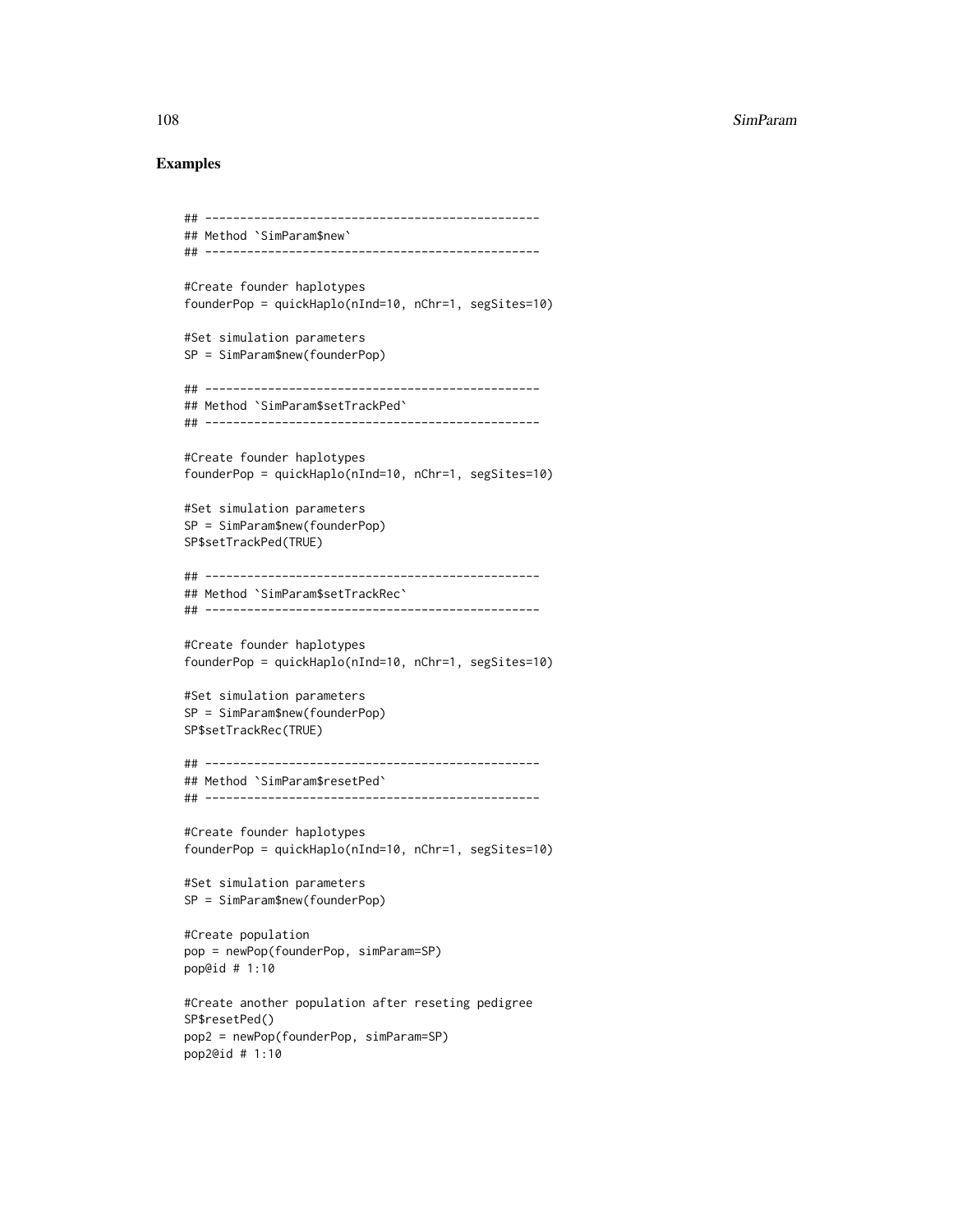#### SimParam 2009 and 2009 and 2009 and 2009 and 2009 and 2009 and 2009 and 2009 and 2009 and 2009 and 2009 and 200

```
## ------------------------------------------------
## Method `SimParam$restrSegSites`
## ------------------------------------------------
#Create founder haplotypes
founderPop = quickHaplo(nInd=10, nChr=1, segSites=10)
#Set simulation parameters
SP = SimParam$new(founderPop)
SP$restrSegSites(minQtlPerChr=5, minSnpPerChr=5)
## ------------------------------------------------
## Method `SimParam$setSexes`
## ------------------------------------------------
#Create founder haplotypes
founderPop = quickHaplo(nInd=10, nChr=1, segSites=10)
#Set simulation parameters
SP = SimParam$new(founderPop)
SP$setSexes("yes_sys")
## ------------------------------------------------
## Method `SimParam$addSnpChip`
## ------------------------------------------------
#Create founder haplotypes
founderPop = quickHaplo(nInd=10, nChr=1, segSites=10)
#Set simulation parameters
SP = SimParam$new(founderPop)
SP$addSnpChip(10)
## ------------------------------------------------
## Method `SimParam$addTraitA`
## ------------------------------------------------
#Create founder haplotypes
founderPop = quickHaplo(nInd=10, nChr=1, segSites=10)
#Set simulation parameters
SP = SimParam$new(founderPop)
SP$addTraitA(10)
## ------------------------------------------------
## Method `SimParam$addTraitAD`
## ------------------------------------------------
#Create founder haplotypes
founderPop = quickHaplo(nInd=10, nChr=1, segSites=10)
#Set simulation parameters
```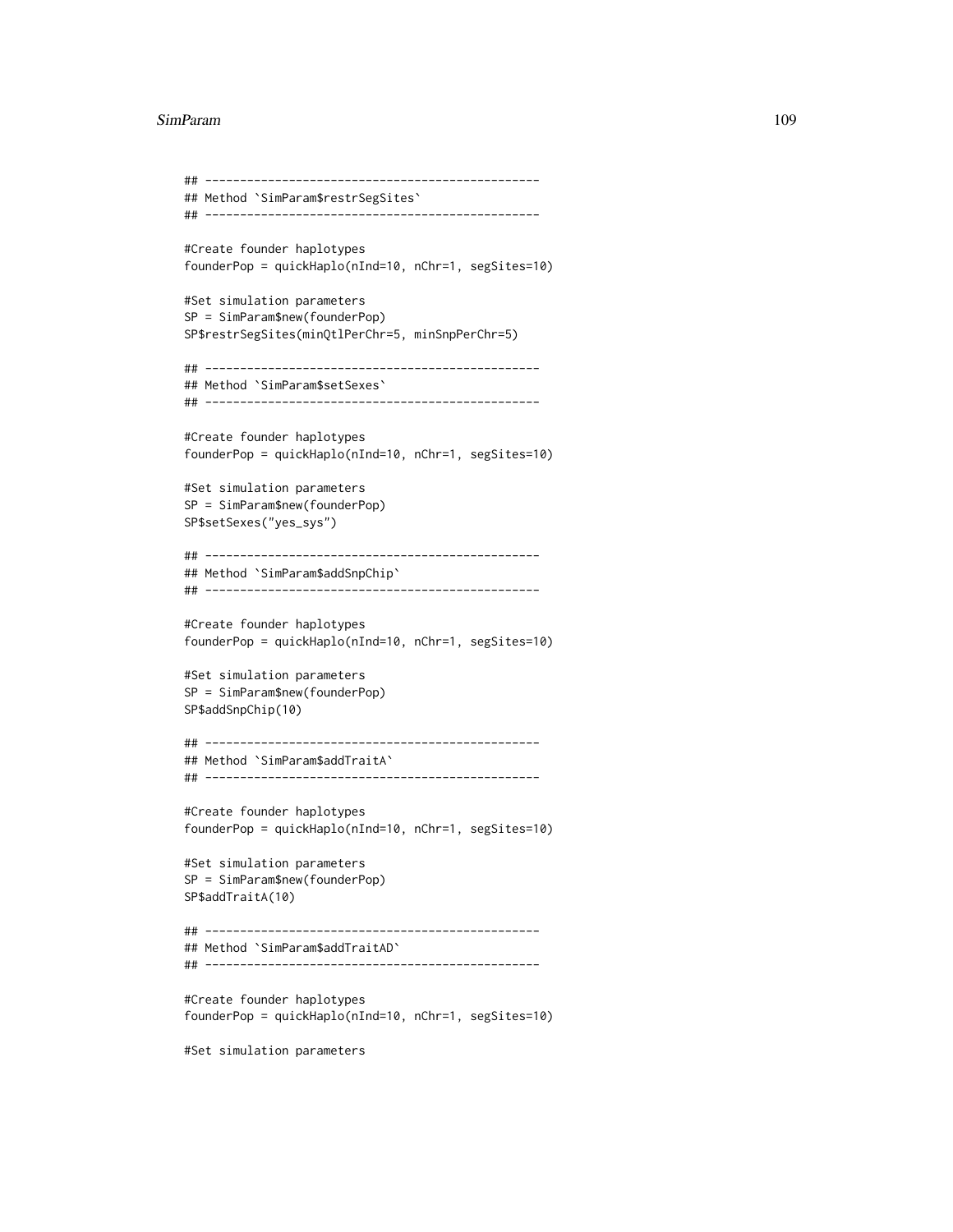```
SP = SimParam$new(founderPop)
SP$addTraitAD(10, meanDD=0.5)
## ------------------------------------------------
## Method `SimParam$addTraitAG`
## ------------------------------------------------
#Create founder haplotypes
founderPop = quickHaplo(nInd=10, nChr=1, segSites=10)
#Set simulation parameters
SP = SimParam$new(founderPop)
SP$addTraitAG(10, varGxE=2)
## ------------------------------------------------
## Method `SimParam$addTraitADG`
## ------------------------------------------------
#Create founder haplotypes
founderPop = quickHaplo(nInd=10, nChr=1, segSites=10)
#Set simulation parameters
SP = SimParam$new(founderPop)
SP$addTraitADG(10, meanDD=0.5, varGxE=2)
## ------------------------------------------------
## Method `SimParam$addTraitAE`
## ------------------------------------------------
#Create founder haplotypes
founderPop = quickHaplo(nInd=10, nChr=1, segSites=10)
## ------------------------------------------------
## Method `SimParam$addTraitADE`
## ------------------------------------------------
#Create founder haplotypes
founderPop = quickHaplo(nInd=10, nChr=1, segSites=10)
#Set simulation parameters
SP = SimParam$new(founderPop)
SP$addTraitADE(10)
## ------------------------------------------------
## Method `SimParam$addTraitAEG`
## ------------------------------------------------
#Create founder haplotypes
founderPop = quickHaplo(nInd=10, nChr=1, segSites=10)
#Set simulation parameters
```

```
SP = SimParam$new(founderPop)
SP$addTraitAEG(10, varGxE=2)
```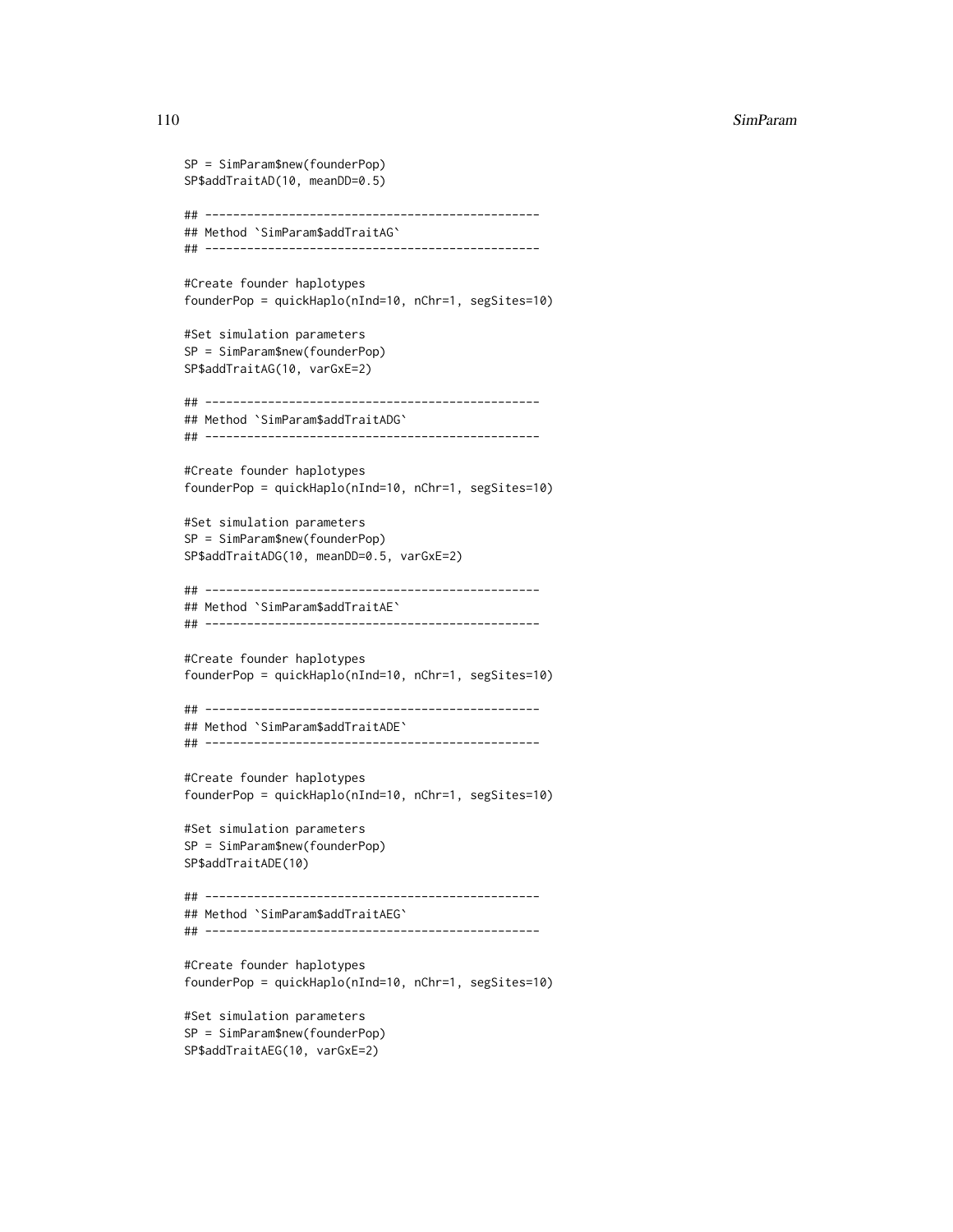#### SimParam 111

```
## ------------------------------------------------
## Method `SimParam$addTraitADEG`
## ------------------------------------------------
#Create founder haplotypes
founderPop = quickHaplo(nInd=10, nChr=1, segSites=10)
#Set simulation parameters
SP = SimParam$new(founderPop)
SP$addTraitADEG(10, meanDD=0.5, varGxE=2)
## ------------------------------------------------
## Method `SimParam$setVarE`
## ------------------------------------------------
#Create founder haplotypes
founderPop = quickHaplo(nInd=10, nChr=1, segSites=10)
#Set simulation parameters
SP = SimParam$new(founderPop)
SP$addTraitA(10)
SP$setVarE(h2=0.5)
## ------------------------------------------------
## Method `SimParam$setCorE`
## ------------------------------------------------
#Create founder haplotypes
founderPop = quickHaplo(nInd=10, nChr=1, segSites=10)
#Set simulation parameters
SP = SimParam$new(founderPop)
SP$addTraitA(10, mean=c(0,0), var=c(1,1), corA=diag(2))
SP$setVarE(varE=c(1,1))
E = 0.5 * diag(2) + 0.5 #Positively correlated error
SP$setCorE(E)
## ------------------------------------------------
## Method `SimParam$rescaleTraits`
## ------------------------------------------------
#Create founder haplotypes
founderPop = quickHaplo(nInd=10, nChr=1, segSites=10)
#Set simulation parameters
SP = SimParam$new(founderPop)
SP$addTraitA(10)
```

```
#Create population
pop = newPop(founderPop, simParam=SP)
meanG(pop)
```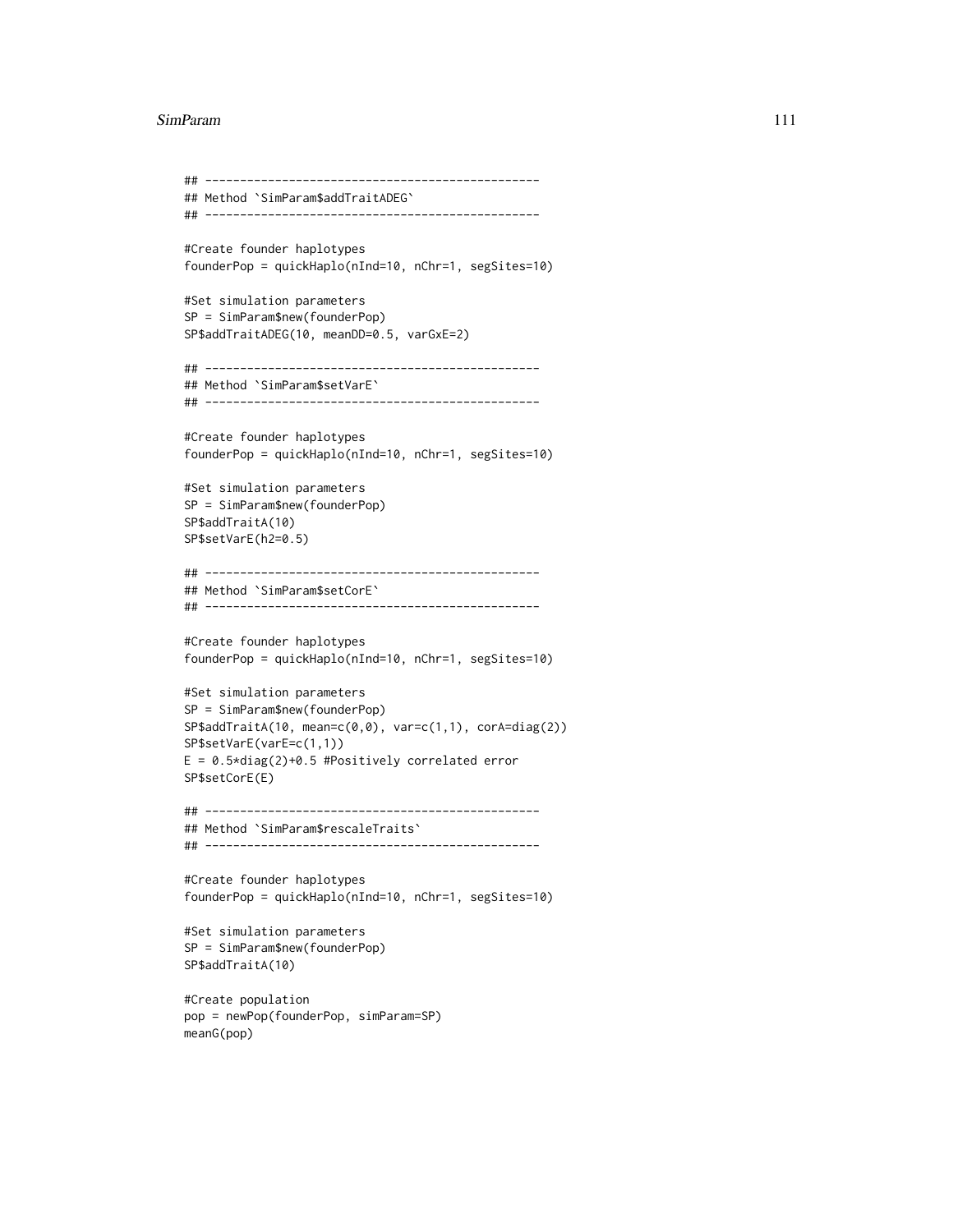#### <span id="page-111-0"></span>112 smithHazel

```
#Change mean to 1
SP$rescaleTraits(mean=1)
#Run resetPop for change to take effect
pop = resetPop(pop, simParam=SP)
meanG(pop)
## ------------------------------------------------
## Method `SimParam$setRecombRatio`
## ------------------------------------------------
#Create founder haplotypes
founderPop = quickHaplo(nInd=10, nChr=1, segSites=10)
#Set simulation parameters
SP = SimParam$new(founderPop)
SP$setRecombRatio(2) #Twice as much recombination in females
```
smithHazel *Calculate Smith-Hazel weights*

#### Description

Calculates weights for Smith-Hazel index given economice weights and phenotypic and genotypic variance-covariance matrices.

#### Usage

```
smithHazel(econWt, varG, varP)
```
#### Arguments

| econWt | vector of economic weights                |
|--------|-------------------------------------------|
| varG   | the genetic variance-covariance matrix    |
| varP   | the phenotypic variance-covariance matrix |

#### Value

a vector of weight for calculating index values

# Examples

```
G = 1.5 \times diag(2)-0.5E = diag(2)P = G+Ewt = c(1,1)smithHazel(wt, G, P)
```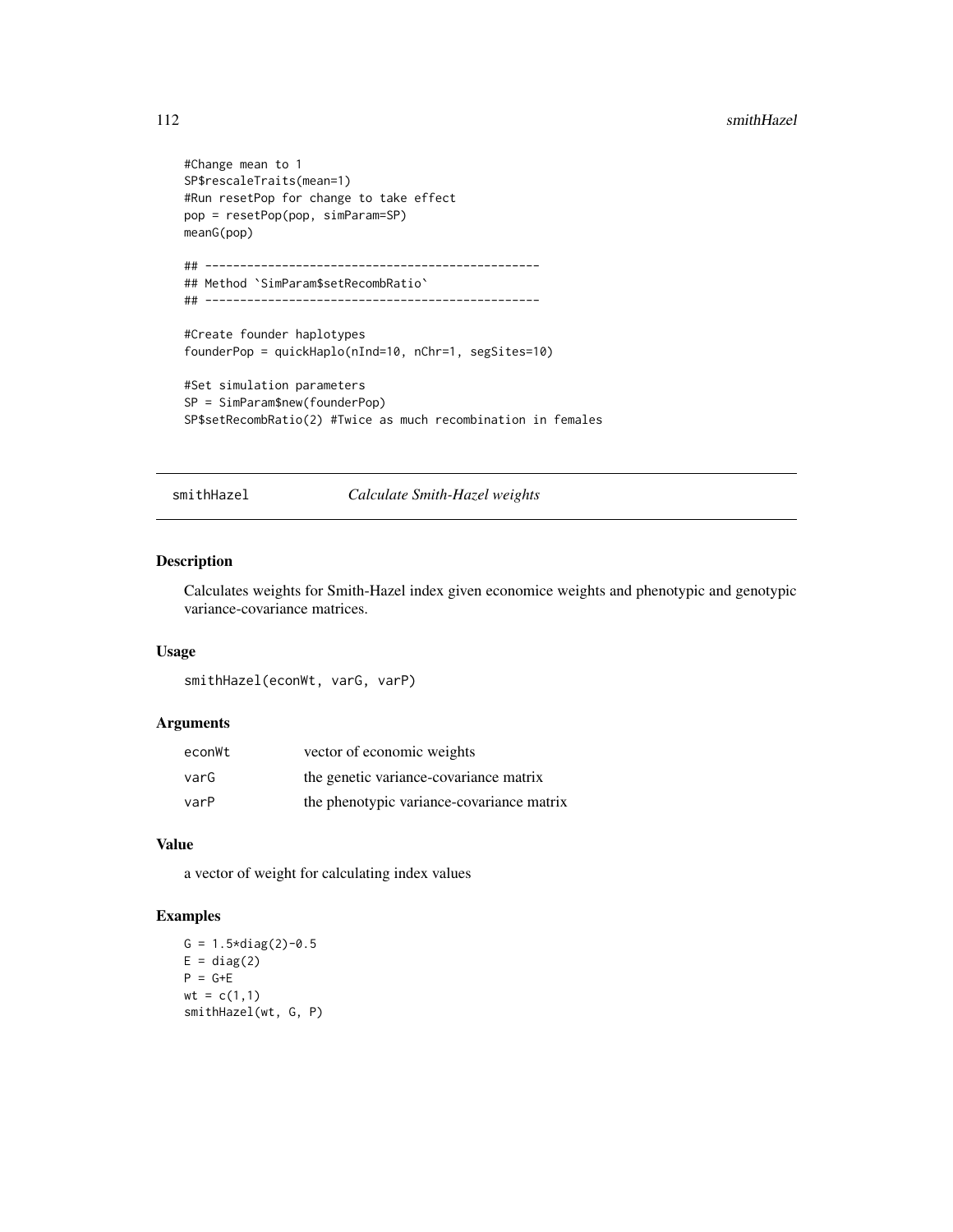<span id="page-112-0"></span>

Solves a univariate mixed model with multiple random effects.

# Usage

solveMKM(y, X, Zlist, Klist, maxIter = 40L, tol = 1e-04)

# Arguments

|         | a matrix with n rows and 1 column  |
|---------|------------------------------------|
| χ       | a matrix with n rows and x columns |
| Zlist   | a list of Z matrices               |
| Klist   | a list of K matrices               |
| maxIter | maximum number of iteration        |
| to1     | tolerance for convergence          |
|         |                                    |

| solveMVM | Solve Multivariate Model |  |
|----------|--------------------------|--|
|          |                          |  |

# Description

Solves a multivariate mixed model of form  $Y = X\beta + Zu + e$ 

# Usage

 $solveMVM(Y, X, Z, K, tol = 1e-06, maxIter = 1000L)$ 

|         | a matrix with n rows and q columns |
|---------|------------------------------------|
| X       | a matrix with n rows and x columns |
| 7       | a matrix with n rows and m columns |
| к       | a matrix with m rows and m columns |
| tol     | tolerance for convergence          |
| maxIter | maximum number of iteration        |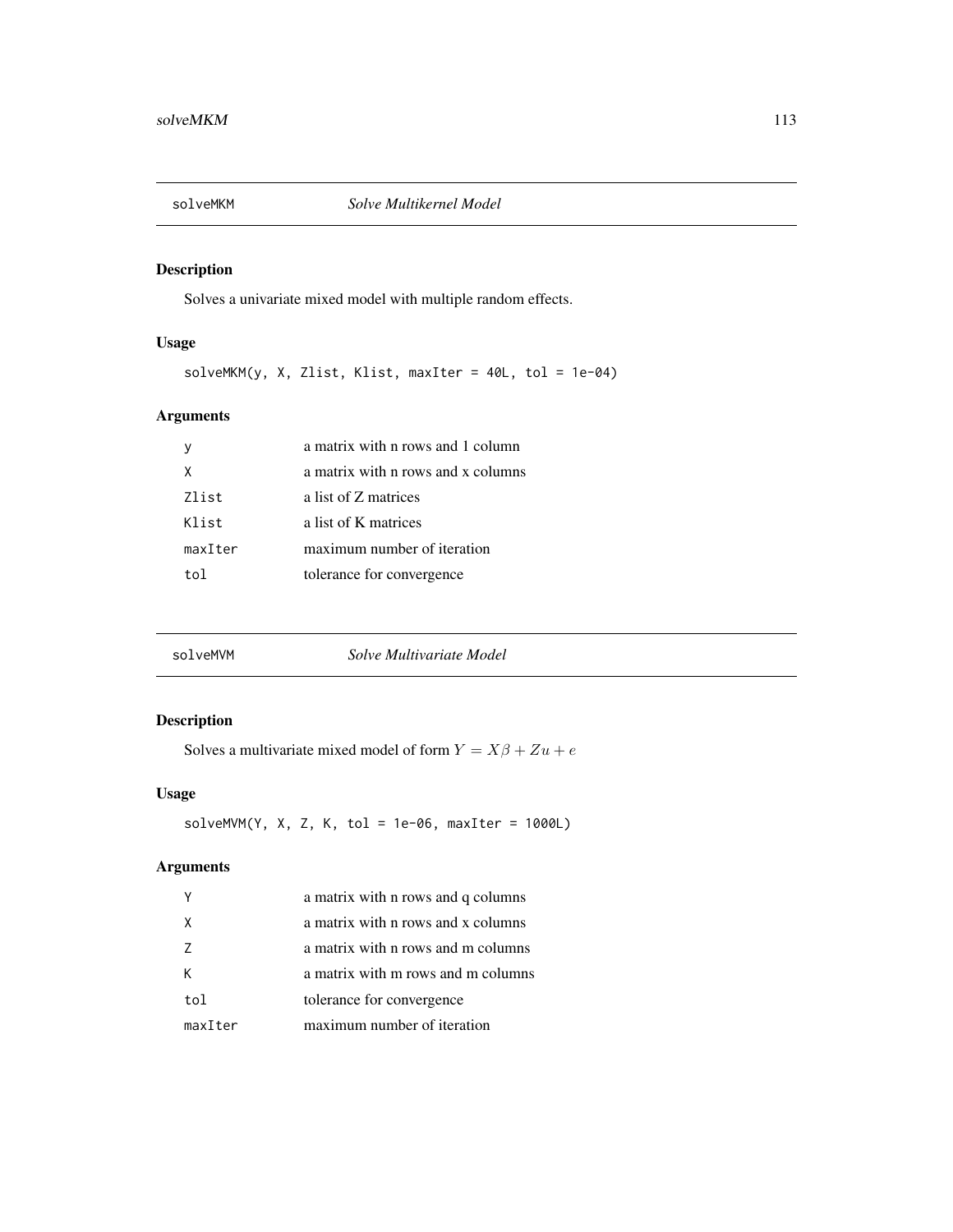<span id="page-113-0"></span>

Solves a univariate mixed model of form  $y = X\beta + Mu + e$ 

# Usage

solveRRBLUP(y, X, M)

# Arguments

| - V | a matrix with n rows and 1 column  |
|-----|------------------------------------|
| X   | a matrix with n rows and x columns |
| м   | a matrix with n rows and m columns |

# Description

Solves a univariate mixed model with multiple random effects.

# Usage

```
solveRRBLUPMK(y, X, Mlist, maxIter = 40L)
```

| <sub>V</sub> | a matrix with n rows and 1 column  |
|--------------|------------------------------------|
| X            | a matrix with n rows and x columns |
| Mlist        | a list of M matrices               |
| maxIter      | maximum number of iteration        |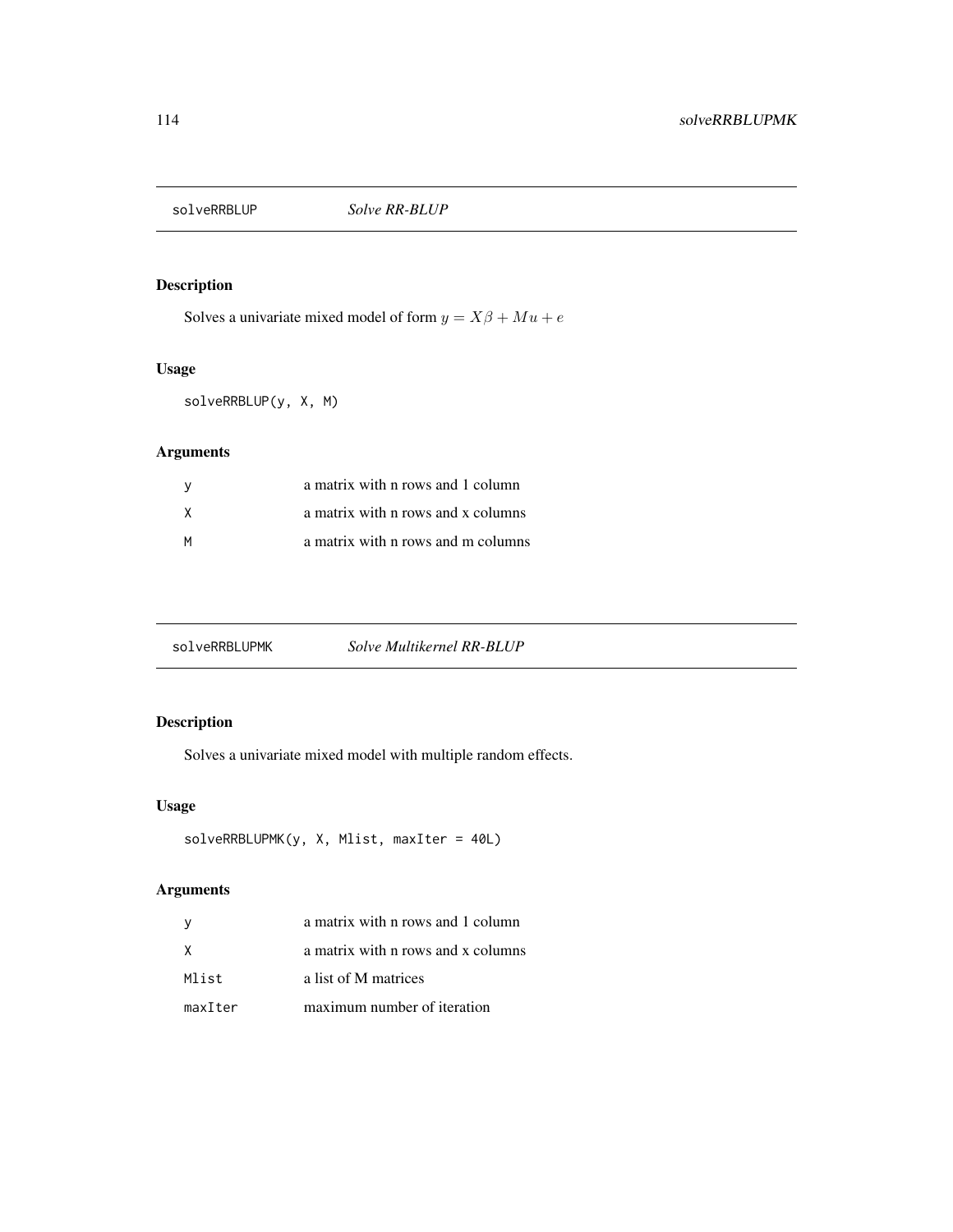<span id="page-114-0"></span>

Solves a multivariate mixed model of form  $Y = X\beta + Mu + e$ 

# Usage

 $solveRRBLUPMV(Y, X, M, maxIter = 1000L, tol = 1e-06)$ 

# Arguments

|         | a matrix with n rows and q columns |
|---------|------------------------------------|
| X       | a matrix with n rows and x columns |
| м       | a matrix with n rows and m columns |
| maxIter | maximum number of iteration        |
| tol     | tolerance for convergence          |
|         |                                    |

solveRRBLUP\_EM *Solve RR-BLUP with EM*

# Description

Solves a univariate mixed model of form  $y = X\beta + Mu + e$  using the Expectation-Maximization algorithm.

# Usage

solveRRBLUP\_EM(Y, X, M, Vu, Ve, tol, maxIter, useEM)

| Y       | a matrix with n rows and 1 column                                                                                                    |
|---------|--------------------------------------------------------------------------------------------------------------------------------------|
| X       | a matrix with n rows and x columns                                                                                                   |
| M       | a matrix with n rows and m columns                                                                                                   |
| Vu      | initial guess for variance of marker effects                                                                                         |
| Ve      | initial guess for error variance                                                                                                     |
| tol     | tolerance for declaring convergence                                                                                                  |
| maxIter | maximum iteration for attempting convergence                                                                                         |
| useEM   | should EM algorithm be used. If false, no estimation of variance components is<br>performed. The initial values are treated as true. |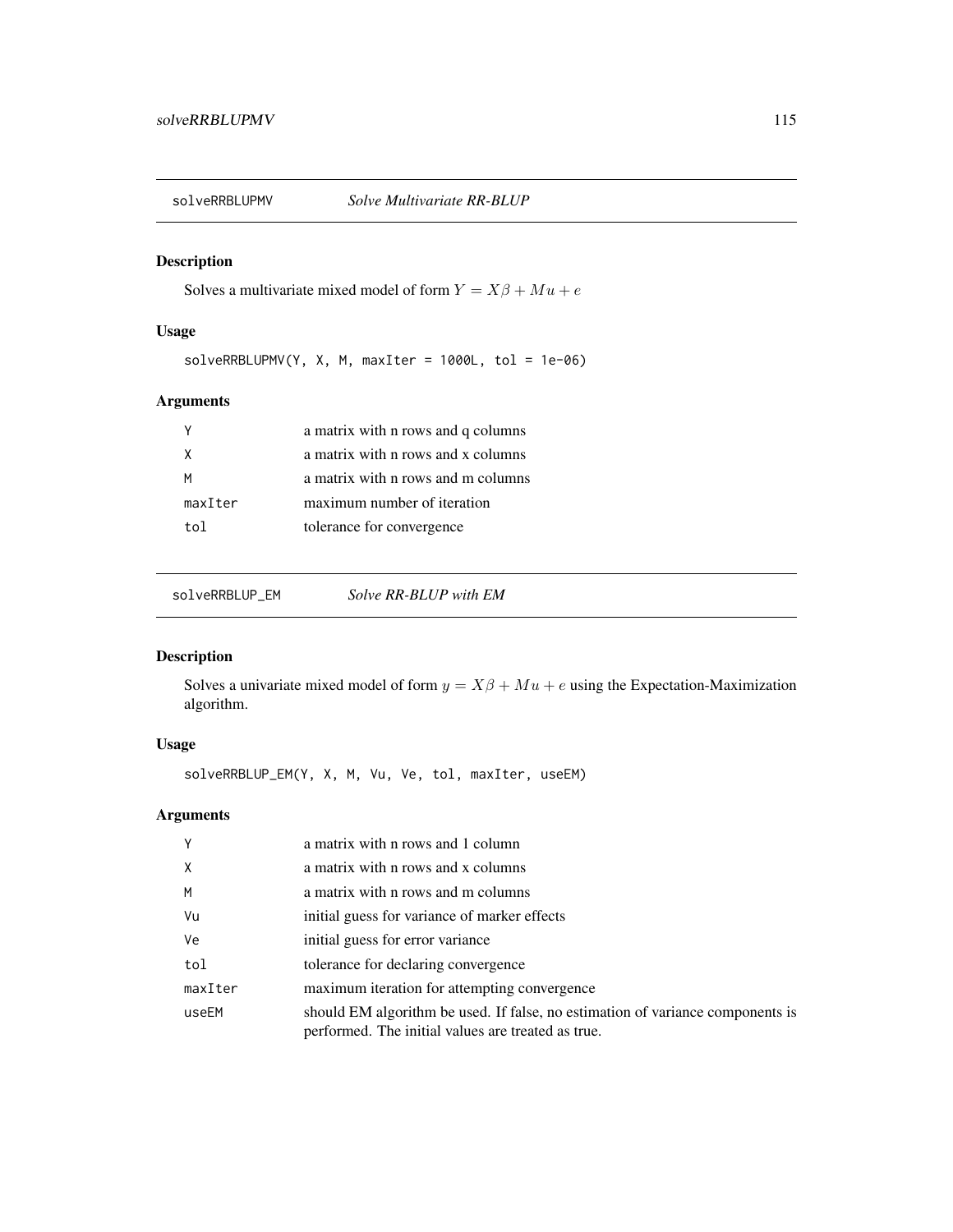<span id="page-115-0"></span>

Solves a univariate mixed model of form  $y = X\beta + M_1u_1 + M_2u_2 + e$  using the Expectation-Maximization algorithm.

## Usage

```
solveRRBLUP_EM2(Y, X, M1, M2, Vu1, Vu2, Ve, tol, maxIter, useEM)
```
#### Arguments

| Y               | a matrix with n rows and 1 column                                                                                                    |
|-----------------|--------------------------------------------------------------------------------------------------------------------------------------|
| X               | a matrix with n rows and x columns                                                                                                   |
| M1              | a matrix with n rows and m1 columns                                                                                                  |
| M <sub>2</sub>  | a matrix with n rows and m2 columns                                                                                                  |
| Vu1             | initial guess for variance of the first marker effects                                                                               |
| Vu <sub>2</sub> | initial guess for variance of the second marker effects                                                                              |
| Ve              | initial guess for error variance                                                                                                     |
| tol             | tolerance for declaring convergence                                                                                                  |
| maxIter         | maximum iteration for attempting convergence                                                                                         |
| useEM           | should EM algorithm be used. If false, no estimation of variance components is<br>performed. The initial values are treated as true. |

solveRRBLUP\_EM3 *Solve RR-BLUP with EM and 3 random effects*

# Description

Solves a univariate mixed model of form  $y = X\beta + M_1u_1 + M_2u_2 + M_3u_3 + e$  using the Expectation-Maximization algorithm.

#### Usage

```
solveRRBLUP_EM3(Y, X, M1, M2, M3, Vu1, Vu2, Vu3, Ve, tol, maxIter, useEM)
```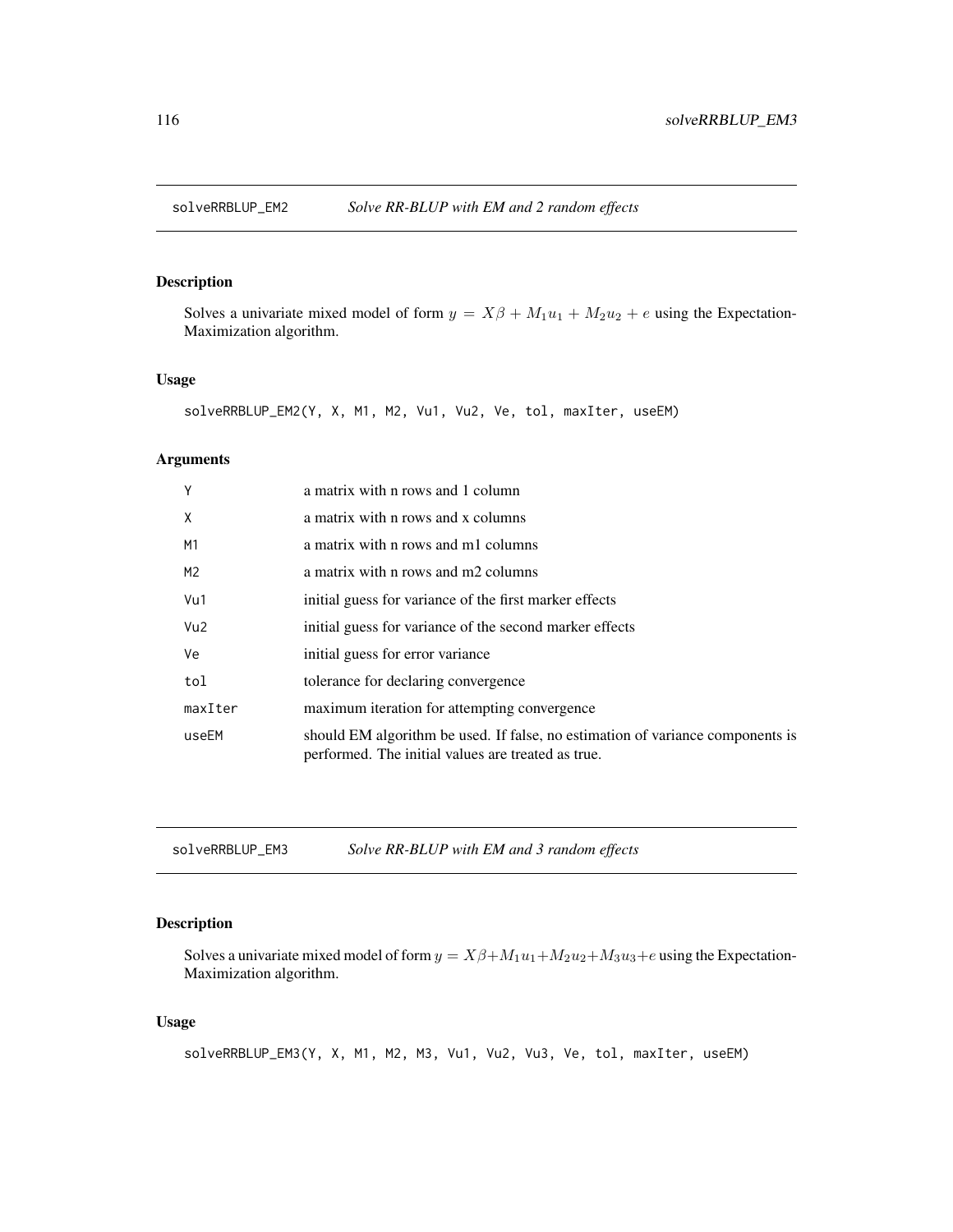# <span id="page-116-1"></span>solveUVM 117

# Arguments

| Υ               | a matrix with n rows and 1 column                                                                                                    |
|-----------------|--------------------------------------------------------------------------------------------------------------------------------------|
| X               | a matrix with n rows and x columns                                                                                                   |
| M <sub>1</sub>  | a matrix with n rows and m1 columns                                                                                                  |
| M2              | a matrix with n rows and m2 columns                                                                                                  |
| M3              | a matrix with n rows and m3 columns                                                                                                  |
| Vu1             | initial guess for variance of the first marker effects                                                                               |
| Vu <sub>2</sub> | initial guess for variance of the second marker effects                                                                              |
| Vu3             | initial guess for variance of the second marker effects                                                                              |
| Ve              | initial guess for error variance                                                                                                     |
| tol             | tolerance for declaring convergence                                                                                                  |
| maxIter         | maximum iteration for attempting convergence                                                                                         |
| useEM           | should EM algorithm be used. If false, no estimation of variance components is<br>performed. The initial values are treated as true. |

solveUVM *Solve Univariate Model*

# Description

Solves a univariate mixed model of form  $y = X\beta + Zu + e$ 

# Usage

solveUVM(y, X, Z, K)

# Arguments

|   | a matrix with n rows and 1 column  |
|---|------------------------------------|
| X | a matrix with n rows and x columns |
|   | a matrix with n rows and m columns |
|   | a matrix with m rows and m columns |
|   |                                    |

<span id="page-116-0"></span>

| Additive trait<br>TraitA-class |
|--------------------------------|
|--------------------------------|

# Description

Extends [LociMap-class](#page-27-0) to model additive traits

# Slots

addEff additive effects intercept adjustment factor for gv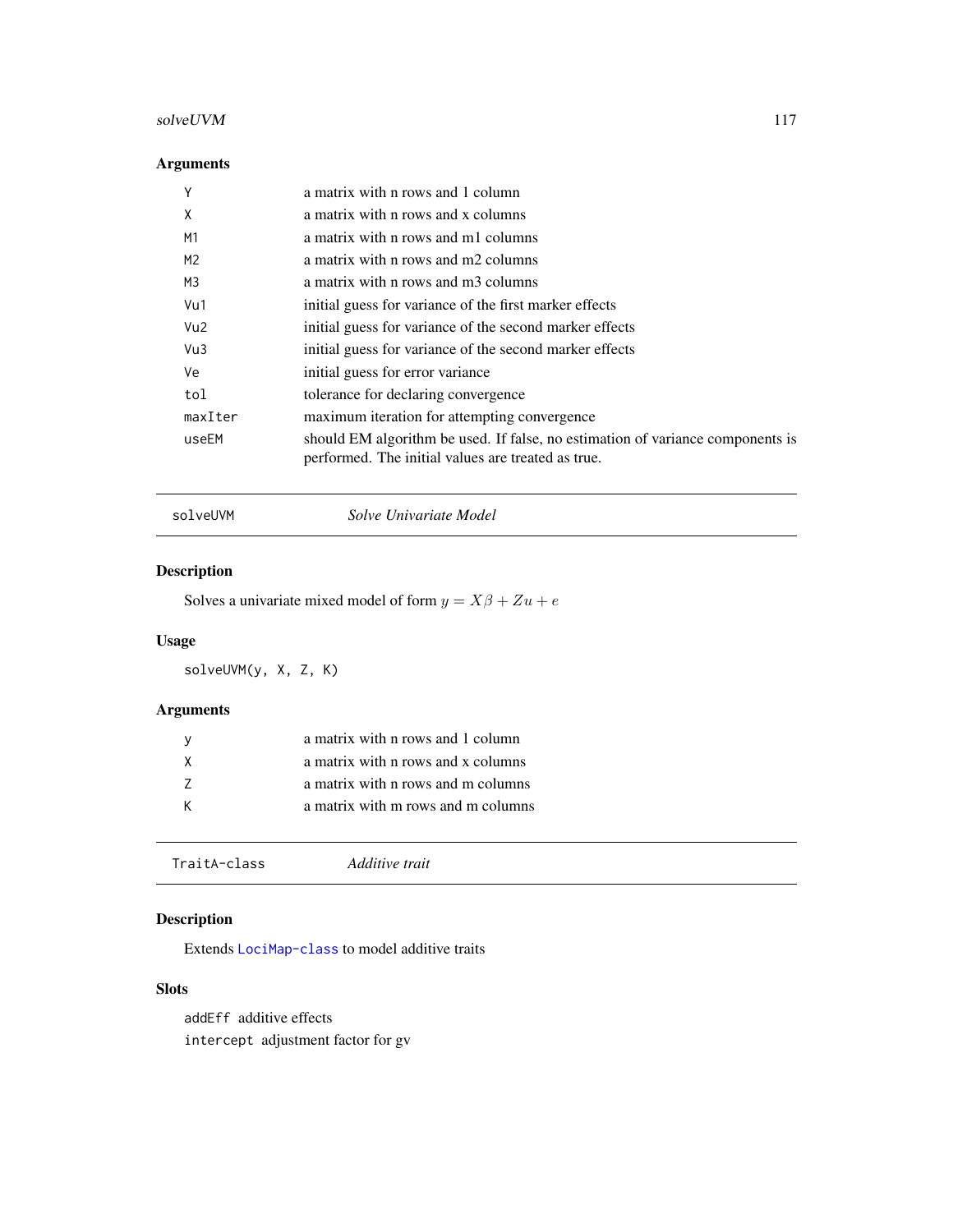<span id="page-117-3"></span><span id="page-117-0"></span>

Extends [TraitA-class](#page-116-0) to model seperate additive effects for parent of origin. Used exclusively for genomic selection.

#### Slots

addEffMale additive effects

TraitA2D-class *Sex specific additive and dominance trait*

## Description

Extends [TraitA2-class](#page-117-0) to add dominance

#### Slots

domEff dominance effects

<span id="page-117-1"></span>TraitAD-class *Additive and dominance trait*

# Description

Extends [TraitA-class](#page-116-0) to add dominance

#### Slots

domEff dominance effects

<span id="page-117-2"></span>TraitADE-class *Additive, dominance, and epistatic trait*

# Description

Extends [TraitAD-class](#page-117-1) to add epistasis

# Slots

epiEff epistatic effects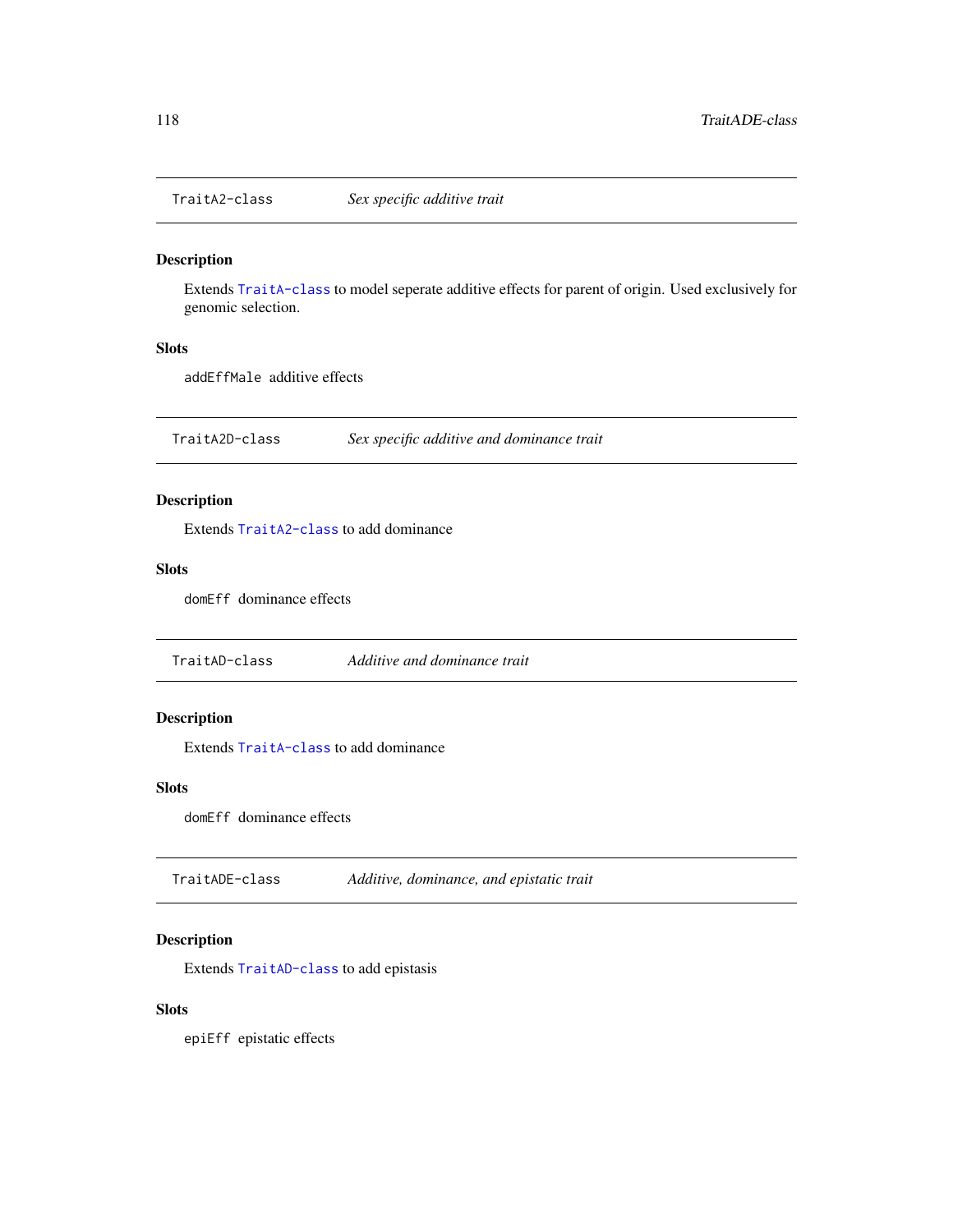<span id="page-118-1"></span>TraitADEG-class *Additive, dominance, epistasis, and GxE trait*

# Description

Extends [TraitADE-class](#page-117-2) to add GxE effects

## Slots

gxeEff GxE effects gxeInt GxE intercept envVar Environmental variance

TraitADG-class *Additive, dominance and GxE trait*

# Description

Extends [TraitAD-class](#page-117-1) to add GxE effects

#### Slots

gxeEff GxE effects gxeInt GxE intercept envVar Environmental variance

<span id="page-118-0"></span>TraitAE-class *Additive and epistatic trait*

# Description

Extends [TraitA-class](#page-116-0) to add epistasis

## **Slots**

epiEff epistatic effects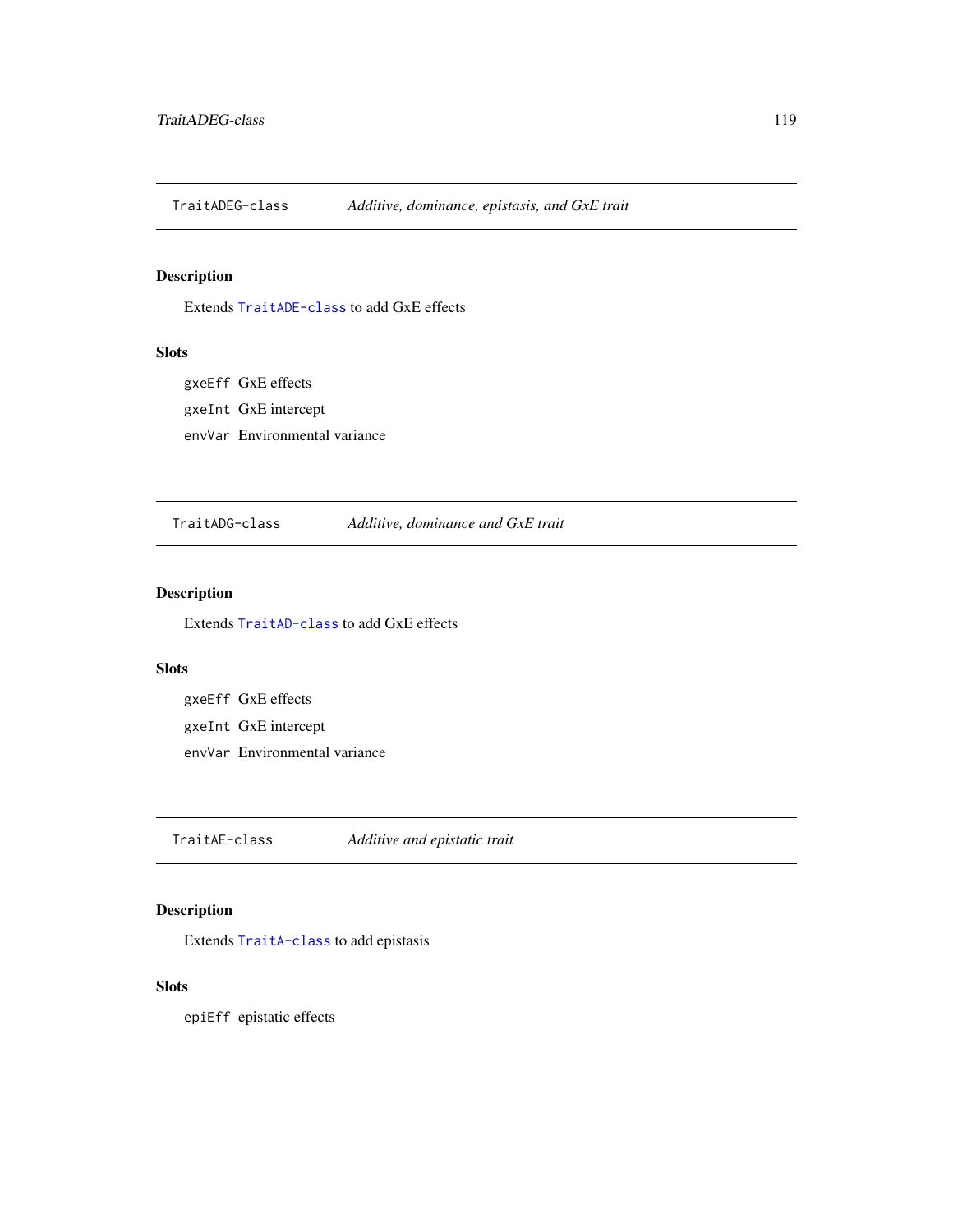<span id="page-119-0"></span>

Extends [TraitAE-class](#page-118-0) to add GxE effects

## Slots

gxeEff GxE effects gxeInt GxE intercept envVar Environmental variance

TraitAG-class *Additive and GxE trait*

#### Description

Extends [TraitA-class](#page-116-0) to add GxE effects

#### Slots

gxeEff GxE effects gxeInt GxE intercept envVar Environmental variance

transMat *Linear transformation matrix*

# Description

Creates an m by m linear transformation matrix that can be applied to n by m uncorrelated deviates sampled from a standard normal distribution to produce create correlated deviates with an arbitrary correlation of R. If R is not positive semi-definite, the function returns smoothing and returns a warning (see details).

#### Usage

transMat(R)

#### Arguments

R a correlation matrix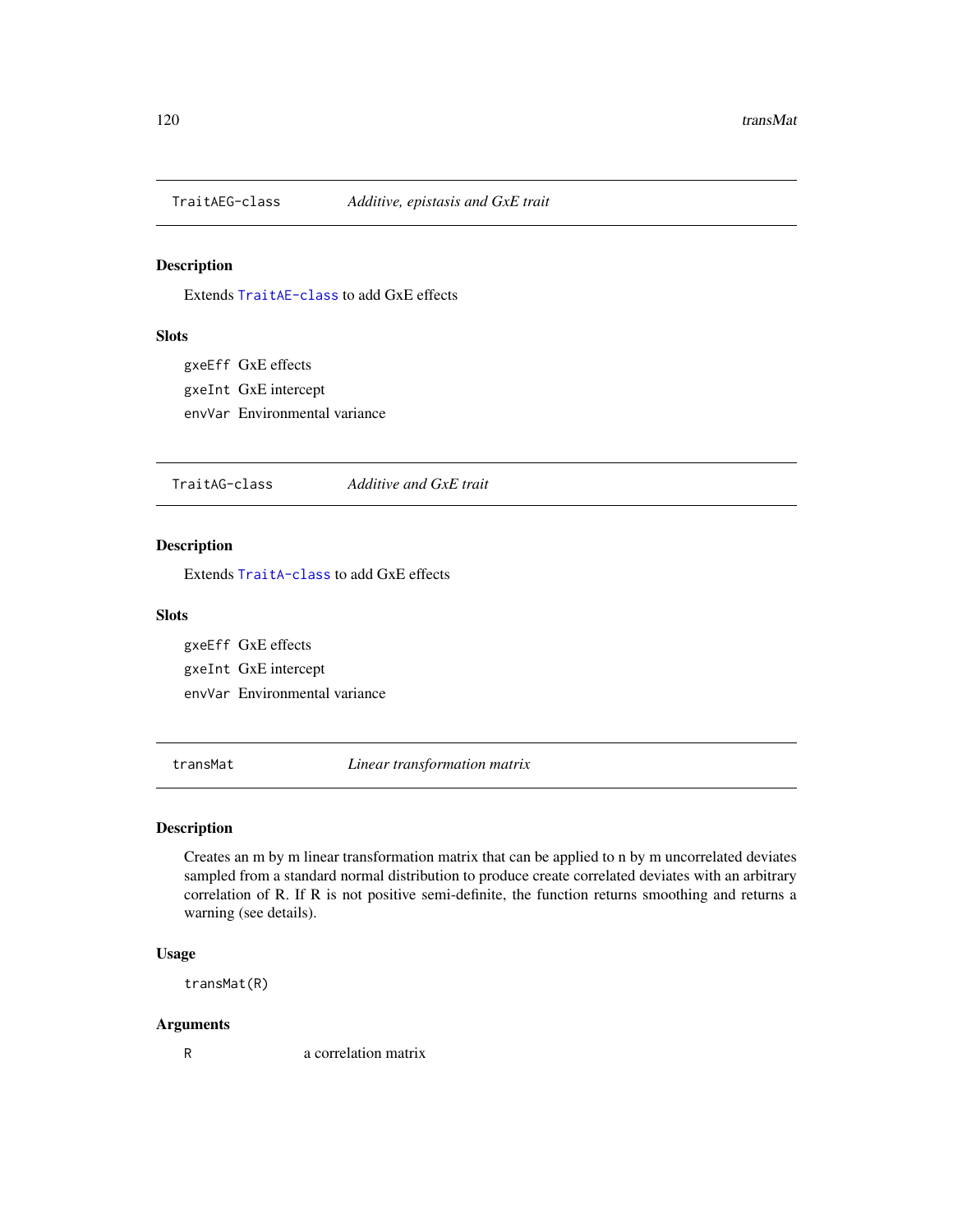#### <span id="page-120-0"></span>usefulness 121

## Details

An eigendecomposition is applied to the correlation matrix and used to test if it is positive semidefinite. If the matrix is not positive semi-definite, it is not a valid correlation matrix. In this case, smoothing is applied to the matrix (as described in the 'psych' library) to obtain a valid correlation matrix. The resulting deviates will thus not exactly match the desired correlation, but will hopefully be close if the the input matrix wasn't too far removed from a valid correlation matrix.

## Examples

```
# Create an 2x2 correlation matrix
R = 0.5 * diag(2) + 0.5# Sample 1000 uncorrelated deviates from a
# bivariate standard normal distribution
X = matrix(rnorm(2*1000), ncol=2)# Compute the transformation matrix
T = transMat(R)# Apply the transformation to the deviates
Y = X\% * \%T# Measure the sample correlation
cor(Y)
```
#### usefulness *Usefulness criterion*

# Description

Calculates the usefulness criterion

# Usage

```
usefulness(
  pop,
  trait = 1,
  use = "gv".
  p = 0.1,
  selectTop = TRUE,
  simParam = NULL,
  ...
)
```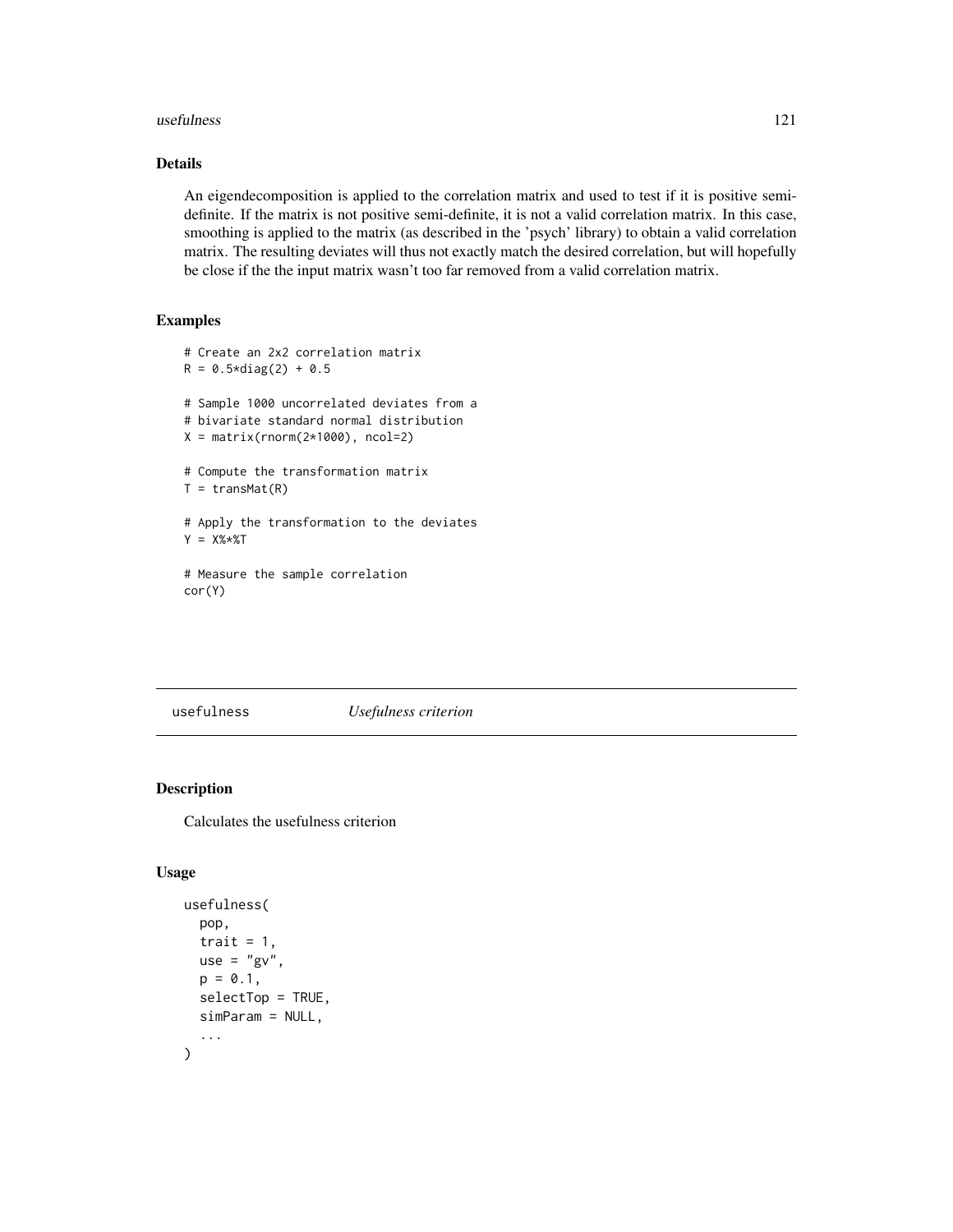# <span id="page-121-0"></span>Arguments

| pop       | and object of Pop-class or HybridPop-class                                                                              |
|-----------|-------------------------------------------------------------------------------------------------------------------------|
| trait     | the trait for selection. Either a number indicating a single trait or a function<br>returning a vector of length nInd.  |
| use       | select on genetic values (gv, default), estimated breeding values (ebv), breeding<br>values (bv), or phenotypes (pheno) |
| p         | the proportion of individuals selected                                                                                  |
| selectTop | selects highest values if true. Selects lowest values if false.                                                         |
| simParam  | an object of SimParam                                                                                                   |
| $\ddots$  | additional arguments if using a function for trait                                                                      |

# Value

Returns a numeric value

# Examples

```
#Create founder haplotypes
founderPop = quickHaplo(nInd=2, nChr=1, segSites=10)
```

```
#Set simulation parameters
SP = SimParam$new(founderPop)
SP$addTraitA(10)
```

```
#Create population
pop = newPop(founderPop, simParam=SP)
```

```
#Determine usefulness of population
usefulness(pop, simParam=SP)
```

```
#Should be equivalent to GV of best individual
max(gv(pop))
```
varA *Additive variance*

# Description

Returns additive variance for all traits

# Usage

varA(pop, simParam = NULL)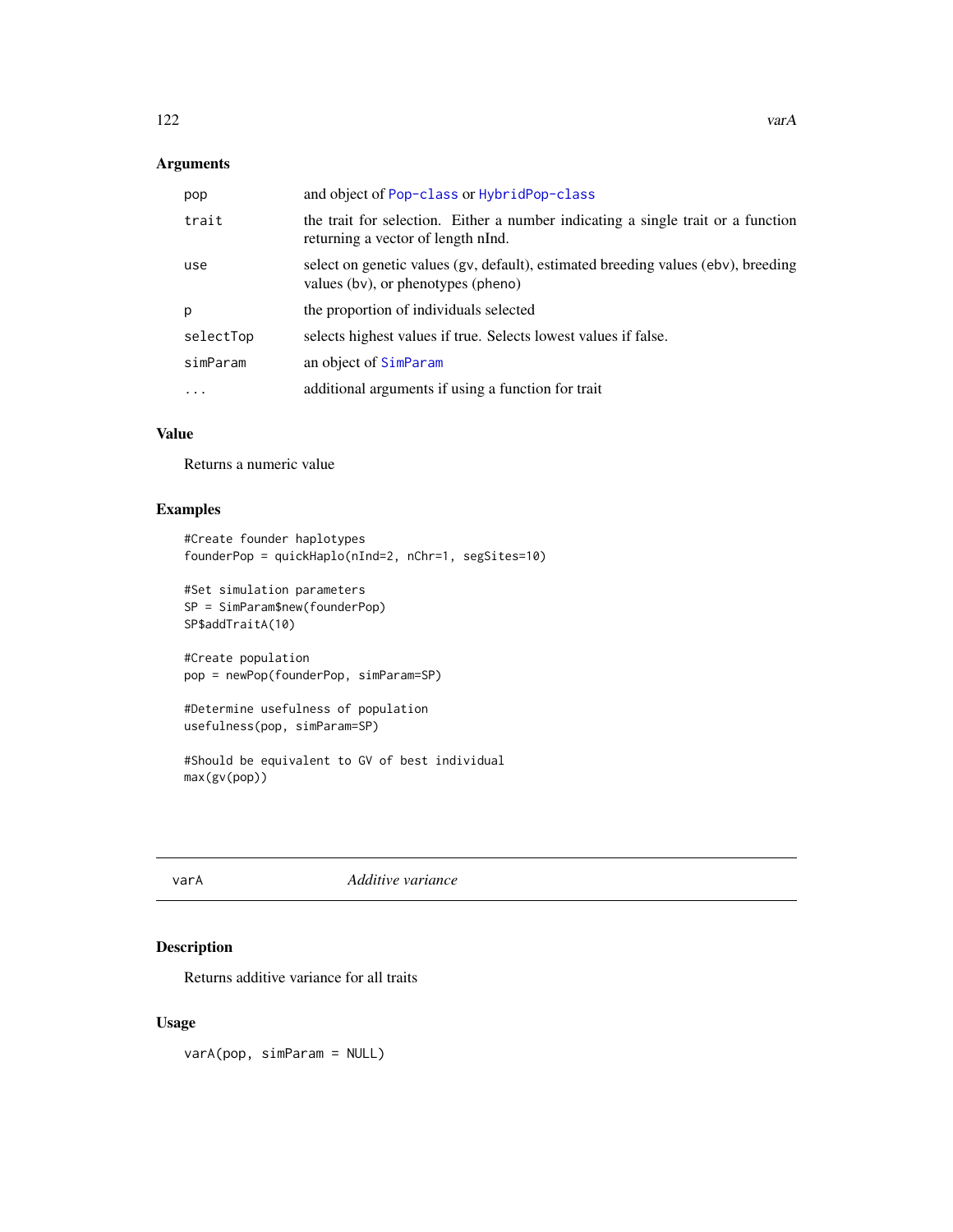#### <span id="page-122-0"></span> $\mathsf{var} A A$  123

## Arguments

| pop      | an object of Pop-class |
|----------|------------------------|
| simParam | an object of SimParam  |

# Examples

```
#Create founder haplotypes
founderPop = quickHaplo(nInd=10, nChr=1, segSites=10)
```

```
#Set simulation parameters
SP = SimParam$new(founderPop)
SP$addTraitAD(10, meanDD=0.5)
SP$setVarE(h2=0.5)
```

```
#Create population
pop = newPop(founderPop, simParam=SP)
varA(pop, simParam=SP)
```
varAA *Additive-by-additive epistatic variance*

#### Description

Returns additive-by-additive epistatic variance for all traits

#### Usage

varAA(pop, simParam = NULL)

#### Arguments

| pop      | an object of Pop-class |
|----------|------------------------|
| simParam | an object of SimParam  |

# Examples

#Create founder haplotypes founderPop = quickHaplo(nInd=10, nChr=1, segSites=10)

```
#Set simulation parameters
SP = SimParam$new(founderPop)
SP$addTraitAD(10, meanDD=0.5)
SP$setVarE(h2=0.5)
```

```
#Create population
pop = newPop(founderPop, simParam=SP)
varAA(pop, simParam=SP)
```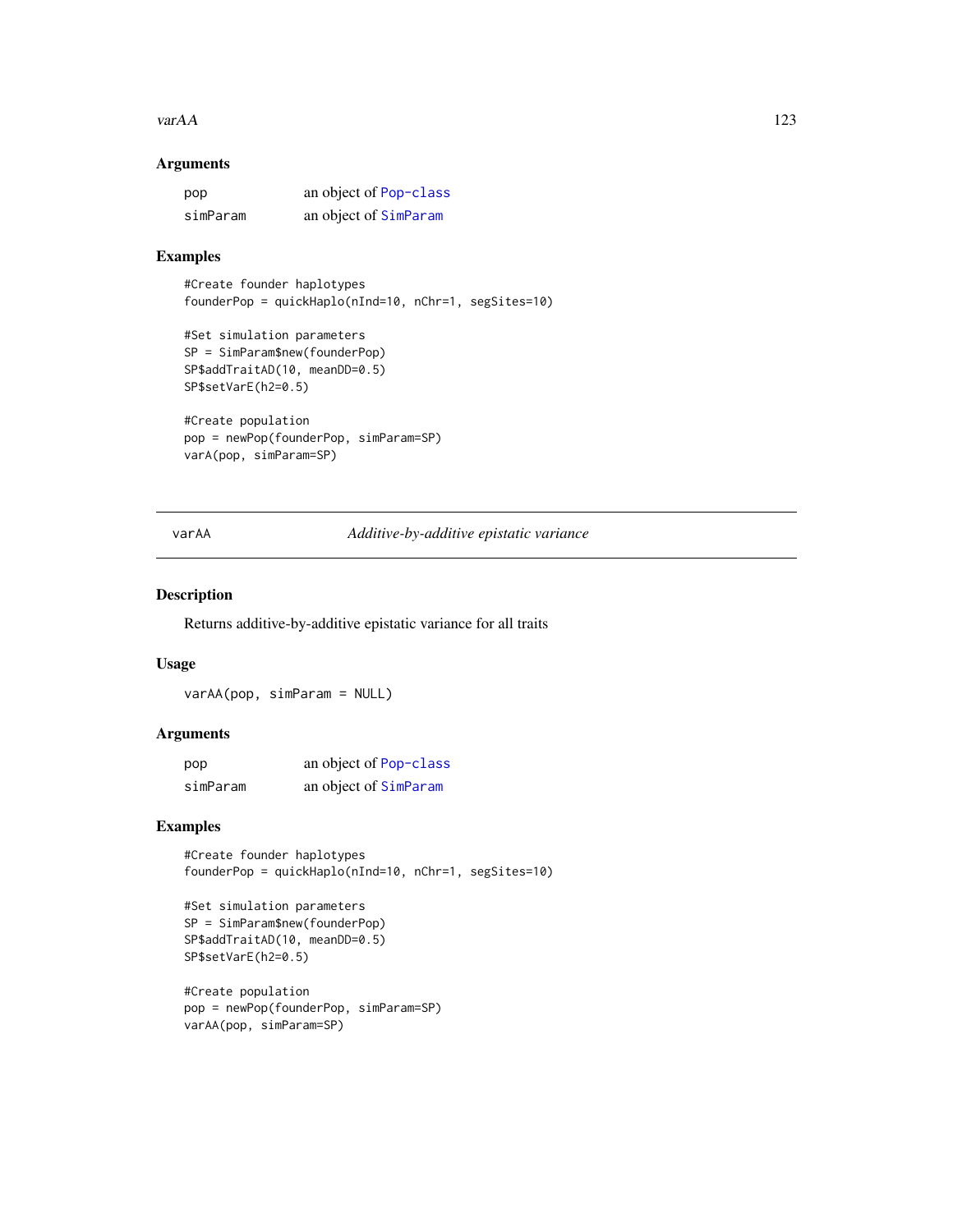<span id="page-123-0"></span>

Returns dominance variance for all traits

# Usage

varD(pop, simParam = NULL)

# Arguments

| pop      | an object of Pop-class |
|----------|------------------------|
| simParam | an object of SimParam  |

#### Examples

```
#Create founder haplotypes
founderPop = quickHaplo(nInd=10, nChr=1, segSites=10)
```

```
#Set simulation parameters
SP = SimParam$new(founderPop)
SP$addTraitAD(10, meanDD=0.5)
SP$setVarE(h2=0.5)
```

```
#Create population
pop = newPop(founderPop, simParam=SP)
varD(pop, simParam=SP)
```
varG *Total genetic variance*

# Description

Returns total genetic variance for all traits

# Usage

varG(pop)

# Arguments

pop an object of [Pop-class](#page-41-0) or [HybridPop-class](#page-22-0)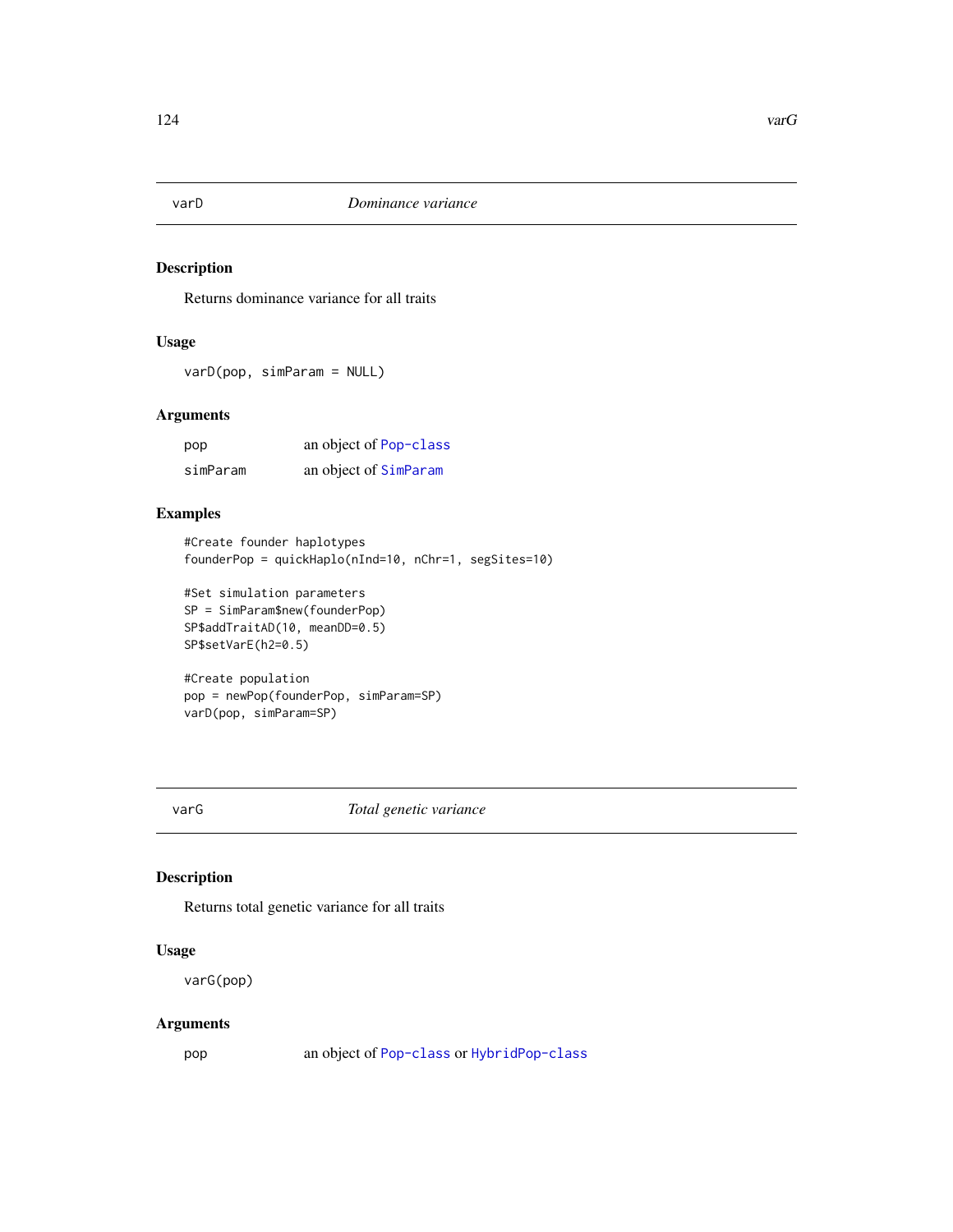#### <span id="page-124-0"></span>varP 125

# Examples

```
#Create founder haplotypes
founderPop = quickHaplo(nInd=10, nChr=1, segSites=10)
#Set simulation parameters
SP = SimParam$new(founderPop)
SP$addTraitA(10)
SP$setVarE(h2=0.5)
#Create population
pop = newPop(founderPop, simParam=SP)
```
varG(pop)

#### varP *Phenotypic variance*

## Description

Returns phenotypic variance for all traits

## Usage

varP(pop)

## Arguments

pop an object of [Pop-class](#page-41-0) or [HybridPop-class](#page-22-0)

# Examples

```
#Create founder haplotypes
founderPop = quickHaplo(nInd=10, nChr=1, segSites=10)
```

```
#Set simulation parameters
SP = SimParam$new(founderPop)
SP$addTraitA(10)
SP$setVarE(h2=0.5)
```

```
#Create population
pop = newPop(founderPop, simParam=SP)
varP(pop)
```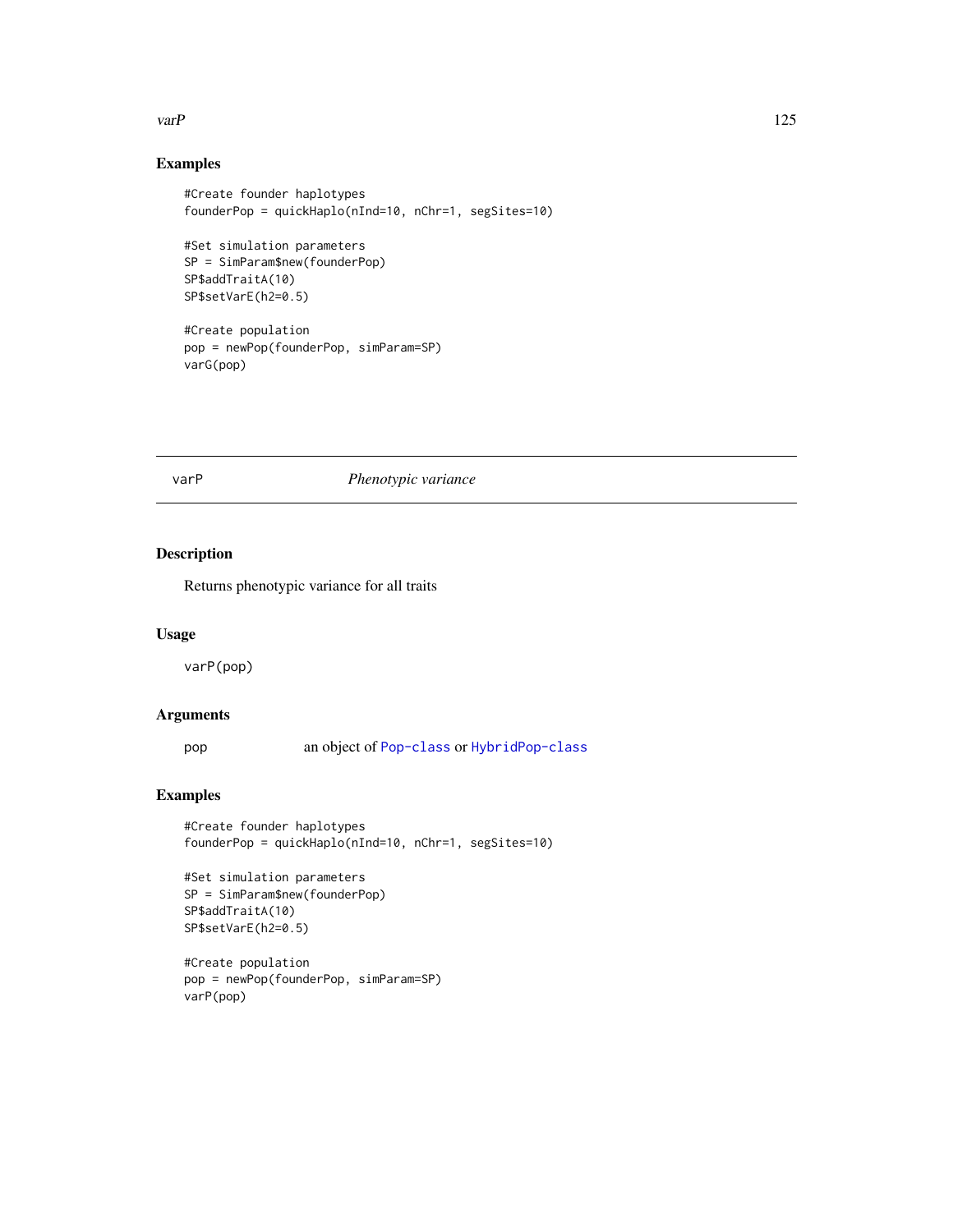<span id="page-125-0"></span>

Writes a Pop-class as PLINK PED and MAP files

### Usage

```
writePlink(
  pop,
 baseName,
  trait = 1L,
  snpChip = 1L,
  simParam = NULL,
  chromLength = 10L^8
)
```
## Arguments

| pop         | an object of Pop-class                                                                               |
|-------------|------------------------------------------------------------------------------------------------------|
| baseName    | a character. Basename of PED and MAP files.                                                          |
| trait       | an integer. Which phenotype trait should be used.                                                    |
| snpChip     | an integer. Which SNP array should be used.                                                          |
| simParam    | an object of SimParam                                                                                |
| chromLength | an integer. The size of chromosomes in base pairs; assuming all chromosomes<br>are of the same size. |

# Examples

```
## Not run:
#Create founder haplotypes
founderPop = quickHaplo(nInd=10, nChr=1, segSites=10)
#Set simulation parameters
SP = SimParam$new(founderPop)
SP$setSexes(sex = "yes_rand")
SP$addTraitA(nQtlPerChr = 10)
SP$addSnpChip(nSnpPerChr = 5)
#Create population
pop = newPop(rawPop = founderPop)
pop = setPheno(pop, varE = SP$varA)
writePlink(pop, baseName="test")
#Test
test = read.table(file = "test.ped")
```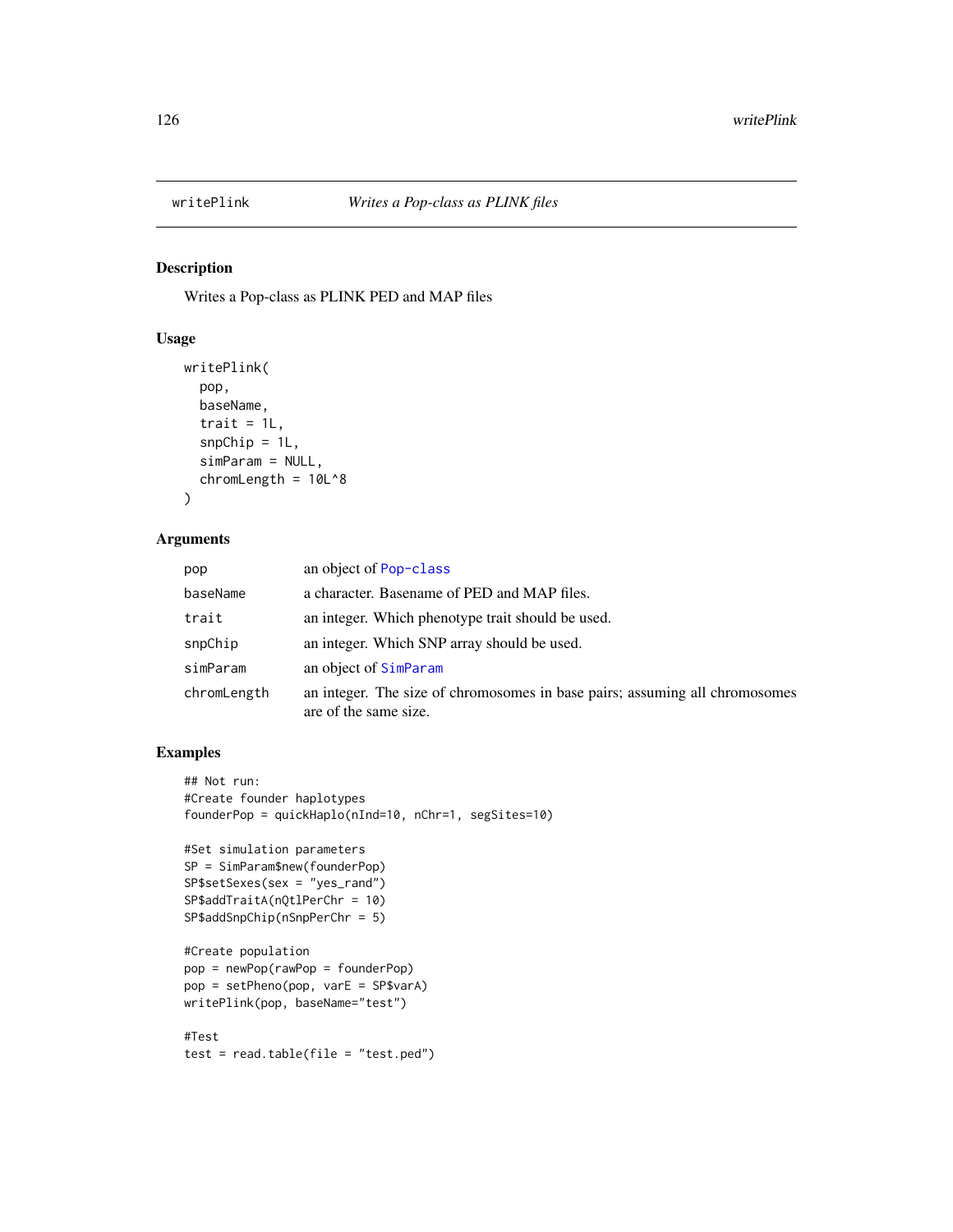#### <span id="page-126-0"></span>writeRecords 127

```
#...sex
if (!identical(x = c("M", "F")[test[[5]]], y = pop@sex)) { stop() }
#...pheno (issues with rounding)
# if (!identical(x = test[[6]], y = pop@pheno[, 1])) { stop() }
#...genotypes
x = test[, -(1:6)] - 1x[, 1] = x[, 1] + x[, 2]x[, 2] = x[, 3] + x[, 4]x[, 3] = x[, 5] + x[, 6]x[, 4] = x[, 7] + x[, 8]x[, 5] = x[, 9] + x[, 10]y = pullSnpGeno(pop)
if (sum(x[, 1:5] - y) != 0) { stop() }
## End(Not run)
```
writeRecords *Write data records*

# Description

Saves a population's phenotypic and marker data to a directory.

#### Usage

```
writeRecords(
  pop,
  dir,
  snpChip = 1,
  useQtl = FALSE,includeHaplo = FALSE,
  append = TRUE,simParam = NULL
)
```

| pop          | an object of Pop-class                                                                                                                                                                            |
|--------------|---------------------------------------------------------------------------------------------------------------------------------------------------------------------------------------------------|
| dir          | path to a directory for saving output                                                                                                                                                             |
| snpChip      | which SNP chip genotype to save. If useQtl=TRUE, this value will indicate<br>which trait's QTL genotype to save. A value of 0 will skip writing a snpChip.                                        |
| useQtl       | should QTL genotype be written instead of SNP chip genotypes.                                                                                                                                     |
| includeHaplo | should markers be separated by female and male haplotypes.                                                                                                                                        |
| append       | if true, new records are added to any existing records. If false, any existing<br>records are deleted before writing new records. Note that this will delete all files<br>in the 'dir' directory. |
| simParam     | an object of SimParam                                                                                                                                                                             |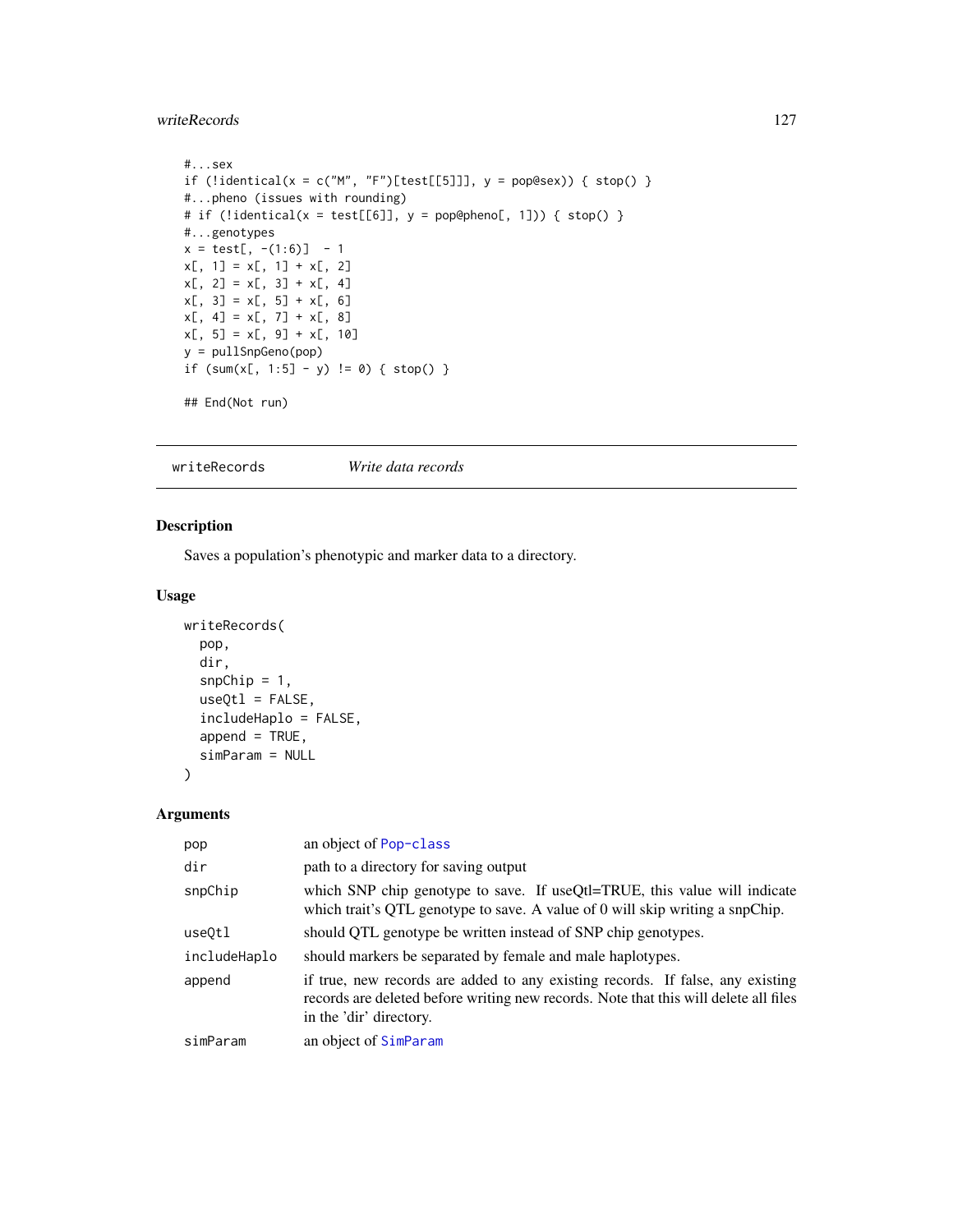# **Index**

.newPop, [4](#page-3-0) [,HybridPop-method *(*HybridPop-class*)*, [23](#page-22-1) [,MapPop-method *(*MapPop-class*)*, [31](#page-30-0) [,MegaPop-method *(*MegaPop-class*)*, [33](#page-32-0) [,NamedMapPop-method *(*NamedMapPop-class*)*, [36](#page-35-0) [,Pop-method *(*Pop-class*)*, [42](#page-41-1) [,RawPop-method *(*RawPop-class*)*, [55](#page-54-0) [[,MegaPop-method *(*MegaPop-class*)*, [33](#page-32-0) aa, [5](#page-4-0) attrition, [6](#page-5-0) bv, [7](#page-6-0) c,HybridPop-method *(*HybridPop-class*)*, [23](#page-22-1) c,MapPop-method *(*MapPop-class*)*, [31](#page-30-0) c,MegaPop-method *(*MegaPop-class*)*, [33](#page-32-0) c,NamedMapPop-method *(*NamedMapPop-class*)*, [36](#page-35-0) c,Pop-method *(*Pop-class*)*, [42](#page-41-1) c,RawPop-method *(*RawPop-class*)*, [55](#page-54-0) calcGCA, [7](#page-6-0) cChr, [8](#page-7-0) dd, [9](#page-8-0) doubleGenome, [9,](#page-8-0) *[30](#page-29-0)* ebv, [10](#page-9-0) editGenome, [11](#page-10-0) editGenomeTopQtl, [12](#page-11-0) fastRRBLUP, [13](#page-12-0) genicVarA, [14](#page-13-0) genicVarAA, [15](#page-14-0) genicVarD, [15](#page-14-0)

```
genicVarG, 16
genParam, 17
getMisc, 18
getNumThreads, 19
```
getQtlMap, [20](#page-19-0) getSnpMap, [21](#page-20-0) gv, [22](#page-21-0) hybridCross, [22,](#page-21-0) *[93](#page-92-0)* HybridPop-class, [23](#page-22-1) importGenMap, [24,](#page-23-0) *[25,](#page-24-0) [26](#page-25-0)* importHaplo, [25](#page-24-0) importInbredGeno, [26](#page-25-0) isFemale, [27](#page-26-0) isMale *(*isFemale*)*, [27](#page-26-0) LociMap-class, [28](#page-27-1) makeCross, [28,](#page-27-1) *[52](#page-51-0)* makeCross2, [29,](#page-28-0) *[54](#page-53-0)* makeDH, *[22](#page-21-0)*, [30,](#page-29-0) *[88](#page-87-0)* MapPop-class, [31](#page-30-0) meanG, [31](#page-30-0) meanP, [32](#page-31-0) MegaPop-class, [33](#page-32-0) mergeGenome, [33](#page-32-0) mergePops, [34](#page-33-0) mutate, [35](#page-34-0) NamedMapPop-class, [36](#page-35-0) newMapPop, *[25](#page-24-0)*, [37,](#page-36-0) *[38](#page-37-0)* newMegaPop, [38](#page-37-0) newPop, *[22](#page-21-0)*, [38,](#page-37-0) *[88](#page-87-0)* nInd, [39](#page-38-0) pedigreeCross, [40](#page-39-0) pheno, [41](#page-40-0) Pop-class, [42](#page-41-1) popVar, [43](#page-42-0) pullIbdHaplo, [43](#page-42-0) pullMarkerGeno, [44](#page-43-0)

pullMarkerHaplo, [45](#page-44-0) pullQtlGeno, [46](#page-45-0) pullQtlHaplo, [47](#page-46-0)